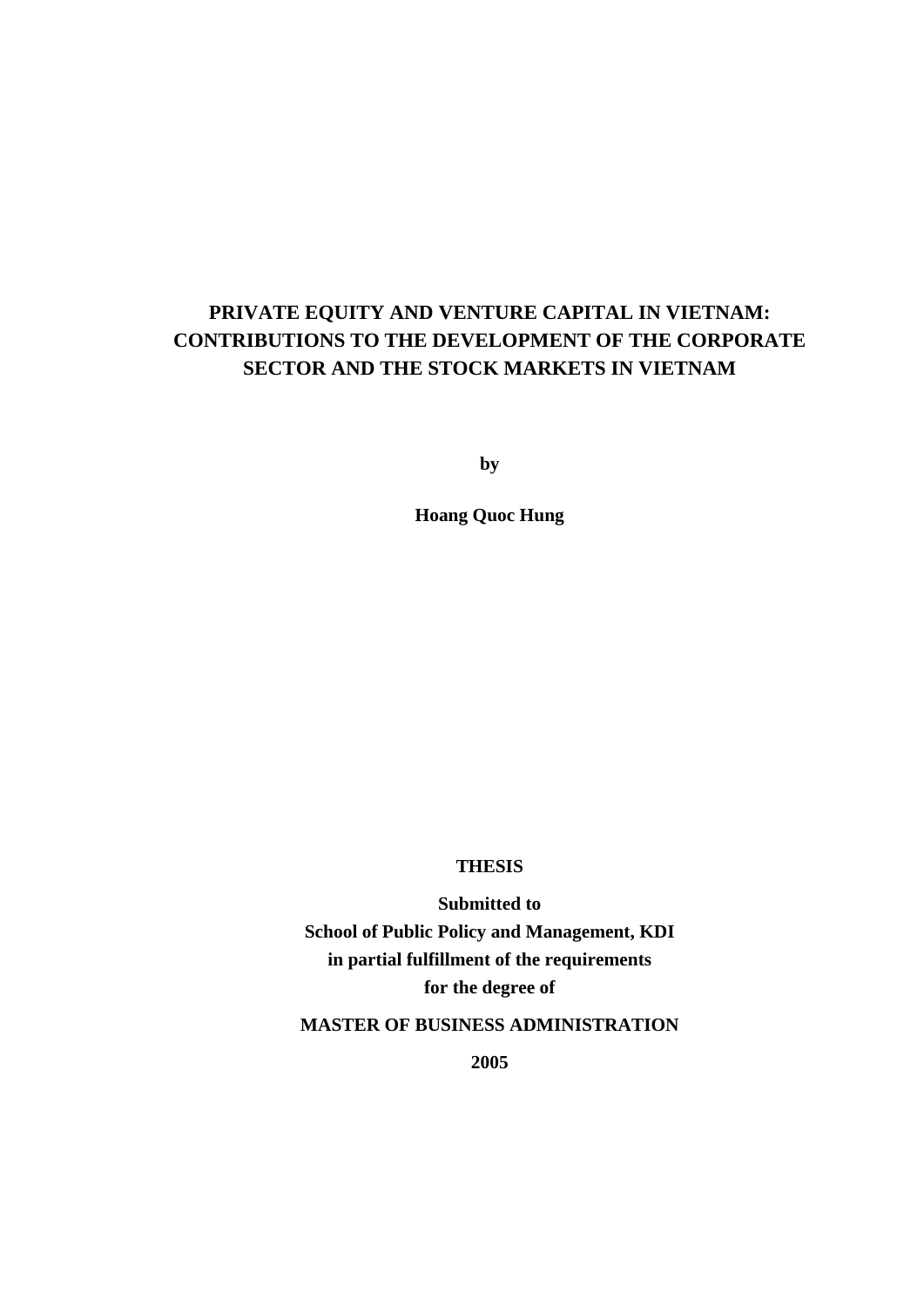# **PRIVATE EQUITY AND VENTURE CAPITAL IN VIETNAM: CONTRIBUTIONS TO THE DEVELOPMENT OF THE CORPORATE SECTOR AND THE STOCK MARKETS IN VIETNAM**

**By** 

**Hoang Quoc Hung** 

## **THESIS**

**Submitted to School of Public Policy and Management, KDI in partial fulfillment of the requirements for the degree of MASTER OF BUSINESS ADMINISTRATION**

**2005** 

**Professor: LEE, YOUNG KI**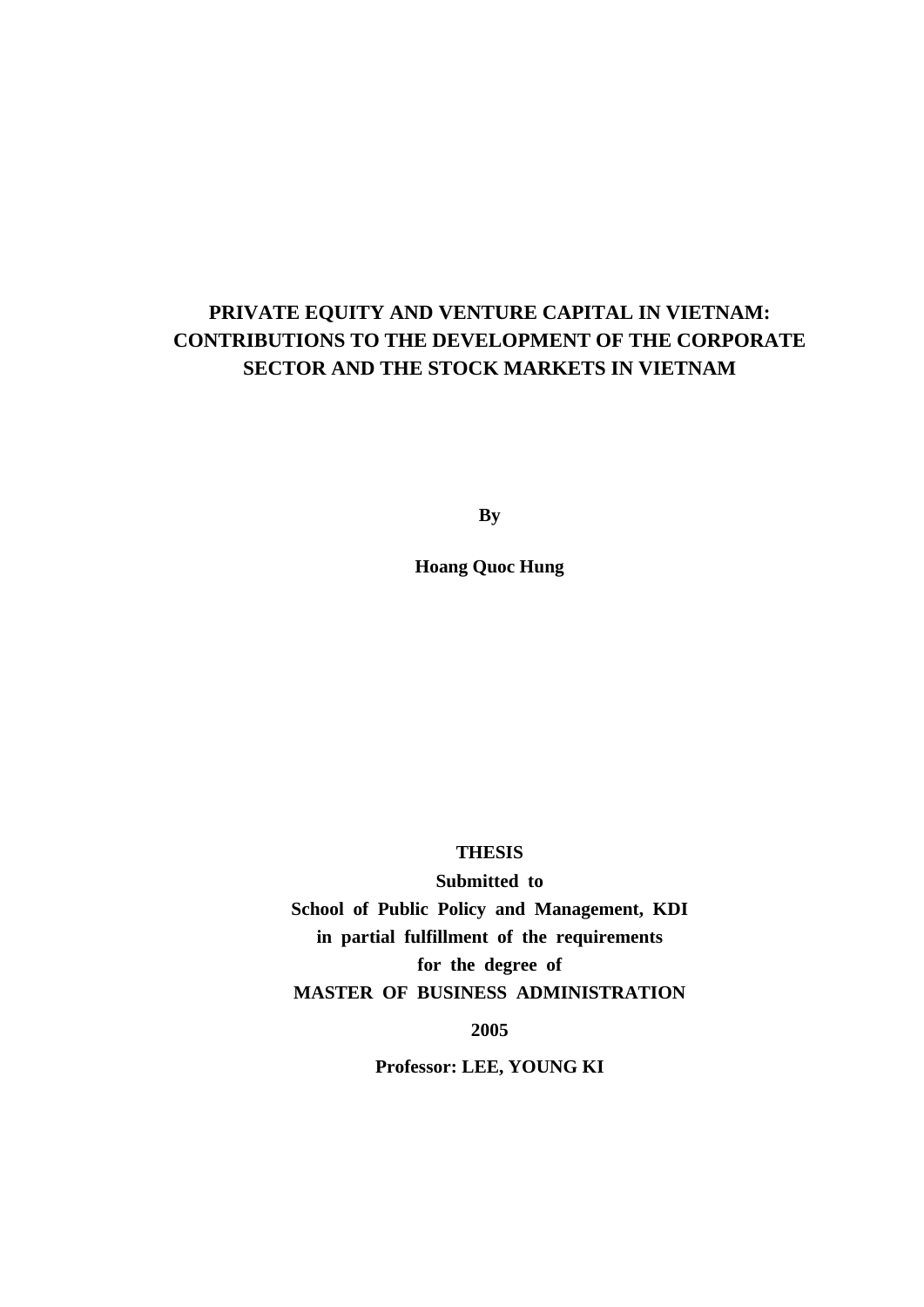### **ABSTRACT**

### **By**

### **Hoang Quoc Hung**

In recent years, interests have focused more on the role of non-Foreign Direct Investment (FDI) in emerging markets with the financing of the corporate sector of many developing countries, including Vietnam. The non-FDI flows are mainly equity investments in the capital of local companies in the transitional markets. The equity investments are made by financial institutions and investors (such as pension funds, insurance companies or investment funds, either private equity, private equity or publicly mutual funds) and foreign and local individuals.

Private equity and venture capital are new concepts to business communities in Vietnam. The concepts are now being known to some local entrepreneurs as very complicated and advanced practices for corporate financing. In line with an economic reform agenda, many financing practices of a market economy will be introduced to the Vietnam, sooner or later. In the early stage of the capital markets in Vietnam, it will be much useful and interesting to search and to get better understandings of the private equity and venture capital investments for both theoretical and practical purposes. Besides the above interests, recent developments of the stock markets in Vietnam and key questions, raised in business reality, of equity financing also lead the author's determination to research on the situations and possible relevant aspects to be considered from the standpoints of either investment professionals and business owners in Vietnam.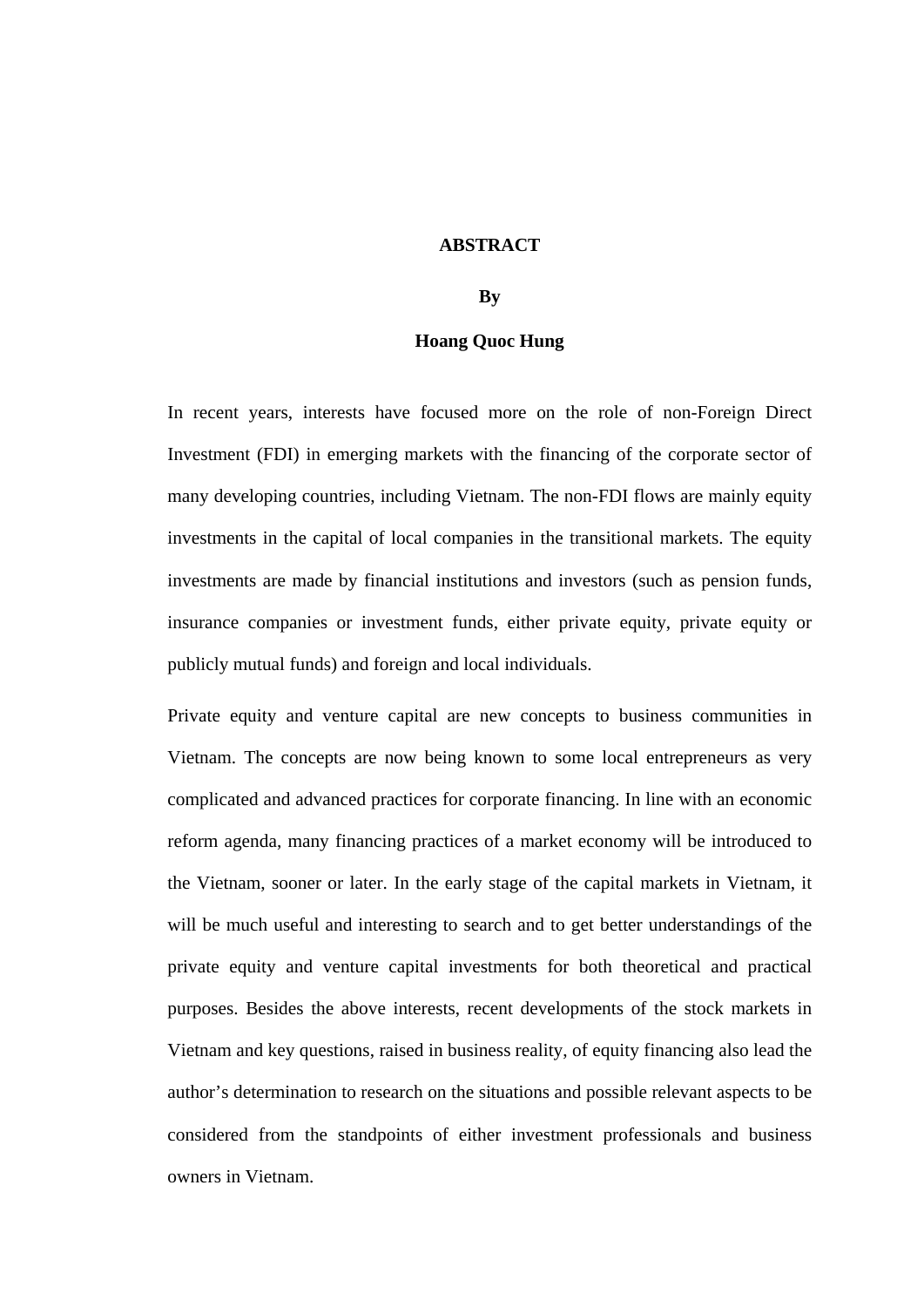### **ACKNOWLEGDEMENTS**

The author would owe much to Professor Lee Young Ki (the Supervisor), Professor David Behling (the Advisor) and many other professors at the KDI School of Public Policy and Management, for the education, valuable knowledge and experience shares and exchanges, lectures and encouragements. The author has received continued encouragements from professors, classmates at the School and colleagues through guidelines, advices and information references for the completion of his business education, including this report assignment.

The author would be grateful to many local, foreign entrepreneurs in Vietnam, including investment officers and other professionals, and some Vietnamese government officials and professors from whom much knowledge and thoughtful advice have been contributed during the completion of the Thesis.

The author would also like to express his sincere thanks to the leaders, management and many administrative staff of the School for significant supports, including library's information and resources for the completion of handling this Thesis through the assessment and evaluation procedures of the School.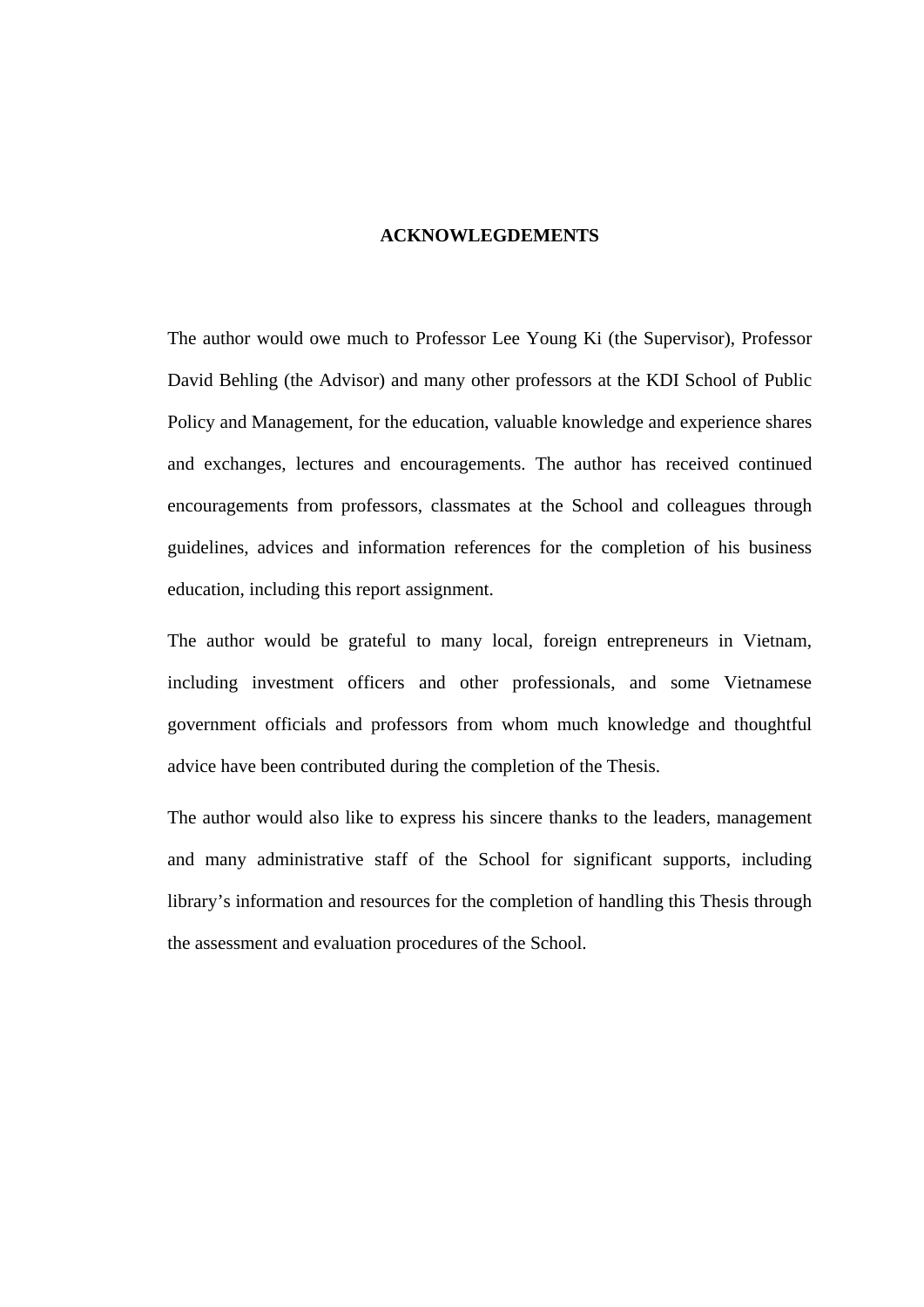## **Table of Contents**

| UNDERSTANDING OF PRIVATE EQUITY AND VENTURE CAPITAL INVESTMENTS4                            |    |
|---------------------------------------------------------------------------------------------|----|
|                                                                                             |    |
|                                                                                             |    |
|                                                                                             |    |
|                                                                                             |    |
|                                                                                             |    |
|                                                                                             |    |
|                                                                                             |    |
|                                                                                             |    |
|                                                                                             |    |
|                                                                                             |    |
|                                                                                             |    |
|                                                                                             |    |
| OVERVIEW OF PRIVATE EQUITY AND VENTURE CAPITAL INDUSTRY IN VIETNAM23                        |    |
|                                                                                             |    |
|                                                                                             |    |
|                                                                                             |    |
| 3.1. Capital need for recent development of private corporate sector 33                     |    |
| 3.2. Capital need for the equitization of State Owned Enterprises 36                        |    |
| 3.3. Capital need for the piloting equitization of Foreign Direct Investment Enterprises 37 |    |
|                                                                                             | 41 |
| POTENTIALS AND CHALLENGES FOR PRIVATE EQUITY AND VENTURE CAPITAL                            |    |
|                                                                                             |    |
| 1.41. I.Recent development of the capital market and roadmap for capital market in Vietnam. |    |
|                                                                                             |    |
|                                                                                             |    |
| 2. The potentials for private equity and venture capital investment in Vietnam 47           |    |
|                                                                                             |    |
|                                                                                             |    |
|                                                                                             |    |
|                                                                                             |    |
|                                                                                             |    |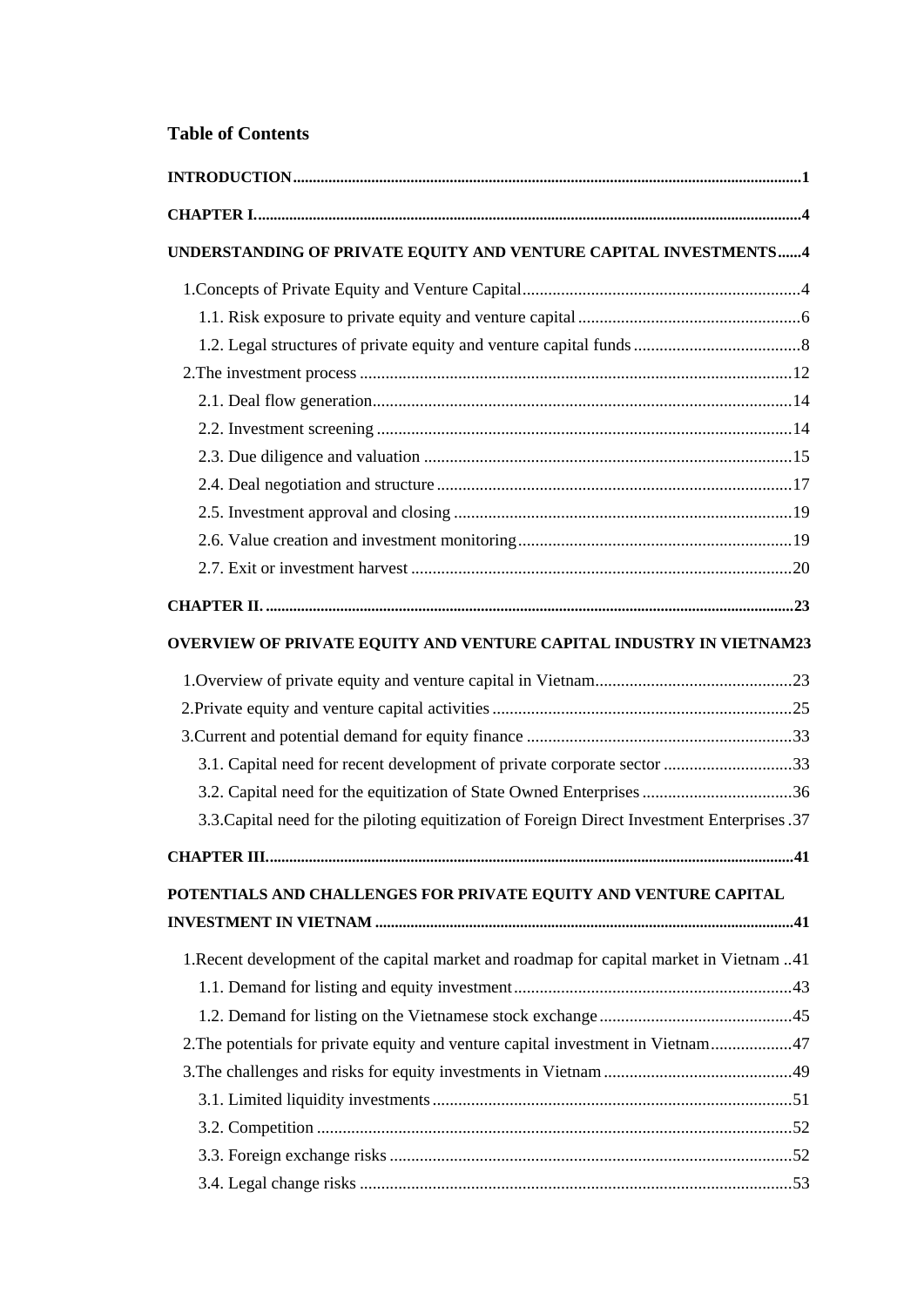| HOW PRIVATE EQUITY AND VENTURE CAPITAL CAN TAKE PARTS IN THE                                 |
|----------------------------------------------------------------------------------------------|
| DEVELOPMENT OF CORPORATE SECTOR AND STOCK MARKETS IN VIETNAM 56                              |
| 1. Potential impacts of private equity and venture capital investments in corporate sector   |
|                                                                                              |
|                                                                                              |
|                                                                                              |
|                                                                                              |
|                                                                                              |
| 1.5. Potential impacts on the corporate governance mechanisms and practices62                |
|                                                                                              |
| 3. Private equity and venture capital fund managers to be prudent investors and shareholders |
|                                                                                              |
|                                                                                              |
|                                                                                              |
|                                                                                              |
|                                                                                              |
|                                                                                              |
|                                                                                              |
|                                                                                              |
| <b>APPENDIX 03</b><br>$\bf{IV}$                                                              |
| SHARES LISTED ON HOCHIMINH CITY SECURITIES TRADING CENTER  IV                                |
|                                                                                              |
|                                                                                              |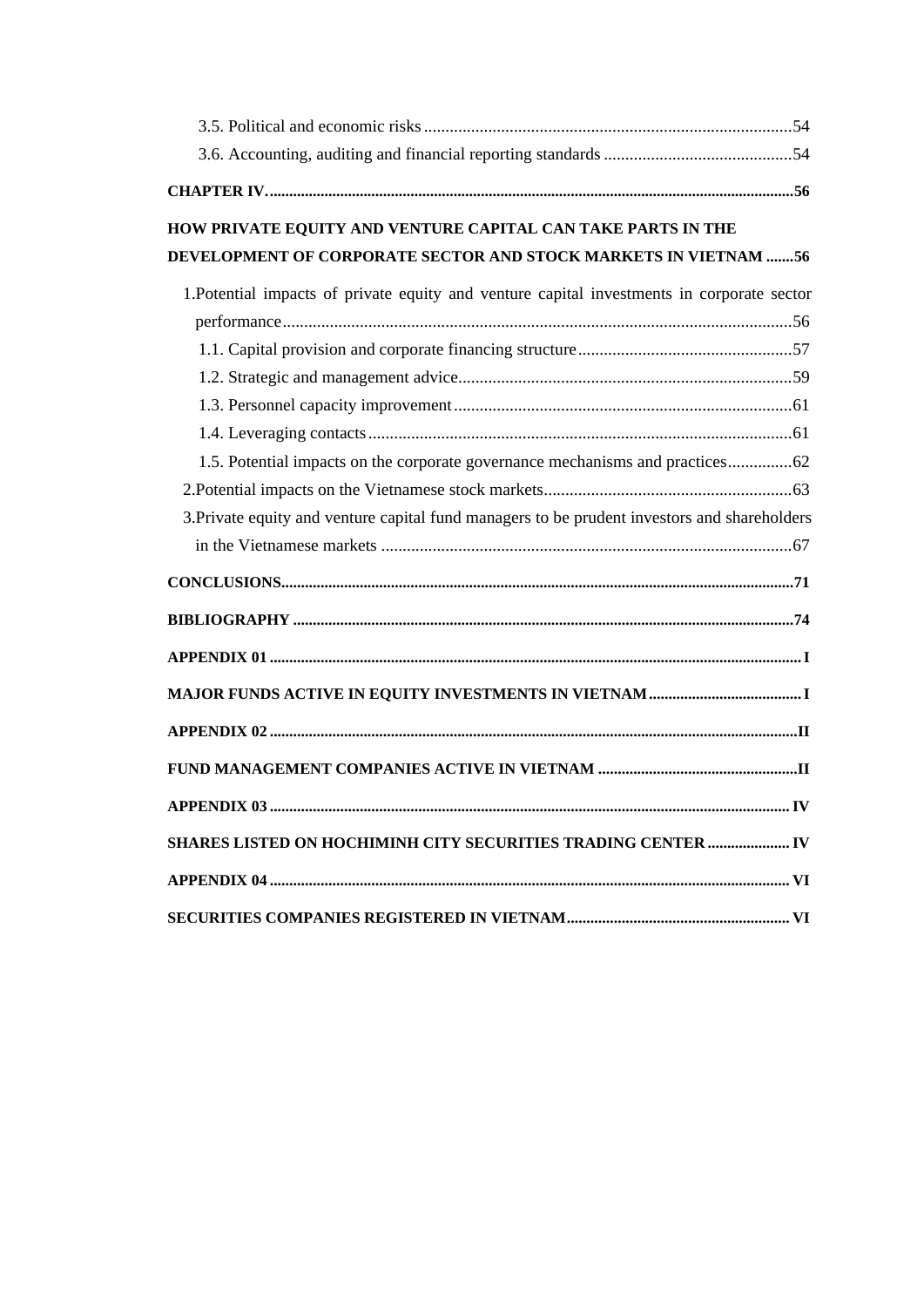### **INTRODUCTION**

<span id="page-6-0"></span>As an alternative asset class, private equity and venture capital have an impact on the economic growth of many countries and the impact is significantly greater than the actual proportion of funds invested by this asset class in many developed and developing countries. In particular, the investment of venture capital has transformed the innovation process in the fast growing, high technology sectors - semi-conductors, personal computers, biotechnology, and software - where venture-backed firms had risen into prominence (Rogers and Larsen, 1984).

Since Vietnam is on its way to a market economy, both private and public corporate will be major market participants. Corporate sector development will be one of the most important parts contributing to the national economic growth and entrepreneurship culture for the country. Besides traditional banking sources, equity finance will be of the most significant resources for entrepreneurship and corporate culture to develop in Vietnam. Equity financing in Vietnam began with the launch of new economic policies of "Reforms". Since the time post of 1986, the Government of Vietnam allowed a mixed economy to operate in Vietnam. Many private companies have been establishing and running profitably. The private corporate sector is now contributing more and more to the economic growth and development of the country.

With recent reforms in corporate regulatory and legal system in Vietnam, local entrepreneurs have more and more incentives to set up and operate their own businesses in different areas of the economy. Private equity and venture capital recently become new concepts to businesspeople in Vietnam. This source of equity financing will be a leading factor to guide the local entrepreneur community in Vietnam and their businesses to a market economy in broad terms and to the Vietnamese and regional capital markets.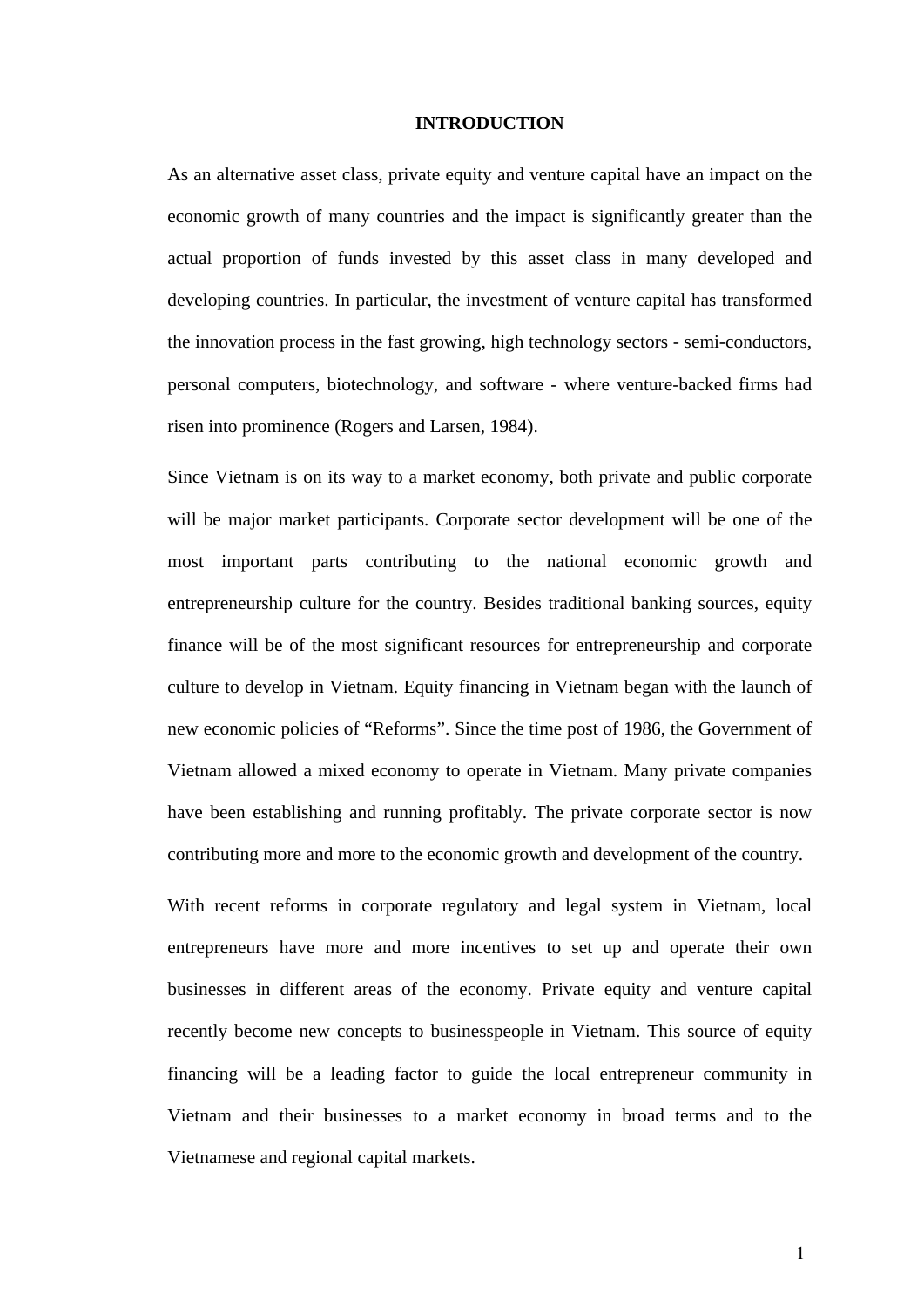Holding this amplification and importance, as well as the potential contribution of private equity to the development of the corporate sector and the development of stock markets of Vietnam, the author is really interested in understanding and writing about the private equity and venture capital. The thesis will have the title of "**Private equity and venture capital in Vietnam: contributions to the development of the corporate sector and the stock markets in Vietnam.**" This thesis will be organized in such a way to search more on the common concepts and practices on private equity and venture capital. The thesis will also give closer observations on the Vietnamese corporate and private equity-financing environment as a basic finding to analyze any market opportunity for both private equity investment and corporate communities. The thesis, therefore, may also describe the situation of equity financing in Vietnam and how the equity source is working in Vietnam.

In Chapter One, common concepts, practices, procedures and other institutional factors of private equity and venture capital will be recapped and discussed for further understandings and creating an analytical framework of private equity and venture capital investment industry.

Chapter Two will provide a closer look at the corporate environment in Vietnam, reviewing the existing forms of equity financing in Vietnam. This chapter will, at the same time, briefly describe current demand for equity financing of enterprises in Vietnam, both equitized State Owned Enterprises (SOEs) and private corporate business entities. The chapter will also search into the activities of some investment engines with hybrid nature of private equity and venture capital investment funds in Vietnam.

Chapter Three will discuss the potentials and challenges for private equity and venture capital investments in Vietnam. The Chapter will bring into considerations recent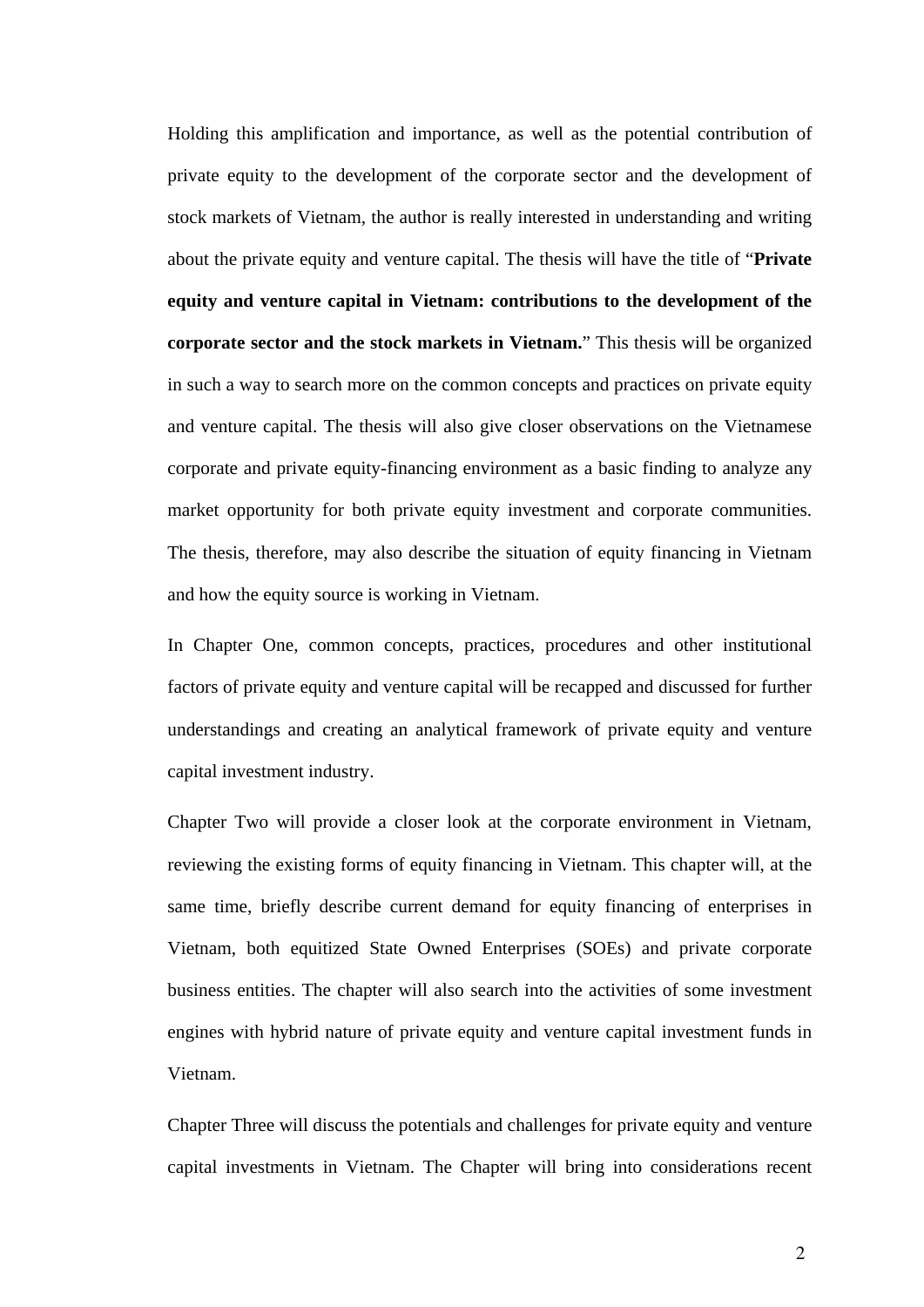development of corporate sector in Vietnam and the early phase of capital markets as potentials and challenges for private equity and venture capital investment in Vietnam. This chapter will discuss some constraints, specific risks and other macroeconomic risk factors of private equity investment in the Vietnamese companies.

Chapter Four will describe how private equity and venture capital can take parts in the development of corporate sector and the stock markets in Vietnam. This Chapter will consider the potential impacts of private equity and venture capital investment in corporate sector performance. Private equity and venture capital may have potential impacts on Foreign Direct Investment, banking and other financial transactions in Vietnam. Especially, this Chapter will find how private equity and venture capital can have important impacts on development of the Vietnamese capital markets.

And finally, the ending part will be conclusions with some recommendations and implications on private equity and venture capital business and its contribution to the development of Vietnamese corporate sector in the coming years.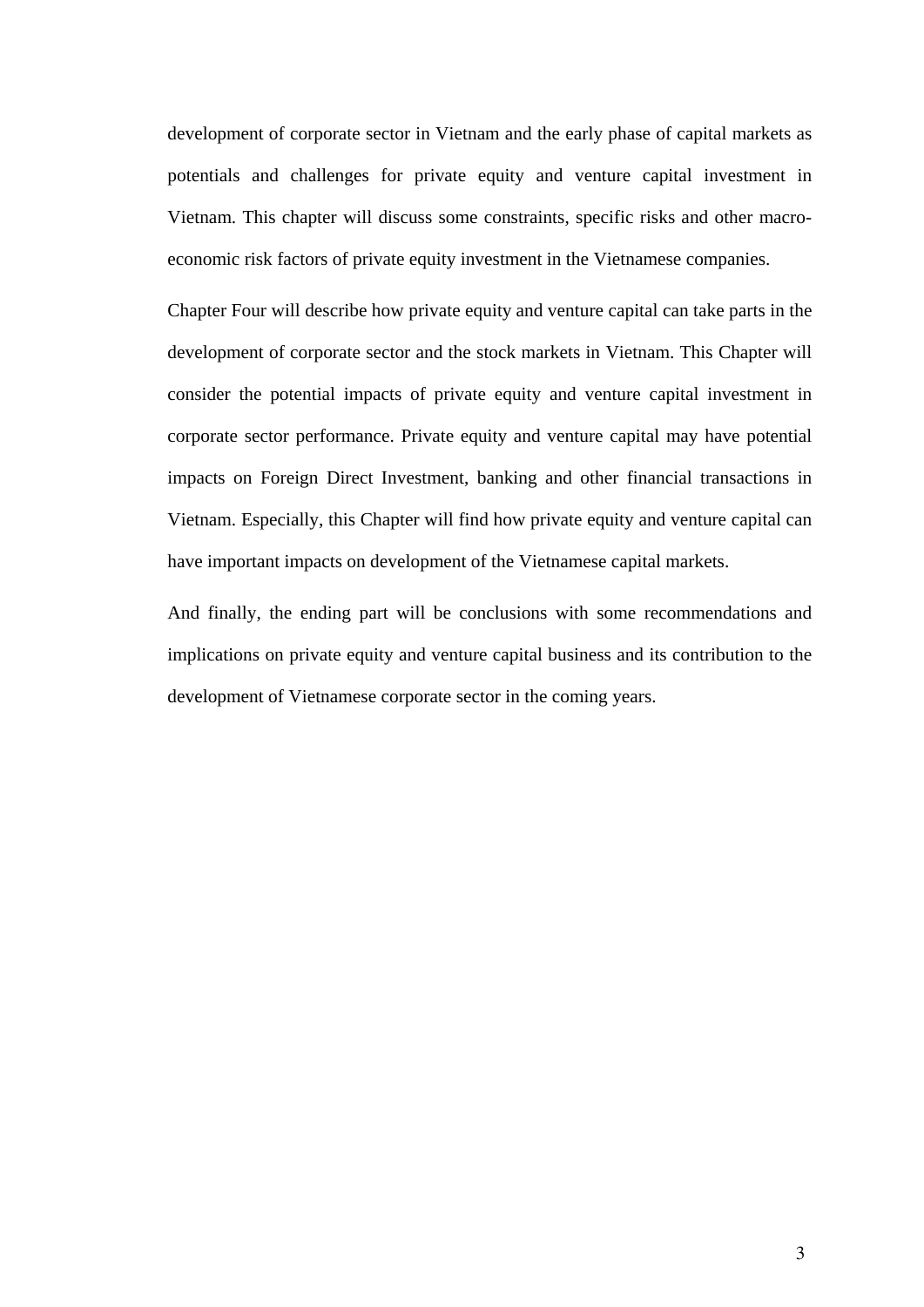# <span id="page-9-0"></span>**CHAPTER I. UNDERSTANDING OF PRIVATE EQUITY AND VENTURE CAPITAL INVESTMENTS**

## **1. Concepts of Private Equity and Venture Capital**

Private equity is medium to long-term finance provided in return for an equity stake in potentially high growth unquoted companies.<sup>[1](#page-9-0)</sup> Some commentators use the term "private equity" to refer only to the buy-out and buy-in investment sector. Others, in Europe but not the USA, use the term "Venture Capital" to cover all stages, i.e. synonymous with "private equity". In the USA "Venture Capital" refers only to investments in early stage and expanding companies. Originally "Venture Capital" is financing provided for new higher risk ventures such as start-up companies. Over time, the term has expanded to also include investment in management buy-outs and other situations in which venture capitalists invest. Venture capital investments are generally characterized by high risk and an expectation of high return.

Venture capital is typically defined as the investment by professional investors of long-term, listed, risk equity finance in new firms where the primary rewards is and eventual capital gain, supplemented by dividend yield. Venture Capital refers to investing in start-up and very early stage companies. Private Equity refers to investing in medium - or larger-sized, established companies. Often, the term 'Private Equity' is used to cover both venture capital and later stage investing.

Venture capital finance is intermediated external investment in small-and-mediumsized companies that offer the prospect of above average earnings growth coupled with above average levels of investment risk. The investment process consists of

<sup>&</sup>lt;sup>1</sup> BVCA and PricewaterhouseCoopers: Guide to Private Equity, 2003, p. 4.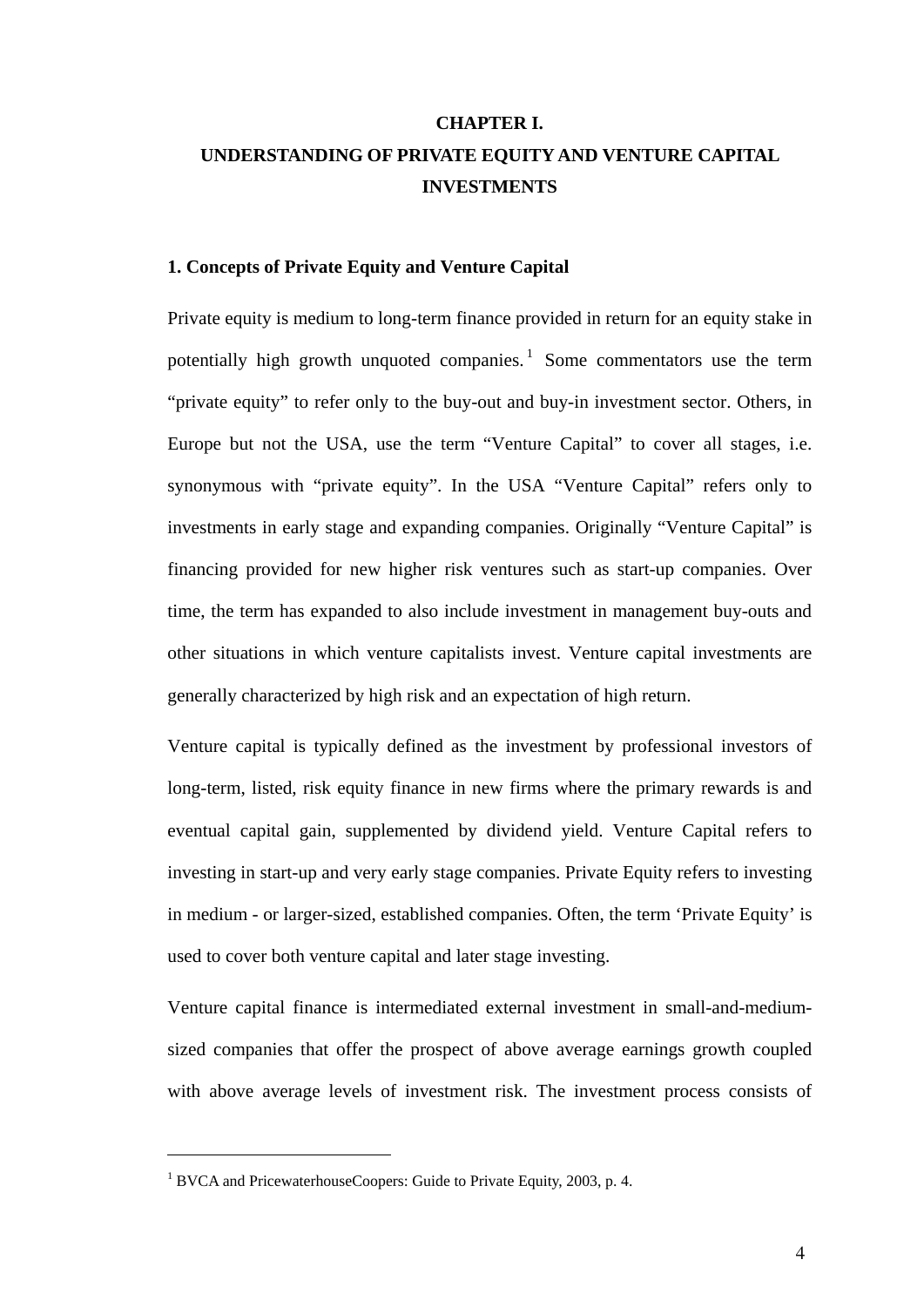<span id="page-10-0"></span>raising a fund, then screening, selecting, structuring and monitoring investments. Finally, investments must be sold and the capital repaid to investors.<sup>[2](#page-10-0)</sup>

The British Venture Capital Association (BVCA) defines venture capitals as "means of financing a start-up, expansion or purchase of a company whereby the venture capitalist acquires an agreed proportion of the share capital of the company in return for providing the requisite funding." In this definition, venture capitalists are equity business partner looking for more than a financial return on investment in a business they plan to actively contribute to the success of the business. This definition makes venture capital cover funds for financing management buy-outs (MBOs)/buy-ins (MBIs), by adding "purchase of a company" in the range of investments. Venture capital operations become a combination of managerial expertise with equity and sometimes debt financing. Such arrangements involve the following three points. One is an equity participation of "outside" investors via a direct purchase of stock, or through warrants, options or convertible securities. The second is a long-term investment, which may span one to 10 years. The third is an active, on-going involvement in the investee company.

As originally conceived, venture capital targets were mainly smaller and also younger companies with advanced technologies during their early stage as they are developing new products or services. High tech industries exhibit the characteristics, which appeal to venture capital firms: small, innovative, and indicating high growth potential. Such firms have taken a big bite out of venture capital funds in developed countries, despite a broader range of investment interests.

There is a lot of confusion between venture capital and private equity. Some in the

<sup>&</sup>lt;sup>2</sup> Anthony Alward (The World Bank, Washington, D.C), IFC Discussion Paper No. 36: Trends in Venture Capital Finance in Developing Countries, p.1.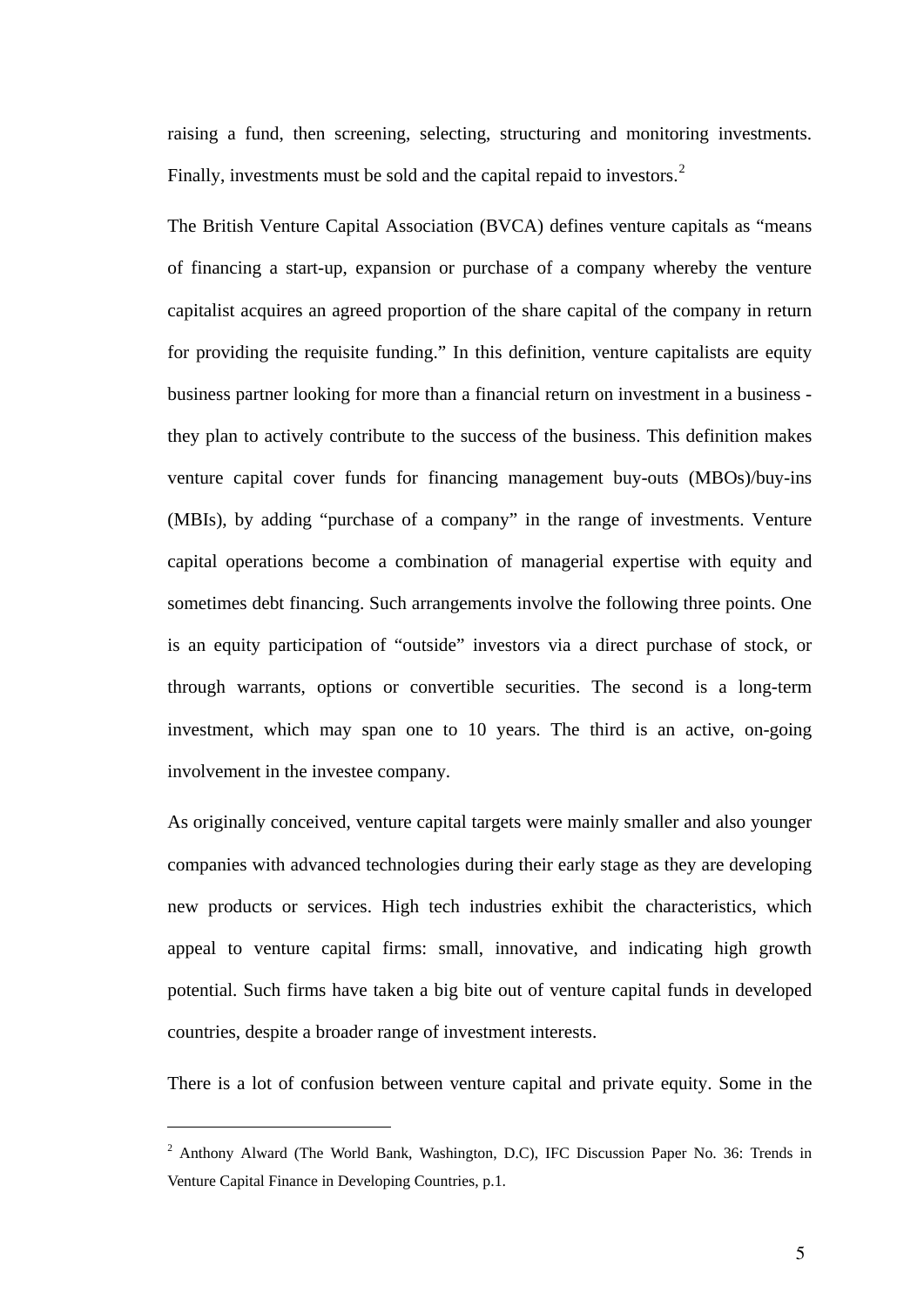<span id="page-11-0"></span>investment industry use the term "private equity" to refer only to buyout fund investing, such as management/leveraged buyouts, mezzanine (or bridge) financing, and many other types of acquisition financing. Some of them recognize the difference in the expectation level of returns as an important element of a realistic identification of private equity, because they narrow down the meaning just to mezzanine financing. On the other hand, some investors have been referring to venture investing and buyout investing as "private equity investing." That collides head on with the definition of the British Venture Capital Association (BVCA) about venture capital, which is based on the fact that there are many venture capital firms managing buyout funds in EU.

All the forms of investing mentioned above share common points in the point of type of investment. They all aim to equity or quasi-equity investment with relatively longterm and hand-on approach. In addition, in the point of institutional investment, an institutional investor will allocate 2% to 3% of their institutional portfolio in those kinds of alternative assets as part of their overall asset allocation. Those kinds of investing can be categorized into an investment class. Because the term "private equity" can be used comprehensively, it is acceptable for that purpose, even though some investments have been made to public (or listed) companies, or some of their transactions have been had in public stock exchange market. The term "venture capital" deserves significant distinction as earlier stage financing than other types of investment.

### **1.1. Risk exposure to private equity and venture capital**

Private equity and venture capital funds work at the more risky end of the financial spectrum, providing fund to nascent companies often in situations where established financial institutions are unwilling to invest. Private equity and venture capital funds deal in unusually risky investments, that is, investments where the probability of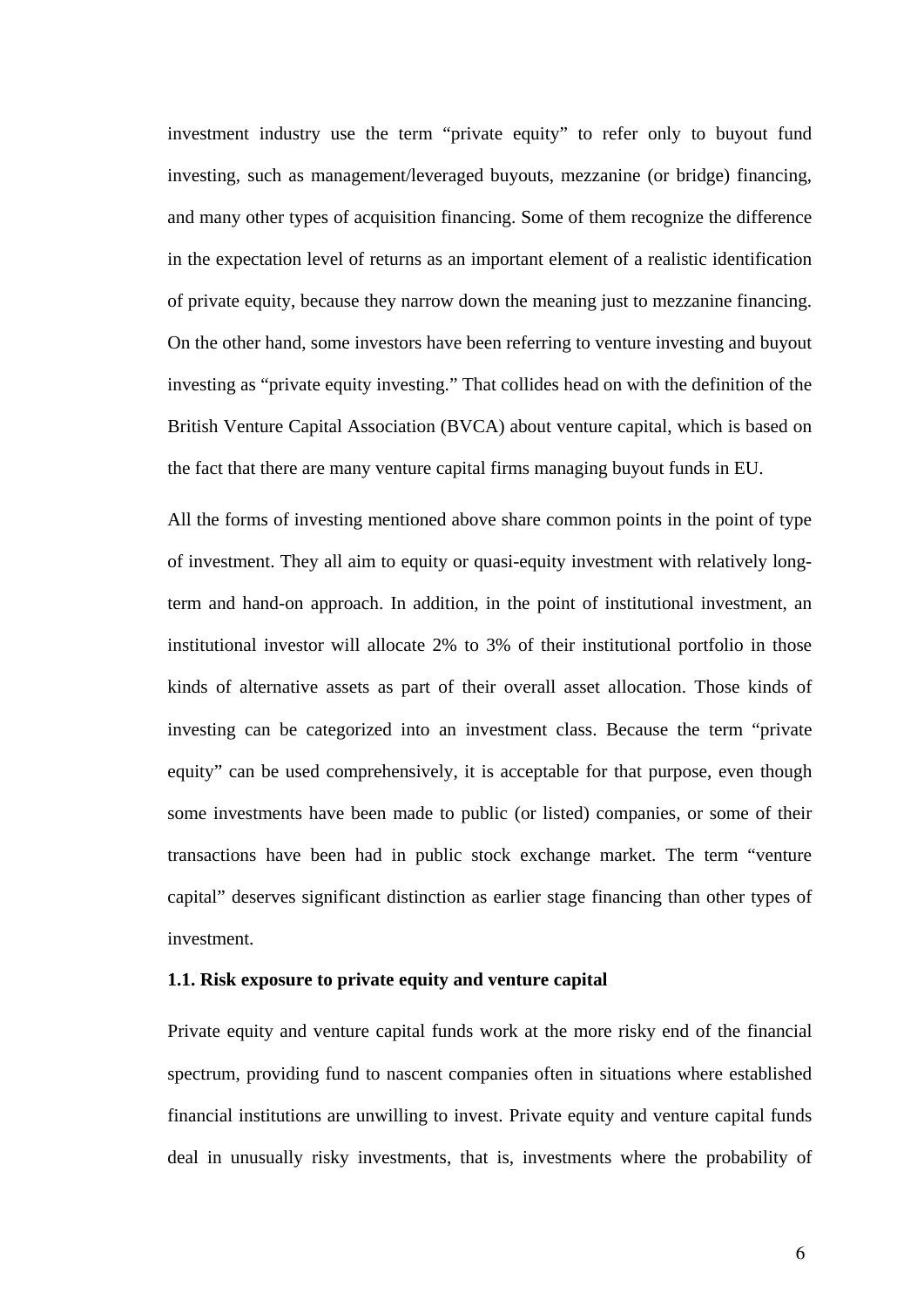failure is high. Typically, projects are either small startups or companies with some experience but where financing is needed for rapid expansion or other purposes. Venture investments usually involve equity, because it is the intention of fund managers to take advantage of unusual profit and growth opportunities to earn substantial capital gains. On the other hand, either equity investments or loans expose the funds to a substantial risk of not being repaid at all. Fund managements, therefore, expect to gain sufficiently large returns on a few of their equity investments to make up for losses on the many investments that will be failures, in the process earning overall profits commensurate with the high risks taken.

We can mention many reasons why the risk and return of private equity might differ from the risk and return of publicly traded stocks, even holding equal their betas or characteristics such as industry, small size, and financial structure (book/market ratio, etc.).

Low liquidity. Private equity and venture capital investors may require a higher average return to compensate for the liquidity of their investments. Investing in startups, unlisted and small companies means a long term commitment of capital and investment efforts. This feature represents the low liquidity of the investment. Once the investor needs cash or want to exit their investment, it will takes more time and efforts to find out the most relevant way to have their dispose their investment than dealing with investment in public listed companies.

**Poor diversification.** Private equity and venture capital have typically been held in larger portions than other sizeable fractions of the average investors. Standard asset pricing theory assumes that every investor holds a small part of every risk, and that all assets are held in perfectly diversified portfolios. Therefore, with private equity diversification objectives are more restricted than those of investment in public traded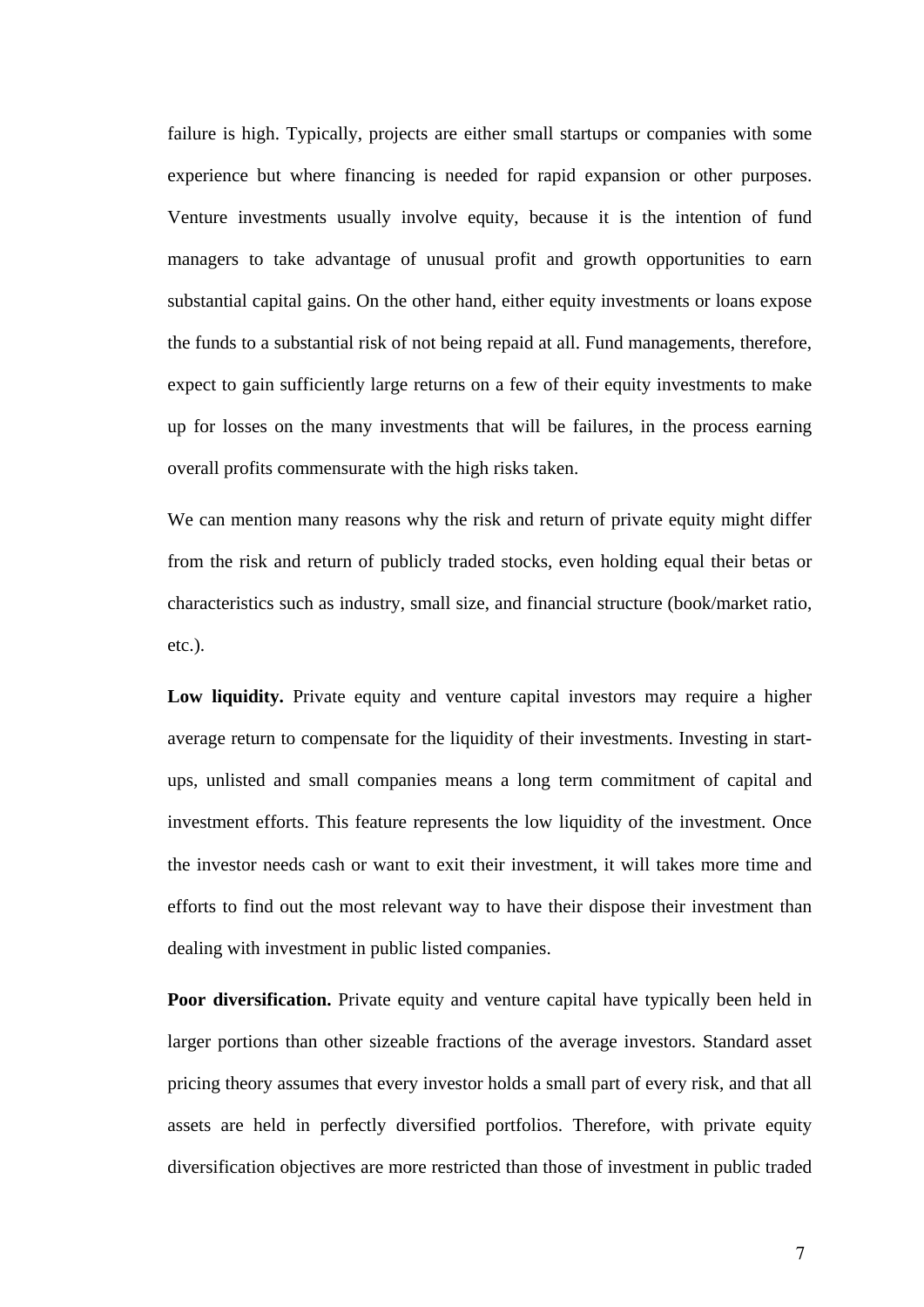<span id="page-13-0"></span>stocks.

**Information and monitoring.** Venture capital investments are often not purely financial. The venture capital investors often provide a mentoring or monitoring role to the firm, they sit on boards of directors, and may have the right to appoint or fire directors and managers. Compensation for these activities may result in a higher measured financial return. Investors expect to be rewarded for taking extra risks, but the reality is that their gains are tied inextricably to their own managerial competence in selecting investment vehicles, to the management talents of the investee firms and, of course, to the external competitive and macroeconomic environment. For example, rewards were often limited by delays in finding investments, by deterioration of economic conditions both in the markets and by management shortcomings. But, venture capital funds under any circumstances make a number of development contributions.

To monitor well the decision making process of investee companies, information flow between venture capital investors and directors, managers of investee is crucially active and productive. There will be a risk of information asymmetry between these parties upon there decision making process. Therefore, venture capital investors may have risks of receiving misleading information or misstatement on the investee companies and possible costs for dealing with this problem should be considered.

### **1.2. Legal structures of private equity and venture capital funds**

A fund's legal structure may be determined by its legal domicile (country where it is registered for tax purposes). Therefore, in some jurisdictions, a fund may be a partnership, a trust, a limited liability company (LLC), or a corporation. Under the partnership structure, the fund manager is called the general partner (GP), and the Investor is called a limited partner (LP). Under the Trust structure, the Fund Manager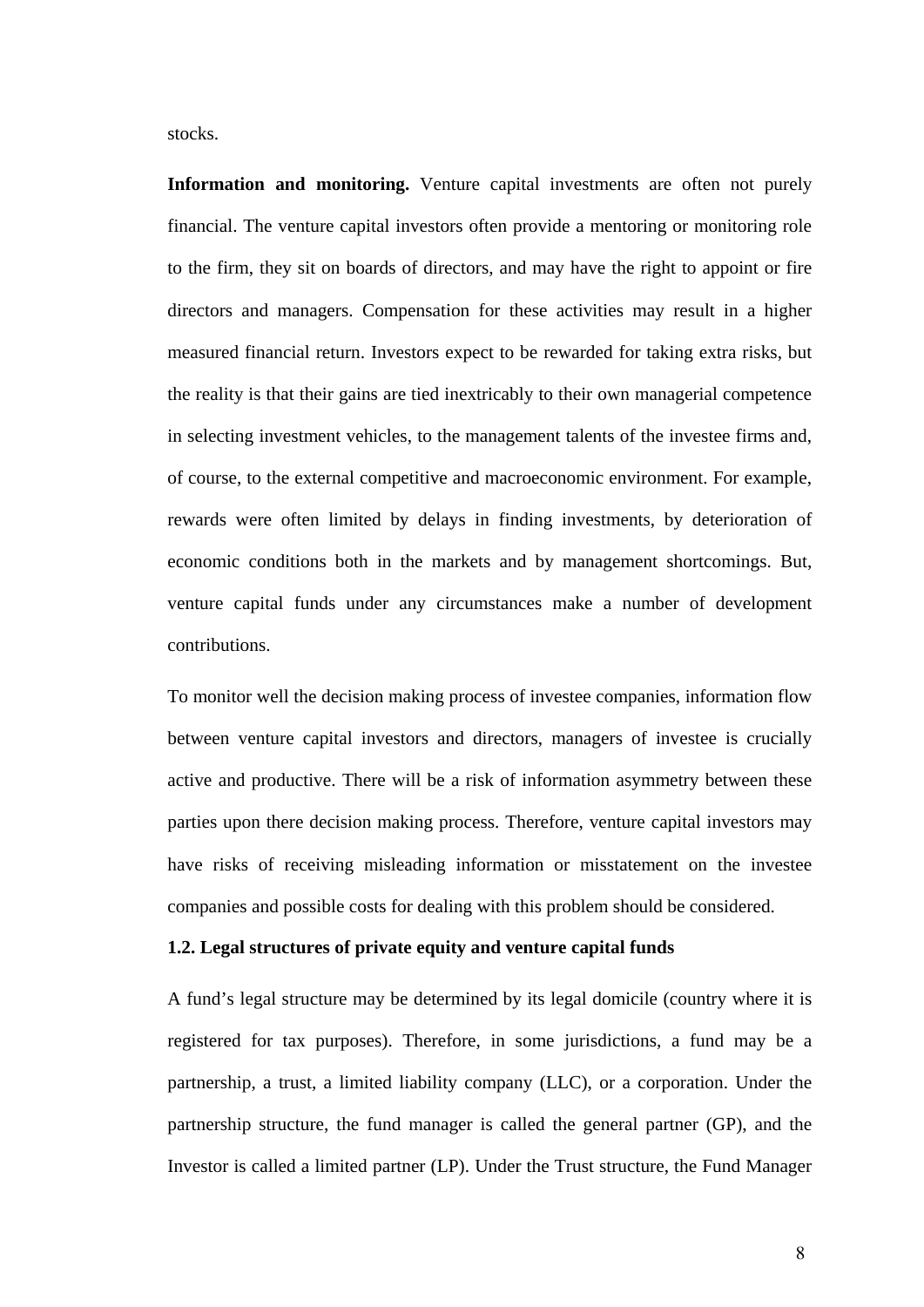is called the Trustee or the Advisor to the Trustee, and the Investor is called the Unit holder or Beneficiary. Under the LLC structure, the Fund Manager may be called either the Manager or the Advisor, and the Investor may be called the Shareholder.

There are two major forms of investment vehicle for private equity and venture capital, managed investment companies and limited liability partnership.

**Managed investment companies:** An investment company typically is a corporation that has as its major assets as a portfolio of marketable securities referred to as a fund. An investment company invests a pool of funds belonging to many individuals in a single portfolio of securities. Investment Company, in exchange for investors' commitment of capital, will issues to each investor new shares representing his or her proportional ownership of the mutually held securities portfolio, which is commonly known as a fund. Investment company may be listed or unlisted. The investment company may invest in more than one country, but this is the exception rather than the rule. The investment company 's board of directors will hire a management company to act as the investment manager. Management Company will be a separate legal entity to aid transparency and sharpen management incentives.

Under the United States jurisdiction, a recent phenomenon in the venture capital industry is the Limited Liability Company (LLC). Similar to the limited partnership, all items of net income or loss as well as capital gains are passed through to the shareholders of in the LLC. Also, like a limited partnership

**Limited liability partnership (American):** Partnership is a common organizational structure for private equity and venture capital investment engine. The limited partnership is predominant form of venture capital investing in the United States. Under the partnership structure, the fund manager is called the general partner (GP) and the investors are called limited partners (LP). Venture capital funds structured as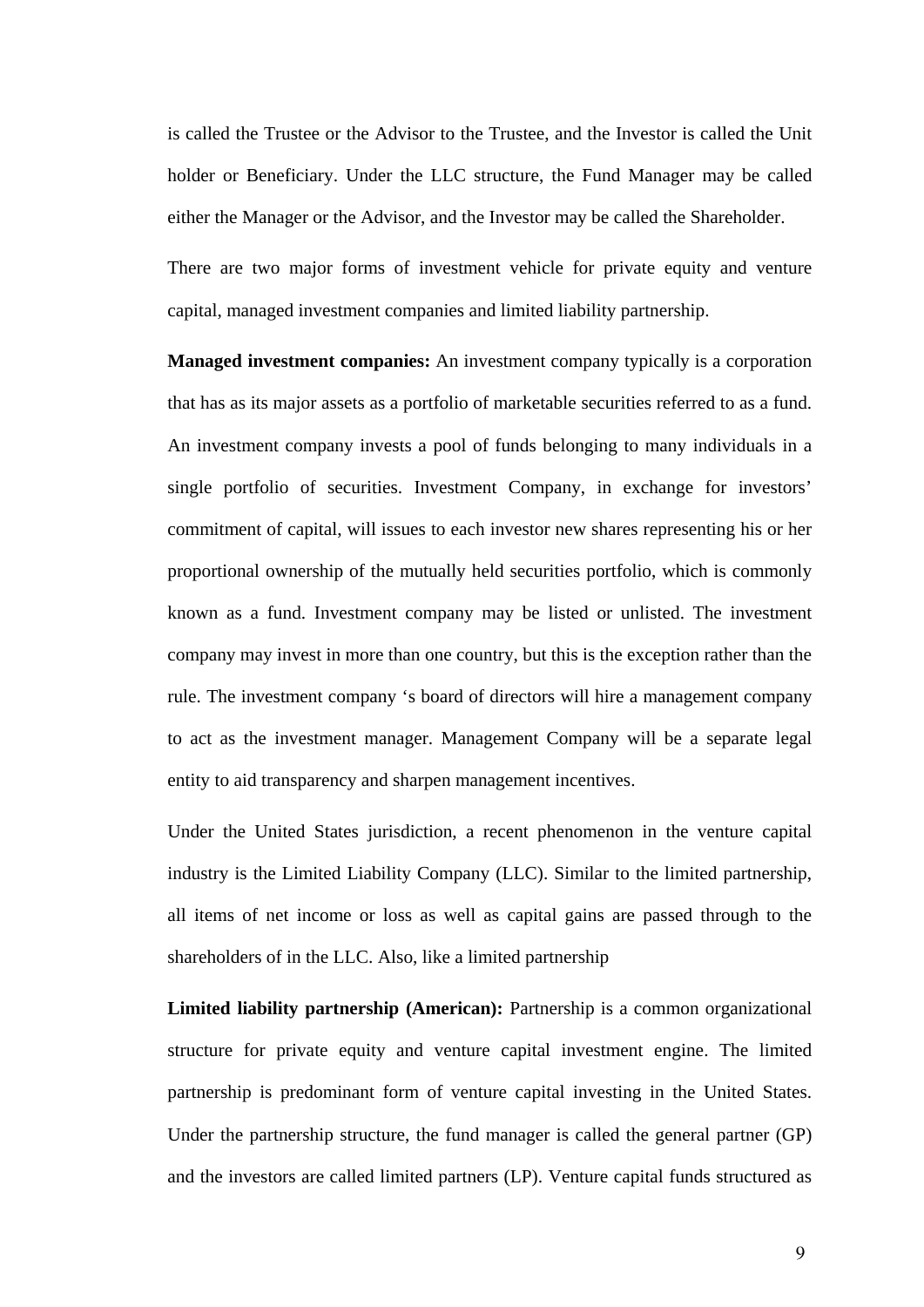a limited liability partnership will not be subject to the Investment Company Act of 1940.

All partners in the fund will commit to a specific investment amount at the formation of the limited partnership. However, the limited partners do not contribute money to the fund until it is called down or "taken down" by the general partner. Usually, the general partner will give one to two month notice of when it intends to make additional capital call on the limited partners. Capital calls are made when the general partner has found an investee company or project. General partner may make capital calls up to the amount of the limited partners' initial commitments. The following figure describes the organizational structure, functioning and capital and return distribution relationships of General partner and limited partners under a limited liability partnership.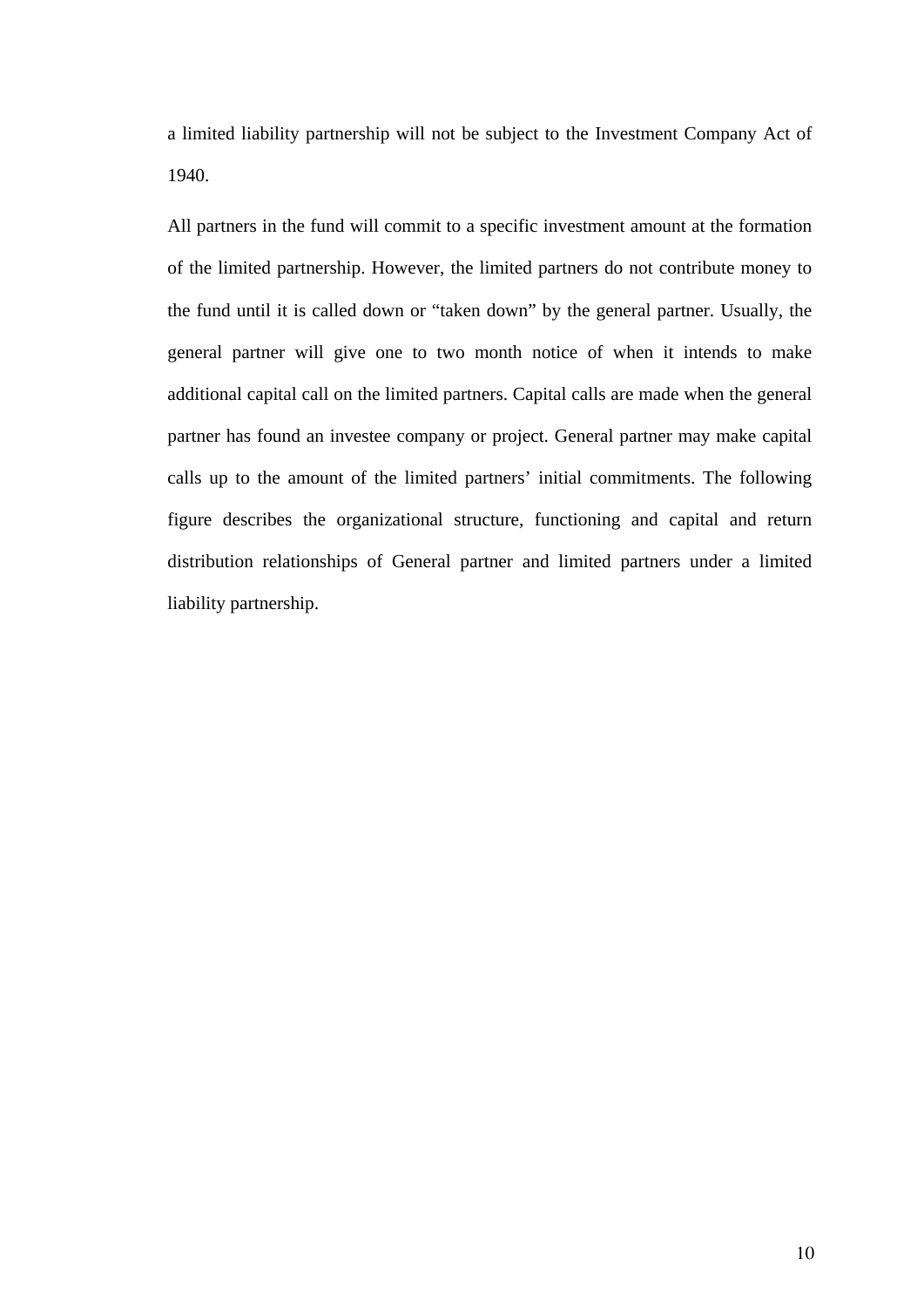## **Limited Liability Partnership Structure**

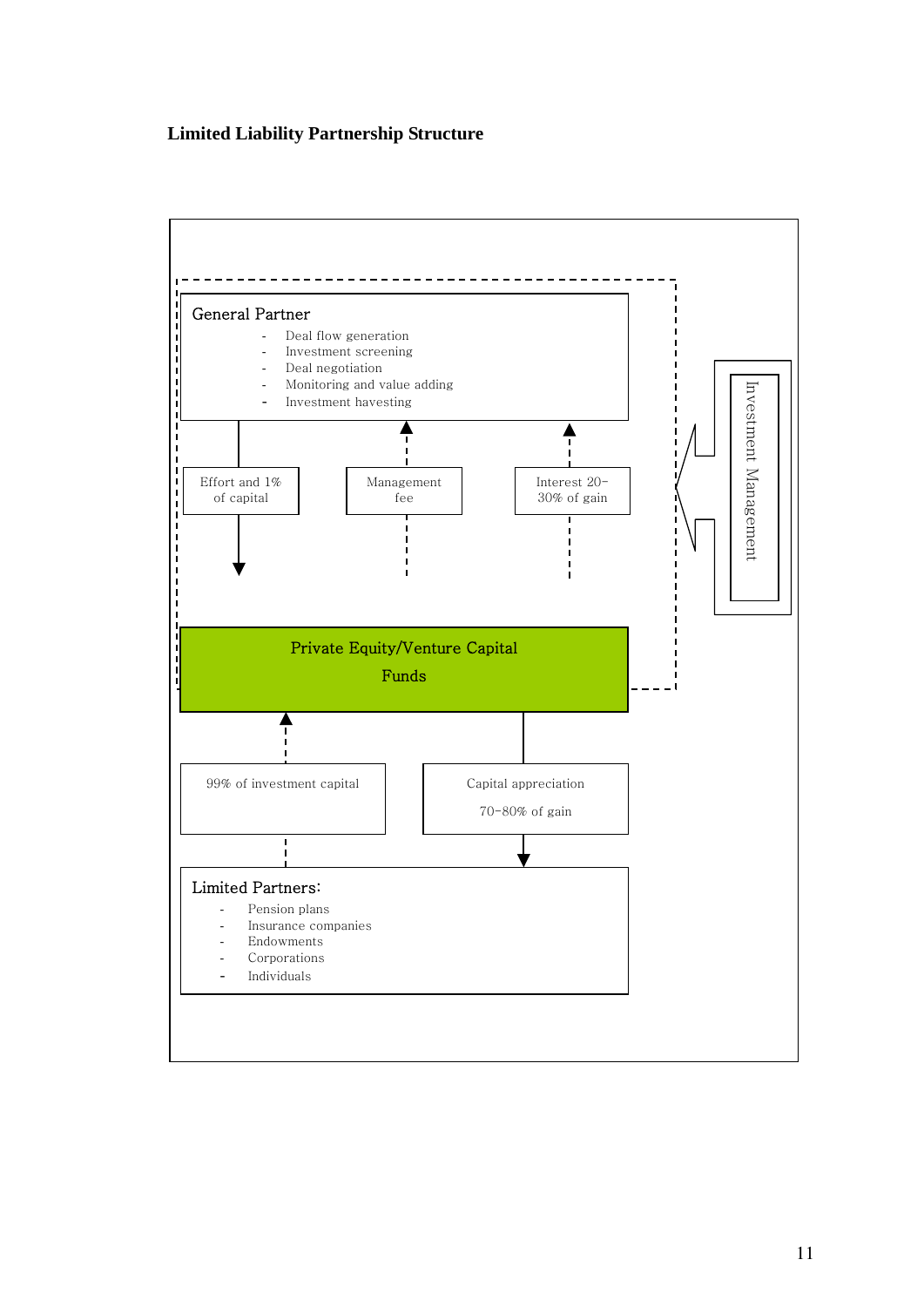### <span id="page-17-0"></span>**2. The investment process**

The private equity investment process is a long and tedious one. Venture capitalists typically invest in a small percentage of the businesses they review. The rejection rate is very high; typically, only one out of every ten to twenty projects will pass the initial screening where more than one partner will review the project in detail. Besides the technical and business merits of the proposed company, the quality of the founder entrepreneurs is also a key factor in determining whether the company will receive funding. To mitigate investment risks, venture. Capital firms will typically assemble a portfolio of between twenty to thirty young companies in a single venture fund, as well as co-invest with other professional venture capital firms. Many venture capital partnerships manage multiple funds simultaneously. The figure below illustrates the typical investment process for a venture capital firm.

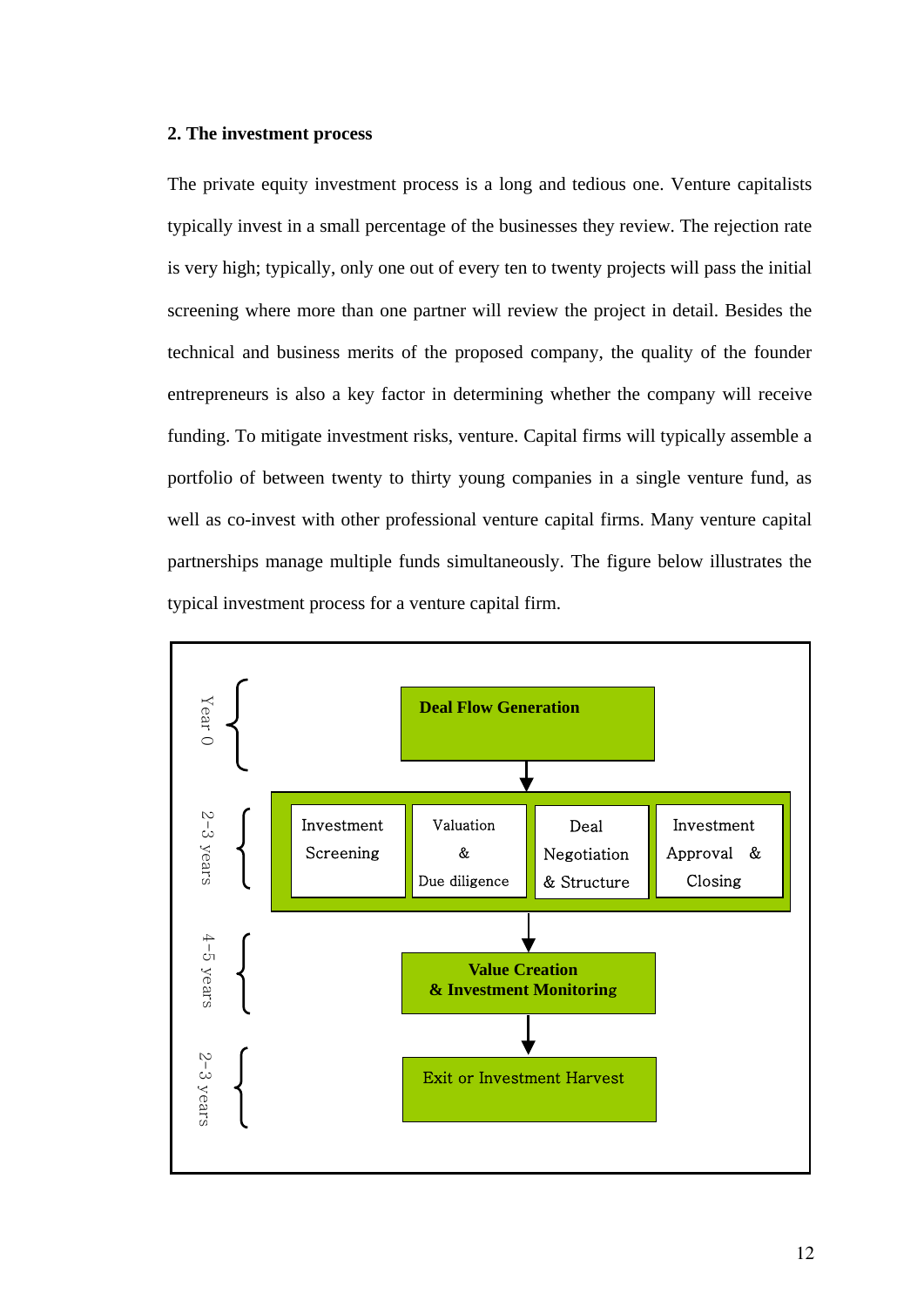<span id="page-18-0"></span>Unlike traditional commercial banks, equity investors are not passive financiers. A good venture capital firm nurtures growth in companies through the personal involvement of the venture partners and officers in the management, strategic marketing and planning of their investee companies. With their industry network of contacts, venture capitalists play a very important advisory role in formulating the business strategy of the portfolio companies and advising the management. It is common for partners of venture capital firms to take a seat on the board of the investee company to ensure that the investment has the best chance of being successful.

There are four basic phases to the venture capital investment process. The first is the development of fund concept and generation of deal flow. Where capital is committed and available for investment and venture capitalist starts build up deal flow. The second is decision stage where a decision must be made as to the entry of a venture capital firm into a particular investment. The third is the operating stage where the venture capital firm has entered a deal and began monitoring management. Venture capitalists minimize losses and maximize gains through an advisory role and by providing any necessary new financing while assisting the entrepreneur in making the firm more professional and attractive for outside investors. The fourth is the exit stage where the investors will seek to profit from their investments. The stage typically involves the components that follow its objective to enhance the quality of deals to review by filtering out those deals that are concluded not to meet the venture capitalists' strategic objectives.<sup>[3](#page-18-0)</sup> Often one of the various stages, while its conclusions may necessarily need to be reached in a certain sequence in this filtering process, may actually be undertaken before or after another stage. This overlap ensures the most

<sup>3.</sup> Janet Kiholm Smith – Richard L. Smith. "Entrepreneurial Finance", 1999, p. 505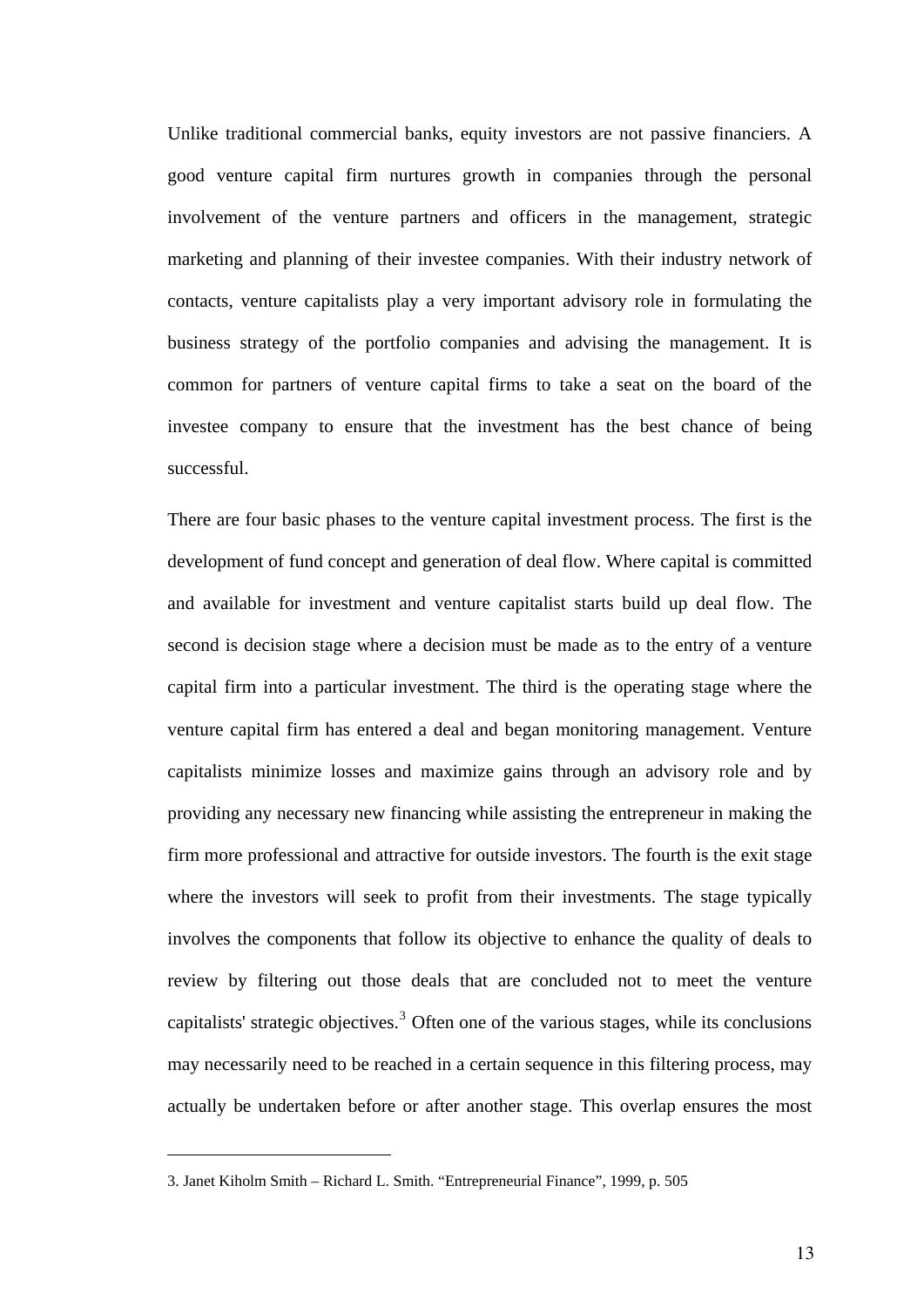<span id="page-19-0"></span>efficient linking of information and judgments between them, as well as the most effective use of the venture capitalists' time and resources. We will look more closely at the following phases of the investment process.

### **2.1. Deal flow generation**

At the beginning of the venture capital process, it is crucial to obtain access to viable projects or companies to be financed, which can generate expected rate of returns. Healthy deal flow is one of the most critical resources of venture capitalist.<sup>[4](#page-19-0)</sup> It is a key factor in determining investment strategy and also attracting fund sources. Without a healthy deal flow venture capitalists will not only have difficulty successfully placing the funds at their disposal in viable deals and doing so in the time frame, but will tend also to obtain deals with consequent adverse impact on pricing as well as deal quality. Developing a healthy deal flow takes significant investment of their time and effort, because deal flow is primarily a function of personal relationships or networking.

Fostering such relationships and network to create deal flow means making the effort to become known as an approachable and professional venture capital firm to people in related business to expected investees, other professionals in investment baking, commercial banking, accounting, legal service, and venture capital itself. They would provide referral and sometimes syndication opportunities. Deal generation is closely linked at the strategic level to venture capitalists' preference with respect to investment stages, deal size and availability of information, as well as the employment of venture capital executives with skills to seek out deals.

### **2.2. Investment screening**

 $\overline{a}$ 

Given a respectable deal flow, it is obviously necessary to perform a filtering process.

<sup>4.</sup> Institute of Asian Private Equity Investment. "The Fundamentals of Asian Private Equity Investing", 1999, p. 11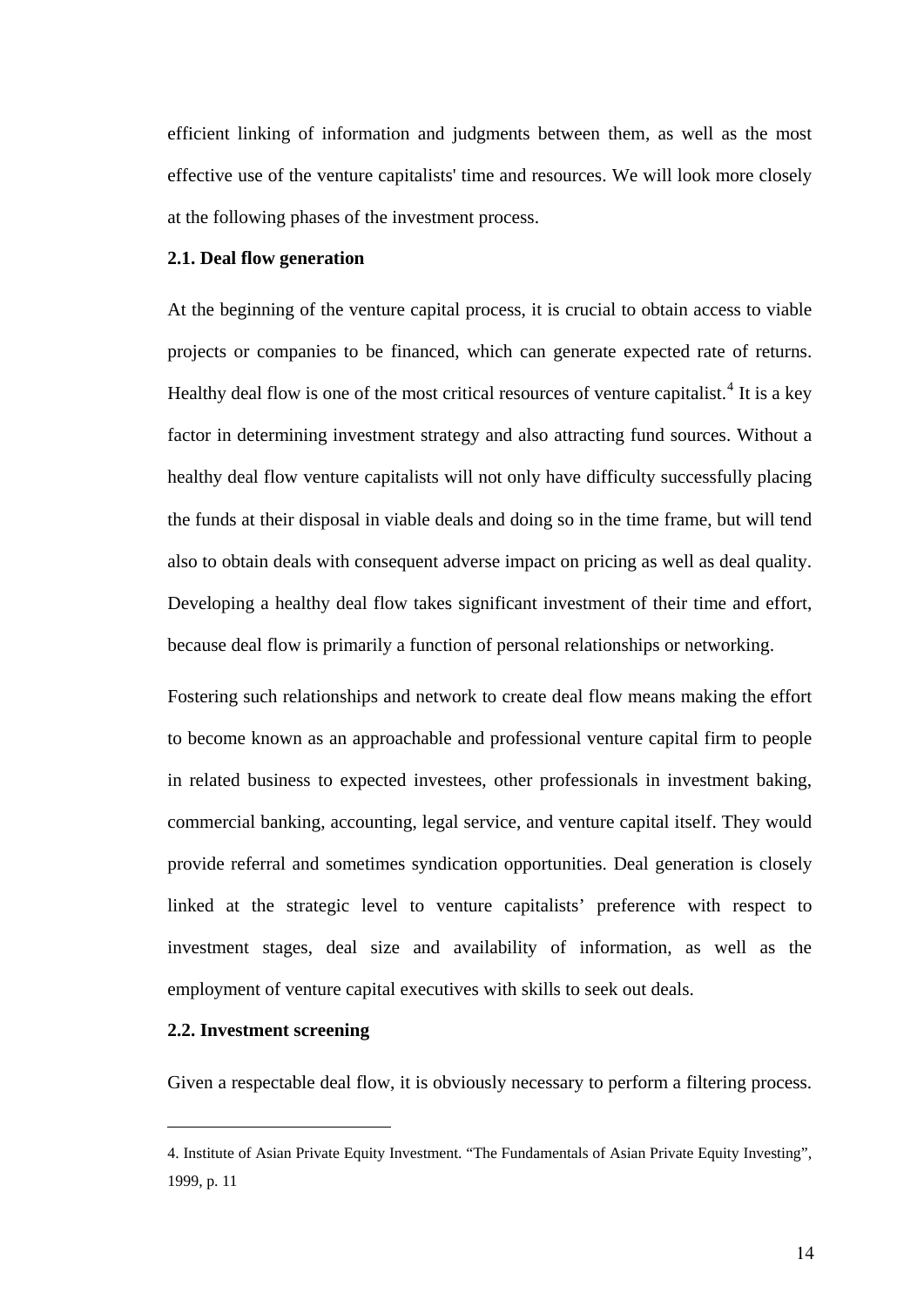<span id="page-20-0"></span>It is quick decision by venture capitalists without spending too much of time or effort before due diligence. Venture capitalists determine whether a prospective transaction may be viable to justify further consideration and fits the investment strategy.

Critical questions about the investment are raised in this stage. Some of them are confirmed before due diligence, and those that don't fit the investment strategy or marginal ones are discarded. Questions that need to be verified from due diligence are defined for the investments that will be processed more. The most important factor in the overall evaluation of an investment is the investee company's managerial qualification. Other typical questions are about objectives of financing, time span to get return from capital gains, contemplated way out of the investment, important factors that will affect the industry, market opportunity of the products or services, projected sales and profit, etc.

#### **2.3. Due diligence and valuation**

This step includes financial valuation and due diligence processes to determine if prospective return fits the strategic financial objectives as well as to prepare for investment negotiation. For valuation, venture capitalists calculate expected returns then try to estimate a reasonable price for the investment. Many valuation methods are used by venture capitalists. Valuation using various multiples, such as Price Earning Ratio (PER), Price Sales Ratio (PSR), Price to Book Ratio (PBR), and Equity Value/Earning Before Interest, Tax, Depreciation and Amortization (EV/EBITDA) is the most simple and useful way in many cases.

One other way of valuation bases on present value of the business (*First Chicago Method*). Venture capitalists, first, estimate the cash flows during the explicit value period based on a small number of discrete scenarios. Normally, the valuation is based on a "success scenario" for the venture, a "failure scenario" a and a "neutral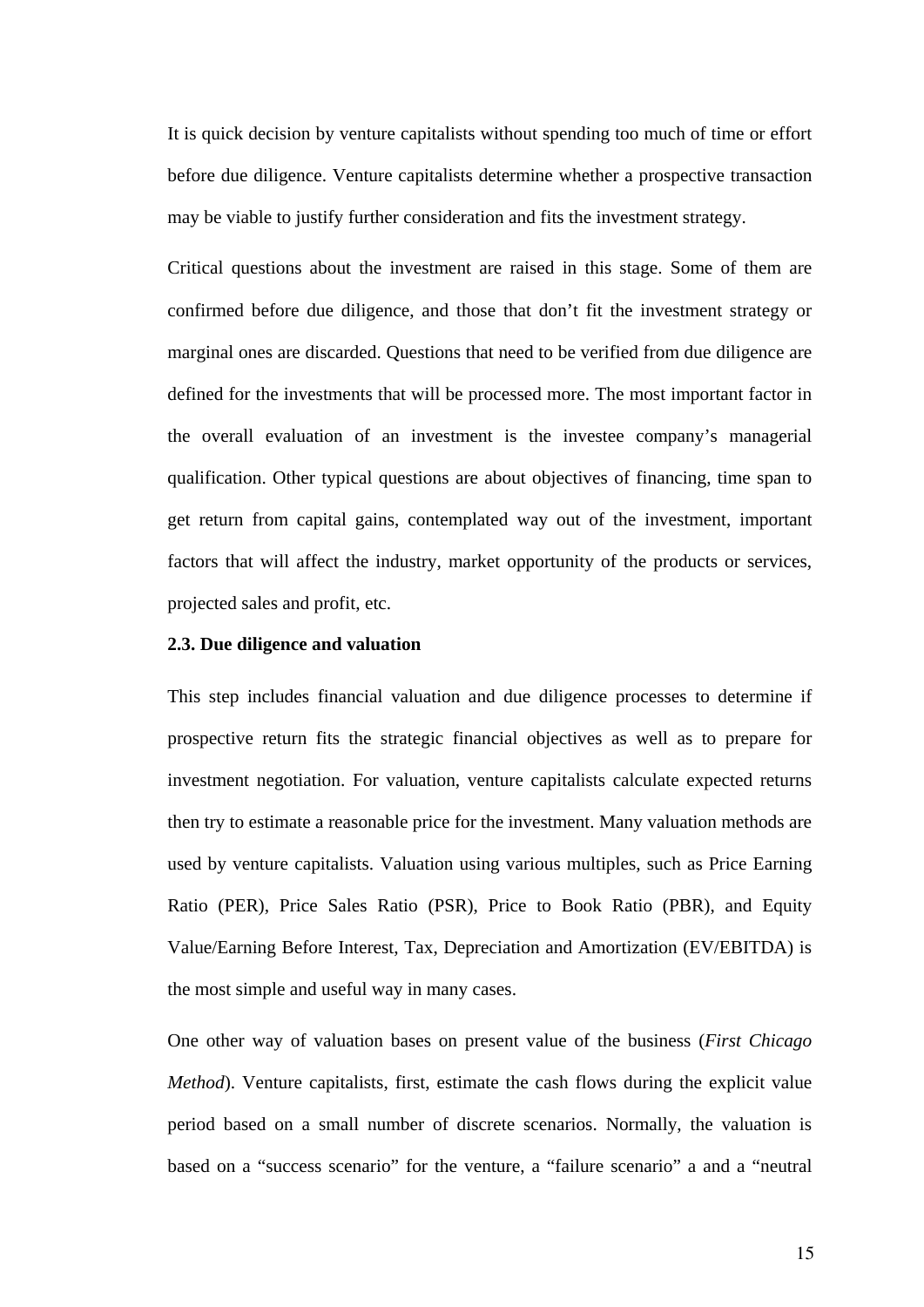<span id="page-21-0"></span>scenario" or "sideways scenario." Then they compute the continuing value of the venture by applying one multiplier for individual scenarios to the cash flow projection. After that they compute the expected cash flows of the investee company by appropriately weighing the scenarios. Finally, they come up with the present value of the investee company by discounting the expected cash flows, including expected continuing value at their opportunity cost of capital. And based on the present value, compute the fraction of ownership the investor should require in exchange for the contributed capital. However, as an investee company is earlier stage is, most of data showing current status is less meaningful. So valuation of those companies largely depends on venture capitalists' perspective on the business.<sup>[5](#page-21-0)</sup>

Due diligence involves the careful review of features and details of potential investee companies. It is a complicated and time consuming process dealing with legal, financial and management aspects of an investee company. Due diligence process can be broken down to include an initial screening of the deal and a detailed evaluation in determining the suitability of a deal before moving to the next stage in which the valuation and deal structure is conducted. Due diligence process can be the general practices involved in screening due diligence and business due diligence.

The intent of screening due diligence is to quickly flag the deals that either do not fit with the investment criteria of the firm or the criteria that are deemed necessary for success. Venture capital firms typically use processes or mechanisms to quickly screen out the deals that are not of interest. There are many approaches to screening because each firm has to determine what is critical to its fund and what types of deals

<sup>5.</sup> Institute of Asian Private Equity Investment: "The Fundamentals of Asian Private Equity Investing", 1999, p. 12.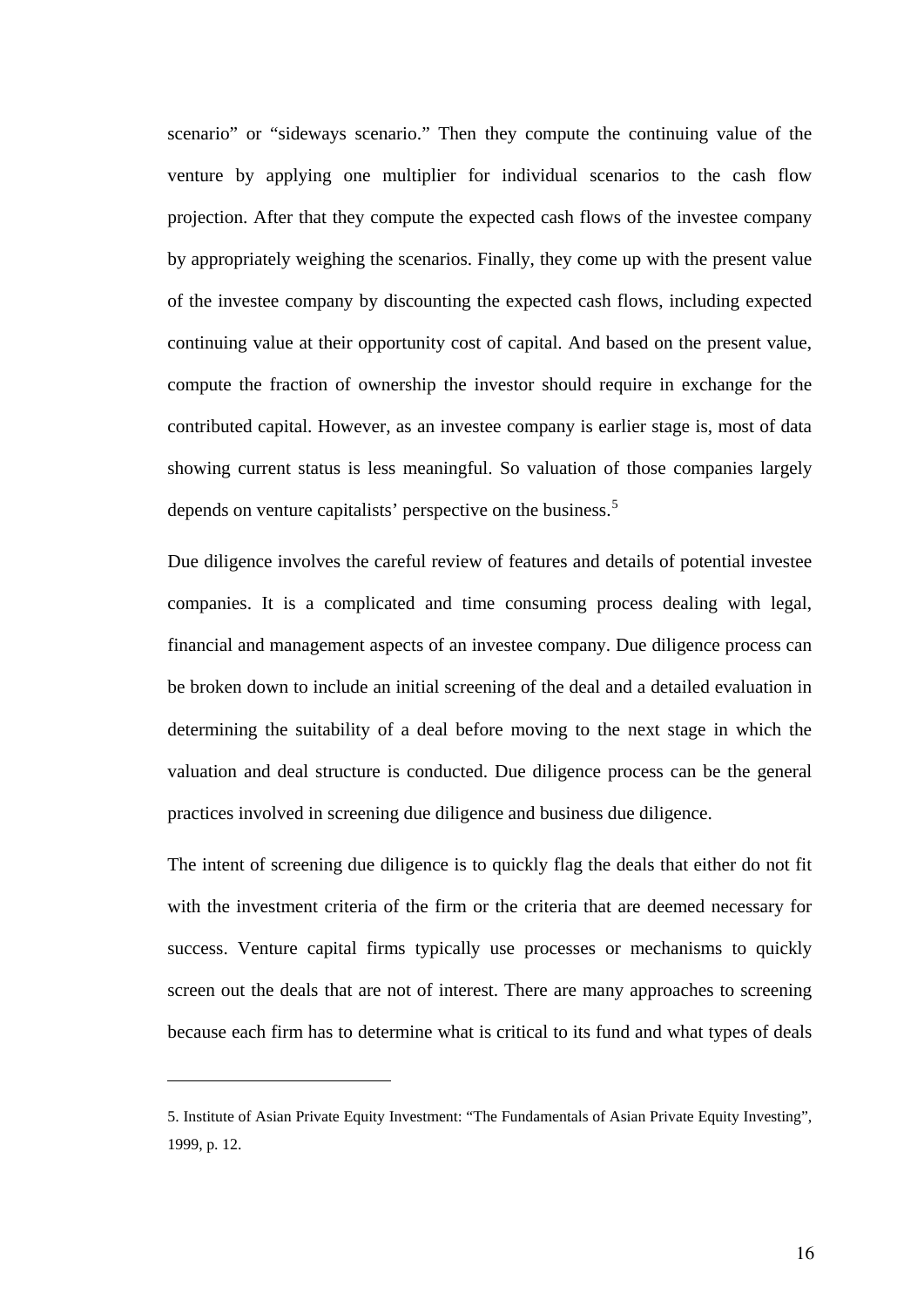<span id="page-22-0"></span>will fit. Fit is often characterized by the stage of the business, geographic region, size of the deal, and industry sector. In screening for a high quality deal there are a few additional areas of focus. Therefore most firms screen based on *investment fit* and *investment potential*.

On the other hand, the intent of business due diligence is to verify the potential of the deals that survive the initial screening. Often the criteria which are evaluated are similar to those explored in the initial screening criteria but in greater depth. Therefore, assumptions are often made during the initial screening that need to be further investigated and verified. The business due diligence should test the robustness of the information obtained during the initial screening process.

Due diligence can be described as simply a process of getting answers to questions. The key is in asking the right questions that are open-ended and probing in nature. Continuing to "peel the onion" helps to get below the surface of the initial question. For purposes of brevity, typical questions are highlighted under each category. These questions will help explore management, market, product/service, and the business model in further detail. Satisfactory completion of due diligence can include conclusion of commercial, scientific and intellectual property due diligence, a review of current trading and forecasts, a review of existing and proposed management service contracts, a review of the company's financial history and current financial position, either a full legal review or one targeted on specific areas and, if it is not already in place, obtaining key man insurance and satisfactory references and checks on key employees.

## **2.4. Deal negotiation and structure**

Deal negotiation and structure is a set of arrangements negotiated between the investee company and the venture capitalist with the objective of reconciling their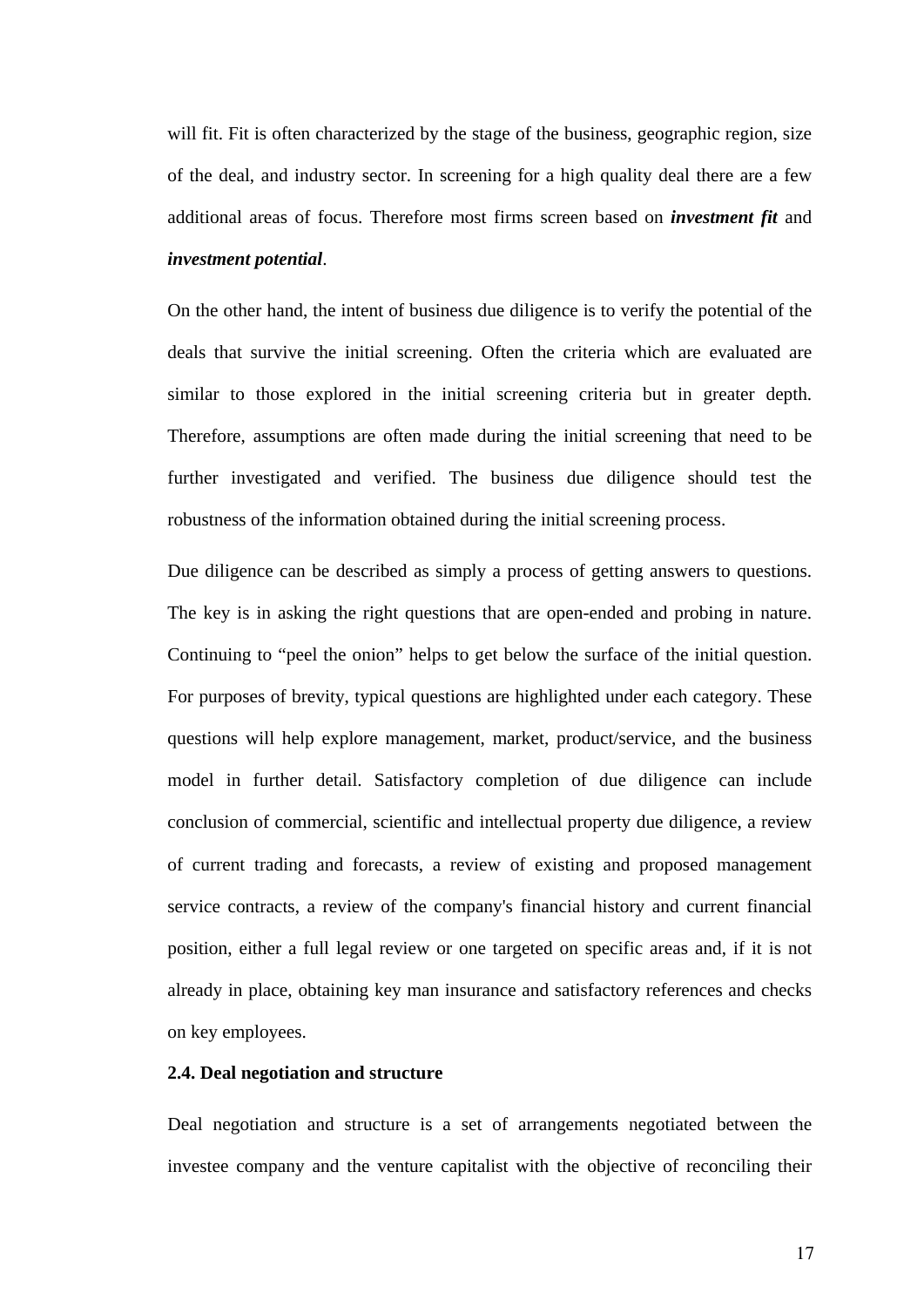<span id="page-23-0"></span>different needs and concerns with respect to a specific deal. The issues to be settled are the kind and mix of financial instruments to be used, pricing of the deal, and other terms of the agreement, such as warranties and covenants. Venture capitalists have a different set of concern from the investee company when negotiating the structure of the deal. These includes earning a reasonable return given the level of risk in the transaction, having sufficient influence on the development of the company usually through board representation, minimizing tax payments resulting from the cash flows of the deal, assuring liquidity in the future, having voting control to be able to replace management in case of consistent bad performance, and the like.

The investee company looks for a structure protecting their interests, such as ability to lead the business they are establishing, receiving reasonable financial returns for their initiative, having a flow of resources adequate to run their business, and minimizing tax exposure.

Venture capitalists structure the investment in order to ensure that they enter in the best possible position to insure that your objectives are achieved in the most efficient manner. They would achieve control over their investment to protect their expected return as well as to avoid any unnecessary liabilities.

Syndication of deal may be structured, considering size of the investment, potential risk, existing exposure to a particular sector, or regulatory and accounting liabilities. Venture capital benefits from getting chances to participate in other syndicated deal as well as limiting individual risk. And, the investee company benefits from limiting outside control; being offered combined business expertise, and inducing larger amount of investment.<sup>[6](#page-23-0)</sup>

<sup>6.</sup> Institute of Asian Private Equity Investment, "The Fundamentals of Asian Private Equity Investing",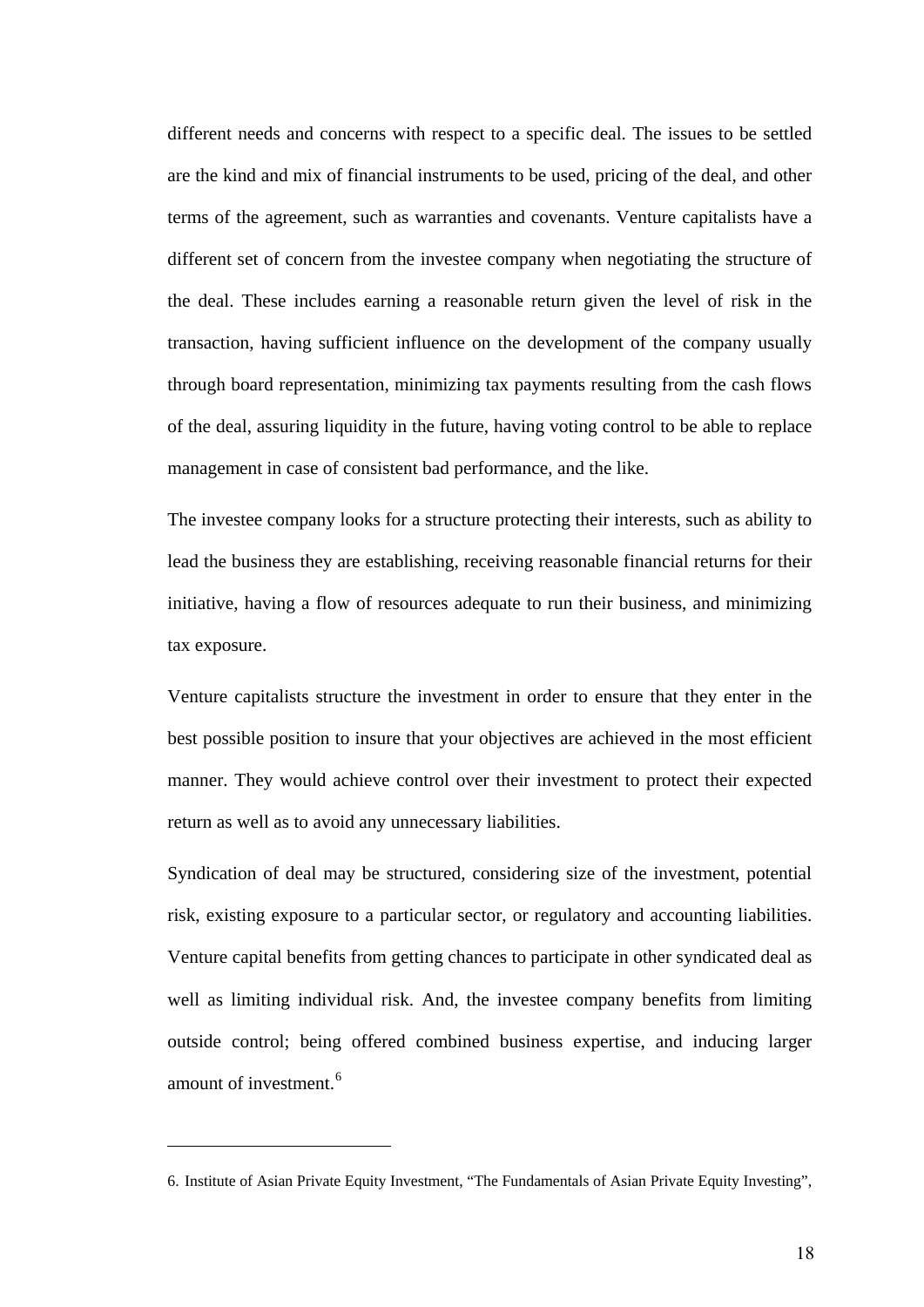### <span id="page-24-0"></span>**2.5. Investment approval and closing**

In this stage venture capitalists negotiate with the proposed investee company on pricing and deal structure. Capitalists will have talks with management of the potential investees to agree on any issues related to their deals. Capitalists may have talk with the chairman of board of directors, or with any person assigned by the board of the potential investee. If the capitalists and investee's people can get the talks to its right way, the deal can be structured and completed as either side's wishes. The two sides will talk on such issues as stake holding portions, their management and corporate governance involvements, price, timing, legal ties and how the capitalist can propose values to the investee. On closing of the negotiation, capital injection will be made may be in cash or in term of capital goods supplies, or some case technology transfers to the investee company.

Deal negotiation is very tough process for both parties. Actually more parties, such as other investors, existing shareholders, deal introducers, and advisers, may have their own interests on the transaction. But, the key is a successful and mutually beneficial relationship that will last for a long time. Both parties prepare and review all related documents and close the transaction and they become a long-term partnership for business growth.

### **2.6. Value creation and investment monitoring**

After closing the transaction, venture capitalists get into the long-term value creation process that is to bear superior return. Each venture capitalist decides the degree to which to manage each individual investment. Some prefer to rely on management reports and periodic company visits, while others prefer more pro-active role in the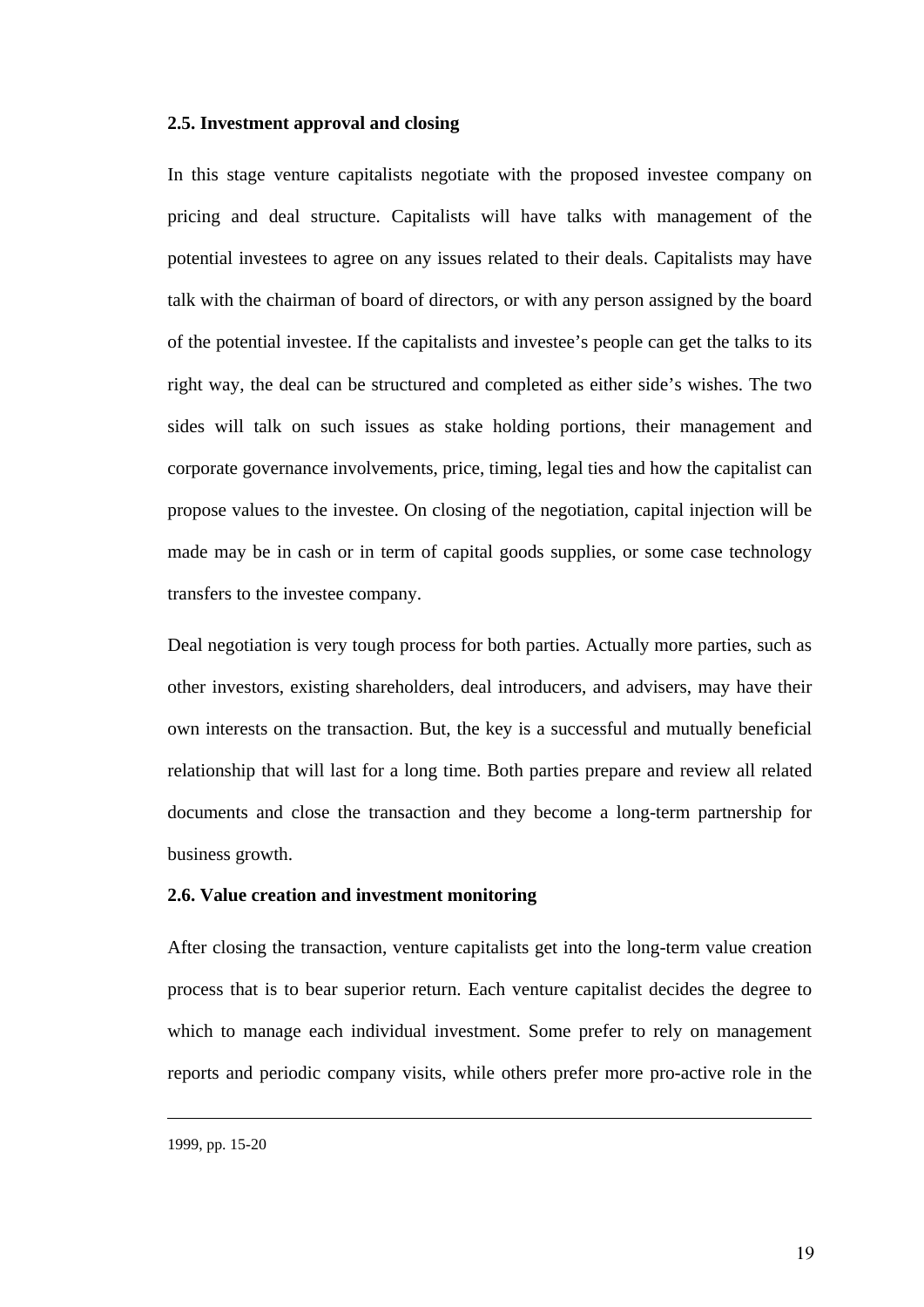<span id="page-25-0"></span>areas of future financial arrangements, strategic decision, planning development, marketing and personnel issues. These kinds of active involvement are mostly performed through membership on the board of directors.

Funds or fund sources may demand certain level of involvement. Most investors hope venture capitalists will spend more time improving the performance of their current portfolios rather than attempting to raise new funds as soon as they are fully invested. In many cases, monitoring policy is stipulated in contracts or investment strategy.

More competent venture capitalists have superior expertise, more experiences, a stronger international network for assisting the investee company in professionalizing the firm as well as financing additional capital. And also venture capitalists may play a decisive role in relieving investee companies of difficult situation. If their activities benefit the investee companies and they bring higher return, they will have easier time raising funds at a later time. Capable venture capitalists are differentiated in that way.

### **2.7. Exit or investment harvest**

 $\overline{a}$ 

Exiting from the investments is the last stage of venture capital process, which realizes returns on the investments in the investee companies. It is quite usual for venture capitalists to gradually decrease their shares as realizing partly. An excellent transaction should provide a flexible choice of exit routes that would make venture capitalists promptly respond to the situation. There are five main exit mechanisms: listing on public stock exchange market, trade sales, refinancing, repurchase and involuntary exit.<sup>[7](#page-25-0)</sup>

Listing on stock market is the most common and profitable route for venture capital,

<sup>7.</sup> Institute of Asian Private Equity Investment, "The Fundamentals of Asian Private Equity Investing", 1999, pp. 27-29.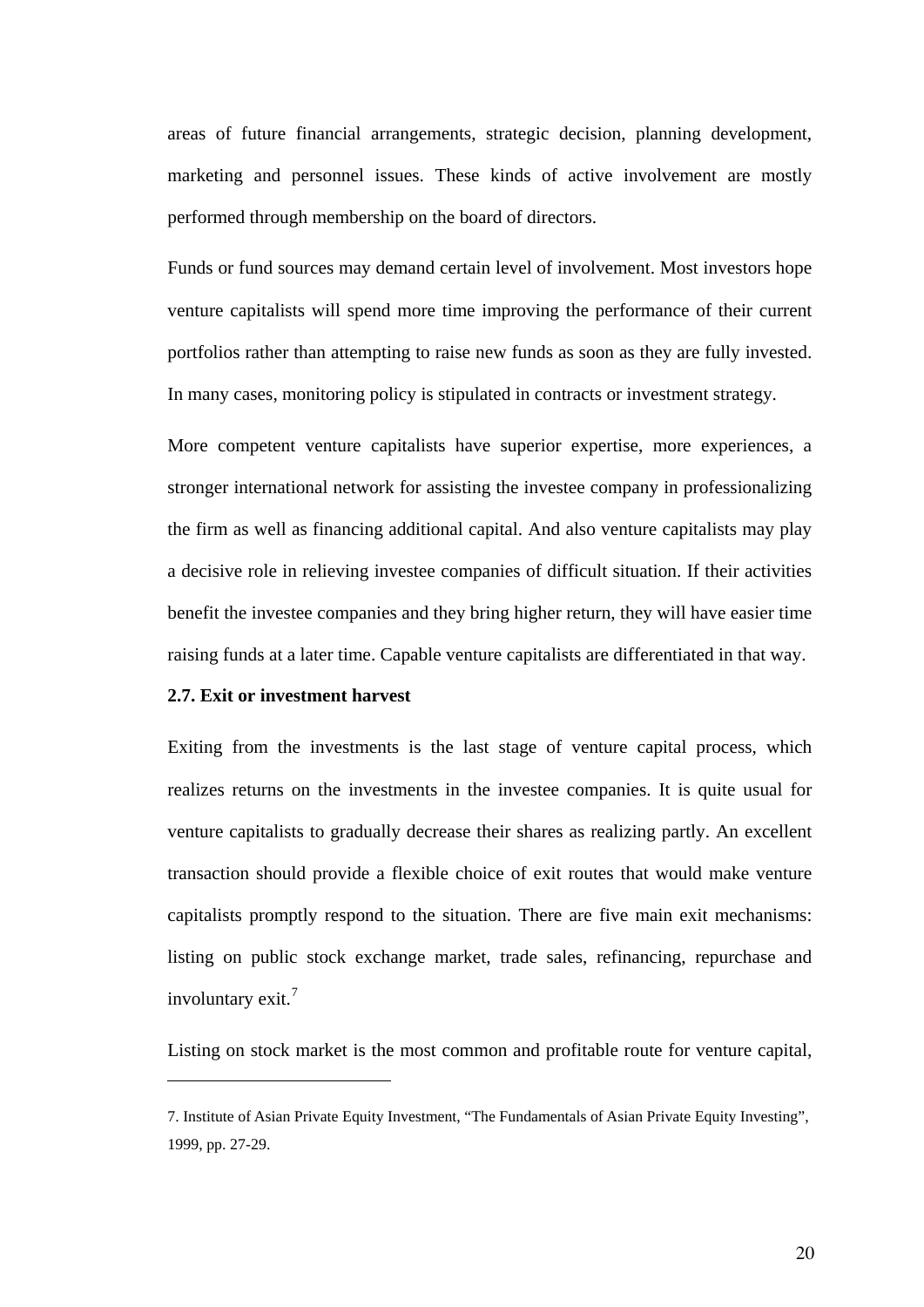and has several advantages. First, a growing company can raise more capital by marketing the company shares on the stock market. Listed companies can raise additional capital by further issues of shares, normally by way of right issues to existing shareholders. Second, listed companies can finance expansion through an offering of its own shares in payment in the acquisition of other business operations. An offer of shares may allow the negotiation of a more favorable price, since the seller may be able to defer tax liabilities on capital gain. Third, once shares are publicly held, the shareholders can realize the value of shareholding easier by selling their holding. It is possible for venture capitalists, or other shareholders to realize part of it while still maintaining a significant stake in the business if desired. And also, better price may be available in this way, than through a private sales if the company had not gone public. Of course, the owner can also get the same chances.

Forth, employees can get a much greater incentive through employee share ownership programs or stock option, since the employees can more easily value their holding in the company. They can also sell their shares more readily if they wish to realize a gain. Fifth, a company will enhance its status with consequent impact in its markets once shares are publicly traded. Public awareness and visibility to brokers or investors are also considerably enhanced. Disadvantages can include the possible loss of control or unwelcome bids, burdensome disclosure requirements, increased scrutiny from shareholders and the press, perceived emphasis on short-term profits, and high costs of gaining quotation.

Trade sale is also the most common way, especially in the U.S. It is accompanied with acquisitions or strategic investments. Therefore, the third parties may well be strategic investors. Even though it generates smaller return than IPO, it is popular form of exit, because it is appropriate for relatively small companies that because of their size are

21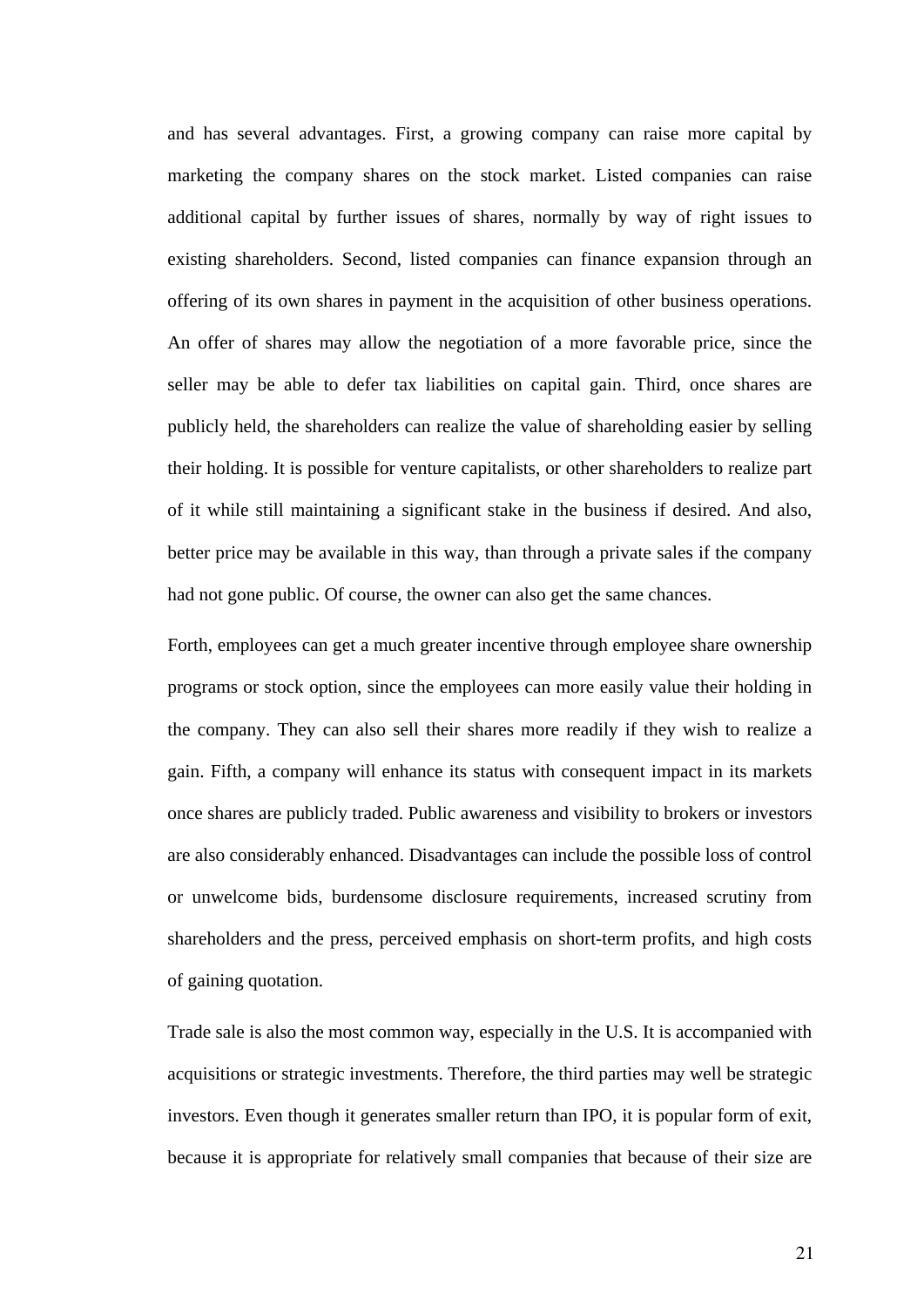not attractive to the large institutional investors. Refinancing of the investee company can give an exit route, if they are willing to purchase the venture capitalists' share. This can occur when the venture capitalist is looking for an exit but the investee company is unwilling to go for a listing or a trade sale.

Repurchase of the venture capitalists' shares by the investee company or its management can also an exit route. But, this is limited when the company or the management has grown enough to buying the shares. Or, it can occur based on investment structure agreed upon between the investee company and the venture capitalists, in example, if the company doesn't meet managerial targets. If large institutional investors take liabilities on the repurchase provisions, they will buy the venture capitalists' shares. Involuntary exit occurs under receivership or liquidation. Write-off of investments is not unusual for venture capitalists at all. However well a portfolio company has performed in various aspects, for example, high profitability, stable revenue stream, strong balance sheet, and established market position, poor exit strategy cannot ensure corresponding returns from the investment. Therefore, exit strategy for each portfolio companies should be considered when conducting due diligence, structuring the investment, and negotiating terms and conditions. In addition, it is clear that one of most important post-investment activities is to continuously look for better exit opportunities.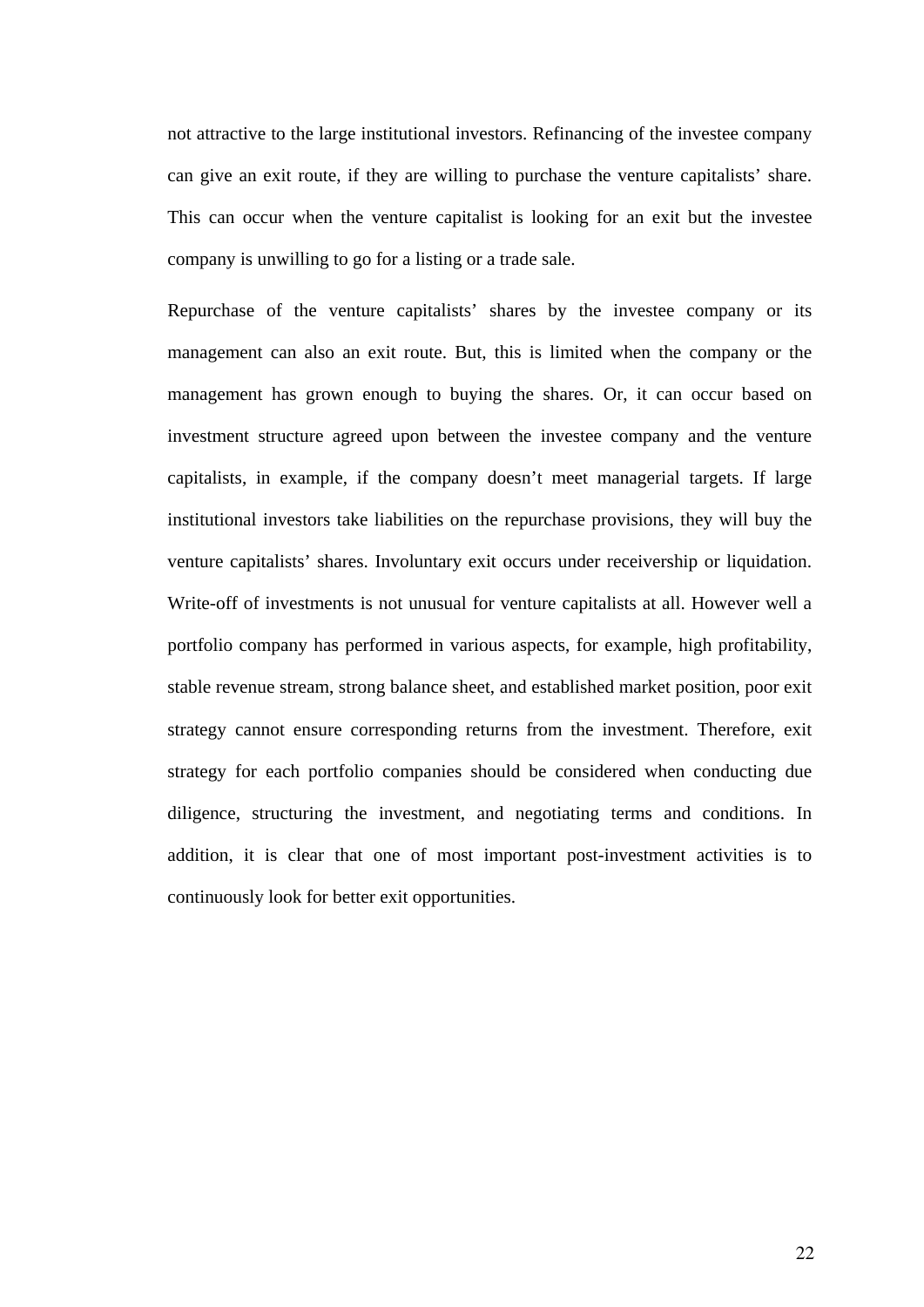### **CHAPTER II.**

# <span id="page-28-0"></span>**OVERVIEW OF PRIVATE EQUITY AND VENTURE CAPITAL INDUSTRY IN VIETNAM**

### **1. Overview of private equity and venture capital in Vietnam**

In Vietnam, concepts of equity finance and venture capital used to be new concepts to business people for long time, until 2000. There had been not a local investment engine to seek for benefits of private equity and venture capital investments, both from the point views of investors and investees until the present of some foreign venture capital firms increased their operation in Vietnam, followed by a recent establishment of a local venture capital firms raising and managing a offshore fund. Vietnam private equity and venture capital industry has been originated and dominant by some foreign private equity firms. Some international investors and investment organizations are major supply of venture capital for local companies seeking to expand their business through equity finance. These investors are contributing much and at the same time will be reaping the profitable chances of venture capital and private equity investments in Vietnam. They have found great potentials, in medium to long run, for growth of corporate sector in Vietnam in comparison with other countries in Asia and the developing world.

At present, both short-term and long-term financing for many private enterprises tends to be quite informal, and is often classified into the two group of internal and external sources: For internal source, private enterprises may raise their funds from their business retained earnings and savings accounts provided by founding shareholders/management, and family and friends of management. This source of corporate financing is not representing the major sources in the private enterprises. Getting access to suppliers' and bank loans are traditional and common ways for financing capital demand of local companies. A recent survey estimated that 55% of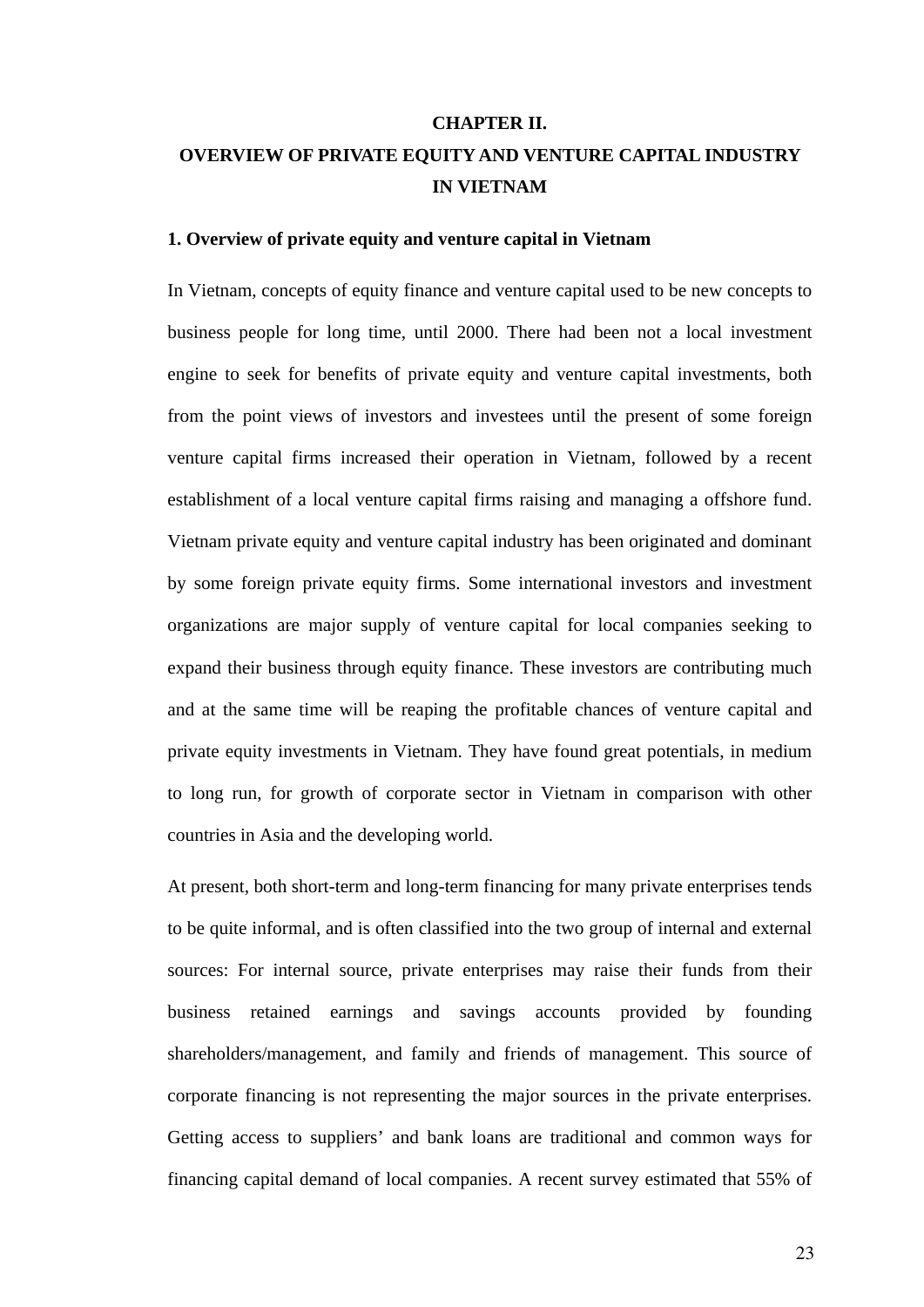private companies in Vietnam had access to bank credit of one kind or another. Where private companies are able to access bank loans, this is usually in the form of relatively short-term credit that is adequate for day-to-day working capital or trading needs, but not for more long-term fixed capital investment needs for growing.

The financial pattern represents a good potential window for venture capital and private equity industry to develop, especially with the recent growth of the corporate sector and the equitization of State Owned Enterprises in Vietnam. The major local venture capitalists like insurance companies, social insurance and pension management organizations in Vietnam have not been investing or spending significant efforts to seek for venture capital and private equity investments in local potential investee companies. Major investments made are from some foreign venture capital firms with offshore equity funds. These investment engines are originated from international foreign investors seeing the future and long-term benefits of venture capital industry in Vietnam. The shareholders of these managed offshore funds are international financial organizations, investment funds and financial groups looking for diverse portfolio with growing investments in Vietnam. These funds have investments of both private equities and publicly traded equities on the markets.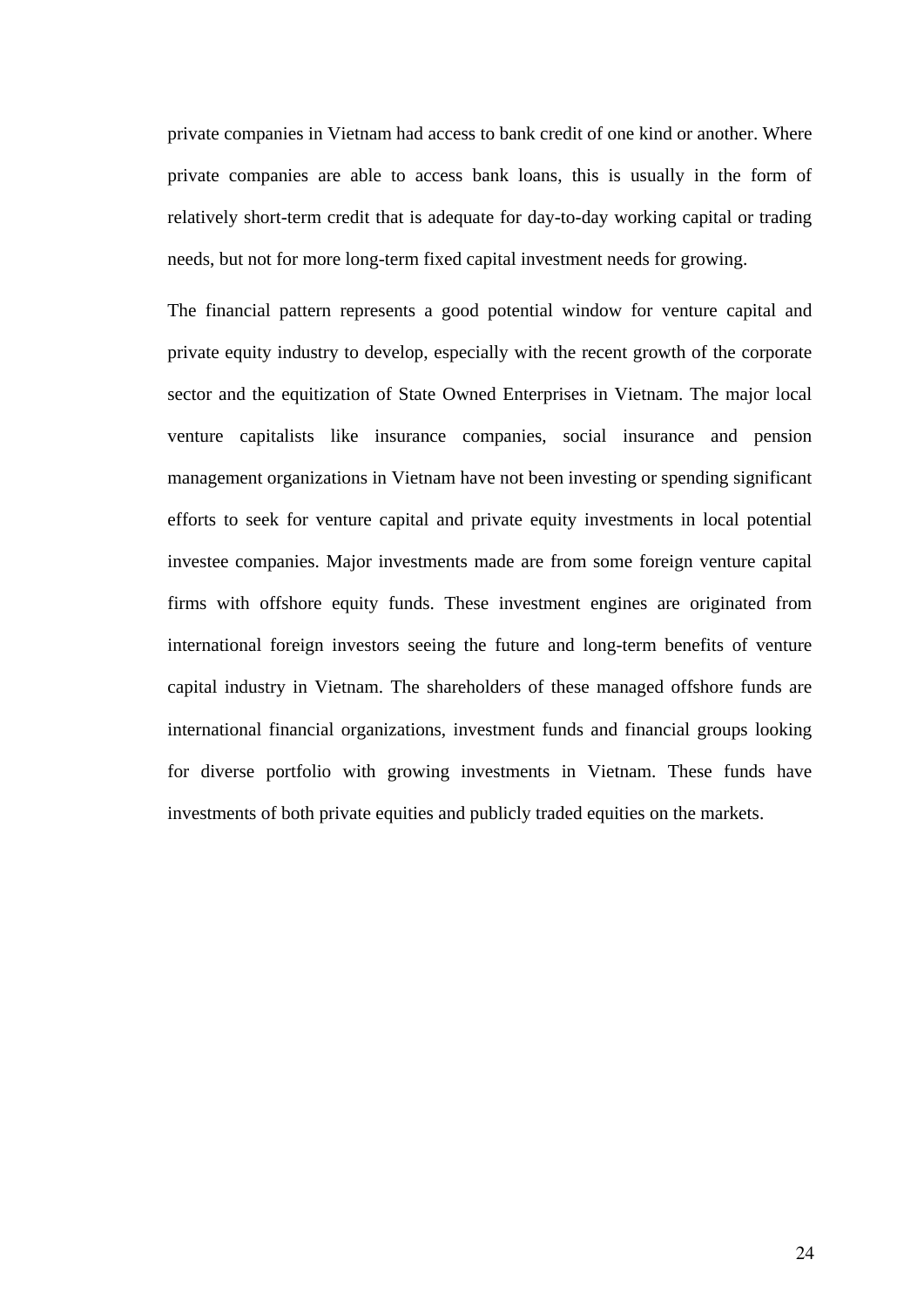<span id="page-30-0"></span>**Figure 1. Foreign Equity Capital Pool in Vietnam** 



Source: *The 1996 Guide to Venture Capital in Asia and various media sources of foreign and local publications.* 

### **2. Private equity and venture capital activities**

Although roughly private equity and venture capital investments appear older than the operations of an organized stock market, the private equity industry in Vietnam is a relatively recent phenomenon. The first venture capital fund, the Vietnam Fund Ltd., solely oriented towards Vietnam was established in 1991 (see the Figure 1 above). At the beginning of the 1990s, the macro-economic and business growth forecasts for Vietnam (and Southeast Asia in general) were very positive, and institutional investors specializing in the emerging markets started to focus some of their attention towards Vietnam.

Overall picture of the operation of foreign investment funds could be considered in two periods; before and after the Asian financial crisis. The first foreign investment funds made their appearance in 1991 and during the first half of the 1990s, Vietnam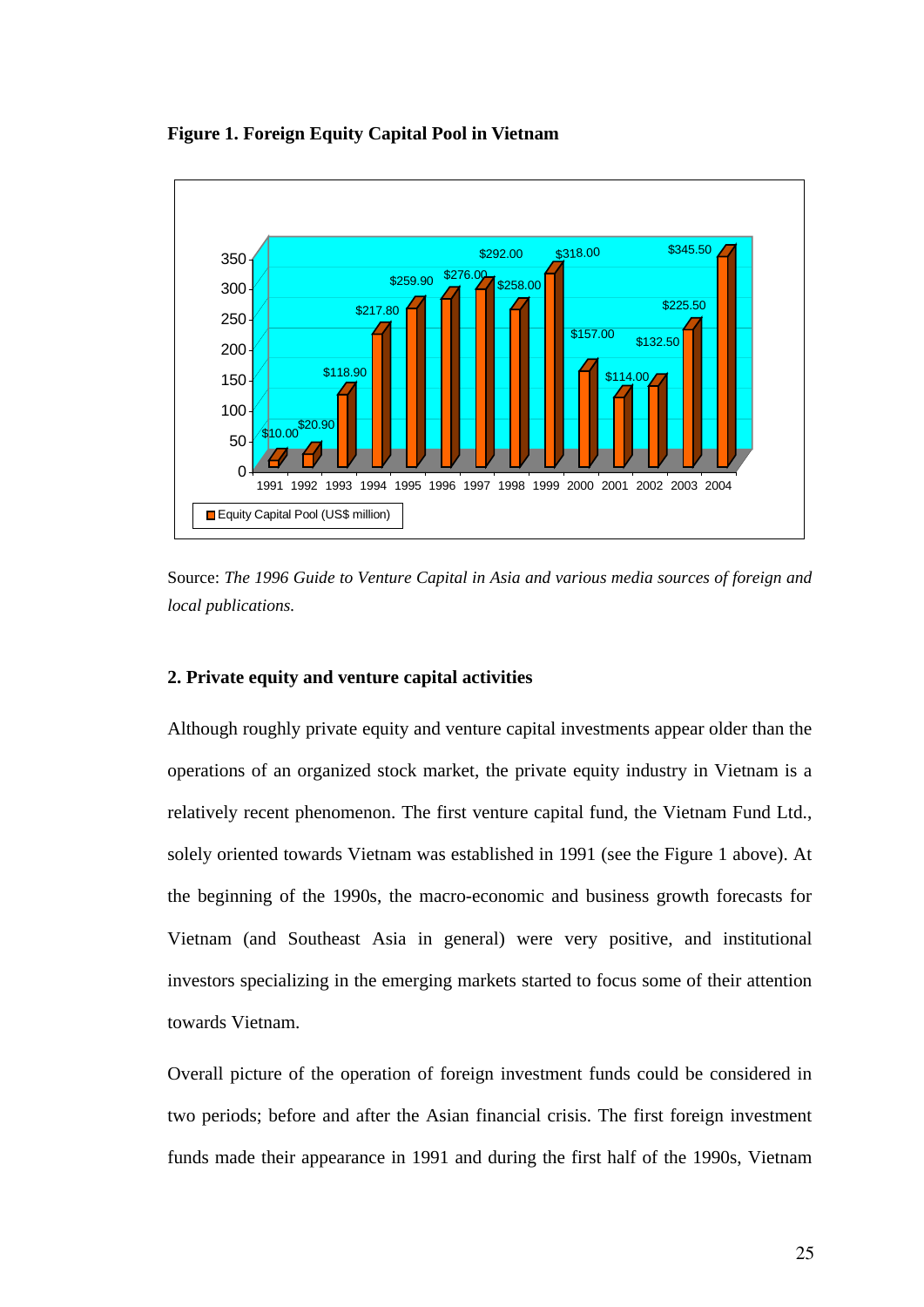<span id="page-31-0"></span>experienced very substantial inflows of foreign direct investment, and there was also a fairly consistent annual increase in the number of foreign venture capital funds wholly or partially oriented towards the country. A total of eight (listed) venture capital funds exclusively focused on Vietnam or the Indochina region was launched during this period, and over US\$400million in funds was raised for investment in Vietnam during this period. $8$  They included:

- The Vietnam Fund Ltd., launched in 1991, with initial assets of US\$10million, later increased to US\$57million;
- Templeton Vietnam Opportunities Fund, launched in 1994, with assets of US\$113million;
- Beta Viet Nam Fund, launched in 1993, with assets of US\$71million;
- Beta Mekong Fund (with a mandate to invest across the GMS region, including Vietnam), launched in 1994, with assets of US\$25.6million;
- Lazard Vietnam Fund, launched in 1994, with assets of US\$59million.
- Vietnam Frontier Fund, launched in 1[9](#page-31-0)94, with assets of US\$60million.<sup>9</sup>
- Vietnam Enterprise Investments Ltd., launched in 1995, with initial assets of US\$17million, with two subsequent share issues in 1997 and 2001, and a fourth share issue completed in late 2003.<sup>[10](#page-31-0)</sup>
- Southeast Asian Frontier Fund (with a mandate to invest across the Greater Mekong Sub region, including Vietnam), launched in 1996, with assets of  $US$12.5$ million. $^{11}$  $^{11}$  $^{11}$

<sup>8</sup> For information on the VC associations within Southeast Asia, see: http://www.svca.org.sg/ ( Singapore); http://www.hkvca.com.hk/ (Hong Kong); http://www.venturecapital.or.th (Thailand); and <http://www.mvca.org.my/> (Malaysia).

<sup>&</sup>lt;sup>9</sup> Managed by Finansa Plc.

<sup>&</sup>lt;sup>10</sup> Managed by Dragon Capital Ltd.

<sup>&</sup>lt;sup>11</sup> Managed by Finansa Plc.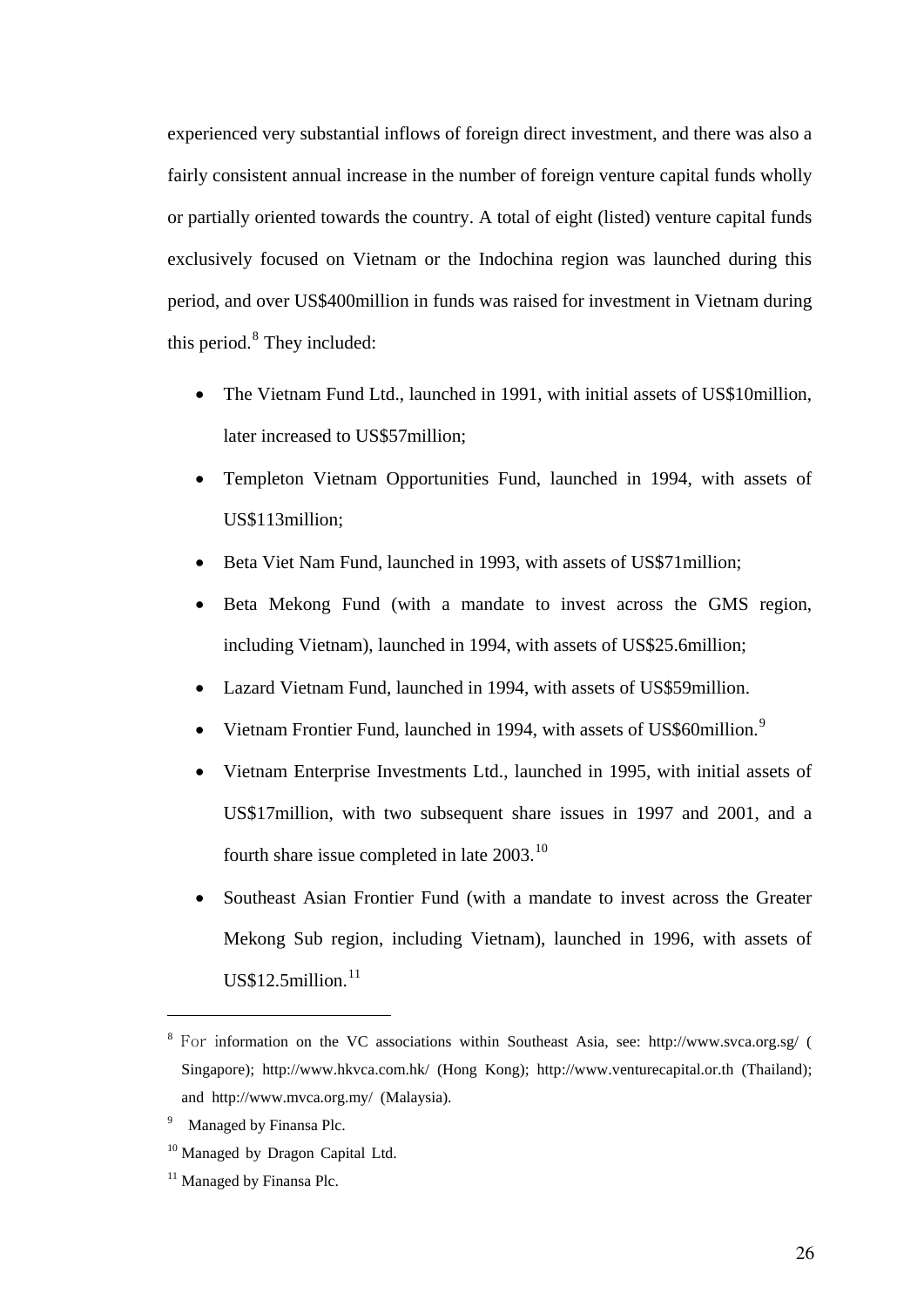The first wholly-Vietnam venture capital fund to be successfully launched was "the Vietnam Fund Ltd.", in late 1991 with an initial capital of US\$10million. All of these venture capital funds were foreign-managed, raised all their investment capital outside Vietnam, were listed on overseas stock markets (Dublin, London or New York), and were 'closed-end'. A small number of unlisted funds targeting Vietnam market were also launched at around the same time, including the Keppel Vietnam Fund (in Singapore) and the Greater Mekong Capital Fund (in Thailand).

The investment strategies and specific investment deals that each venture capital fund pursued tended to be different, as was their degree of success in enacting profitable investment deals and building attractive investment portfolios. But there were some common features and areas of overlap and they were not exactly venture or private equity funds. This was largely because, for much of the 1990s, the regulatory regime in Vietnam confined the types of investments that the funds - as foreign investors could pursue, notably with regard to investing in local companies. For those funds that wished to invest in local firms, initial investments made were structured as convertible bond or loan agreements, rather than straight equity deals. It was only later that foreign investors were permitted to take equity stakes in local firms, albeit with various constraints. Over time, these constraints have been gradually reduced.

Once they invested in local companies, they brought many contributions of active participation into the investee and the way the Government improves the business climate in the long run. In general, irrespective of their investment features, the venture capitalists make their contribution in re-capitalizing and restructuring the investee companies. Through their networking, they brought the investees with management improvement, marketing strategies for product development and production. They contributed much to the growth of the local investees, and have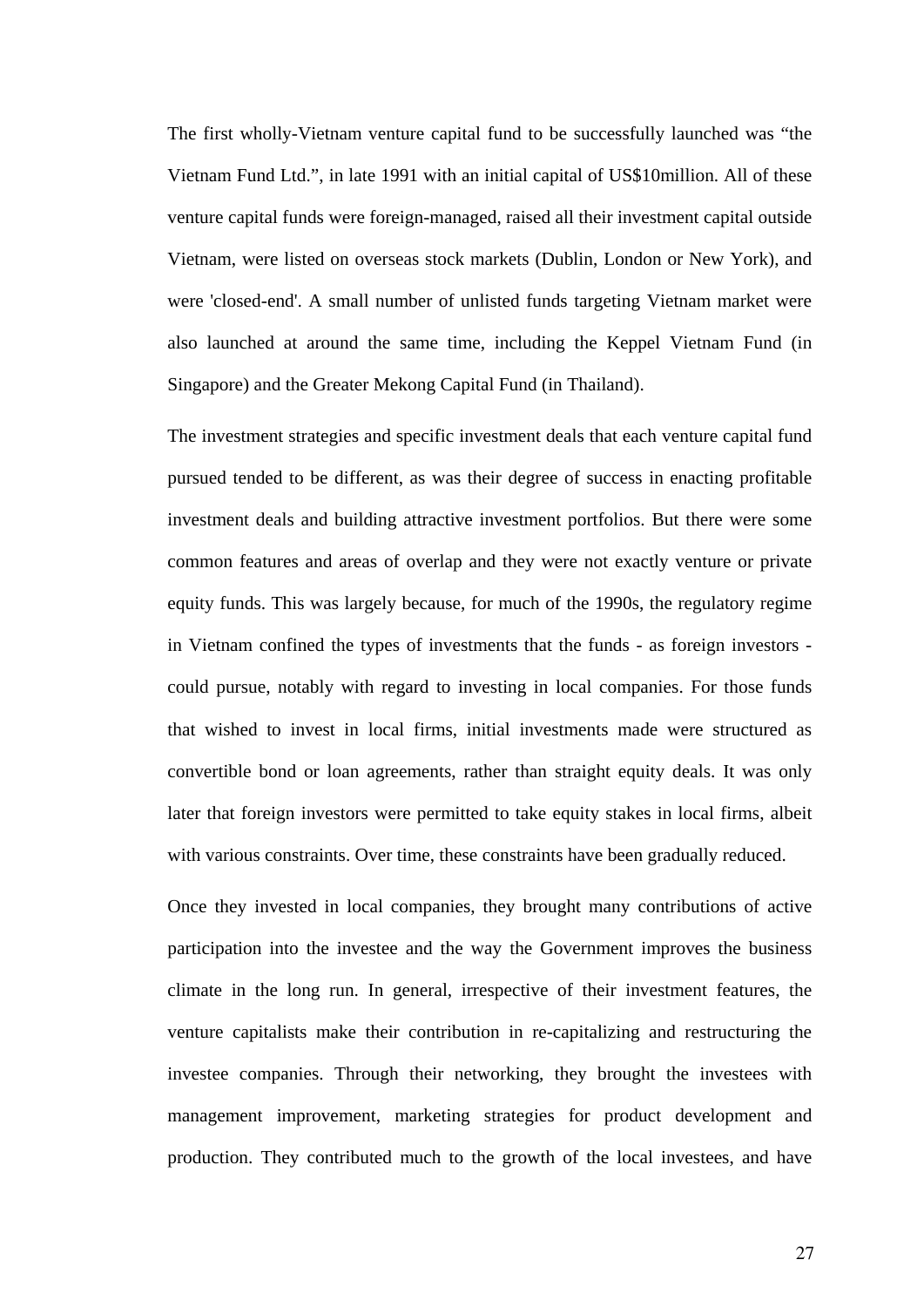significant influence on the public view of equity financing, especially on venture capital and private equity investment and involvement in local corporate thinking and governance culture of Vietnamese entrepreneurs.

A number of equity capital funds therefore primarily co-invested in FDI projects enacted by other foreign companies, such as various hotel and leisure projects, a range of residential, commercial and office property projects, cement and steel plants, building suppliers, hard and soft commodity producers, sugar mills, etc. A few funds were able to acquire minority stakes in local joint stock banks (such as Asia Commercial Bank and Vietnam Bank for Private Enterprises). Another option was to invest in foreign companies listed on stock markets overseas, but which had a proportion - or all - of their business operations located in Vietnam or invest in the small number of Vietnam-related debt instruments, such as Vietnam's government bonds. In 1995, Vietnam Industrial Investments Limited, a US\$12million, Australian listed fund started raising capital for their investment in Vietnam. The investments of the fund were mainly made as FDI investments into Vietnam.

In the first period, equity capital activity in Vietnam was much less vigorous, largely as a result of (i) Generally disappointing performances of the funds investing in Vietnam and a paucity of quality investments made; (ii) The difficulties (including regulatory obstacles) of developing attractive investment portfolios in Vietnam, and gaining exposure to the macroeconomic growth trajectory of the country through specific investments, became more apparent to investors, and; (iii) General foreign investor sentiment towards the country lessened, due to a number of factors (including delays in opening the first stock market).

Due to the poor performance of the investment returns between 1996 and 2002, many funds closed the investments and no new venture capital funds for Vietnam were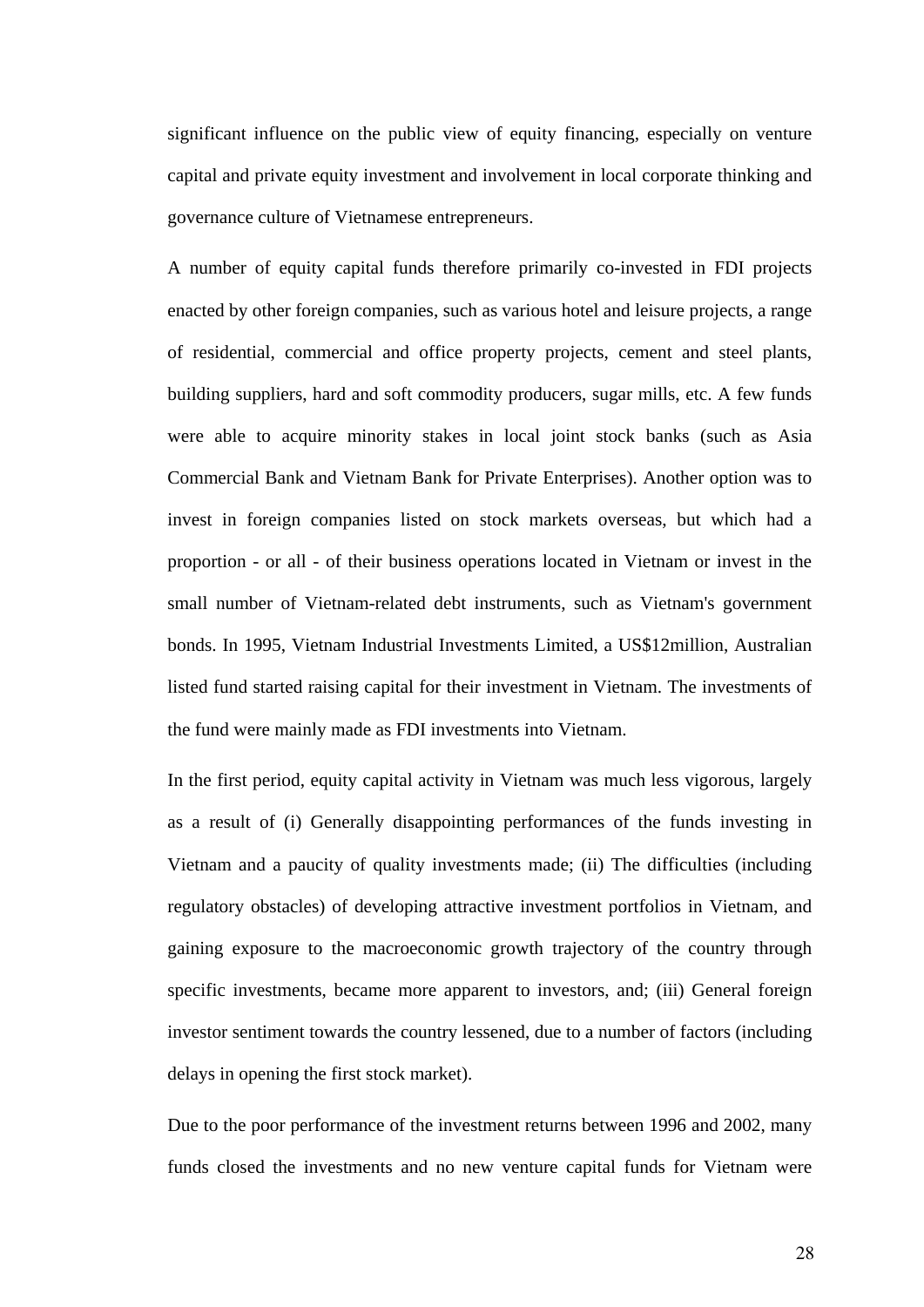<span id="page-34-0"></span>established, at a time when venture capital activity in much of the rest of East Asia was on the rise.

At present, there are some foreign equity funds capitalized at about US\$550million. They are of small scale and have gained some experience of the Vietnamese market. These funds, however, are still new to Vietnam but their presence helps make operations in stock markets more professional. After the financial crisis, the flow of foreign indirect investment started to rise again but it represents only a small proportion of the total foreign investment: 0.9% in 2001; 1.2% in 2002 and 2.3% in 2003 while this proportion in such neighboring countries as Thailand, Malaysia and China varies from 30% to 40%. Recently, among the funds established in the mid-1990s, only some funds such as Vietnam Enterprise Investments Ltd. (VEIL) and the Mekong Enterprise Fund continued to be actively investing and raising further fund. From 2002, the industry was considered as turning around with the joining of a new fund, the US\$18.5million Mekong Enterprise Fund focusing on investments mainly in companies involved in manufacturing, processing and assembly, as well as distribution and branding which has a mandate to invest in private companies in Cambodia, Laos and Vietnam.<sup>[12](#page-34-0)</sup>

In 2003, two first local investment managers, Vietfund Management, a joint venture fund management company between Sacombank and Dragon Capital, and Thanh Viet Investment Fund Management Corporation. Vietfund Management raised US\$19.1million for its first locally listed fund (Vietnam Securities Investment Fund-VF1). The fund is investing mainly in Listed companies in the Ho Chi Minh city Securities Trading Center. This is the first listed fund in the local market. Also in 2003, VEIL raised further US\$60million for investments in Vietnam, increased its

<sup>&</sup>lt;sup>12</sup> Managed by Mekong Capital Ltd.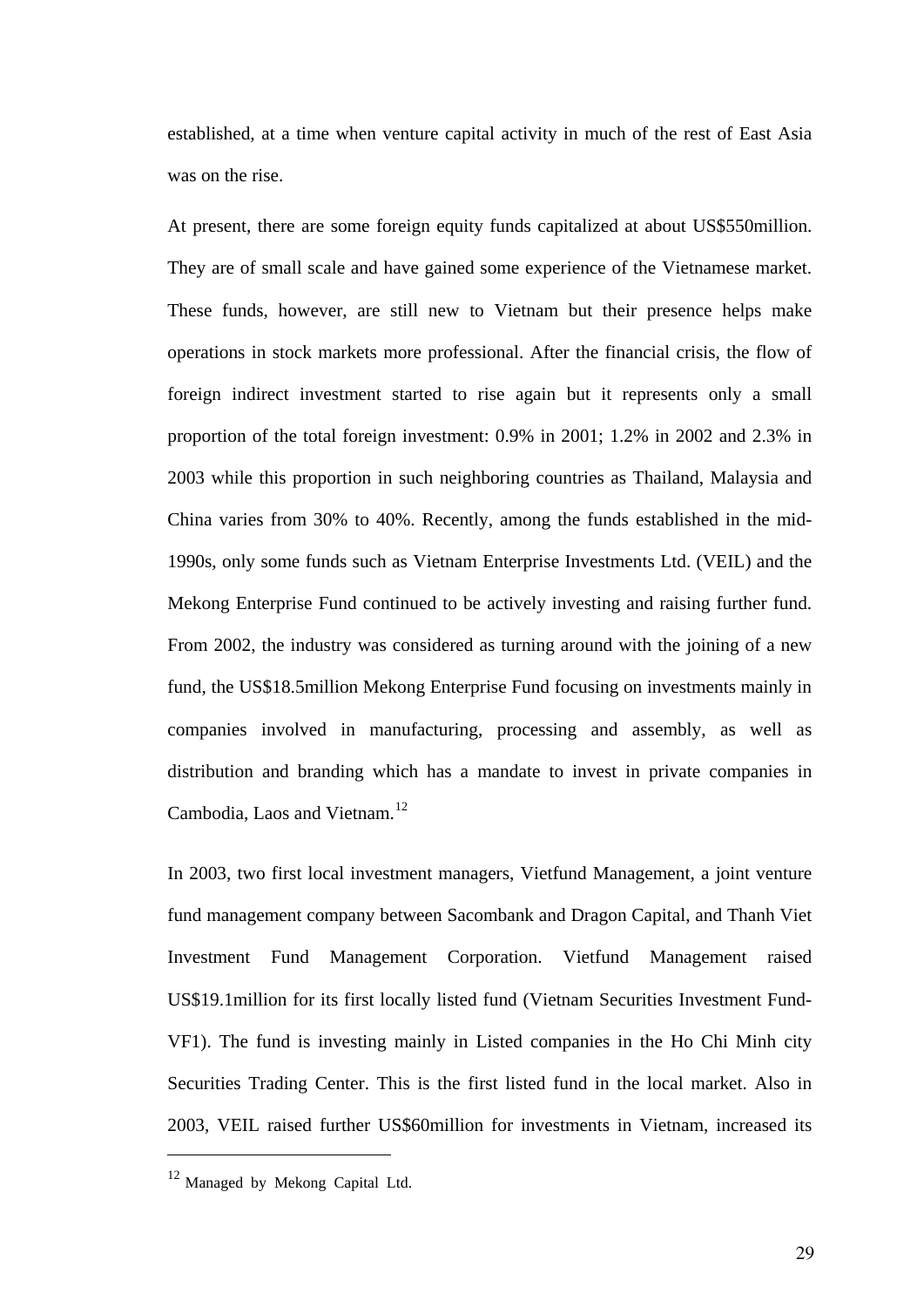<span id="page-35-0"></span>capital pool to US\$97million. In September 2003, VinaCapital, a foreign venture capital company, launched the Vietnam Opportunities Fund (VOF) with initial capital of US\$10 million and listed on the Alternative Investment Market in London.<sup>[13](#page-35-0)</sup> Additionally, start-up PXP Asset Management launched in 2003 the US\$10.2million PXP Vietnam Fund, which is listed in Dublin the Ireland, to invest in listed companies or companies preparing to list on the stock exchange.<sup>[14](#page-35-0)</sup> The fund started investments in January 2004.

July 2004, Dragon Capital Management Limited launched Vietnam Growth Fund Limited, a small closed end fund (US\$50million) listed in Dublin, the Ireland with targeted investment of listed and unlisted companies in Vietnam. And late 2004, USbased IDG launched a large venture capital fund, IDG Venture Vietnam (US\$100million) to invest in Vietnam's burgeoning ICT and software sector.<sup>[15](#page-35-0)</sup> May 2005, Indochina Capital group raised a fund of US\$42million, Indochina Land Holdings to invest to properties and real estate opportunities in Vietnam.<sup>[16](#page-35-0)</sup> To June 2005, VOF increased its capital, after many capital-raising rounds, to US\$96million and the fund invested in more than 34 investee companies both private and privatized SOEs in the growing industries in Vietnam. At present, VOF is considered as the most aggressive fund in the Vietnamese private equity markets. By August 2005, Finansa Plc., a Thai Investment Bank, closed Vietnam Equity Fund, an \$18.2million closed end fund for investment in Vietnam.<sup>[17](#page-35-0)</sup> The Fund is designed to take a private equity style investment approach to OTC traded and listed companies in Vietnam in need of

<sup>&</sup>lt;sup>13</sup> Managed by VinaCapital Ltd.

<sup>&</sup>lt;sup>14</sup> Managed by PXP Asset Management Ltd.

<sup>&</sup>lt;sup>15</sup> Managed by IDG Venture Vietnam

<sup>&</sup>lt;sup>16</sup> Managed by Indochina Capital Group.

<sup>&</sup>lt;sup>17</sup> Managed by Finansa Plc.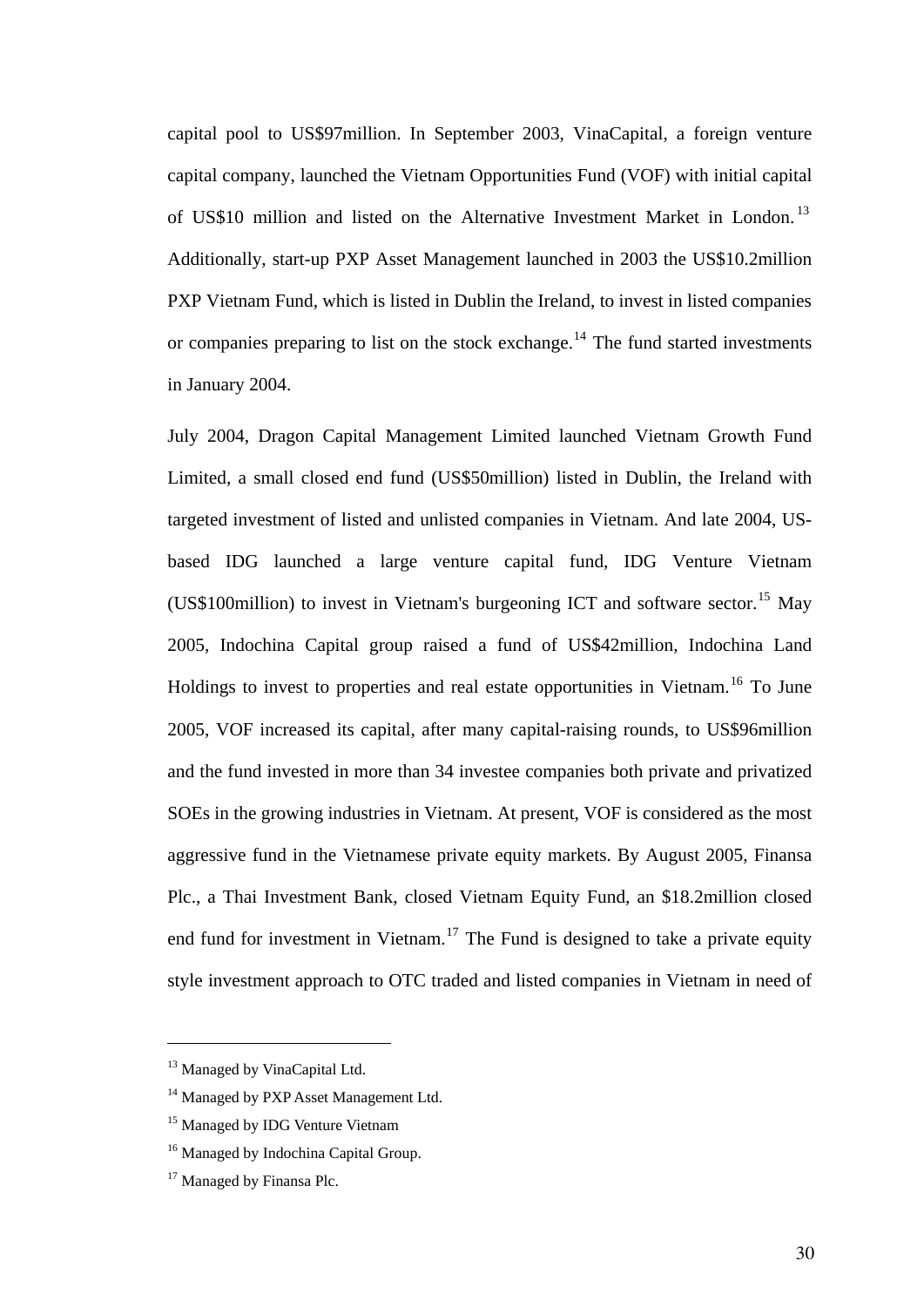<span id="page-36-0"></span>capital to expand their operations.<sup>[18](#page-36-0)</sup> With 9 investments made, the Mekong Enterprise Fund nearly fully invested, Mekong Capital plans to launch a second investment fund in the first quarter of 2006. The new fund is expected to be US\$40million and have a similar focus and strategy as Mekong Enterprise Fund.

As for investment management industry, early 2005 there have been some active movements in the Vietnamese market. Some foreign insurance companies, like the Prudential Vietnam Ltd., Chinfon Manulife Insurance Vietnam Ltd. and American International Assurance (AIA) Vietnam Ltd. started their investment funds and management arms. The Prudential Vietnam Fund Management Company will be managing the investment of its fund of more than US\$414million. Prior to the establishment of its management arm, the Prudential Vietnam Ltd invested its funds in both government bonds and equities. The fund manager will create a diversified mixed portfolio of fixed income and equities in Vietnam. The manager also seeks for investments in private businesses in growing sectors in Vietnam. In June 2005, Manulife Vietnam Fund Management (MVFM), a wholly owned local subsidiary of Manulife (Vietnam) Limited, was established to operate a fund management and investment-finance consulting business. It will be managing an investment portfolio of US\$116million.[19](#page-36-0) Beside the foreign insurers, Vietnam Insurance Corporation (Bao Viet), a state owned insurance company, is also in the process of turning its Investment Center into an investment fund management company. The company will manage funds with initial capital of US\$30million and is scheduled to start operations this year-end. At the same time, Aureos Capital Limited ("Aureos") is currently

 $\overline{a}$ 

<sup>18</sup> Finansa Plc. Disclosure at http://www.finansa.com/pdf/vef\_press\_release.pdf

<sup>&</sup>lt;sup>19</sup> Manulife (Vietnam) Limited's disclosure at

http://www.manulife.com/corporate/corporate2.nsf/Public/vietnam062305.html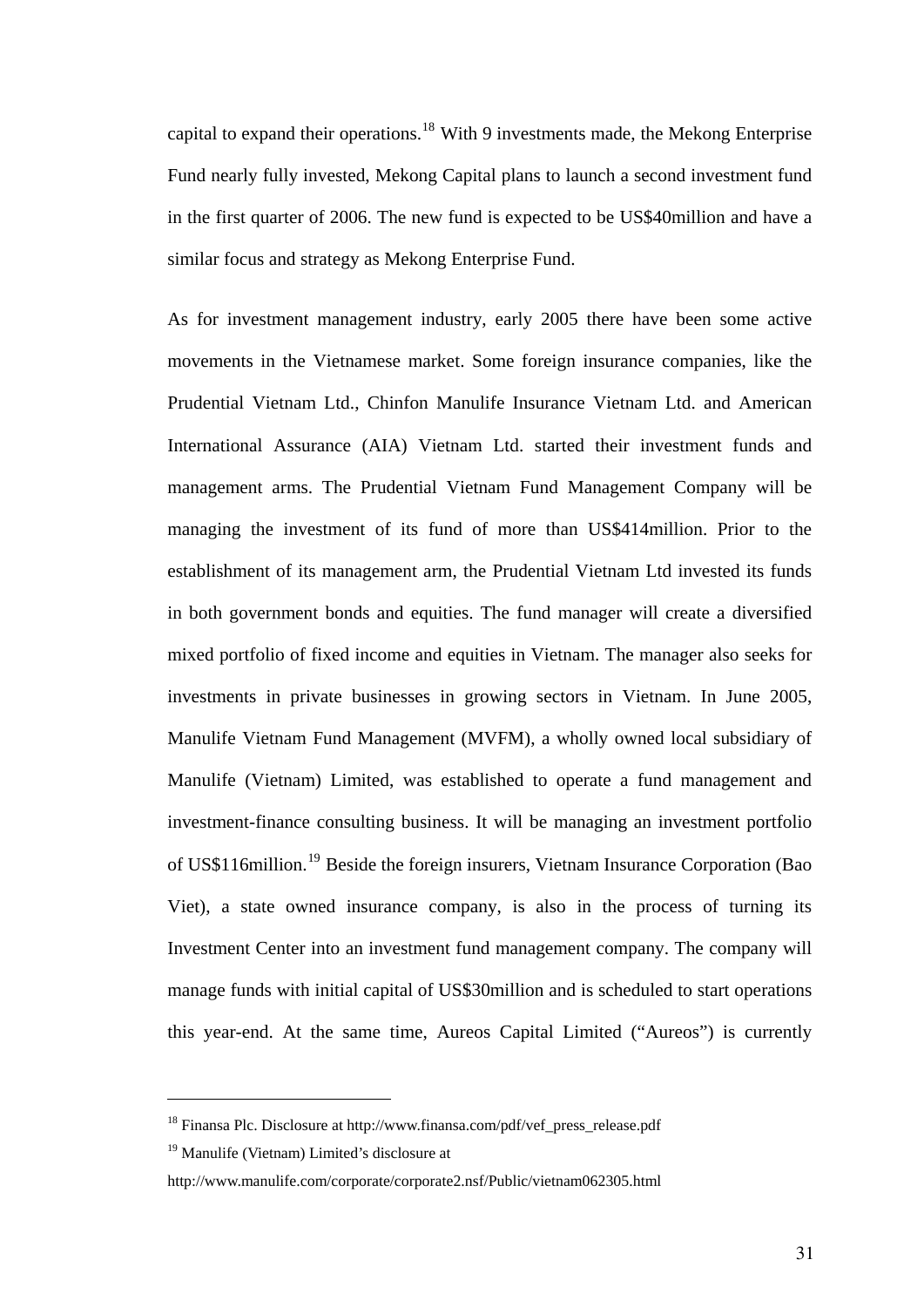promoting the establishment of the Aureos South-East Asia Fund, L.L.C. The target capitalization of the Fund is US\$70million. The Fund will invest in small and medium sized enterprises ("SME's") in South-East Asia. The countries within the region that the Fund will invest in are Thailand, Philippines, Indonesia, Vietnam, Cambodia and Laos. Investments by the Fund in target companies will range from US\$0.5million to US\$4million.

The new management companies and their funds are expected to be actively entering into the private equity markets. The total of more than US\$1,050million of capital pool, US\$500million from investment funds and US\$505million from insurance companies' funds, are available for equity investments local businesses in information technology, telecommunication, fast moving consumers goods, growing and stable processing and service sectors. They are well aware of the potential growth of the selected leading investee companies in Vietnam. They are positively responsive to the market changes in order to realize their long-term visions and long-term returns on equity investment in Vietnamese businesses. Importantly, they have a capital pool in hand to capture the growth potentials of local business leadership and entrepreneurship.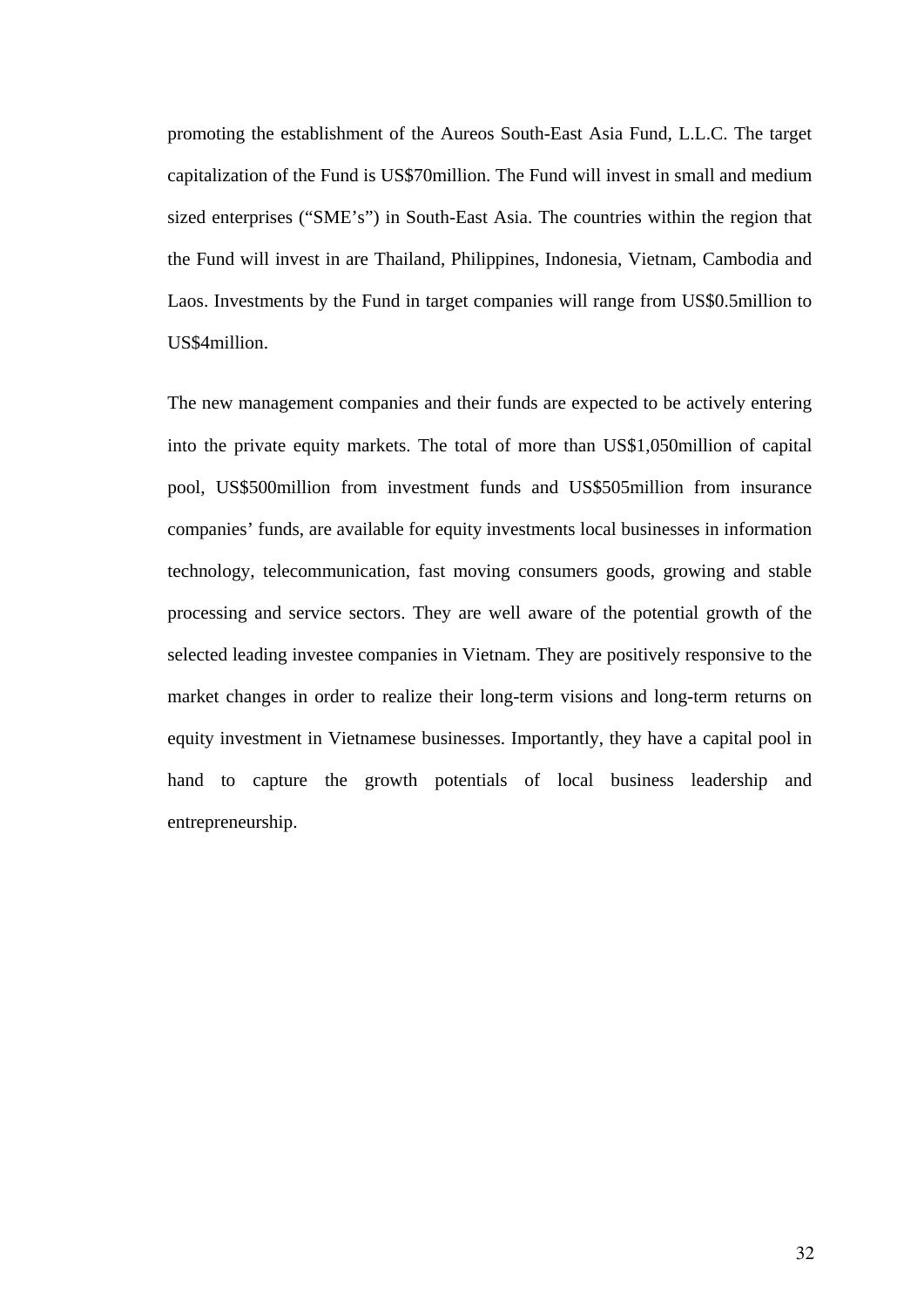### **3. Current and potential demand for equity finance**

As Vietnam is being a transitional and growing economy, there will be three main sources of demand for equity capital in general and venture capital in particular in Vietnam. First and most promising source is capital requirement for the development of private corporate sector in Vietnam. This component of the demand side will require more and more equity finance as well as other advantages that venture capitalists can bring. The second source will be the financial need for the ongoing equitization of State Owned Enterprises and the third demanders will be FDI enterprises seeking to transform into joint stock companies.

Broadly, by the end of 2004, Vietnamese business society comprises of 3,500 State Enterprises (SOE), 2,242 equitized SOEs (operating as joint stock companies after their equitization), more than 24,000 registered private companies, more than 3,000 FDI enterprises, 3,000 cooperatives and 2.4 million sole proprietorships.

#### **3.1. Capital need for recent development of private corporate sector**

In a broad sense, the private business community in Vietnam is now composed of more than 120,000 enterprises officially registered under the Enterprise Law, 16,899 cooperatives, 300,000 cooperative groups and 2.4 million registered sole proprietorships in all business areas. The private enterprise community keeps expanding at an incredible rate both in terms of number and in terms of registered capital. Since the Law became effective (01 January 2000) to date, more than 120,000 enterprises have been registered with total investment capital of US\$20.2billion (VND 320 trillion). In the first 8 months of 2004 alone, 23,392 enterprises were established with total investment capital of US\$2.6billion (VND 41,528billion), an increase of 36.3% in the number of enterprises and of 29.6% in terms of register capital as compared with 2003. 1.6 - 2 million new jobs have been created by these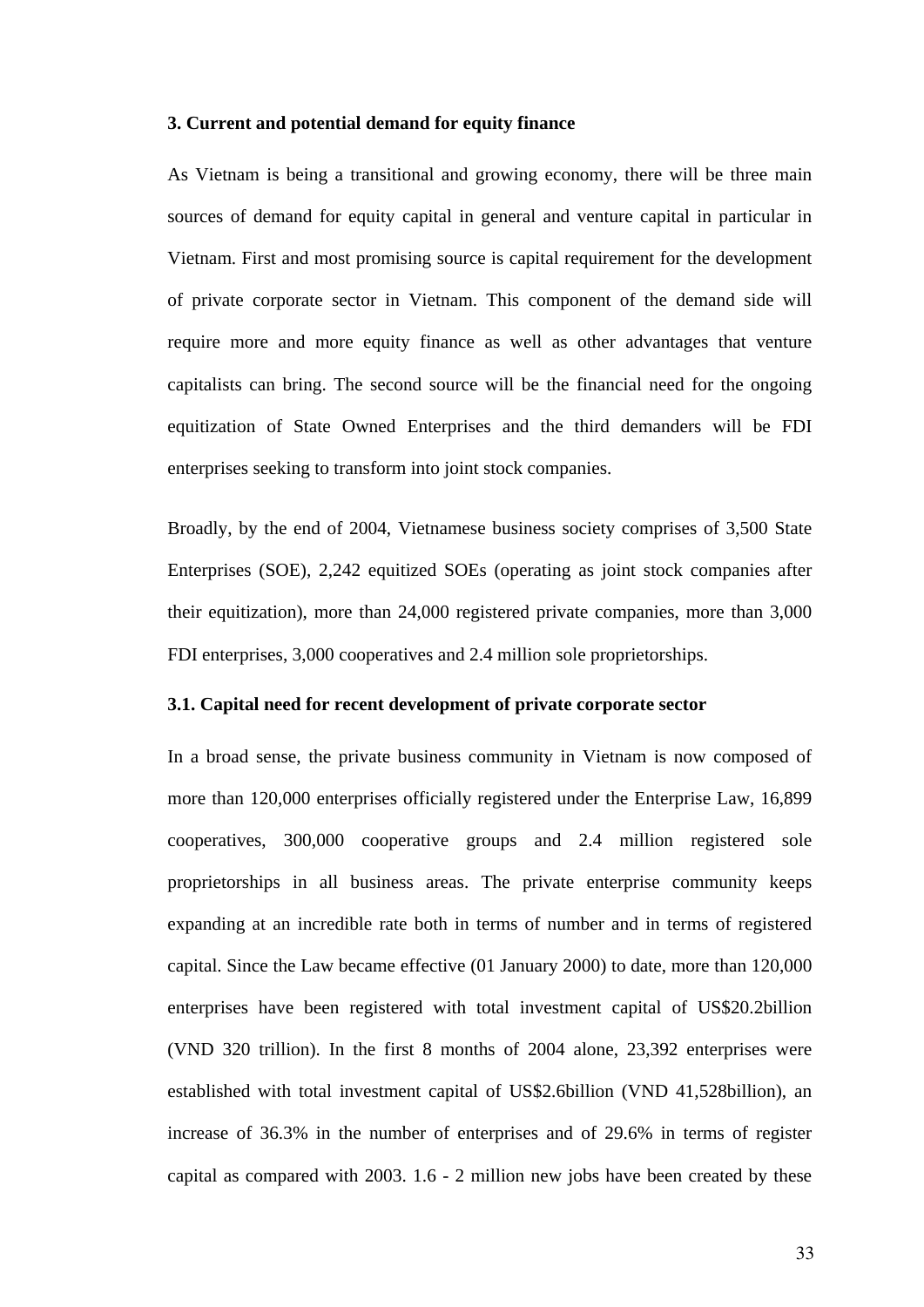newly registered SMEs. Despite these encouraging progresses, the incidence of enterprise remains low at 1 enterprise/1,000 population (2004) and most of these businesses are small in size (in terms of labor and capital).

The formal private sector in Vietnam comprises three main types of registered companies: sole proprietorships, limited liability companies, and joint stock companies:

- Sole Proprietorship: A company with a single registered owner.
- Limited Liability Company: A company with up to seven registered owners; ownership is registered in percentage terms, no shares are issued. Transfer/sale of a part by an owner must have approval of all registered owners.
- Joint Stock Company: A company owned by shareholders. Shares can be freely or publicly traded.

These enterprises are making up an increasingly vibrant and dynamic sector in Vietnam. They are contributing significantly to economic growth and poverty reduction efforts in the country through job creation, income generation... Statistics show that the private sector in Vietnam is contributing to 42% of GDP (as compared with 39% by state-owned enterprises). Private enterprises are providing 56.3% of the country's regular job supply, and absorb the majority of 1.2 million people entering



the labor market each year. It is leading in industrial growth rate at 19.5% in 2003. 28.8% of total investment in the economy comes from the sector and this share keeps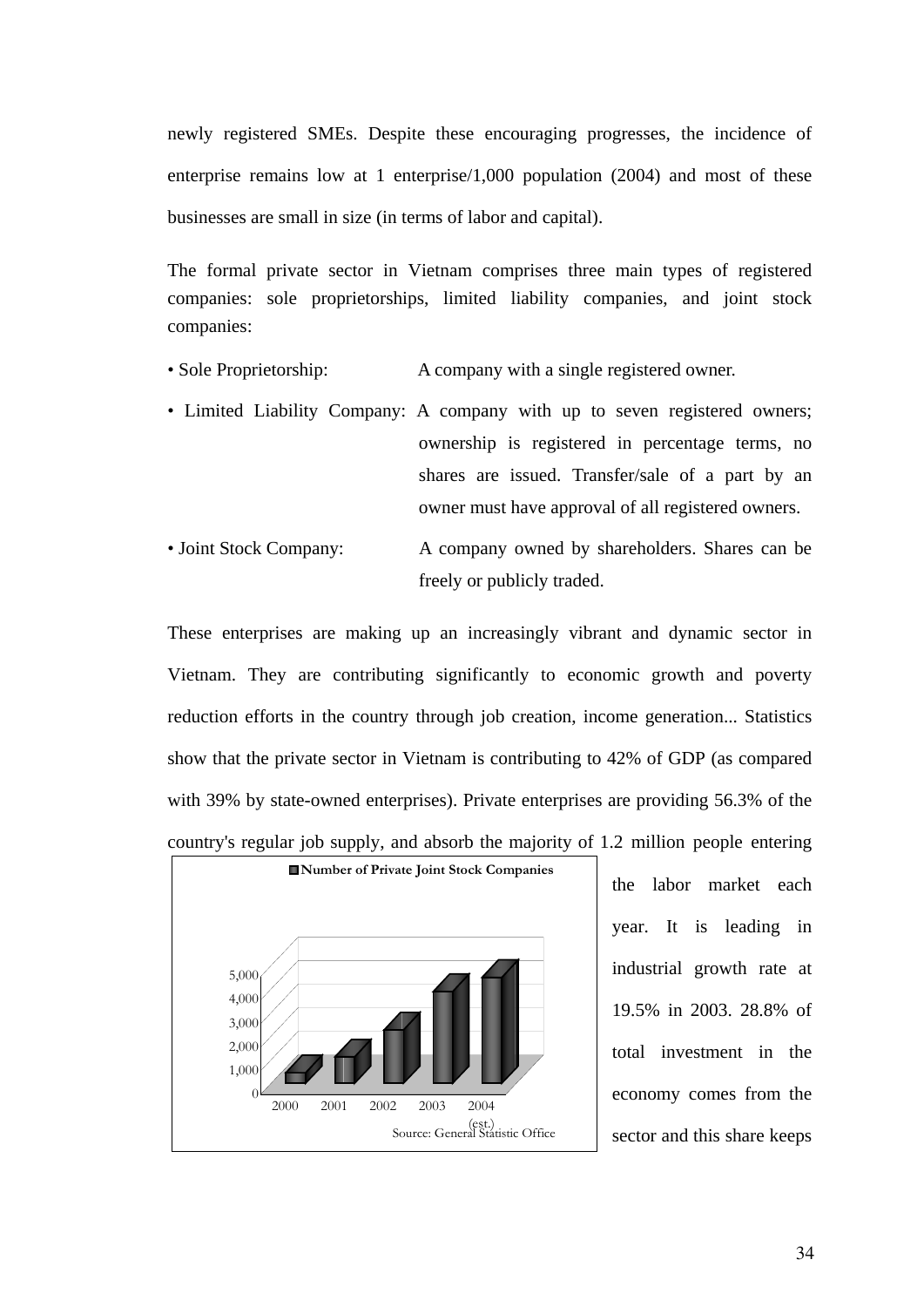increasing steadily over the last few years.

The expansion of the private sector started in 2000 with the new Enterprise Law, one of the government's most successful recent reforms. This created a modern legal regime for the establishment and operation of private enterprises. The Enterprise Law governs the organization and operation of domestic private sector enterprises and the rights and obligations of their investors. One of the principal changes introduced by the Enterprise Law was the establishment of companies upon mere registration rather than by discretionary government licensing. This has reduced the costs of, and the bureaucratic impediments to, establishing private companies, and has resulted in the creation of a significant number of new businesses. This new legislation effectively lit the fuse that caused a private enterprise growth explosion. Further support was provided when the government opened up many sectors previously closed to private business, established the Vietnam Stock Exchange (2000), amended the Constitution so that the private sector was given equal status to that of the state (2001) and allowed communist party members to own shares in private businesses (2002). As a result, many thousands of Vietnamese became entrepreneurs and their numbers continue to swell today.

Among the private companies, more than 4,000 companies are incorporated as joint stock companies, more than 3000 are as limited liability companies. And the companies are possibly of a size or type that would interest venture capitalists. The increasing number of companies and diversified business areas will create an increasing capital need from venture capitalists as well as other financial sources. The private sector is gradually gaining greater access to equity finance, both locally and internationally. The increased access to credit from banks and, potentially, capital from the stock market should help Vietnam's private sector to continue to flourish in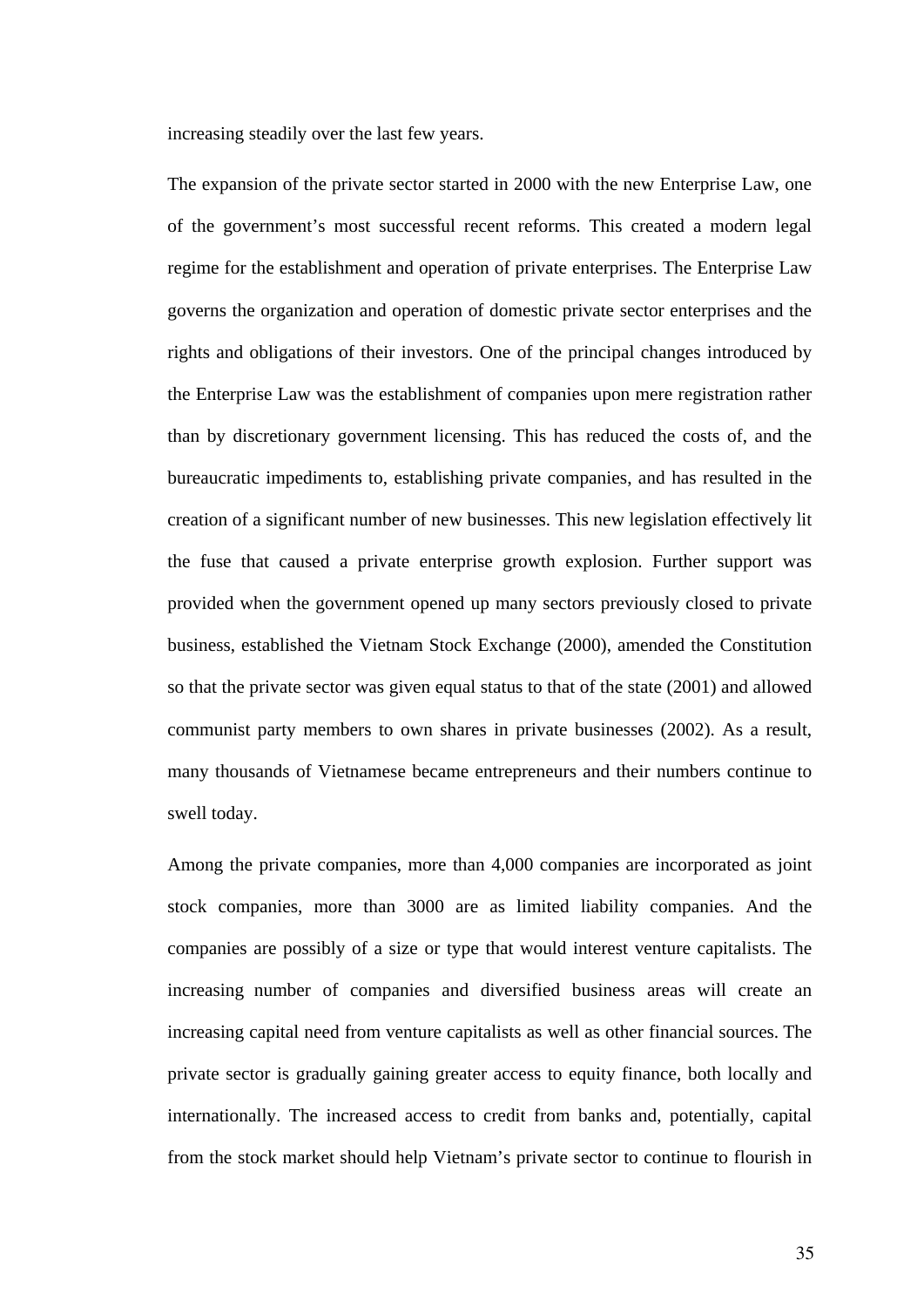the coming years. Vietnamese companies have comparative advantages in a number of sectors. For example, export-led manufacturing, fast consumer good and services are growth areas. Obviously, the growing private corporate sector will generate demand for capital both in equity and debt financing sources for their future growth.

## **3.2. Capital need for the equitization of State Owned Enterprises**

In addition to the corporate private sector development, the equitization of the State Owned Enterprises (SOE) in Vietnam will be also add more demand for equity capital to the demand sides of the capital market.

The restructuring of state-owned enterprises has been at the centre of Vietnam's overall economic reforms, and has received a great attention over the last decades. Various measures have been taken up to restructure and improve the efficiency of the

SOE sector. Early reforms aimed to create appropriate mechanisms and grant SOEs the autonomy in production and management.



Permanently loss-making and inefficient SOEs were merged and a small number of SOE were allowed to go bankrupt. Many SOEs are consolidated through the establishment of state corporations. The number of SOEs was brought down from 12,000 in the late 1980s to around 5,000 in 2002.

The equitization of SOEs has been speeded up since the late of 1990s. By early 2005, 2,242 SOEs were equitized. According to the current survey on 500 SOEs equitized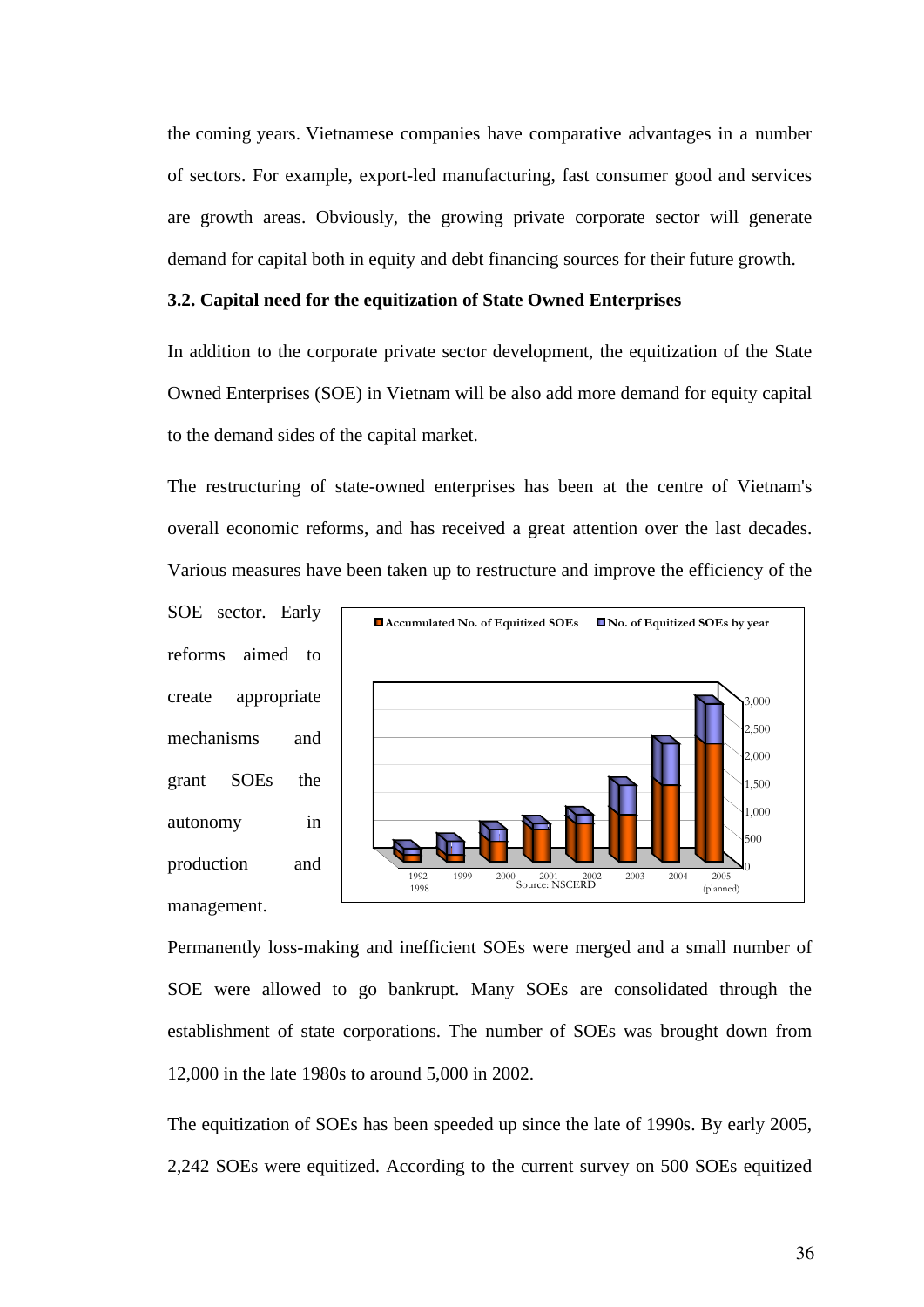over the last year, there has been a considerable improvement in the performance of equitized SOEs. On average, as for 722 equitized SOEs, a considerable amount of idle funds have been mobilized through the sale of state capital and issues of new shares. Only 8% of the legal capital of equitized SOEs if held by outside shareholders. The drive to equitize more SOEs comes amid the country's attempts to enter the World Trade Organization (WTO). The number of SOEs that have been equitized from 1992 to the early 2004 has reached 2,242, accounting for a third of the SOEs in Vietnam. Total re-capitalization of the Equitized SOEs has been US\$1.13billion (VND 17,700billion). The total asset of the equitized SOEs, however, represents only 8.2 percent of the State sector.

As reported by the National Steering Committee for Enterprise Reform and Development (NSCERD), on average, more than 90% of the equitized SOEs are running profitable with their equity capital increases by 44%, revenue increases by 23.6%, net income increases by 49% and dividend rates are closed to 17%. In the coming years, the Vietnamese economy will be actively integrating into the world market, the Government plans that from 2005 to 2007 about 1,500 SOEs will be undergone proactive equitization, including many large and leading SOEs in power, petroleum, telecommunication industries. Obviously, the process will be facilitated in combination with other ongoing market reforms in Vietnam. This means more and more equities will be sold to the local and foreign investors. The ongoing equitization will open equity channel for foreign investors to construct and diversify their equity portfolios of the growing corporate sector in the Vietnam. This equitization efforts will required much equity capital from both domestic and foreign investment communities. The ongoing equitization will obviously produce demanders of private equity and venture capital investments in the economy. As long as the equitization is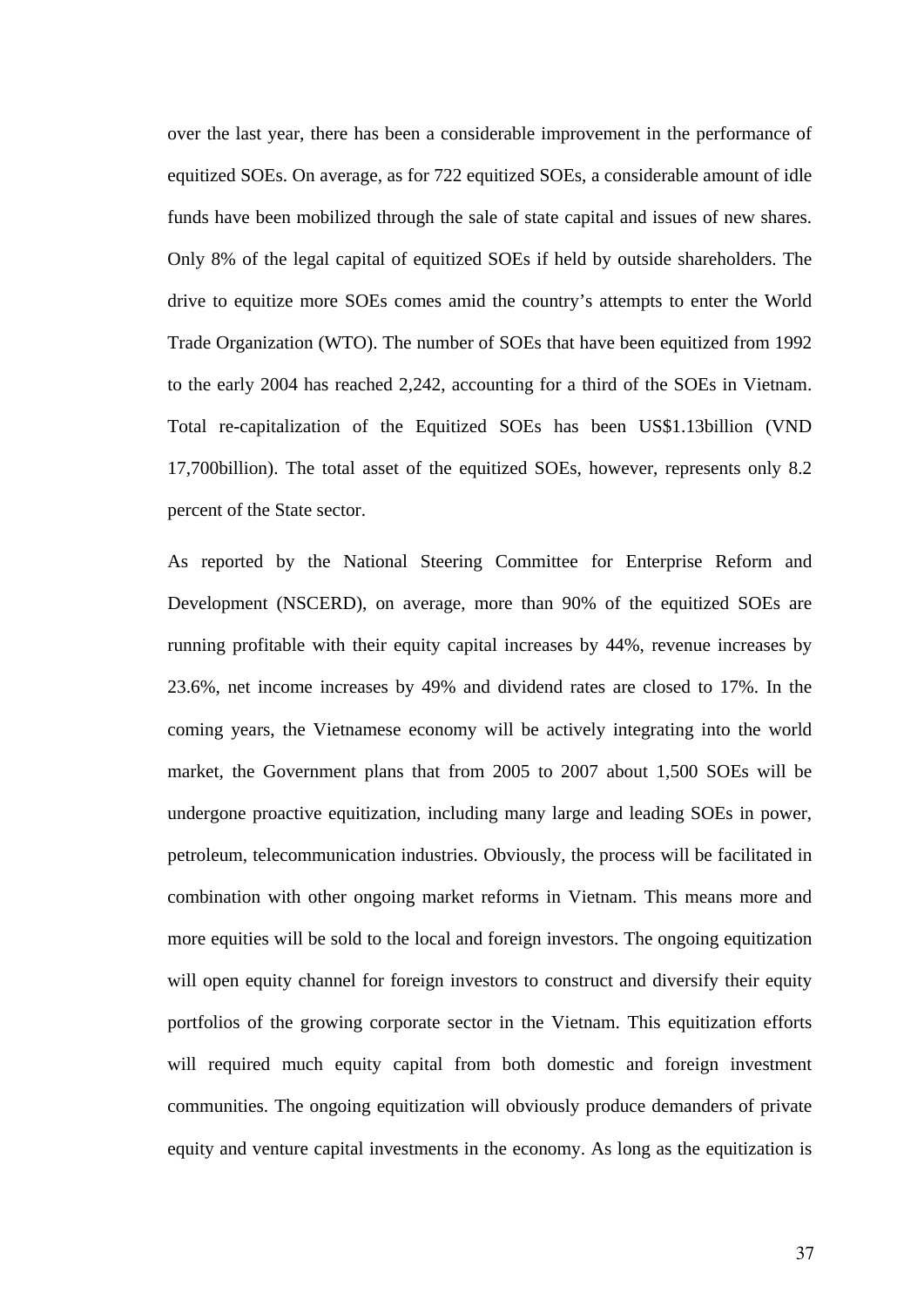apart of the public sector reforms and the legal framework for equity finance of the equitized SOEs become more and more favorable in a growing and opened economy, the demand for equity capital will be created and enhanced.

## **3.3.Capital need for the piloting equitization of Foreign Direct Investment Enterprises**

In Vietnam, until April 2003, all aspect of foreign investments should be subjected to the Law on Foreign Direct Investments (initially passed in 1986 with many subsequent revisions). Under the legal framework, an FDI corporate could take their legal form of either a joint-venture company or a 100% foreign owned company where ownership and transfers of share capital of investors would be limited with very low liquidity. Equity or capital deals would have been complicated and timeconsuming matters for existing FDI investors. Given the legal stipulations of the Law on FDI, foreign equity investors were not easy to realize and enhance their portfolio investments in Vietnam.

With the purposes of removing the barriers and unifying the corporate legislation in Vietnam, on April 15, 2003, the Government of Vietnam issued the long-awaited Decree No. 38/2003/ND-CP which sets out requirements and procedures for the conversion of Foreign Invested Enterprises to foreign-invested joint stock companies. The Decree is a further effort by the Government to improve the investment environment and to create a better capital channeling for both foreign and domestic investors.

As an experimental move, the Decree means to set rules for some FDI enterprises to convert to joint stock companies. The conversed companies will be subject to a more flexible corporate legal domain, closer to the legal guidelines for joint stock companies. Under the stipulations, equities of the converted enterprises may be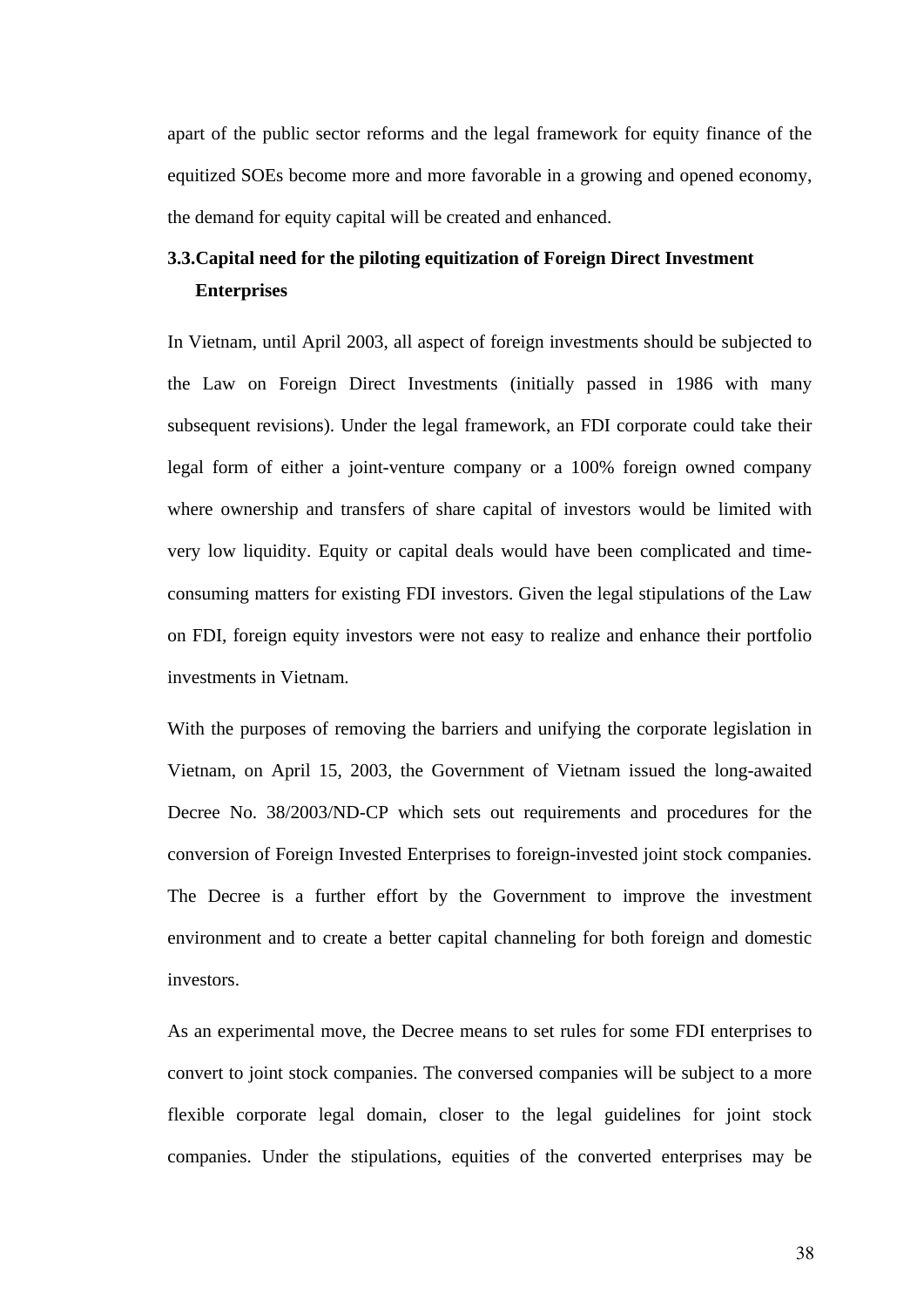acquired by Vietnamese individuals and institutional investors, other FDI enterprises, foreign individual and institutional investors and overseas Vietnamese. The FDI enterprises are also encouraged to sell equities on an incentive basis to management and staff. Converted FDI enterprises are required to have at least one foreign shareholder, and foreign shareholders must hold at least 30 per cent of the legal capital of the company during its life. There must be at least three shareholders but there is no upper limit on the number of shareholders.

The ownership of equity and all legal rights and benefits of shareholders of converted FDI enterprises are expressly guaranteed by the Government, as what have been affirmed in the Law on FDI in Vietnam. Once approved to be an equitized FDI enterprise, rights and obligations of a FDI enterprise will remain and the FDI enterprise must continue to implement the approved projects and will be entitled to any incentives on corporate income tax the FDI enterprise had been given.

The equitized FDI enterprises will remain subjected to the terms of their investment licenses and applicable Law on Foreign Investment. To further legalize the operation of the equitized companies, some flexible and favorable legal stipulations of the Law on Enterprise will be also expressly applied. The equitized FDI companies may issue shares to raise equity capital through IPOs, or private placements, they may be considered listing their equities on Vietnam and foreign stock exchanges.

July 2004, 6 FDI enterprises were approved by the Ministry of Planning and Investment to be equitized. The enterprises are successful joint ventures meeting all conditions for eligibility for the pilot FDI legislation reforms. These enterprises are of different industries such as cable and wire, food processing, construction materials and hospitality. The industries are considered as potential industries as Vietnam actively join the regional and global markets. Some of the enterprises have plan to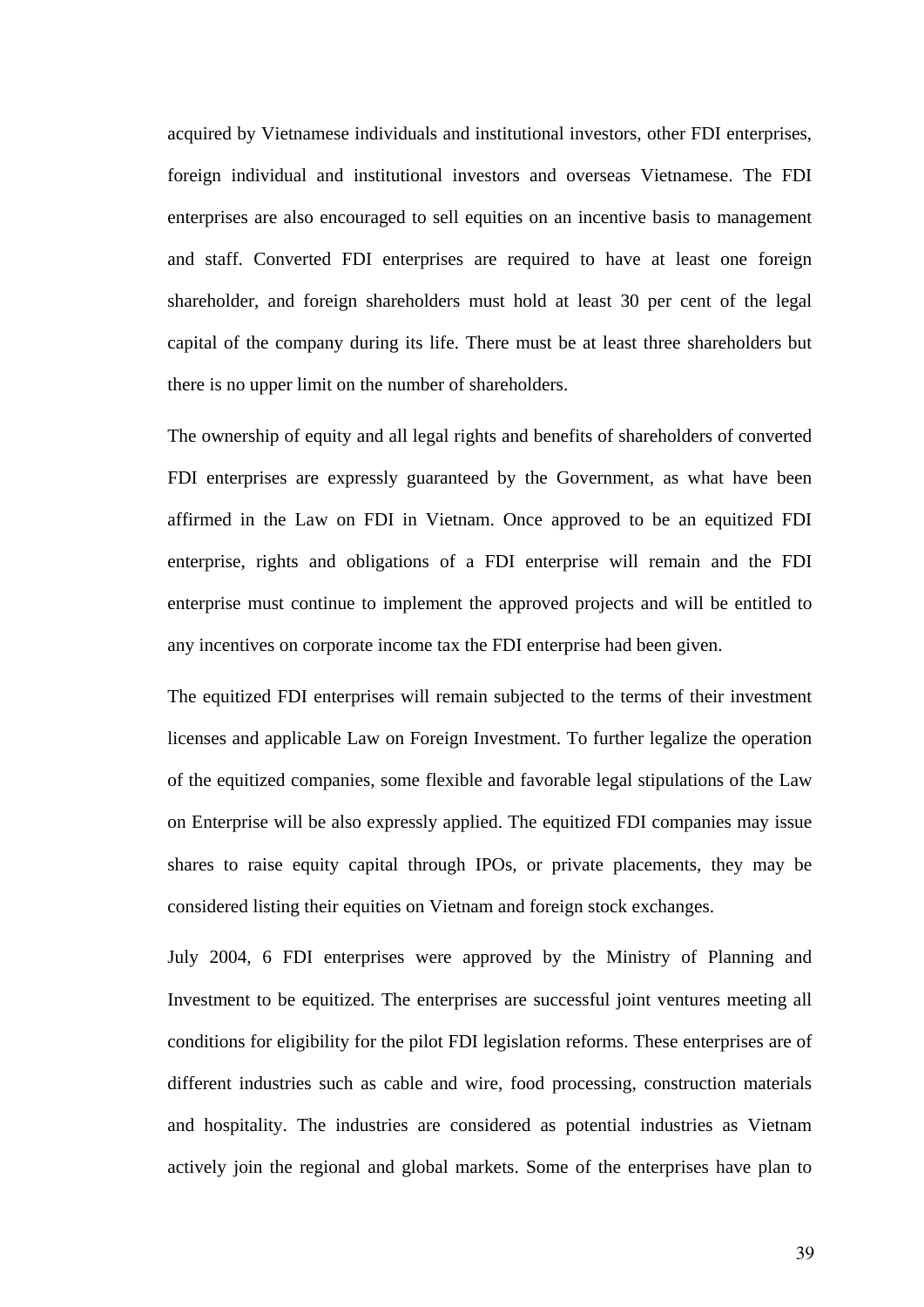raise capital through IPOs in Vietnam, and this will be good opportunities for equity investors, both local and foreigners.

May 27 2005, Taya Vietnam Electric Wire and Cable Co., a Taiwanese-owned electric wire producer with chartered capital of more than US\$11.5million, succeeded in its Initial Public Offering (IPO) with 223 investors purchasing 2,440,150 shares (about US\$2.5million) on auction out of its total 18,267,627 shares. The auction was held via the HCM City and Hanoi securities trading centers with the winning bids ranging from 1.8 to 2.9 its chartered capital. This was the first IPO launched by a FDI enterprise in a pilot scheme to turn FDI enterprises into shareholding concerns.

Late September 2005, Chang Yih Enameled Tile with US\$5.7million in chartered capital is expected to go IPO through a auction sales on the securities trading centers. The Ministry of Planning and Investment (MPI) of Vietnam is currently finalizing all necessary formalities to turn 20-25 FDI enterprises into joint-stock companies at the end of 2005. The enterprises to be reformed are mostly operating in industry and construction, one in the field of agriculture and another in the service industry. Four of them have total capital of less than US\$5million; two have US\$5-10million and the remainders have more than US\$10mil. MPI revealed that after the first two enterprises were licensed to turn into joint stock companies, a series of enterprises in different fields, of different sizes and investment forms applied for approval to become joint stock companies as well. Currently under review are Tung Kuang Industrial Limited Company, Taya Limited Company of Electrical Line and Cable, Taicera Porcelain Limited Company and Interfood Food Processing and Industrial Company. The Prime Minister has also recently approved in principle the restructure of Gull Power Company, Chang Yih Enamel Limited Company, Vietcans Limited Company, and the Caesar Company for hygienic devices.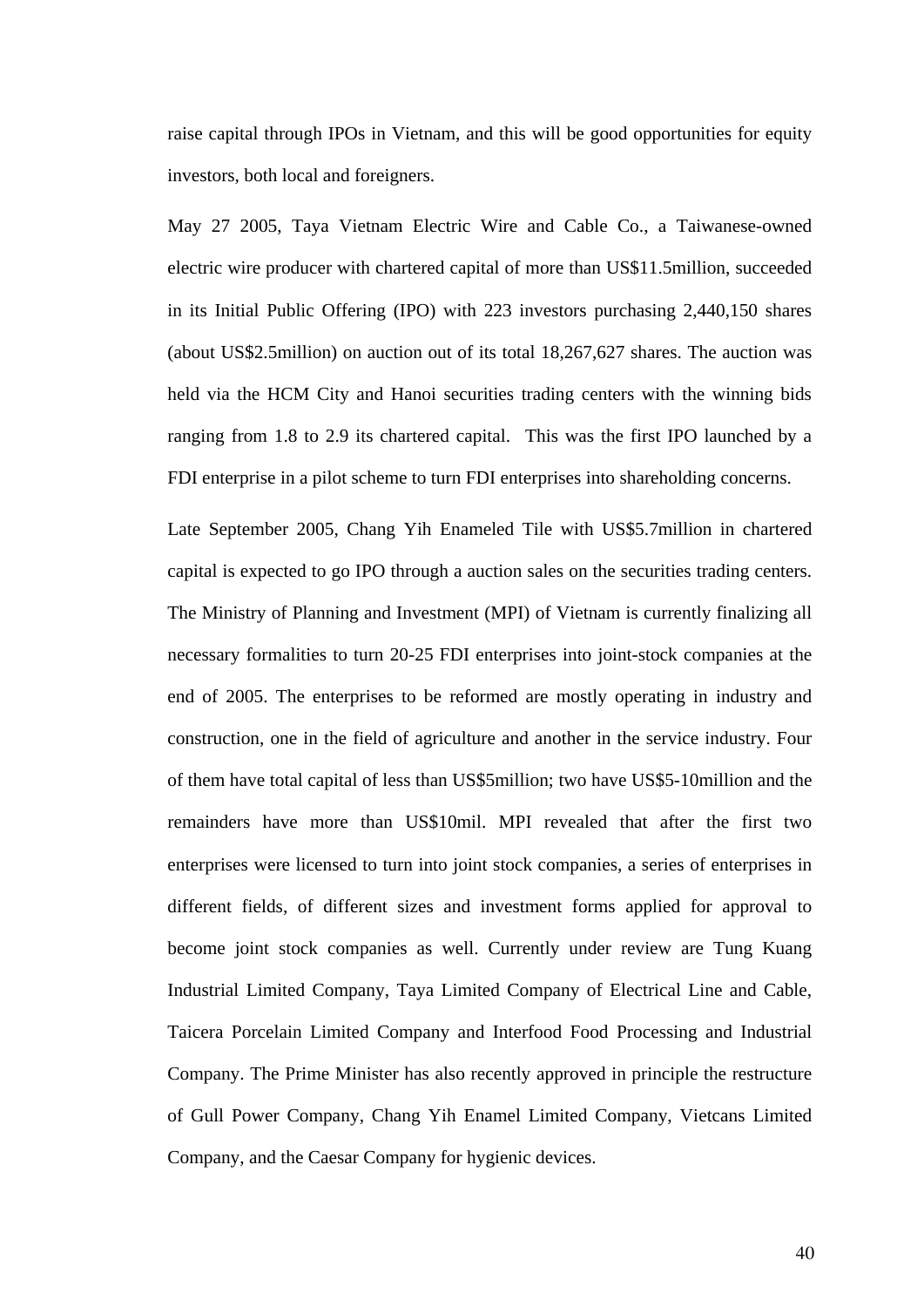<span id="page-46-0"></span>It's likely that with the success of the piloting equitization, there will be a official frame work for the conversion of the FDI businesses into corporate structure with a more favorable mechanism for portfolio investments in the growing and potential markets. Accordingly, the equity investment opportunities in FDI enterprises in Vietnam may come both from the existing and would-be enterprises with higher liquidity corporate markets.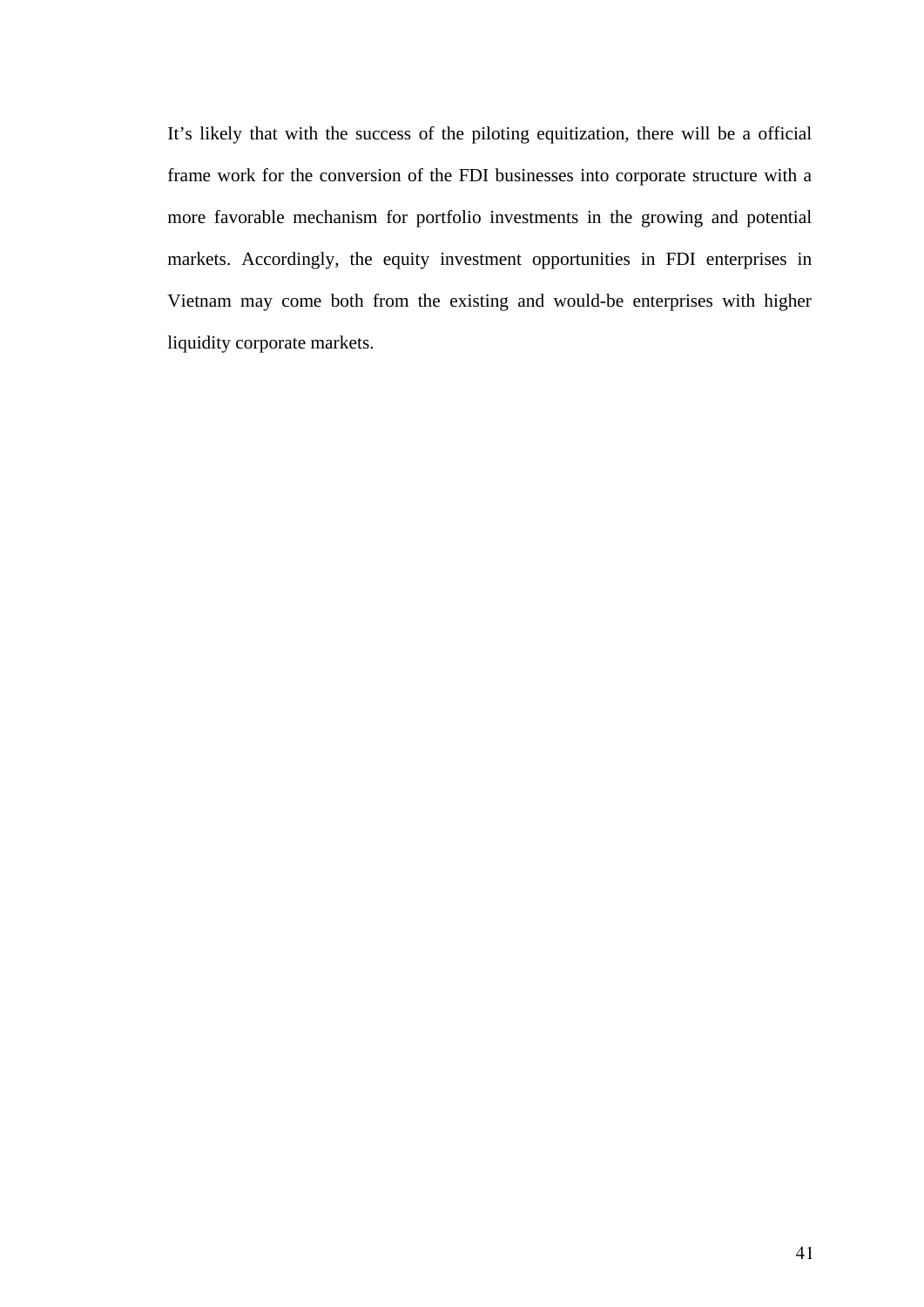#### **CHAPTER III.**

## **POTENTIALS AND CHALLENGES FOR PRIVATE EQUITY AND VENTURE CAPITAL INVESTMENT IN VIETNAM**

# **1. Recent development of the capital market and roadmap for capital market in Vietnam**

The official Vietnamese stock exchange, Ho Chi Minh City Securities Trading Centre (STC), opened to trading in July 2000. The exchange commenced trading with initial trades of two equity issues, capitalized at US\$31.5million with the listing volume of 45.5 million shares. In 2002, there were 17 listed companies and to the end of December 2004, the total number of listed companies increased to 26 with a market capitalization of US\$ 295.59million for more than 132 million shares outstanding. To June 2005, there are 30 listed equities with volume of 154 million shares and market capitalization of US\$310million. The STC has been put into operation with capacity of executing 300,000 orders in a trading session with the 3-day settlement interval.

The Vietnamese listed equity market is small, its trading are still simple, but it marked a new step in the country's capital market progress towards the market economy. Its establishment aims at mobilizing investment capital and making this resource highly liquid. To December 2004, the stock market recorded 820 trading sessions with the average total value of US\$1.2million per session. It accounted for 3.4% of the country's GDP, growing to more than twice compared to 2003. To August 2005, after 5 years of the exchange's operations, the stock market has brought reasonable results. The STC has structured its trading system smoothly, and its average turnover has risen from VND1.4billion (US\$88,600) per session in 2000 to VND81billion  $(US$ \$5.1million).<sup>[20](#page-46-0)</sup>

 $\overline{a}$ 

 $20$  See Appendix 03: Shares listed on the Ho Chi Minh Securities Trading Center.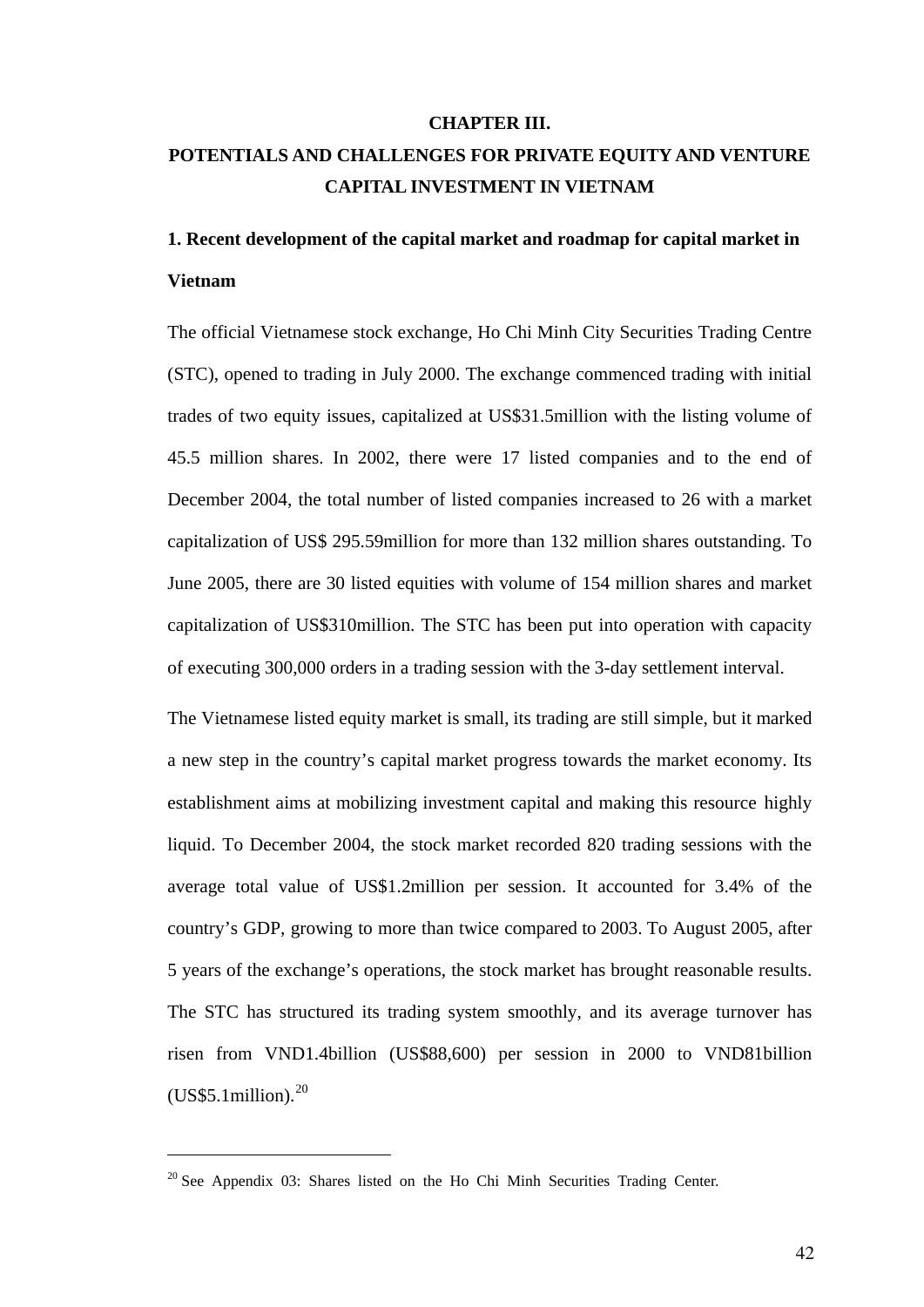New investment models like the securities investment fund and repurchase agreement have contributed to the market's development. Although these figures are still modest, after four years of operation the stock market has scored two undeniable achievements. First, better performance of the listed companies has been increasingly enhanced. They are known more by the public and businesses. The listed companies have shown improvements in management and financial soundness.

Second, the market activities have increased in both trading volume and process, which may have a positive impact on the current equitization process of the stateowned enterprises. Considering the ownership, the Vietnamese stock exchange is not owned by banks, stockbrokers or private entities like those in most countries of the world. They are special financial organizations and are owned, established, and managed by a government agency. In term of operation technique, the Vietnam stock market is basically not quite different from stock markets in all other countries.

There is quite a diverse range of different business sectors represented by the 30 companies currently listed on the market, despite their small number. However, as noted above, all but one of the listed companies - the Bien Hoa Confectionary Company - are equitized former state-owned enterprises, and the public offerings of their shares were enacted significantly prior to listing on the HCMCSTC. Among more than 2,242 equitized SOEs in Vietnam, a substantial proportion are thought to meet the minimum criteria to list on the STC, but the majority have chosen not to do so. This is despite the introduction of fiscal incentives by the SSC in a bid to encourage more companies to list.

We have also yet to see the listing in Vietnam of any 'big name' companies with nationally known brands, which might be expected to increase investor confidence and interests in the stock market as an investment field. This should occur in time,

43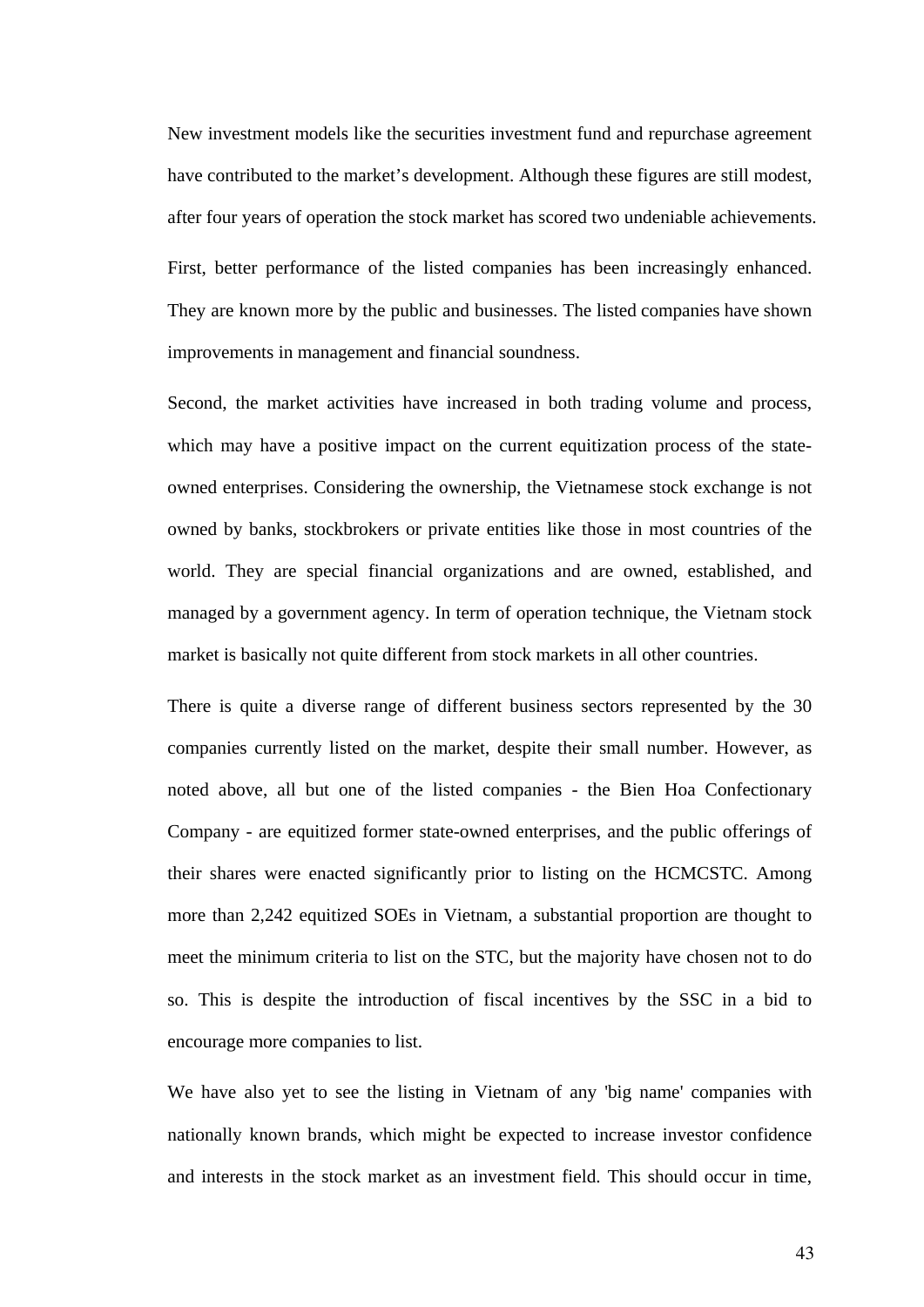however, particularly if we see a number of major state-owned companies undergoing equitization, as envisaged for 2004 and 2005.

### **1.1. Demand for listing and equity investment**

The current public traded market consists of 30 listed equities, one listed fund unit and 259 debt listings with a total market capitalization of some US\$2,060million of which US\$310million is equity and US\$17.62million is fund's units. The stock market has carried out its vital role as an avenue for raising capital. Several listed companies issued shares to raise capital. The number of investors in the stock market has increased significantly, five years ago, there were only 3,000. The figure is now 24,000, including 250 institutional investors. By the end of 2004, there are around 16,000 securities trading accounts, including about one hundred institutional investors and more than 30 thirty or so foreign investors. Although 98% of all investors in Vietnam are individuals, the small number of institutional investors is believed to hold 25% or more of all securities listed on the STC. Probably no more than 2,000 securities accounts are being used regularly; down from approximately 800 in mid-2001.

As a common investment trend, most of the retail investors are relatively young individuals, and regard stock investing as a variant of gambling or speculation, rather than as a long-term investment. Most of them tend to be seeking quick returns, and only trade stocks in the short-term. It appears that the majority of Vietnam's prosperous urbanites are still holding back from investing in companies listed on the STC, until they have greater confidence that the stock market is a relatively safe place to invest their savings, and see that it can offer investment returns that compare favorably with other popular asset classes, such as property.

The lack of domestic institutional investors participating in the stock market, and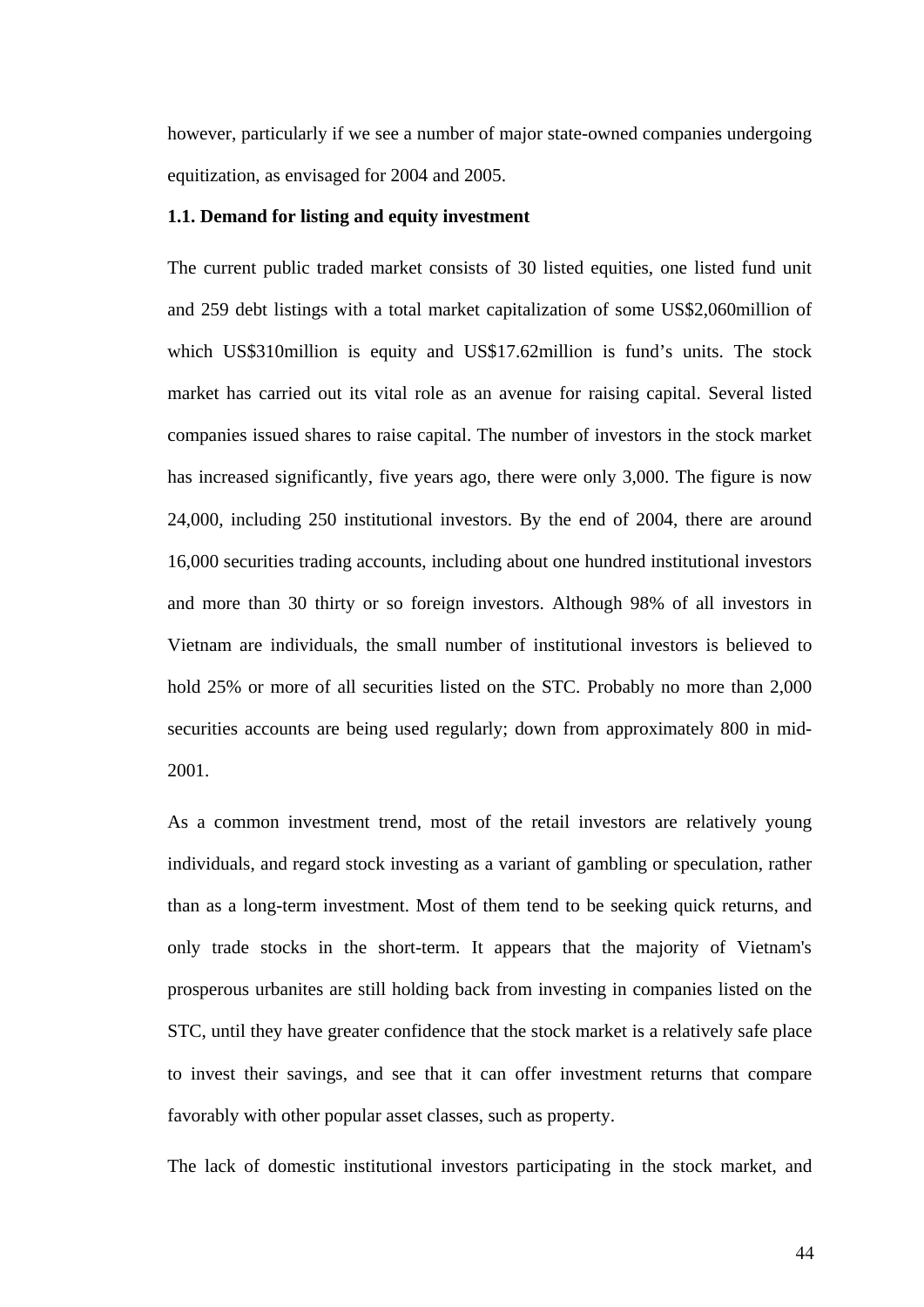<span id="page-50-0"></span>adopting more long-term investment strategies, has been a weakness for the stable and visionary growth of the stock market in Vietnam. For the stock market to develop in the long-term it needs more robust community of investors, with different demands and investment strategies for listed equities. Therefore, a welcome development was the licensing of the first two local investment fund management companies in early 2004. In terms of foreign investments in the listed companies, both resident foreign institutions and individuals are permitted to buy and sell shares in Vietnam, and trade in securities listed on the STC. In practical terms, however, it remains cumbersome for foreign investors to buy and sell shares on the Vietnam stock market, largely due to various regulatory hurdles and incidental costs of opening an account. If foreign institutions wish to actually trade in securities in Vietnam, as a securities company, they must establish a joint venture with a domestic partner, although none have yet sought to do so.

Under Decree 144 of late 2003, foreign organizations and individuals as a group may now hold a maximum of 30% of a company's total outstanding shares. (This revised cap is now consistent with the 30% cap placed on foreign ownership of unlisted local companies, under the Domestic Investment Encouragement Law.) Previously, this cap had been set at 20%, of which a single foreign organization could only hold a maximum of 7% of shares, and a foreign individual could only hold a maximum of 3% of the issuer's total outstanding shares.

Although some foreign institutional investors displayed some initial interests in the opening of the Vietnamese stock market, most of them perceive the market to be currently too small and illiquid, and the hassles of trading on the STC to be unduly burdensome. The maximum capital that all foreign investors could potentially invest in the STC, which is effectively only 30% of this very small market, is currently a

45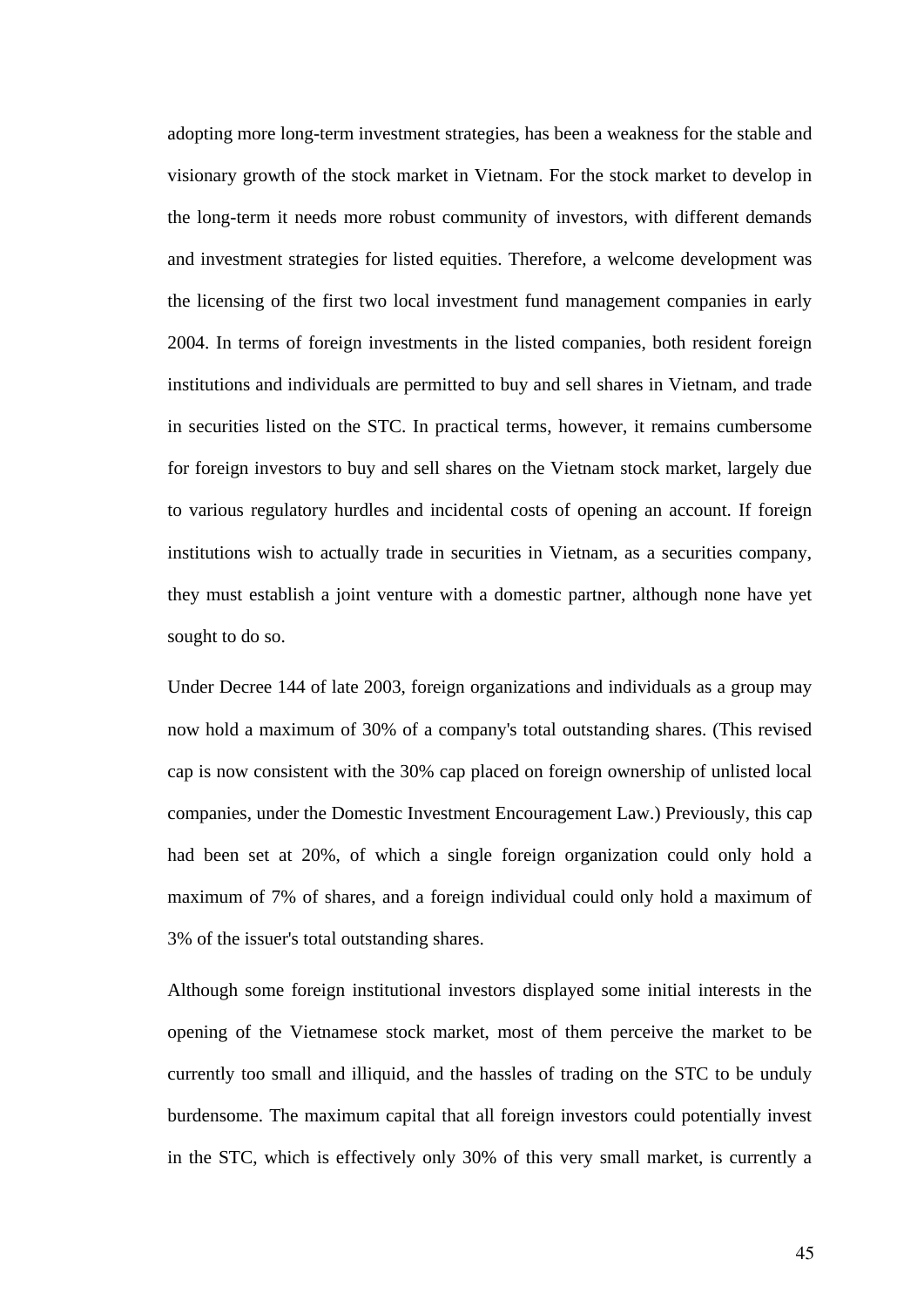mere US\$70million – a very small amount when put within a global - or even regional - context. In total, foreign investors held almost 20% of listed shares in June2005.

The launch, in late 2003, of US\$5million PXP Vietnam Fund, the first foreign investment fund focused exclusively on investing in companies listed on the Vietnam stock market (and pre-listing companies), may assist more institutional investors to gain some exposure to the STC. The fund is listed on the Dublin stock exchange. $^{21}$  $^{21}$  $^{21}$ Small number of institutional investors has been identified as a constraint facing the Vietnamese stock market. This paucity of institutional investors in commonly found in relatively young equity markets that have focused more on the 'supply side' of the stock market: listing more and better companies, and obliging them to adopt better standards of corporate governance and disclosure. However, it is now widely appreciated that there is an equal need to work on the 'demand side' of stock market development: developing an adequately robust market for the equity paper being issued. For example, China's stock market (which is Asia's second-largest by capitalization), is reported to consist of 60 million-mainly poorly informed-retail investors, often trading on rumors, rather than on fundamental analysis of the relevant companies. In order to switch from a gambling mentality to a more fundamental investing approach, the Chinese government decided in 2001 to open up the market to institutional investors, including mutual funds, insurers and pension funds.

## **1.2. Demand for listing on the Vietnamese stock exchange**

 $\overline{a}$ 

According to the recent legal stipulations on membership, listing, information disclosure and securities trading, types of securities listed on the Ho Chi Minh City

<sup>21.</sup> More information of the Fund and fund manager will be available in the website of the company at [http://www.pxpcm.com](http://www.pxpcm.com/).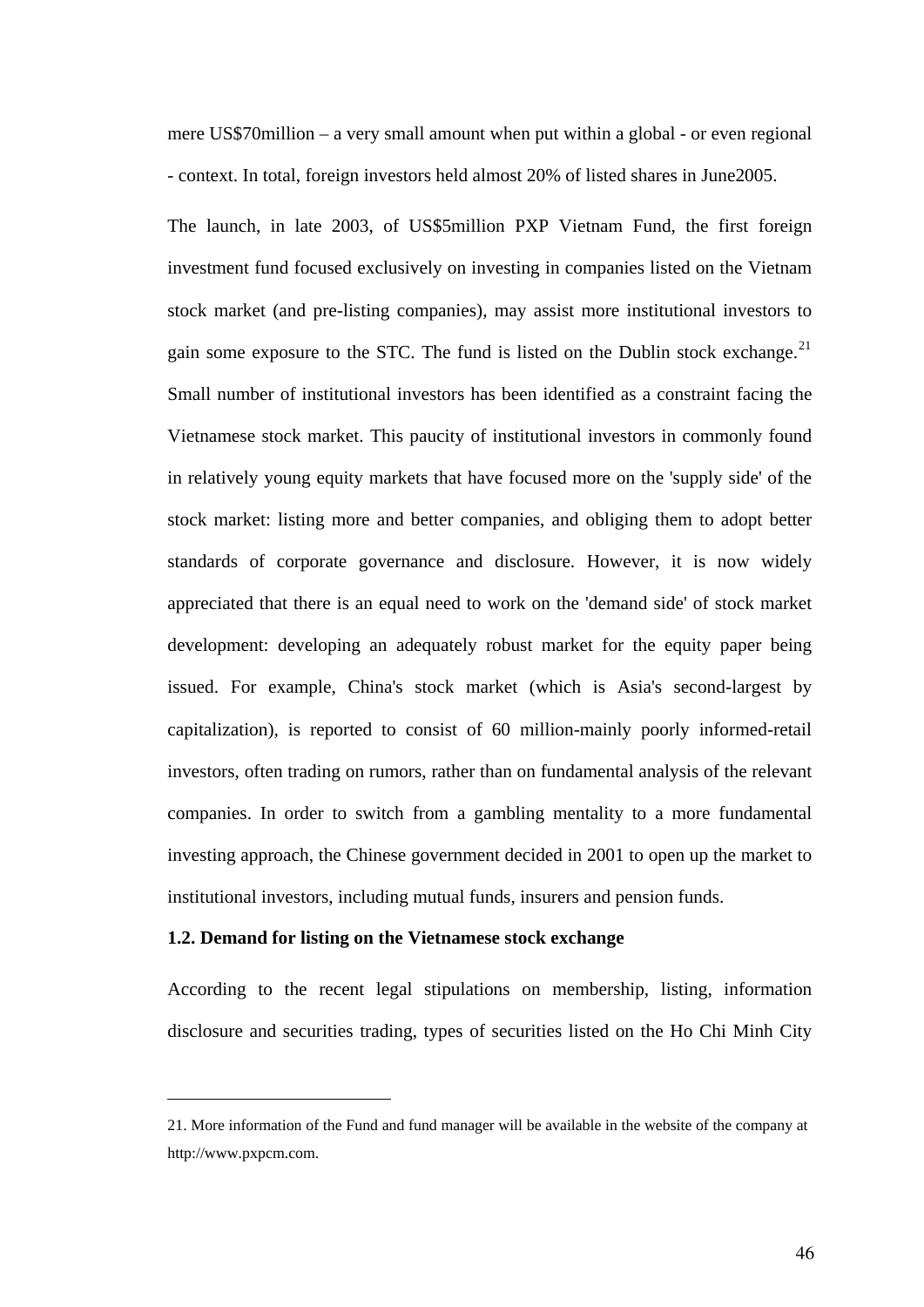Securities Trading Center include: Government bonds; Stocks registered at the Securities Trading center; Corporate bonds registered at the Securities Trading center; Investment fund units registered at the Securities Trading center. In order to create a favorable environment for securities issuance and trading, to promote the mobilization of domestic and foreign long- term capital, the Government encourage stock companies to undertake initial public offering with least criteria such as having a minimum registered capital at about US\$600,000 (VND10billion), having been profit making in the last two consecutive years, having at least 20 percent of its equity offered to more than 100 investors and foundation shareholders' must hold at least 20 percent of the shareholders' equity of the issuer and maintain this holding for at least 3 years from the completion of the stock offering. In 2000, most of the over 1,000 Vietnam's joint-stock companies are of small and medium sizes, and do not meet the requirements for a listed company. Thus, there were only five joint stocks companies listed on the STC. As of December 2004, there are 26 joint stock companies with the total market capitalization of approximately US\$295million (VND4,200billion) which have been listed to June 2005, there are 30 listed companies on the exchanges with total Market Capitalization of US\$310million. The listed companies are all profitable and have bright prospective; their profit growth for the year 2003 ranged from 20 to 40% per annum; on top of that, listed companies in the center have been benefiting from the preferential tax treatments, which have made dividend payout attractive to investors.

With a small number of listed companies in the growing market, in the coming years, the listing of stocks on Vietnamese stock exchange will be remarkably visible for joint stocks, equitized SOEs and equitized FDI enterprises to access to the capital markets. This will also be the promising exit for private equity and venture capital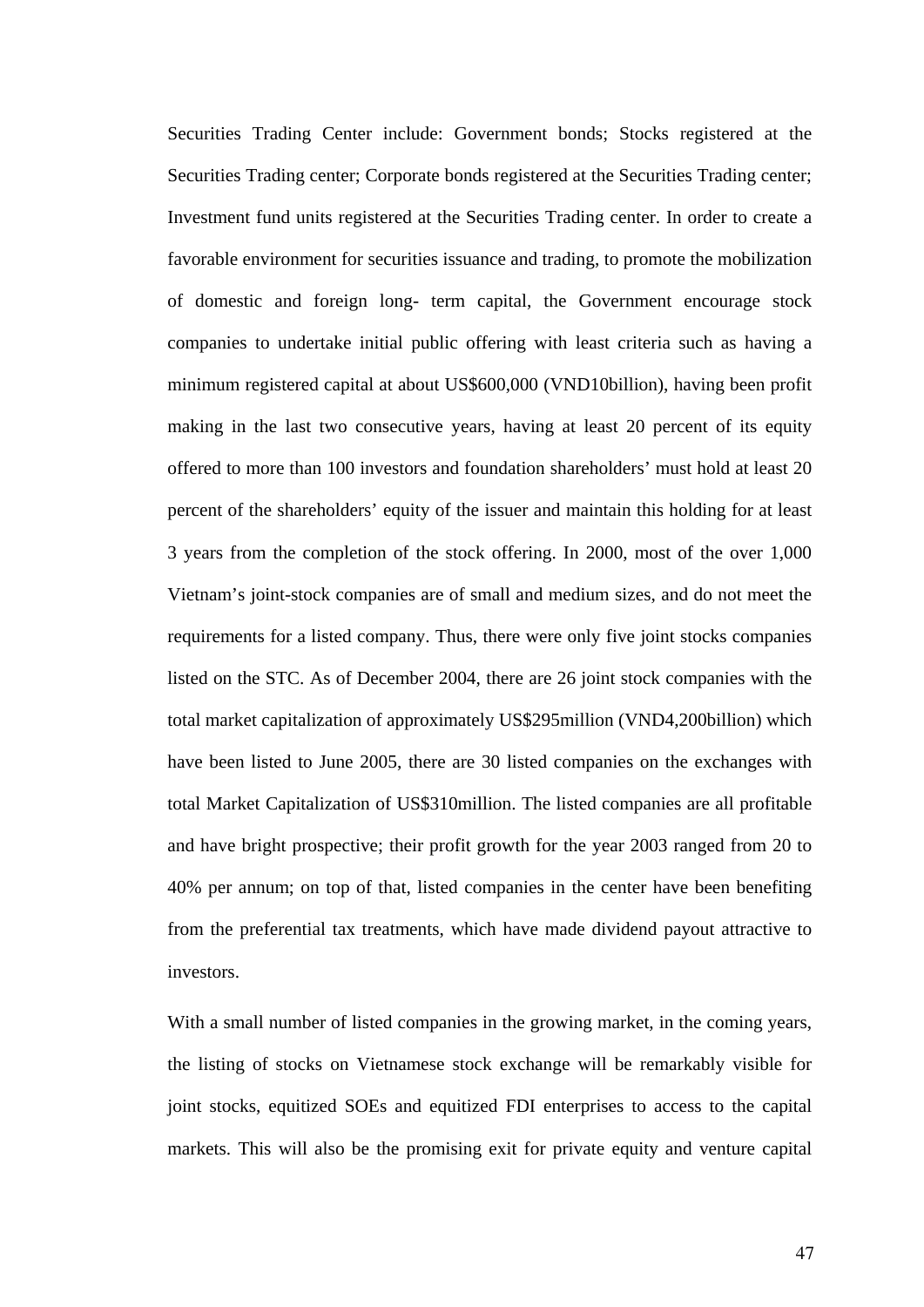investments to be made in the coming years. Recent and ongoing development of the Vietnamese stock market will be potential chance for private equity and venture capital to bring the small sized joint stock companies in Vietnam to public trading floors in the medium and long run.

### **2. The potentials for private equity and venture capital investment in Vietnam**

As a result of economic development and poverty reduction, living standards in Vietnam have risen at an annual rate of 5-6 per cent. The 2000-2002 annual income per capita of US\$417 jumped to US\$600 in 2005, with total GDP of US\$50 billion, representing a six-fold increase against the period of initial inflow of foreign capital. Thanks to many open policies, business climate improvement serves as a basis for planning long-term strategies for FDI implementation, in line with the general development strategy. Capital from public and private economic sectors, as well as from internal and external sources, if pooled in at a proportion of 36-38%of GDP will maintain annual economic growth rate of 8 per cent. In particular, the "closure" mechanism of ministries, branches and provinces is to be removed, thus facilitating private investors to put capital into new sectors, including transportation, seaports, electricity and water supply, hospitals, schools, amusement parks and construction.

In undertaking its international commitments, including those made in the BTA, Vietnam will rapidly expose more restricted sectors to foreign investment, including the services sector. There will be stronger decentralization, where provincial governments are authorized to grant investment permits to projects worth up to US\$40 million, and for projects in key sectors, provide more monitoring of management authorities and supervision by the community. The National Assembly at its year-end meeting in 2005 will review and approve the Unified Law on Enterprises and the Unified Law on Investment. Laws on trade, customs, intellectual

48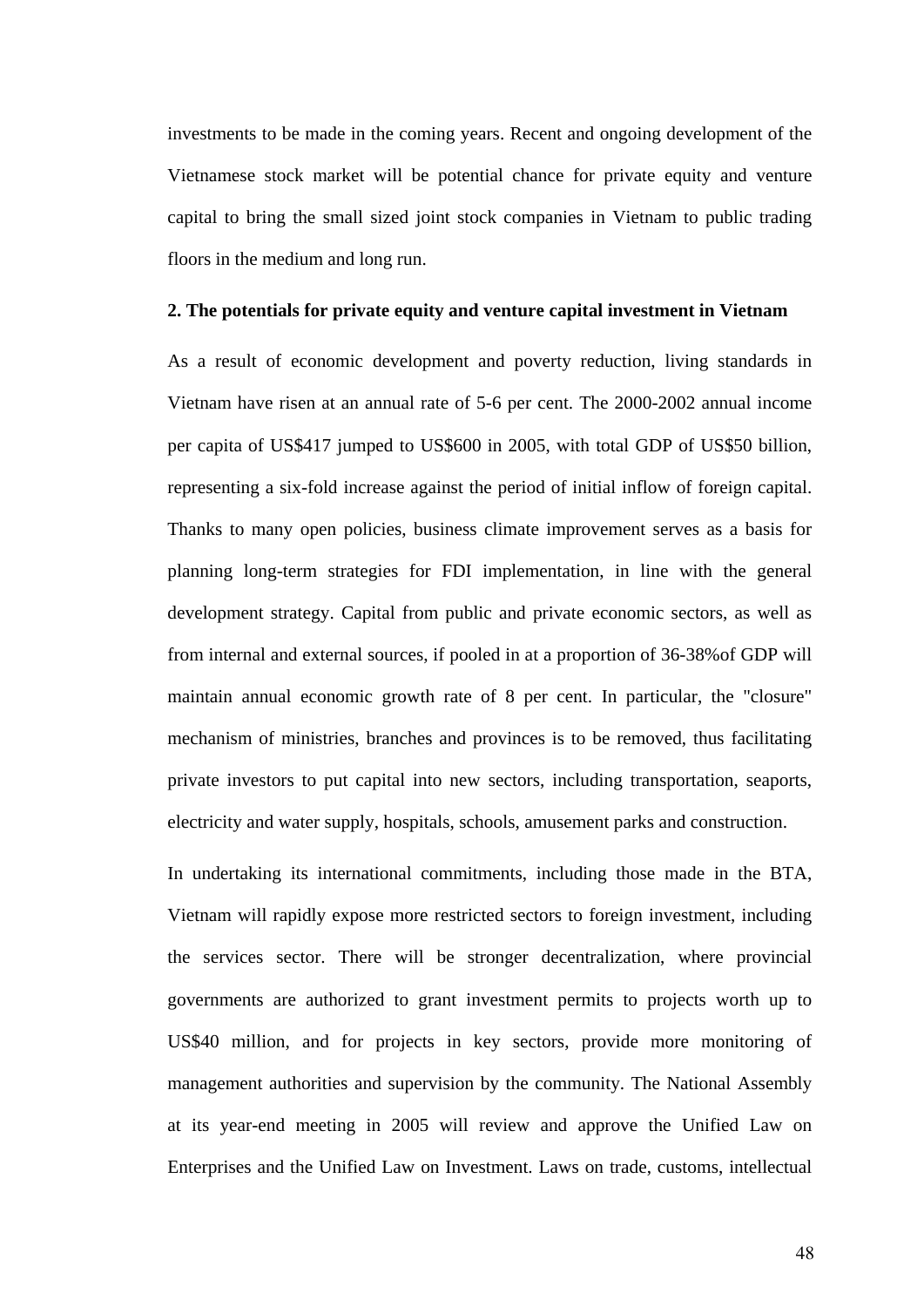property, and anti-corruption, among others, are to be finalized to create a transparent, equal legal environment, facilitating the growth of enterprise in all economic sectors.

Once private equity and venture capital investors actively participate in Vietnam markets, they will be the first who gain the upside benefits of the growing economy, and at the same time their investment will be exposed to the downside out come. The investors themselves are required to take risks of facing challenges brought during the growing path of the economy in general, and the challenges for growing of the Vietnamese corporate sector.

The equity investments will pay off on the major potentials and opportunities of Vietnam. The ongoing trends and favorable factors contributing to the growth path may include steady economy growth and political stability of the country.

The main catalysts driving the development of Vietnamese capital markets have been and are economic growth, structural reform and financial deregulation. In the last 3 years Vietnam has accelerated these reforms as it became apparent as a result of the drop in FDI and ODA due to the 1997/8 Asian Crisis, that, if the country were to meet its economic growth and poverty reduction targets, it must develop a policy and supporting infrastructure to mobilize domestic savings to finance investment. Some of the most significant government initiatives implemented to support this policy were;

- Further integration of the Vietnamese economy into the regional and the world economy will pave a growing way for all market participants and mechanisms in the transitional economy.
- The reforms in corporate and investment legislation (the Enterprise Law and Common Investments Law) will provide a strong basis for liberalizing private entry and unifying the framework for most enterprises. Since its passage

49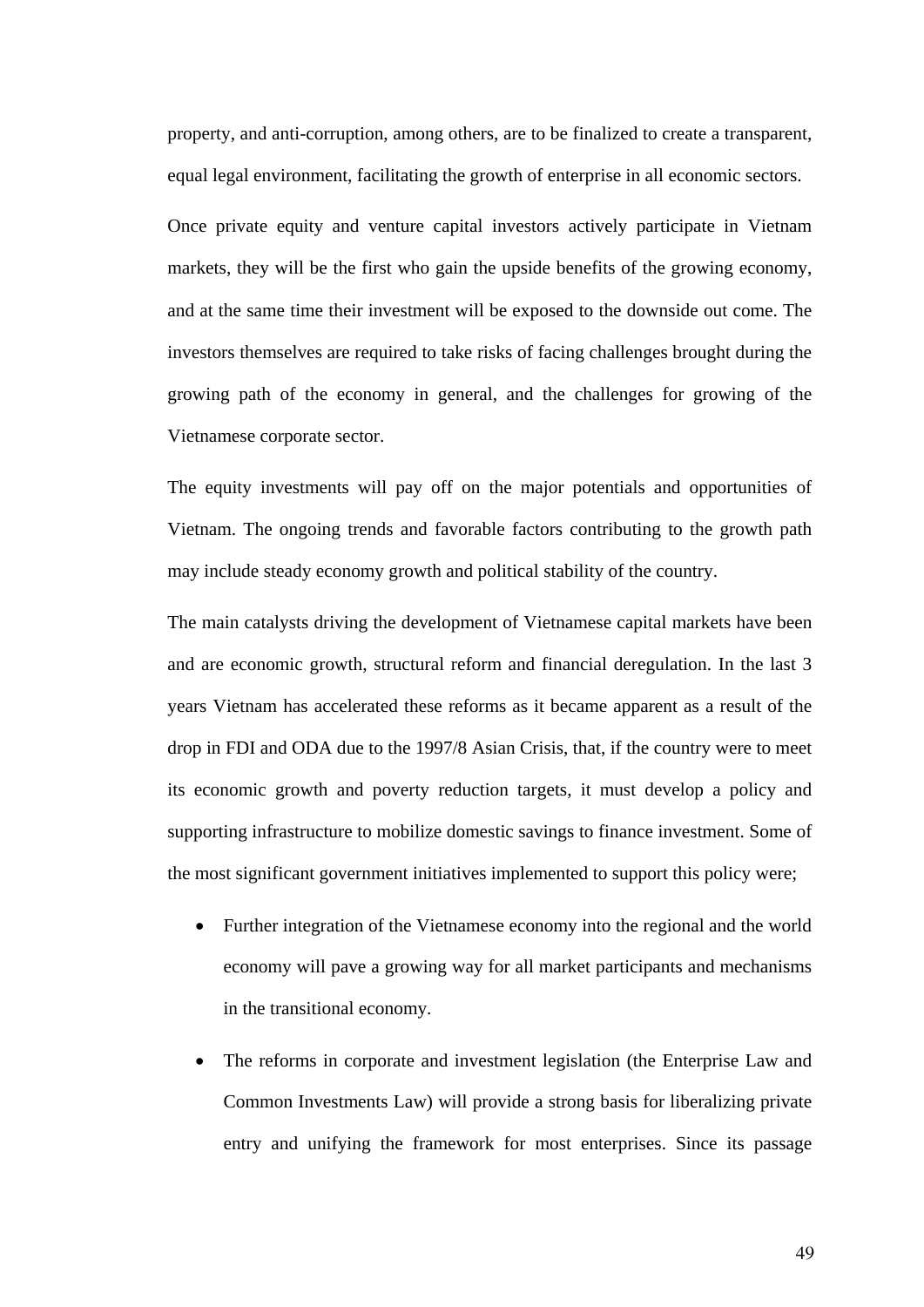almost 90,000 new enterprises have been registered with an average capital of US\$120,000.

- State Owned Enterprise Reform the National Enterprise Reform Committee has developed and submitted a comprehensive 3 year SOE reform program with the focus on the speeding up of equitization, divesture and liquidation of SOEs, covering action schemes for 2,280 SOE's.
- Liberalization of the life insurance industry including the licensing of 100% foreign owned companies. The opening of the Vietnam Stock Exchange in July 2000 and many significant in Banking Sector Reforms in recent years will facilitate the openness of the local financial markets to different investment communities.

Further financial reforms that will directly impact the capitalization of the stock market and the operation and profitability of private equity and venture capital investors in Vietnam may be a) listing of commercial banks and foreign invested companies, b) the development of a domestic fund management industry, c) the limits on equity investment of insurance companies and banks and d) corporate and income taxation reform.

In conclusions, the future growth and the opportunities in Vietnamese market for private equity and venture capital investors are closely related to the Government's current economic reform and deregulation policies in general. Especially, those reforms and policies related to the areas of business client improvement, ongoing SOE restructuring and FDI as well as capital market development policies.

## **3. The challenges and risks for equity investments in Vietnam**

Besides the permanent constraints and risks of private equity and venture capital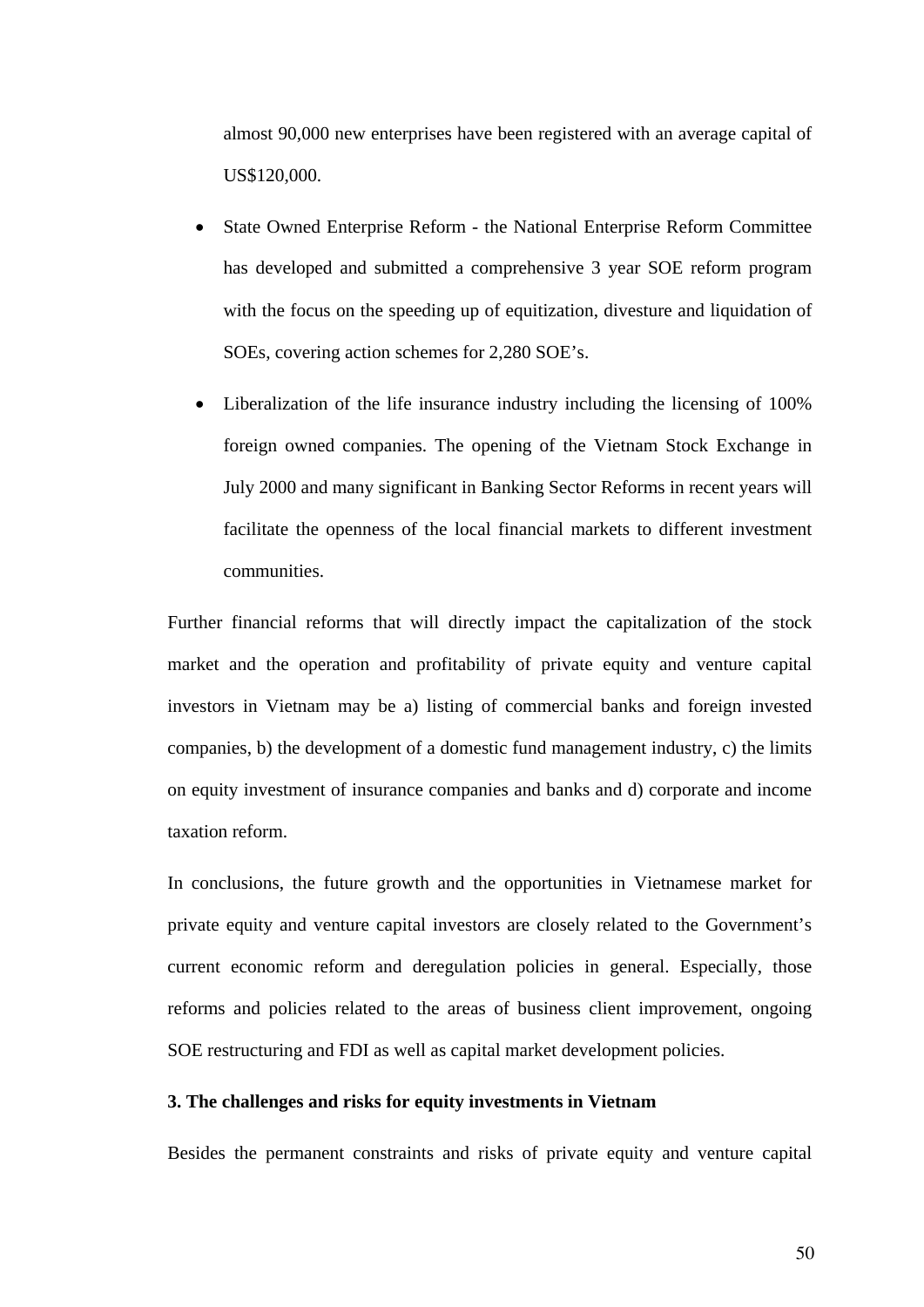investments, equity investors in Vietnam may be confronted with a business environment that on the very early days of development. Today, although many favorable developments and potentials have been seen in the market, equity investors may face a number of obstacles in Vietnam. Broadly, these constraints to private equity and venture capital investment may comprise the following:

- i) Relatively low levels of corporate transparency in Vietnam. This high degree of corporate opacity, which stems in large part from companies' desire to reduce their tax burden, clearly makes investment a more risky proposition.
- ii) A number of weaknesses in the existing Enterprise Law pertaining to corporate governance issues.
- iii) Some of the tax regulations for foreign investors, such as those relating to capital gains tax, are also unclear, as are regulations pertaining to remitting the proceeds from share sales and dividends into foreign currency.
- iv) The concepts of good corporate governance and minority shareholder rights is not fully understood by many companies in Vietnam, nor protected adequately in law. This poses an additional set of risks for all outside investors seeking to acquire minority stakes in local firms, whether through private equity deals or the stock market.
- v) Weaknesses in the accounting system in Vietnam pose some additional difficulties for outside investors, including no requirement to disclose related-party transactions or contingent liabilities.
- vi) Notwithstanding some commendable progress in this area recently, foreign venture capital companies still face obstacles relating to the ability of

51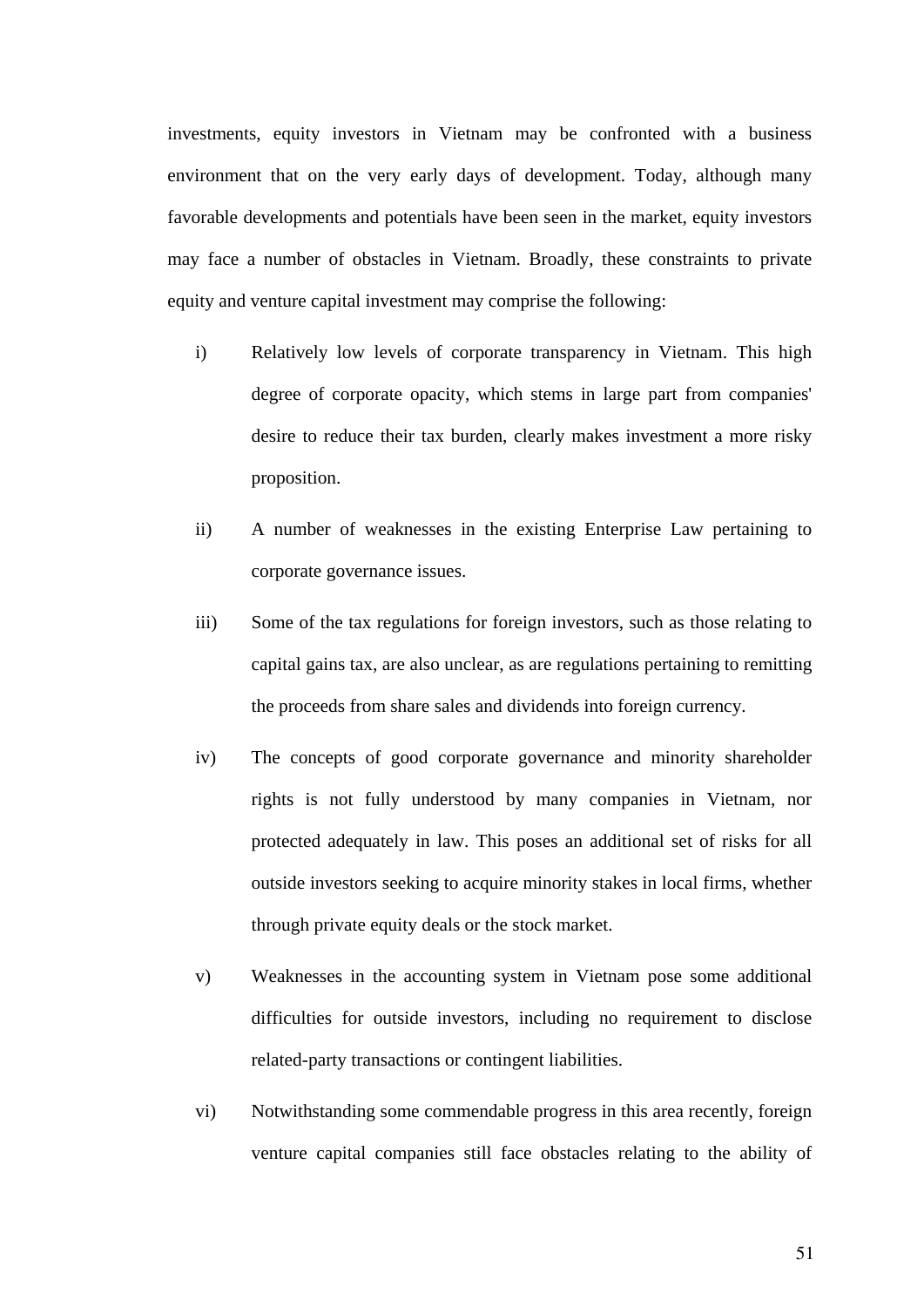overseas investors to buy shares in local companies in Vietnam. These include: some limitations on the business sectors in which foreign investors may acquire shares in local firms, the 30% equity holding cap, and the complex process for investing in unlisted firms.

Given various constraints such as the low level of corporate transparency, some of the tax regulations for foreign investors, such as those relating to capital gains tax, are unclear, as are regulations pertaining to the remittance of proceeds from share sales and dividends into foreign currency. This clearly makes venture capital investment a more risky proposition.

Prospective investors should be particularly aware of certain specific risk factors relating to private equity and venture capital investments in Vietnam. These risk factor will include:

## **3.1. Limited liquidity investments**

One of the important elements of successful investments in private companies is the "exit" mechanism, to be a successful investment must ultimately be liquidated. In economies with well-developed private equity industries, such as the United States, liquidity for private equity investors is typically obtained through sale of portfolio companies' shares in public stock markets after the shares have become eligible for trading in such markets or through acquisitions of portfolio companies by larger enterprises for cash or marketable securities of the acquiring company. Because the economy of Vietnam is substantially less developed in this regard than those of other geographic regions such as the United States and other developed countries in Asia, it may be considerably more difficult for the investor to liquidate its portfolio investments than it is for private equity investors in other countries in the regions. Although there is now a stock exchange in Vietnam, it still on the very early phase of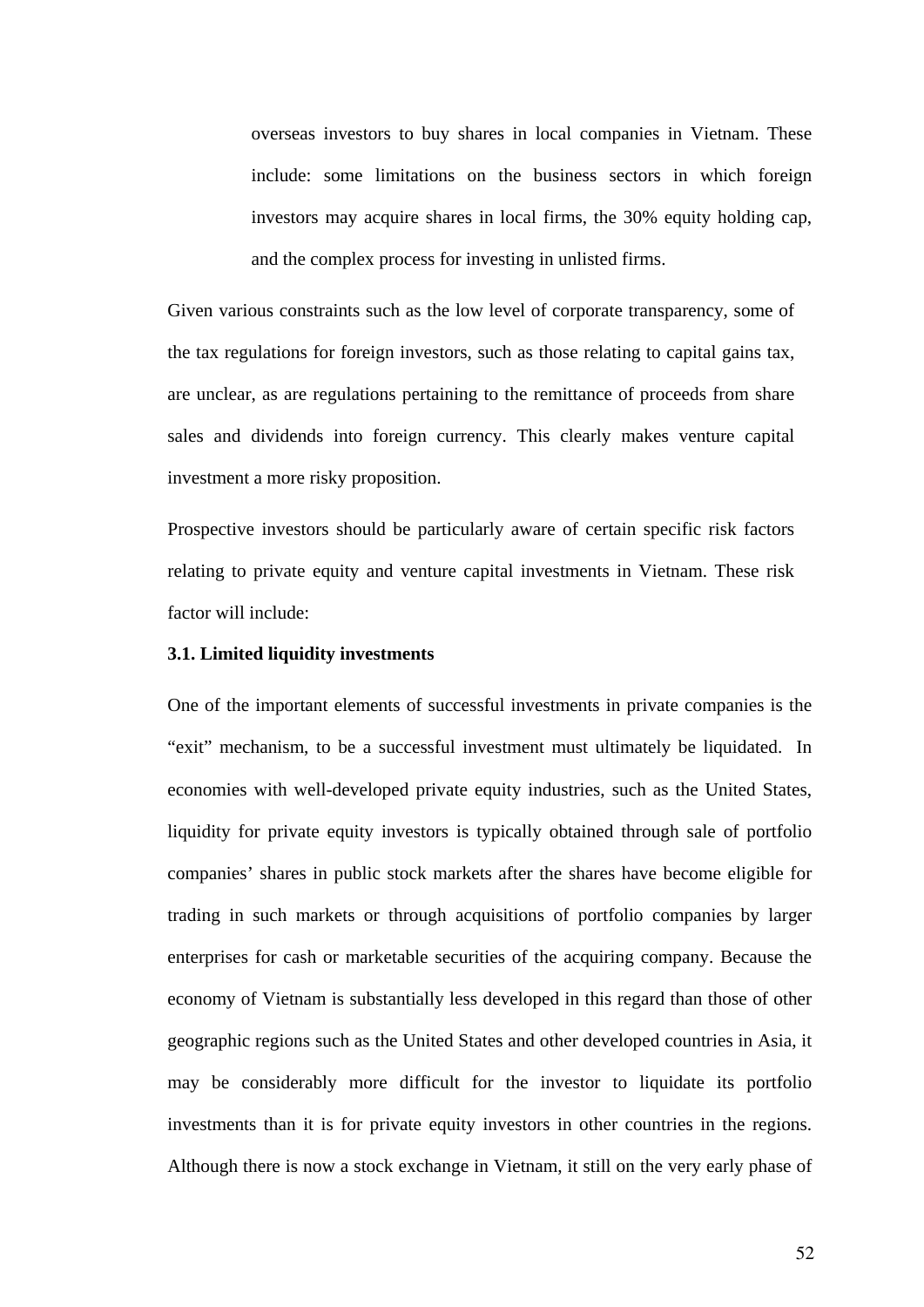development with little history and it may be more regulated than other regional stock exchanges. It may take a long time horizon to be a well functioning stock market where by private equity and venture capital investors may easily have their investment exited. And the risks will also be more considerable when many equity investors come up with various investments in local enterprises at one point in time, then as time goes, these investments will need to find their harvests through the local capital markets. This mean at one extreme, the price investors pay for equity investments in local firm will be more expensive as competitive investments, At other extreme, it will be more difficult to exit in a small market where many investments find the exit windows.

## **3.2. Competition**

On a small economy where an dynamic corporate sector starts to grow over the last years, a large number of substantial private equity companies, institutions and other investors have become active in seeking private equity investments throughout the world, including emerging markets such as Vietnam. Competition for a limited number of attractive investment opportunities may lead to a delay in investment and may increase the price at which investments may be made and reduce the potential profits.

#### **3.3. Foreign exchange risks**

The Vietnamese Dong, the domestic currency, is not freely traded or convertible. While the Law on Foreign Investment purports to provide foreign investors access to foreign exchange for certain purposes, there can be no assurance that such access will actually be obtained or that the rights contained in the Law on Foreign Investment will not change. In certain instances, foreign investors may be given assurances in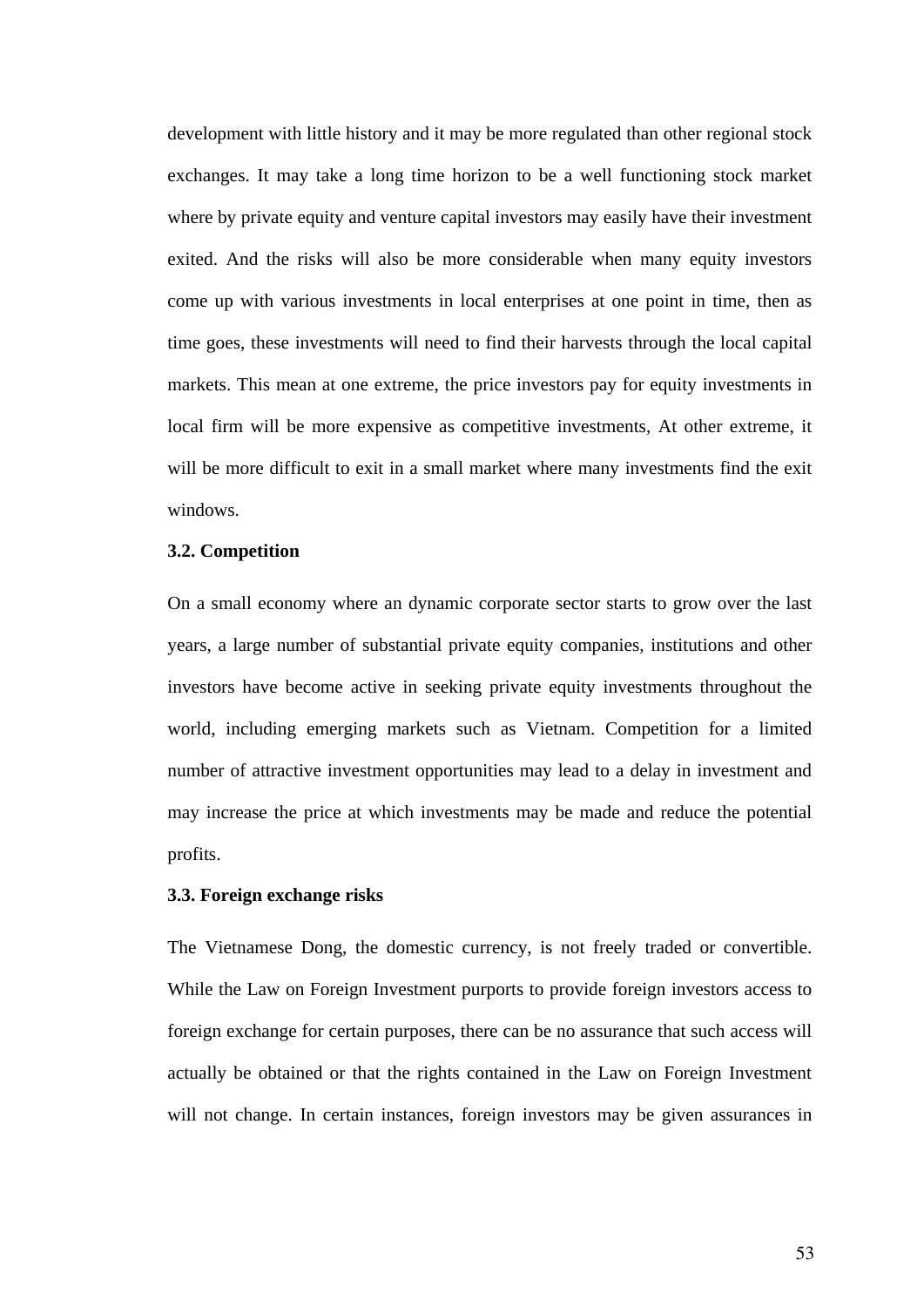respect of foreign currency conversion where investment is made in qualifying projects, such as infrastructure projects.

There can be no assurance that fluctuations in exchange rates will not have an adverse effect on (a) the Net Asset Value of the investment, or (b) the distributions received by Shareholders of the funds in US dollars after conversion of the income and realisation returns from the funds' Dong-denominated investments. There is no assurance that any hedging transactions engaged in by venture capital funds will be successful in protecting against currency devaluations or fluctuations.

## **3.4. Legal change risks**

The economy of Vietnam is substantially less developed than many other Asian economies as well as those in other geographic regions such as Western Europe. The laws and regulatory apparatus affecting the economy are also in a relatively early stage of development and not as well established as the laws and regulatory apparatus of other regional and European countries. Although in recent years the legal system in Vietnam has shown some improvement, there can be no assurance that investors, especially private equity and venture capitalists, will be able to obtain effective enforcement of its rights by legal proceedings in Vietnam nor is there any assurance that improvements will continue. In addition, the time taken to obtain approvals to undertake business activities in Vietnam may be substantial. As Vietnam's legal system develops, there are inconsistencies in laws and regulations and time delays before old laws are up-dated to accord with other regulations and laws. There is therefore not the same degree of certainty as to the laws and regulations of Vietnam as investors would expect if they invested in other countries.

Therefore, in making private equity investments into local companies, the funds are exposed to some potential losses that may occur as the consequences of the changing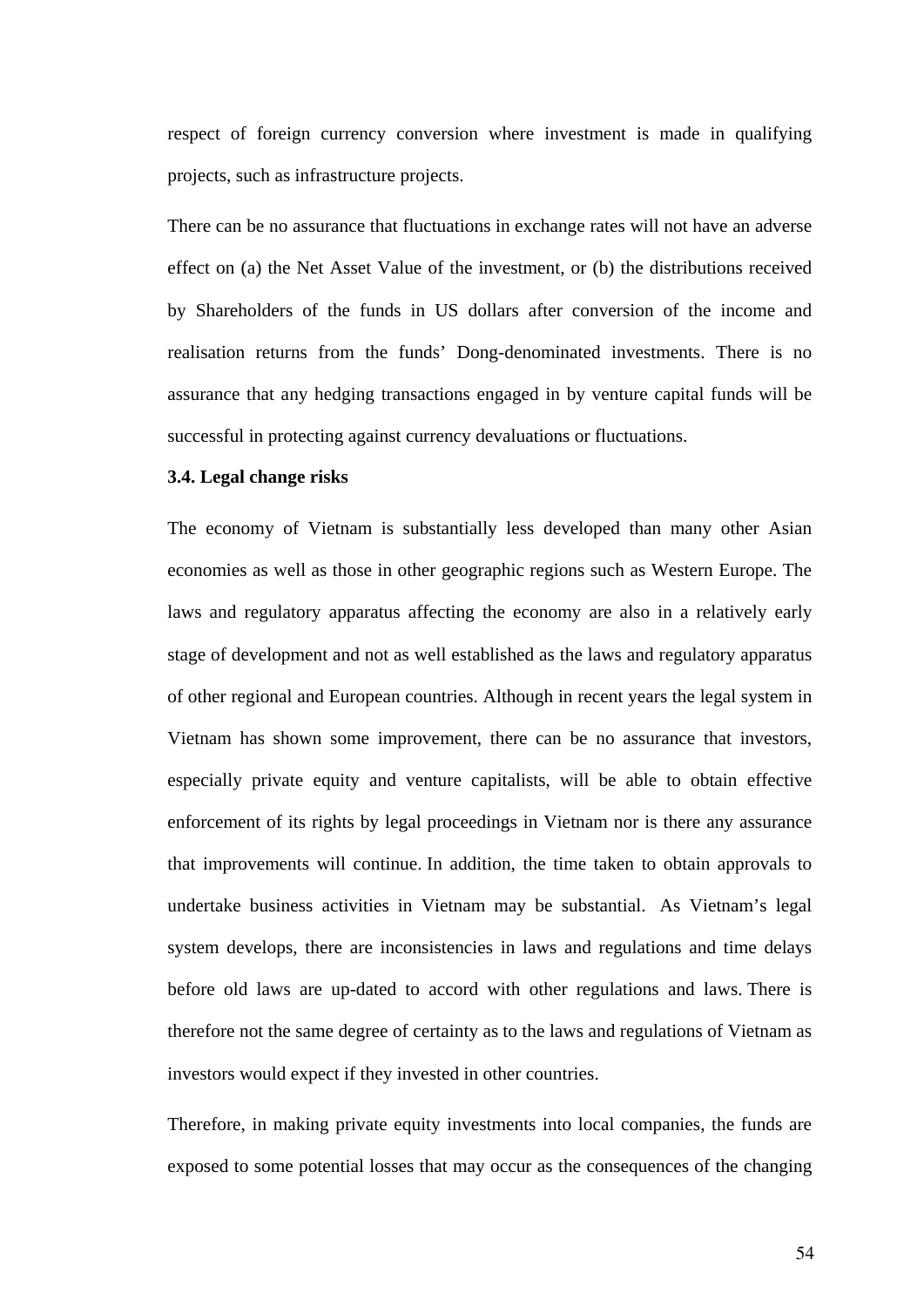<span id="page-60-0"></span>legal framework. Changes in legal stipulations on the ownership of foreign equity investors in the stock markets, both organized and OTC markets should be carefully considered in fund concept origination, fund structure and investment decisionmaking process.

#### **3.5. Political and economic risks**

The value of investee companies' assets, and thereof any equity investments may be adversely affected by changes in Government, Government personnel or Government policies, which may include, among other things, changes in economic policy and taxation and restrictions on foreign investment and on foreign currency conversion or repatriation. While Vietnam has implemented some economic reforms, which have improved the overall framework for investors, there is no guarantee that economic reform will continue or that it will continue at any particular pace.

#### **3.6. Accounting, auditing and financial reporting standards**

At the moment, there are differences between Vietnam's accounting, auditing and financial reporting standards, practices and disclosure requirements and those generally accepted worldwide. Notable accounting standards differences are found in areas such as provision for inventory obsolescence, preparation of consolidated financial statements, valuation of properties and other assets, accounting for depreciation, deferred taxation and contingencies and treatment of exchange differences. Further, less audited information may be available to private equity investment funds in Vietnam than in respect of investments in more developed countries. However, if investments by private equity and venture capital funds usually are made on the basis of financial statements audited by a major international firm of accountants and, in the process, are restated to International Accounting Standards. Then the risks inherited to the investments will be reduced significantly.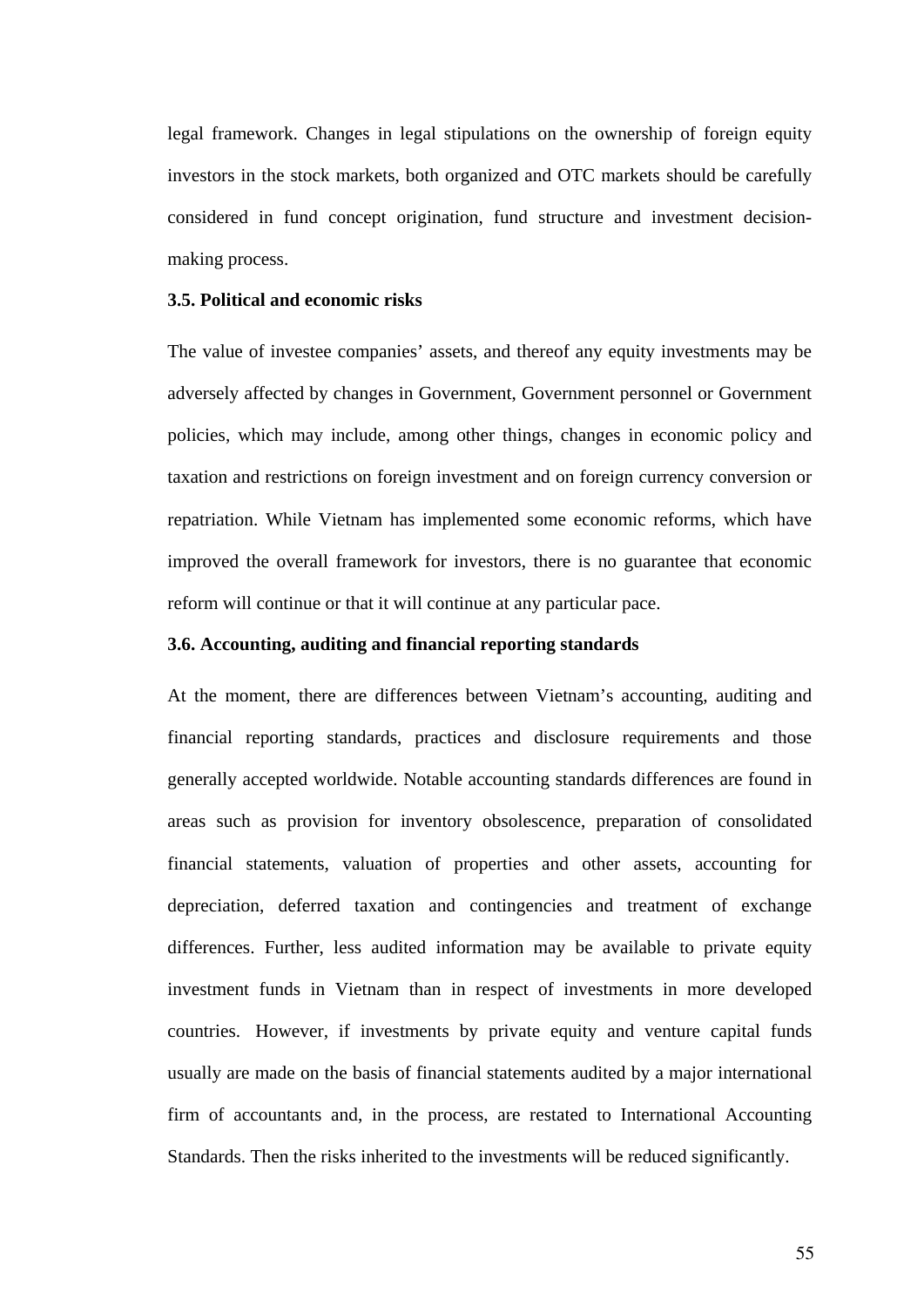In conclusions, as a consequence of the investment risks entailed in investing in local companies, this increases the rate of return that venture capital firms must seek to derive from their investments, in order to mitigate these high-risk levels. This in turn limits both the number of venture capital companies willing to invest in Vietnam, and the kinds of investment deals that they are willing to consider. If the obstacles and risks associated with investing in local companies in Vietnam could be removed or lessened, we could reasonably expect to see greater venture capital - and most other kinds of investment, for that matter - activity increase. It should be noted, however, that the challenges posed to venture capital investors in Vietnam are not exclusive to this country. As a recent article noted, venture capital investors in many emerging markets have tended to encounter problems arising from: low standards of corporate governance and transparency; limited recourse to the law; and "dysfunctional capital markets".<sup>[22](#page-60-0)</sup>

 $\overline{a}$ 

<sup>&</sup>lt;sup>22</sup>. Roger Leeds and Julie Sunderland (2003), 'Private Equity Investing in Emerging Markets', pg. 11-12.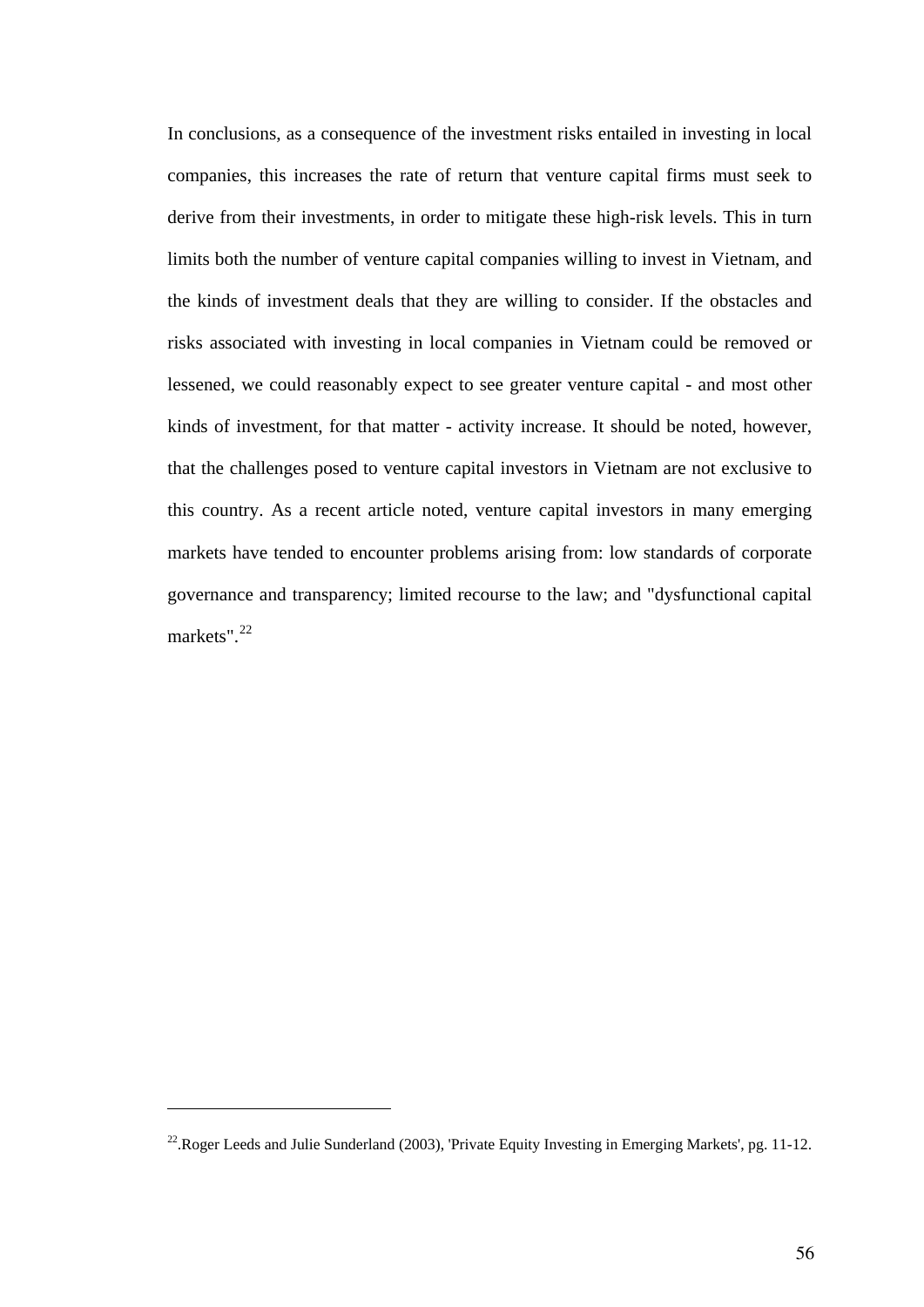#### **CHAPTER IV.**

# <span id="page-62-0"></span>**HOW PRIVATE EQUITY AND VENTURE CAPITAL CAN TAKE PARTS IN THE DEVELOPMENT OF CORPORATE SECTOR AND STOCK MARKETS IN VIETNAM**

#### **1. Potential impacts of private equity and venture capital investments in**

#### **corporate sector performance**

As private equity and venture capital investors will seek for new starts-up or existing businesses with strong product concept and potential growth window, they will speed up the entrepreneurship of Vietnamese people and foreigners to set up businesses in Vietnam.

Private equity and venture capital investments' contribution to the growth of investee companies are illustrative of the types of development impacts inherent in this type of investments. Broadly, there are two major types of impacts: (a) impacts associated with the financial activities of the funds themselves, and (b) impacts related to outputs of the investee companies in Vietnam.

In most ways, development contributions of companies financed by venture capital investment are identical to those of any enterprise facilitating employment creation, above average wages, development of suppliers, technology advancement, new or better products, market growth, increasing competition, and employee training, among others. Generally, all private equity and venture capital firms will provide the following assistance to add values to their investee companies. Private equity and venture capital investors affect development by providing capital to local companies, providing managerial advice to companies and promoting capital market development.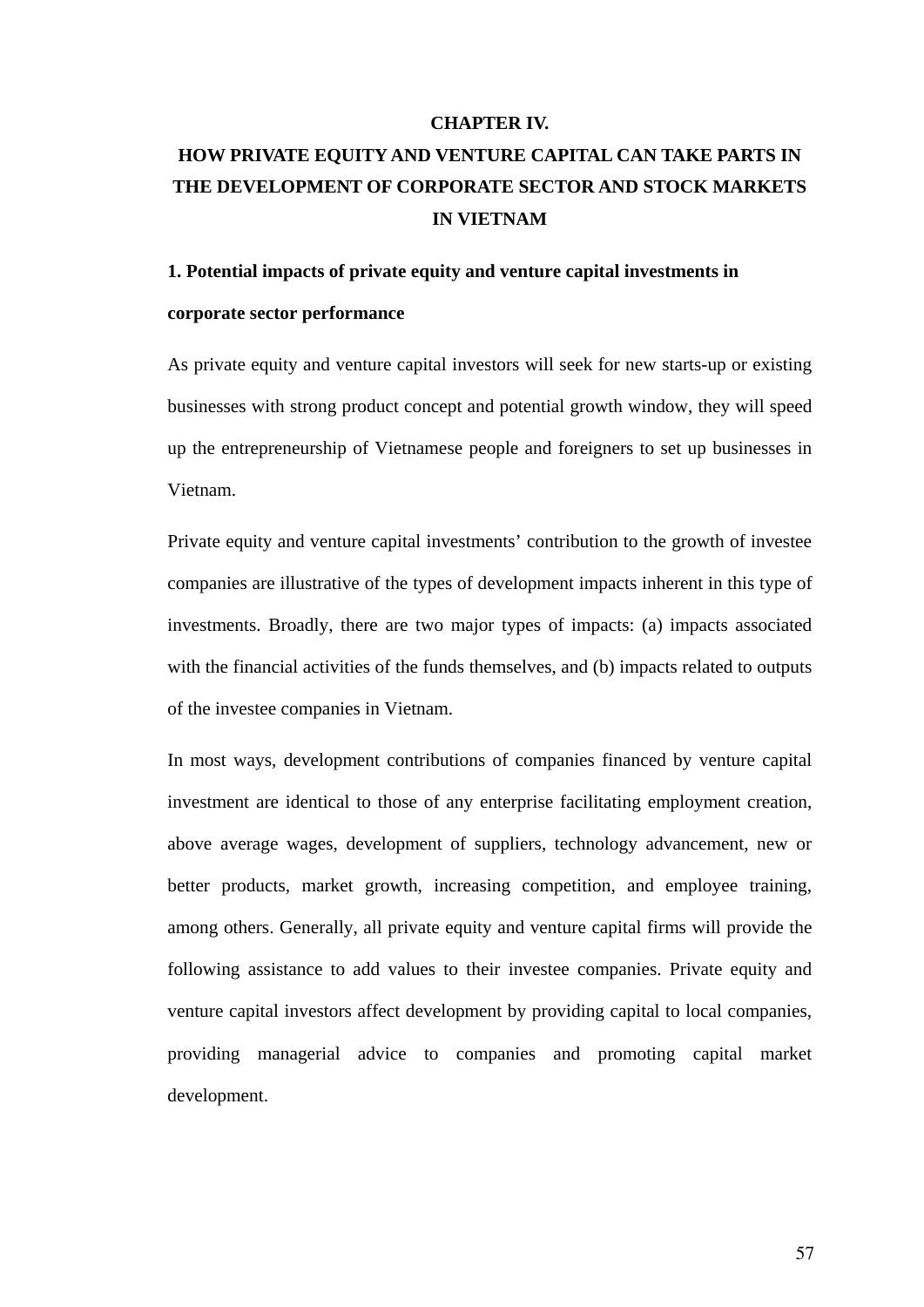## **1.1. Capital provision and corporate financing structure**

At this early stage of the Vietnam stock market, a US\$310 market capitalization of the listed equities and about US\$2,000million of the listed bonds. Raising funds of the local corporate sector is mainly from through private sources, either in equity investments, shareholder's loan, capital contributions to any corporate form in Vietnam. The provision of equity capital is the most obviously important to the local financial markets. In Vietnam, when domestic investments is limited to low technologies, lack of management skills and other international market access, venture capital provision by venture capital and private equity funds will be productive to the economic growth of the corporate sector. Not only with the direct capital contributed to the investee companies in equity investment, venture capital firms with their global networking may bring different capital sources to the investee companies by introducing lenders, suppliers and other forms of working capital to the investee companies from the trade suppliers and consumers. As released by Mekong Capital Ltd, in 1999 the foreign accumulated indirect capital invested in Vietnam was US\$9.4million (accounting for 0.2 percent of total foreign investments) and to 2003 the number was US\$35.4million, equivalent to 2.3% total foreign investment in Vietnam and this figures is expected to increase to (the figures for other regional countries is ranging from  $30-40\%$ ).<sup>[23](#page-62-0)</sup>

In comparison with the market capitalization of the listed companies, equity capital from venture capital funds and other institutional investors, collectively more than US\$1,000million, in Vietnam appears very significant contribution to the corporate funding aspects. Especially, in the context of the Vietnamese capital market, where

 $\overline{a}$ 

 $^{23}$  Vietnam Economic Times updates: 07/01/2005 at [www.vneconomy.com.vn](http://www.vneconomy.com.vn/)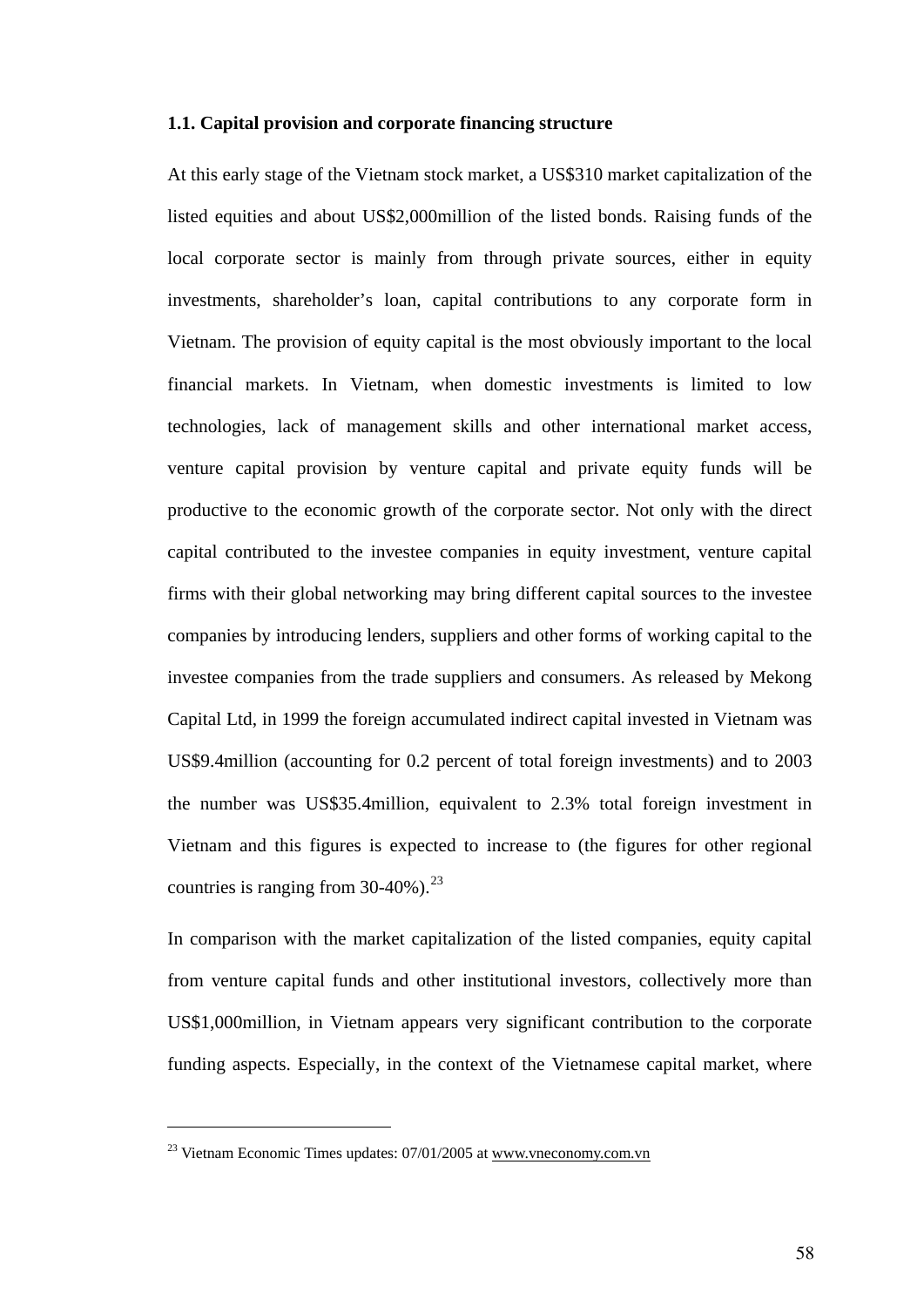the listed companies are major equitized SOEs without any public offerings made by the listed companies. These amounts may not appear to be large, but in part that is the point of venture capital. Entrepreneurs produce ideas for products or companies, but they need capital to commercialize those ideas. At the stage of development at which venture capital is involved, small amounts of capital can often make the crucial difference in the entrepreneur's ability to build the investee company into a viable commercial enterprise. Once commercial viability is possible, other sources of capital become available through either bank lending or private or public providers of equity. The role of the venture capitalist is to make the equity available early in the development of the idea, because that is when it is least available and when the returns are expected to be highest. Of course, by investing at an early stage of development of a small local companies, the venture capitalist is contributing much to the funding sources of the firm and their capital really add value to the investee company.

With injection of equity capital by the investment funds to local companies (usually up to 30% equity increase), private equity and venture capital funds afford an important part of cash need for the expansion of business of the Vietnamese companies. In fact, at the present, the market capitalization was about US\$2.0 billion for unlisted companies traded on the unofficial, over-the-counter markets and more than US\$310million of the listed company's market capitalization. It is estimated that there will be a capital pool amounting to more than USD1.05billion (US\$500million from investment funds, about US\$505million from insurance companies) to seek for investments in Vietnamese local private enterprises and equitized SOEs in the coming years. With their capital pool, private equity and venture capital funds will, obviously, help improve considerably capital structure of the local companies, both listed and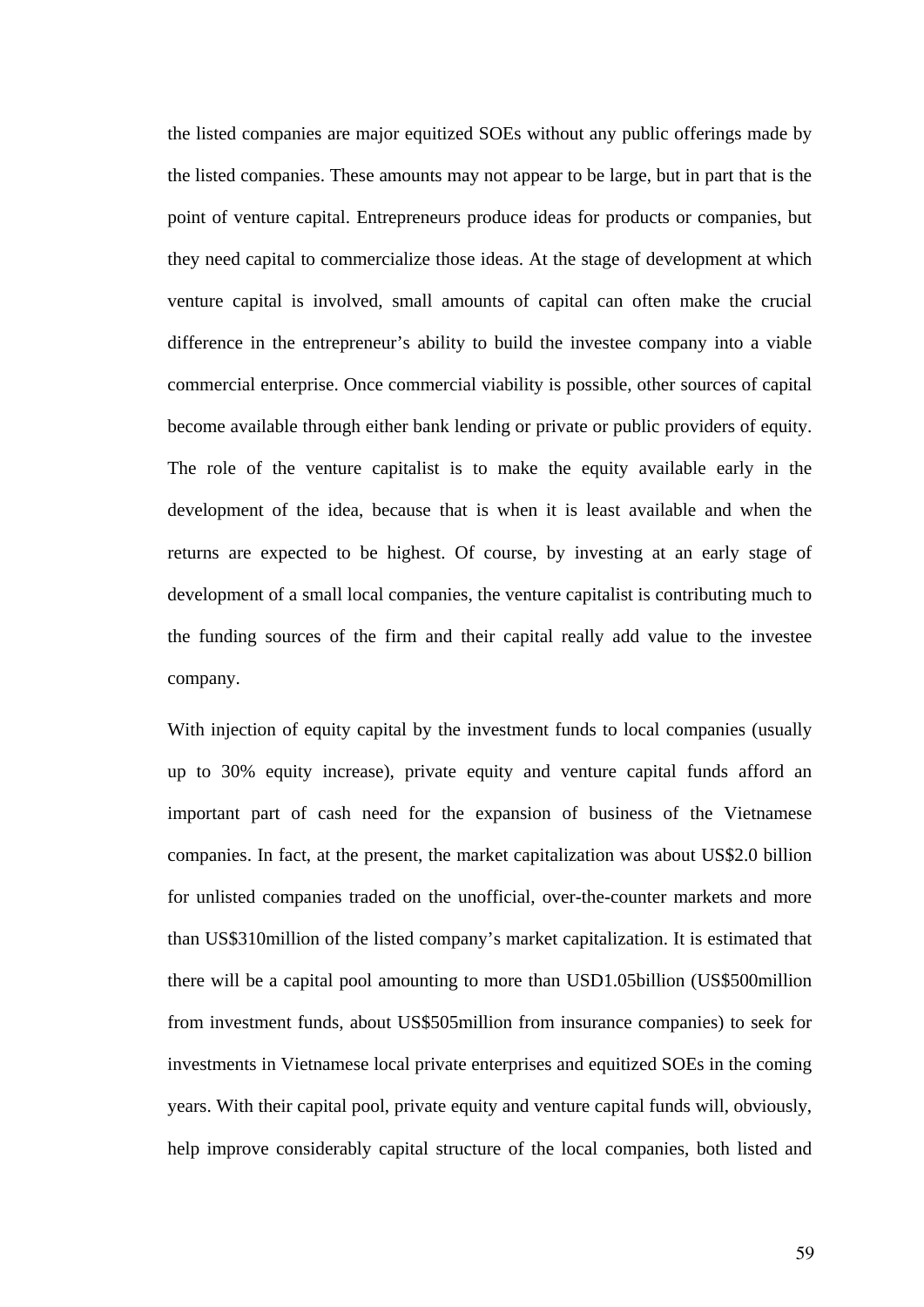unlisted, in term of funding the business expansion.

On the other side, investments of the private equity and venture capital funds will introduce and create a change in corporate financing culture of local enterprises. They will develop a culture of equity financing for local entrepreneurs. At present, the equitized SOEs and private companies in Vietnam are additionally financing their business expansion through bank loans, short term and long-term loans. And of course, many companies facing difficulties and problems from financing their longterm business expansion with short term bank loans at very high cost of capital and very weak capital structure. The difficulties somehow represent the risk factors for commercial banks lending to the local businesses. Equity investments bring fund and a lot of active contributions from the investors to local investee companies. Along with other influences, equity financing will better shape the corporate thoughts of equity investment and contribution to the development local entrepreneurs and corporate sector in Vietnam. They will take a key role in creating equity culture in local entrepreneurs and business communities, which are very crucial for the development of the corporate sector in Vietnam.

## **1.2. Strategic and management advice**

Private equity and venture capitalists provide more than just capital. An important part of the values added is the expertise in strategic/financial planning, marketing and accessing complementary financing that they bring to the companies in which they have invested. Those skills are especially valuable in transitional and low-income countries, where such skills are in short supply. For example, by demanding consistent standards of financial planning and reporting as a prerequisite for investing in a company. Private equity and venture capital investors require their investee companies to submit quarterly financial statements, the annual versions of which must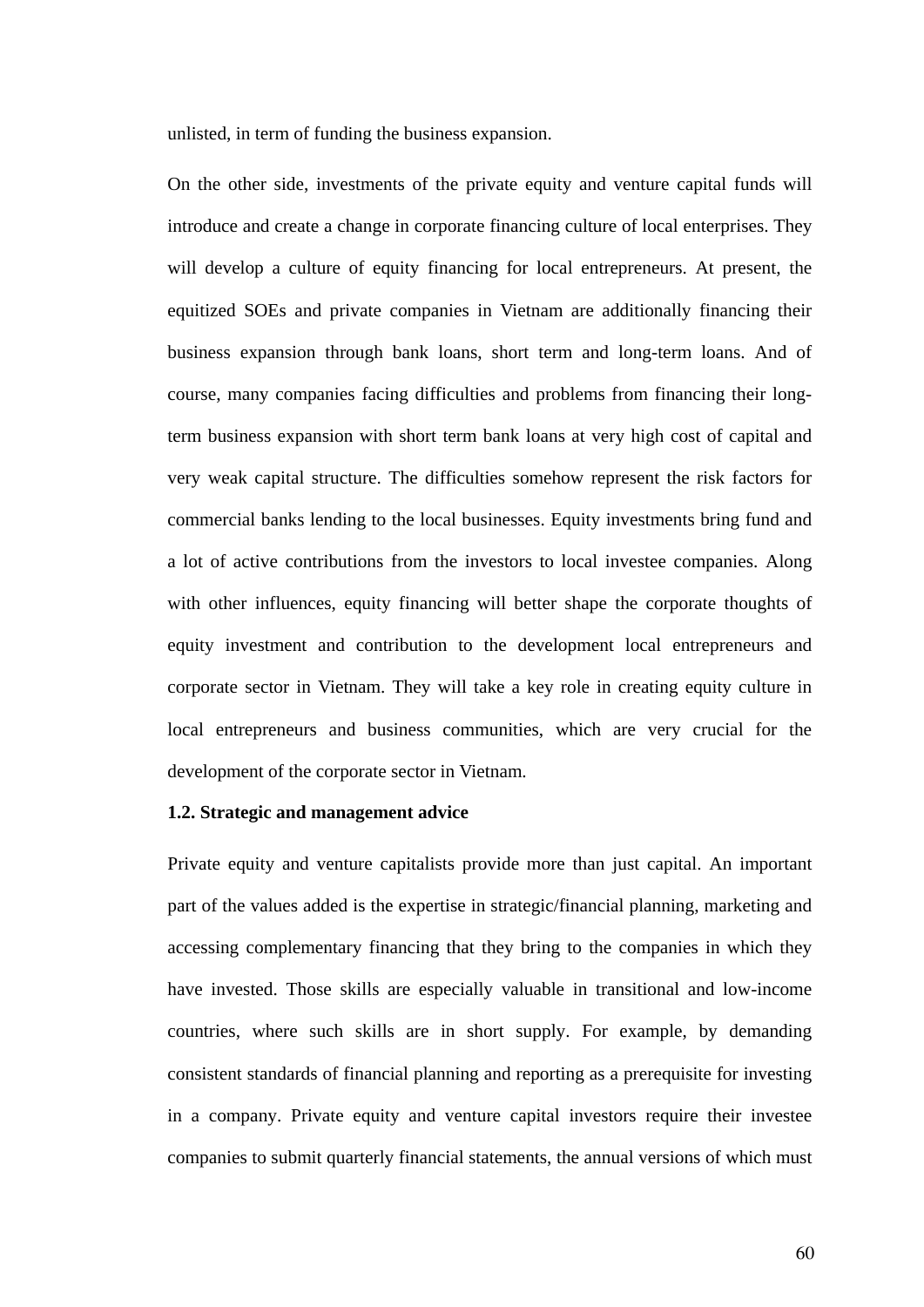be prepared by independent auditors, accordingly the investors can have a significant effect on the behavior of the companies. The development impact of this advice is enhanced when the investee company is successful.

The key to providing this extra added value is to have experienced fund management that has knowledge of the local market, as well as a network of international contacts that can be exploited to increase company value. At the time private equity and venture capital investors became involved in local investee companies, they will be able to exploit their international network and experience. Then, over time, with their involvement, the investors will be more valuable to investee companies.

In some cases, the investors transfer some knowledge directly to investee companies by appointing an staff member who has considerable experience as a member of the investee company's board of directors. That staff member played an active role in monitoring the activities of the investee company and advise the company managers on management skills, operational strategies as well as other corporate development initiatives.

In order to be able to add value, given the specific experience and skills that individual private equity and venture capital investor possess, they may carefully identify the strategy that it uses to select the company growth strategies. As a result of its experience in other countries, private equity and venture capital investors emphasize technology-related industries, but it recognizes the potential of other industries and they may contribute considerable success in companies outside of the high-technology markets.

A company's current financial condition can also be the basis for adding value and expecting growth. For example, financially distressed companies can present enormous growth potential if their condition is the result only of poor management.

61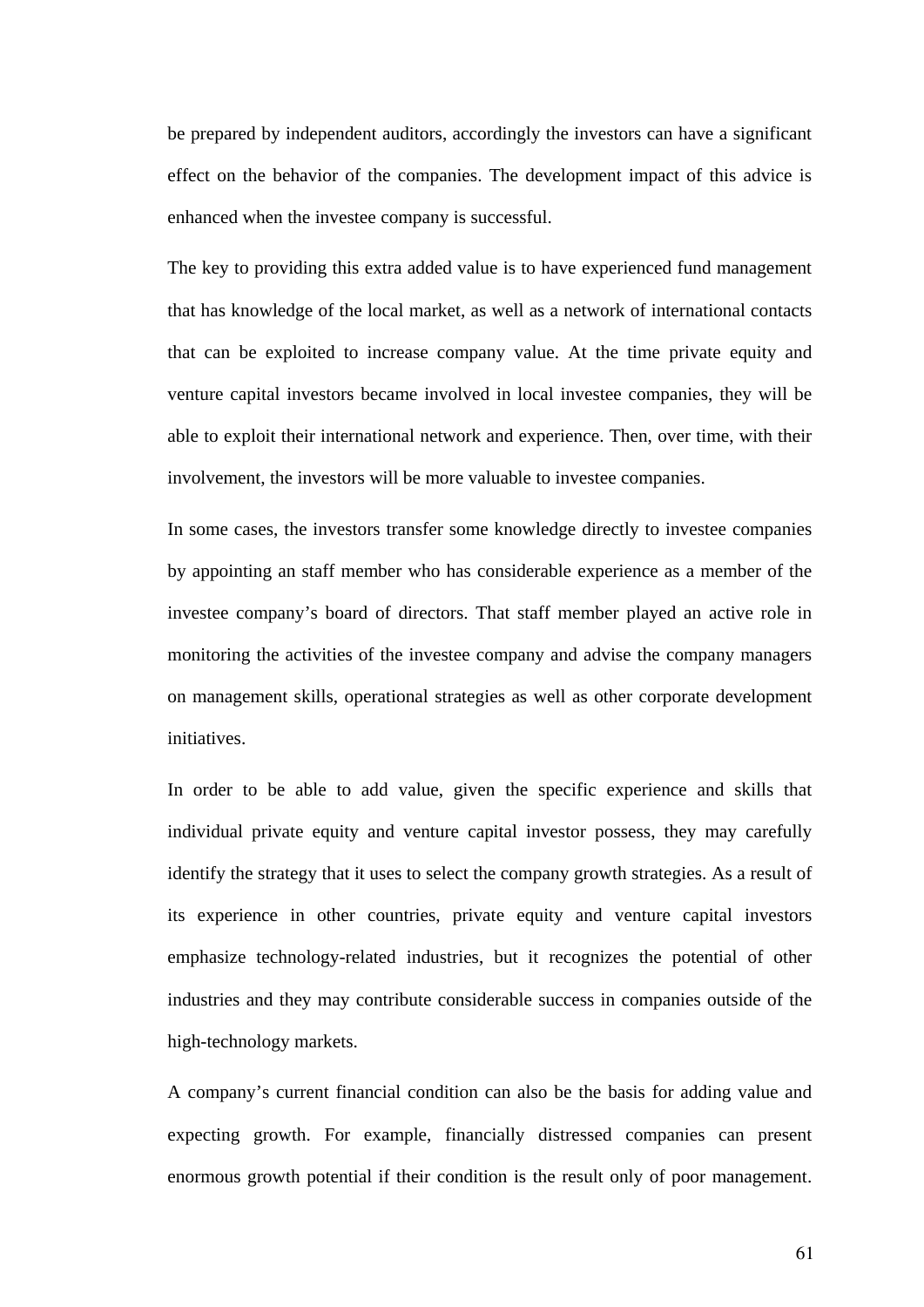With adequate investment, private equity investors may be able to replace management and set the company on a growth path. On the other hand, the investors may wish to consider mainly companies that are in the start-up or commercialization/expansion stage of development, because that is where they believe they can add the most value.

#### **1.3. Personnel capacity improvement**

Most private equity and venture capitalists take a very active role in helping investee companies to recruit and build out the senior management team. They have skills and network, as well as recruitment initiatives to look for talented managers. They also help investee companies to evaluate management teams and making additions or changes where appropriate – including recruiting and interviewing prospective new hires. Some times, they may bring advanced management expert into the investee companies for reviewing, restructuring and streamlining the current operational aspects of investee companies. And the activism of venture capital investors help much in developing a good management team for the investee companies.

#### **1.4. Leveraging contacts**

All venture capital firms have extensive contacts within their respective industry segments as well as other financial institutions. The investors leverage these contacts for a number of purposes, including negotiating transactions on behalf of portfolio companies or sourcing exit transactions. Portfolio companies can also leverage these contacts directly to assist in new business development, sales support and gathering market intelligence. They also help investee companies to access to various debt financing approach to sustain working capital needs as well as other short term financial request of the investee companies. In addition, leveraging contacts also includes resource sharing within the portfolio. Private equity and venture capital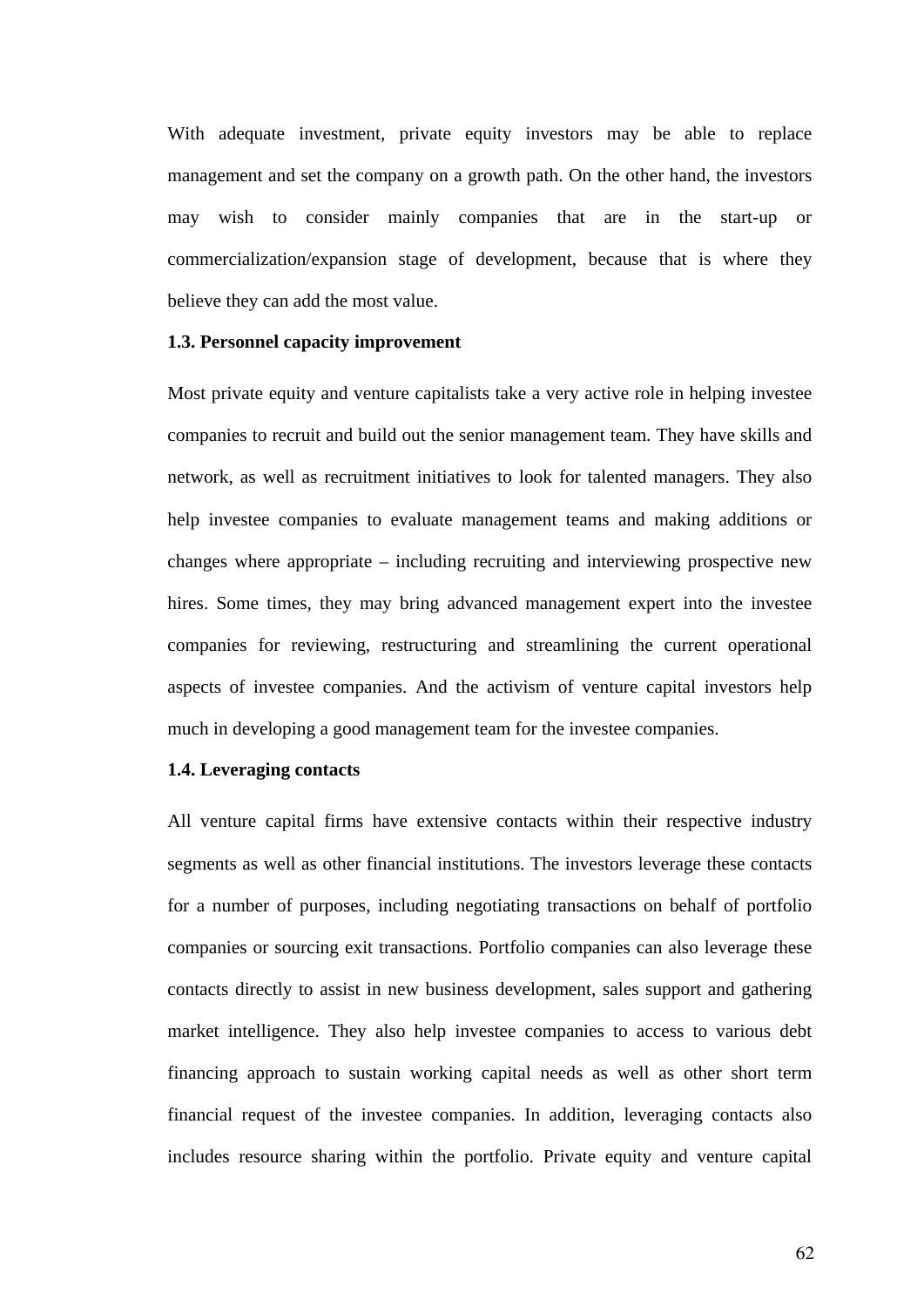investors can help set up associations of executives, professionals or industrial producers or strategic location to raise the voice of their investee companies. And the associations will be the umbrella organization to protect and take care of their members.

#### **1.5. Potential impacts on the corporate governance mechanisms and practices**

Responsible corporate governance has been a critical issue in the international business arena for the past decade. The principles and practices of corporate governance are still in their infancy in Vietnam, despite some accelerated reforms taking place at both private and state-owned enterprises. The weak corporate governance is mainly due to a shortage of corporate governance mechanism and practices, from both legislation and business reality perspectives. In fact, minor shareholders in Vietnam, especially in equitized SOEs would far from be exercising their shareholders rights, regarding what so called "hard to follow" corporate charters and lack of shareholder activism. The shareholders in non-listed companies are not provided with nor given access to all information, records and other documents of the companies. In addition, only shareholder(s) holding at least 10 per cent of the total shares have the right to view and to receive a copy of the list of shareholders that entitled to attend the general shareholders' meetings.

Once private equity, venture capital funds invest in a local company, they will influence corporate governance mechanism and practices. A fund manager holding equity stakes in any single company can help design and introduce better reporting systems, better mechanisms for shareholders' rights in bettering corporate management structure. Particularly, fund manager may appoint directors to the board, help select management and otherwise monitor corporate decision-making. Fund managers have skills and incentives to initiate corporate restructuring, they can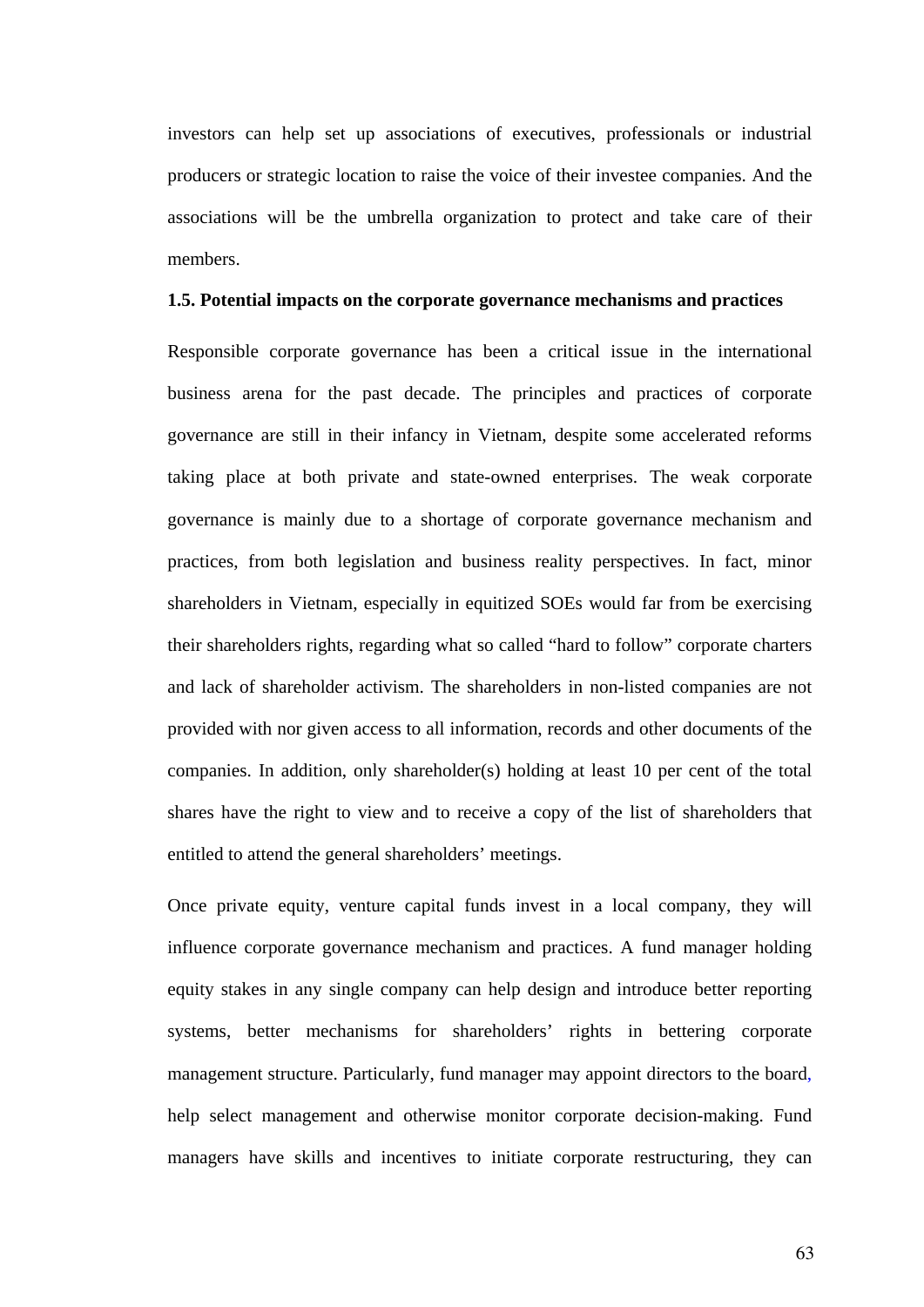compare investee company executives performance, remove under performing executives and can counterbalance the control of management and employees. Fund managers can also effectively monitor an investee company on behalf of groups of other small investors.

All in all, private equity fund managers should be also considered as being developing mechanisms and practices for corporate governance. They can influence good corporate governance in their own interest and the interests of their investors who have entrusted their money to them. Fund managers, after all, are also human beings therefore it is important that they too adhere to best practice rules including ethical and professional best practice standards. Definitely, investment funds and fund managers, acting as active shareholders in local companies, will help develop better corporate governance in Vietnam.

### **2.Potential impacts on the Vietnamese stock markets**

Serving as capital providers, private equity and venture capital will have good influences on the financial markets in terms of helping the market to price different types of financial assets. They also bring more options to the local capital demanders; local companies may have alternative financing approaches. Besides equity financing, they may help investee companies get better assess to debt financing through the current commercial banking markets. The investee companies will easily call for further equity investment form private equity and venture capital firms or from public investment communities with the networking and piloting investments made by the private equity capitalists. As a prerequisite for their investments, private equity investors will be the first group of investors to contribute to the development of corporate governance mechanism and practices in corporate sector in Vietnam. on the end of private equity investment extreme, exits by the investment funds will help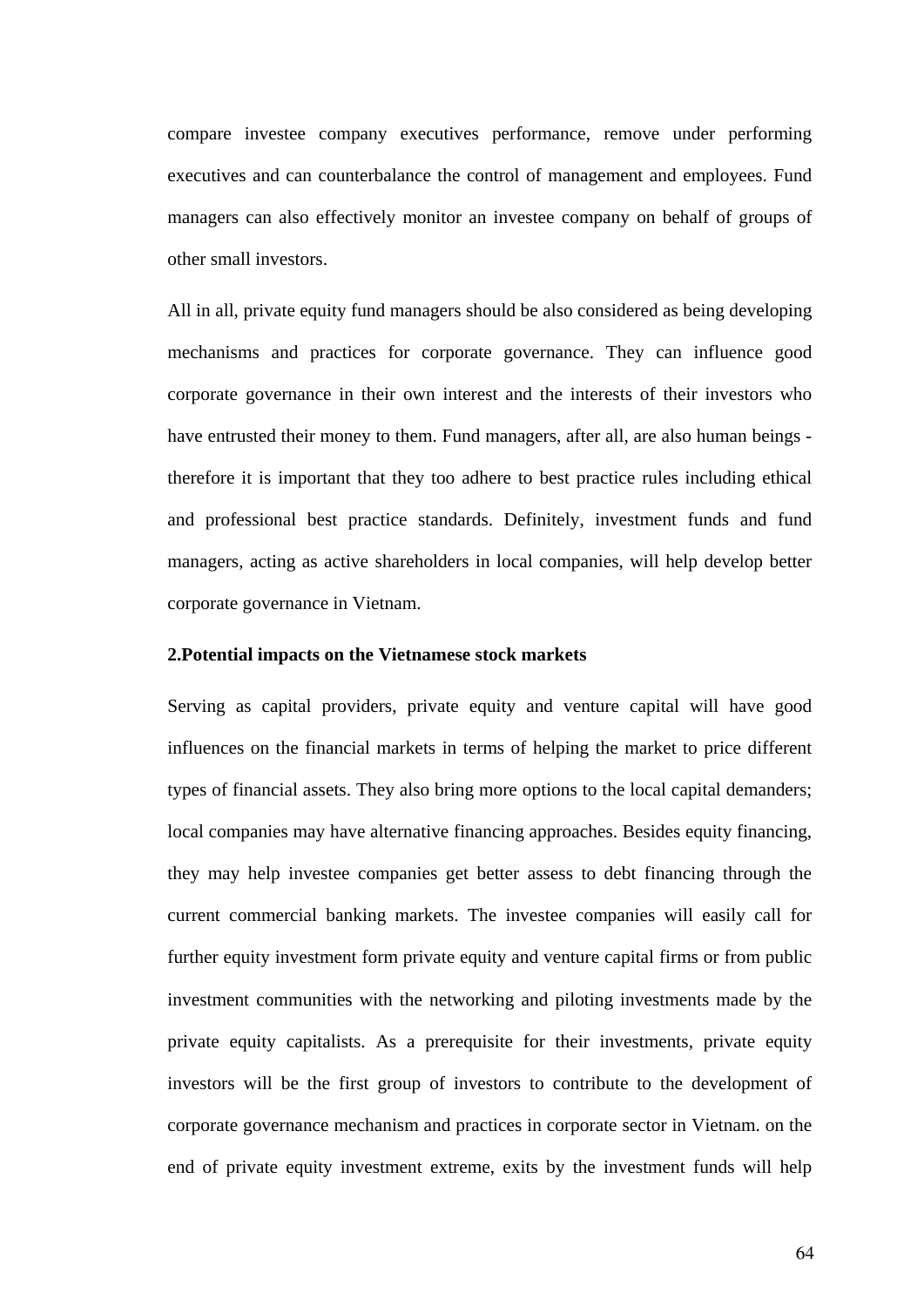create and bring the secondary markets with better stocks, either IPOs or seasonal issuance of the invested companies.

The establishment of venture capital funds and fund management companies in Vietnam paved the way for the development of Vietnamese capital markets. As shown in the Appendix 02, the industry will lead the development of the venture capital industry itself, which provides collectively about US\$1,000million to local companies as of mid 2005. And as growing trend, if not being considered as hot, will bring more and more money to the existing pool of capital for the growing corporate sector in Vietnam. That increasing capital pool has been investing primarily into the local businesses. Many of those companies have prospered, thereby providing jobs and growth for the country. In the regards, the capital provided has resulted in the employment of several thousand workers, many in less developed parts of the country, in jobs that otherwise might not have been available.

The growth and development of a private equity and venture capital industry has also promoted the public issuance of equity, increasing both the breadth and the depth of the existing stock exchange. As mentioned exit strategies, private equity and venture capital investors are most interested in investments that can be taken public, because a public listing offers the best manner for the funds to realize value on exit, and more than one-third of the funds' companies have been taken public. There more IPOs will be on the market, the bigger supplies of equities to the public investors through public trading in the markets. The established institutional investors in the equity markets will contribute their medium to long term visions and investments with valued proposed to their investee companies. They also help lead the public investors to focus more on long term and fundamental investments rather than actively trading investment strategies that may have more negative impacts on small sized capital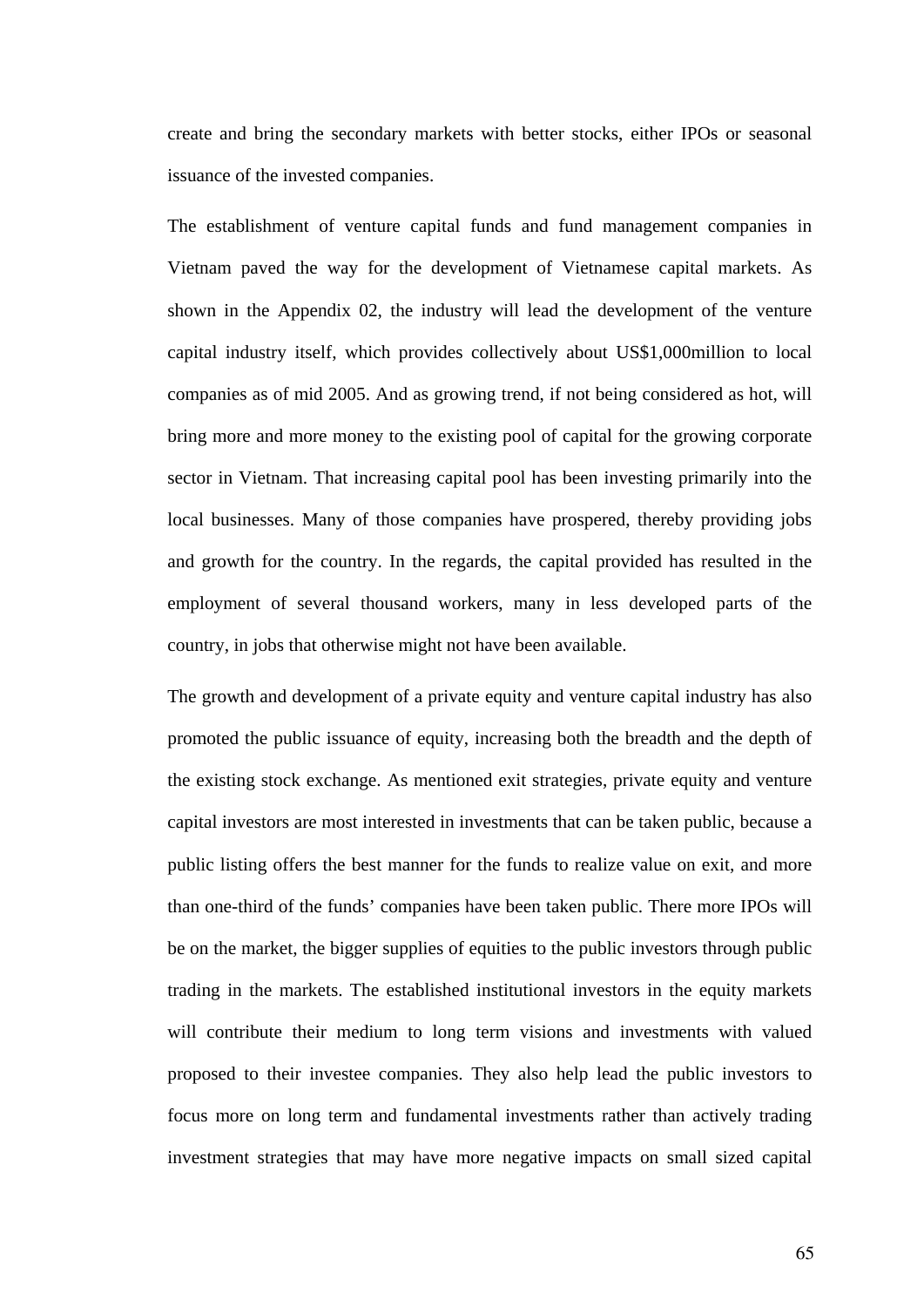markets. The venture capital funds' expertise and experience with public listings coincide with an increase in the number of listed equities in the emerging countries more generally. They will make faster increases in the number of listed equities, listed companies' total market capitalization, and traded volume. These benefit all the capital demanding participants with a lower cost of equity for listing companies. This occurs for three reasons. First, the larger number of listed shares means that the choices available to investors are more varied, allowing greater diversification of risk. This, in turn, lowers the rate of return required by investors and the cost of equity to companies that issue shares. Second, higher market capitalization means that the price per share has increased, which also reduces the cost of equity to companies. Third, more activity on the exchange means that shares are more liquid, thus reducing the risk associated with selling them and further decreasing the cost of equity.

Private equity funds and their investments are key institutional investor and traders in both the primary and secondary markets in Vietnam. On the trading effects, they will help the investment communities in the markets to develop the visions and stability in investment strategies and market expectations. The funds will help educate the investor communities to focus more on medium and long term investments. The investments and trading practices, and knowledge transferred by the investment professionals of the funds, will in turn produce good guidelines for individual investors in the markets. Private equity investments through placements into the SOEs in Vietnam will, for sure, accelerate the equitization process of SOEs in the country. The equitization of the SOEs will be further implemented in the ongoing efforts to speed up the SOEs restructure of the public sector in Vietnam.

It's also important to discuss some potential negative impacts may be caused by a small number of large private equity funds and fund managers in a small and infant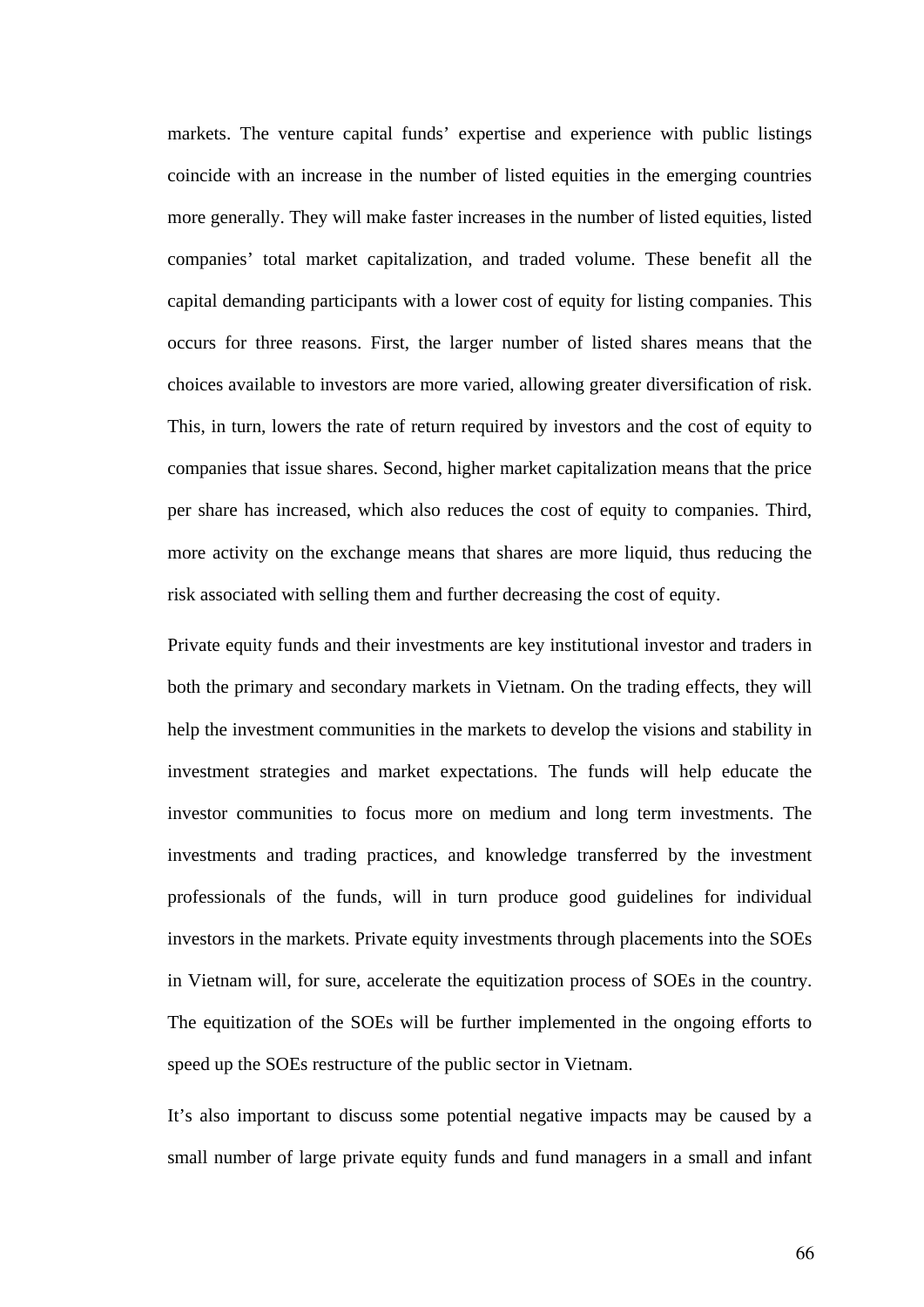stock market, especially when the funds are all, or in majority, offshore to Vietnam. These impacts can be considered either on two extremes of an investment cycle of a typical private equity fund or on the market stability, in general.

On the investment closing, as private equity funds try to buy into a local company, they may have some strategies pressing the company and its existing shareholders to sell the shares at lower prices than the valuation. In such a newly and infant corporate control market in Vietnam, investment funds may try not to pay fair price for their equity stakes in investee companies. This trend, of course, seems to damage the potential growth of existing shareholders of companies and therefore a class of local individual entrepreneur investors in Vietnam. Doing so, some private equity funds, or their managers may be dominating the buy side of the markets. They can deprive other individual investors of opportunities to buy into small and growing companies in the leading industries in Vietnam.

On the investment harvesting, some fund managers may cooperate with investment banks, mainly underwriters for IPOs of investee companies, and other fund managers to manipulate the stock market and stock prices, as they always want to exit with higher capital gain. There may be many different malpractices by the institutional investors on stock markets, ranging from insider trading to trading match, market and price manipulations. The illegal trading practices will damage the fair trading practices, causing losses for public investment communities in the stock markets. The fund managers, being major institutional shareholders in investee companies, will try to seek for higher returns on their investments. In fact, as experienced in many other emerging markets, investment funds are the major inside traders and many price manipulations originated by fund managers to get better exits at lost of other shareholders and the market stability.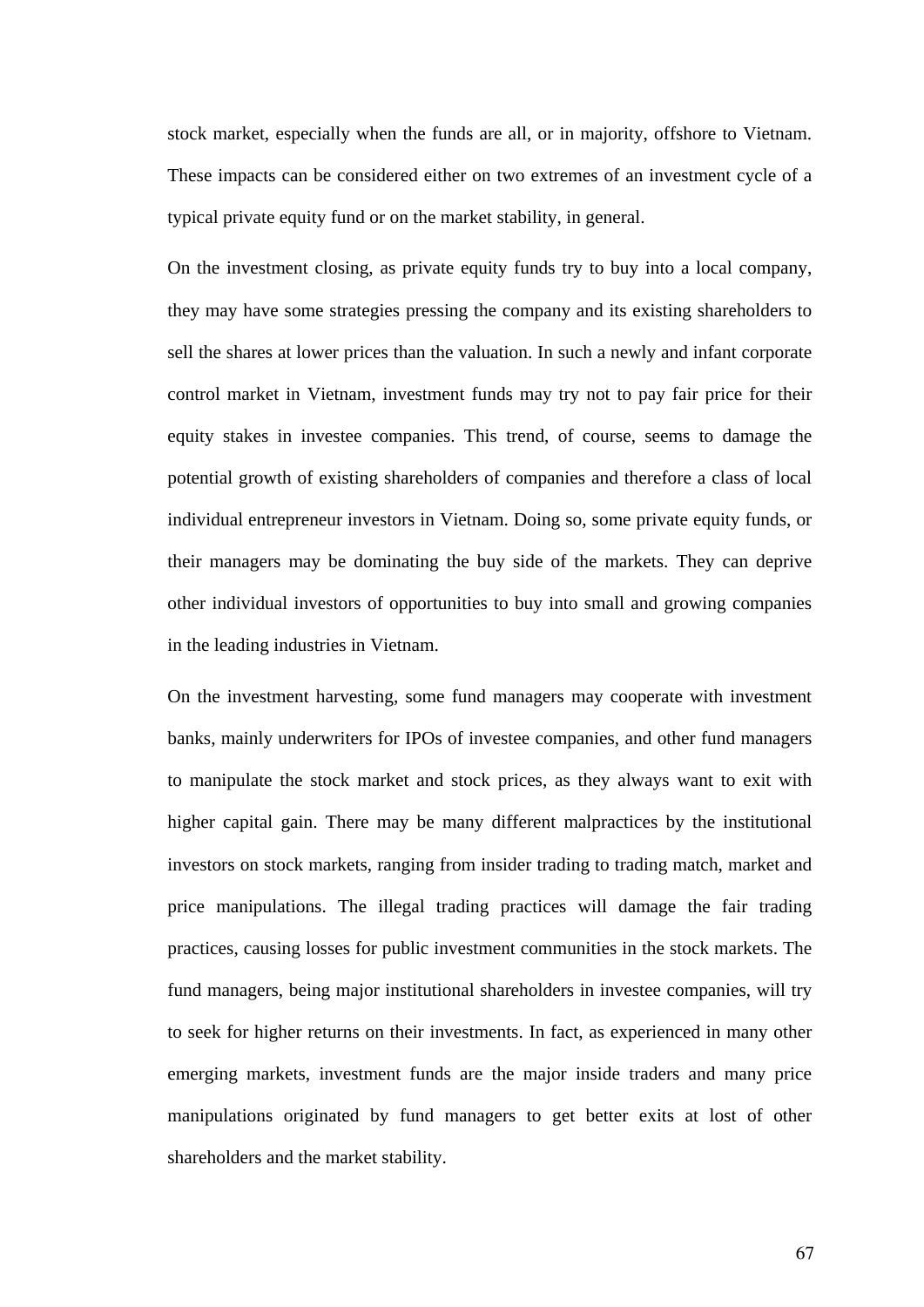In Vietnam there may be the same potential negatives and if the investment funds with their launch time very closed to each other, once the funds are to exit at the same time point in future, the market may suffer from some level of uncertainty if the legal frame and regulations on the exits of investments are not fairly and adequately in place. Especially, when it comes to the market stability, from the experience of the Asian financial crisis suffered by Thai Land, Indonesia and Singapore other Asian countries in 1997 and early 1998, institutional investors in the stock markets seemed to have significantly important influences on the capital flows of the markets. The stock markets were more responsive to the outflow of financial capitals withdrew by some major offshore investment vehicles, causing the shortage, and the higher uncertainties in their secondary markets. The active capital withdrawals of investment funds out of the markets had worsen the negative impacts of the financial crisis on the overall economy of the countries. Therefore, if there is a small number of large investment funds seeking for investment in the Vietnamese equity markets, once the market has any signal of possible crisis, potential impacts of the capital withdraws by the funds would be negatively influencing the stability of the stock markets. To cope with these negative impacts, its better for the market to develop more and more onshore or local based investment funds and fund management companies to head these institutional investors' commitments to long-term investments.

# **3. Private equity and venture capital fund managers to be prudent investors and shareholders in the Vietnamese markets**

With a small number of investment funds targeting local companies in Vietnam, to be prudent investors, under their stewardship to private equity and venture capital funds' beneficiaries, there should be some key conditions to be considered by the fund managers. There may be two groups of conditions for effective delivery of prudent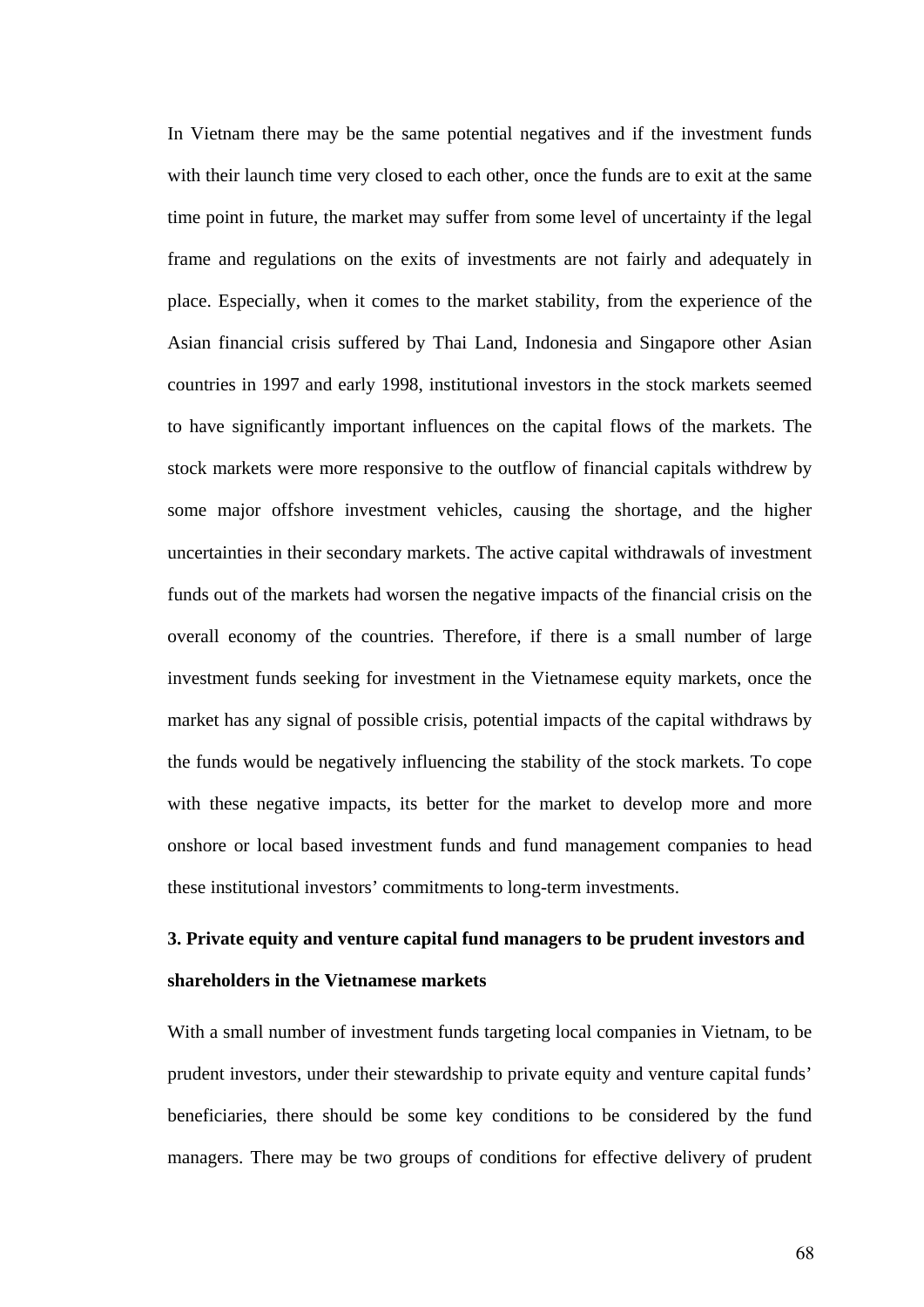performance by the fund managers; market background considerations and conditions related to investment process of the fund managers.

A strong market background would consist of a strong corporate culture and business environment where investors can see tremendous opportunities for sustainable sales growth and profitability over time, a sound legal frame work for corporate and equity investments, established accounting and auditing and financial reporting standards and effective corporate governance mechanism and practices. The market background will also compose of an effective capital market active in the economy with transparency and fair trading practices. All the components will serve fair investment decisions and monitoring and exit options for the private equity and venture capital investment funds as well as facilitate the activism of active roles of sound investors of the funds in the investee companies. As the fund's beneficiaries will be ready to invest with their observations of explainable risks involved in a specific market, the presentation and communication by fund managers on the market background and insights must be considered as initial conditions for fund concepts, at the beginning and fund management process in the following phases of private equity and venture capital investments. In the context of a transitional economy, investment managers operating in Vietnam should be fully aware of the in depth local market insights and experience, considering what really happen in the market and all the related factors to be prudent in their investment and management. On the other sides, acting as shareholders of investee companies, with understandings of market background and macro economic trends, fund managers will be more committed to the long-term investments in the local companies. They will also be able to propose more values to the investee companies in term of business planning and strategic value added. They will help the local companies to be growing more fantastically in the opening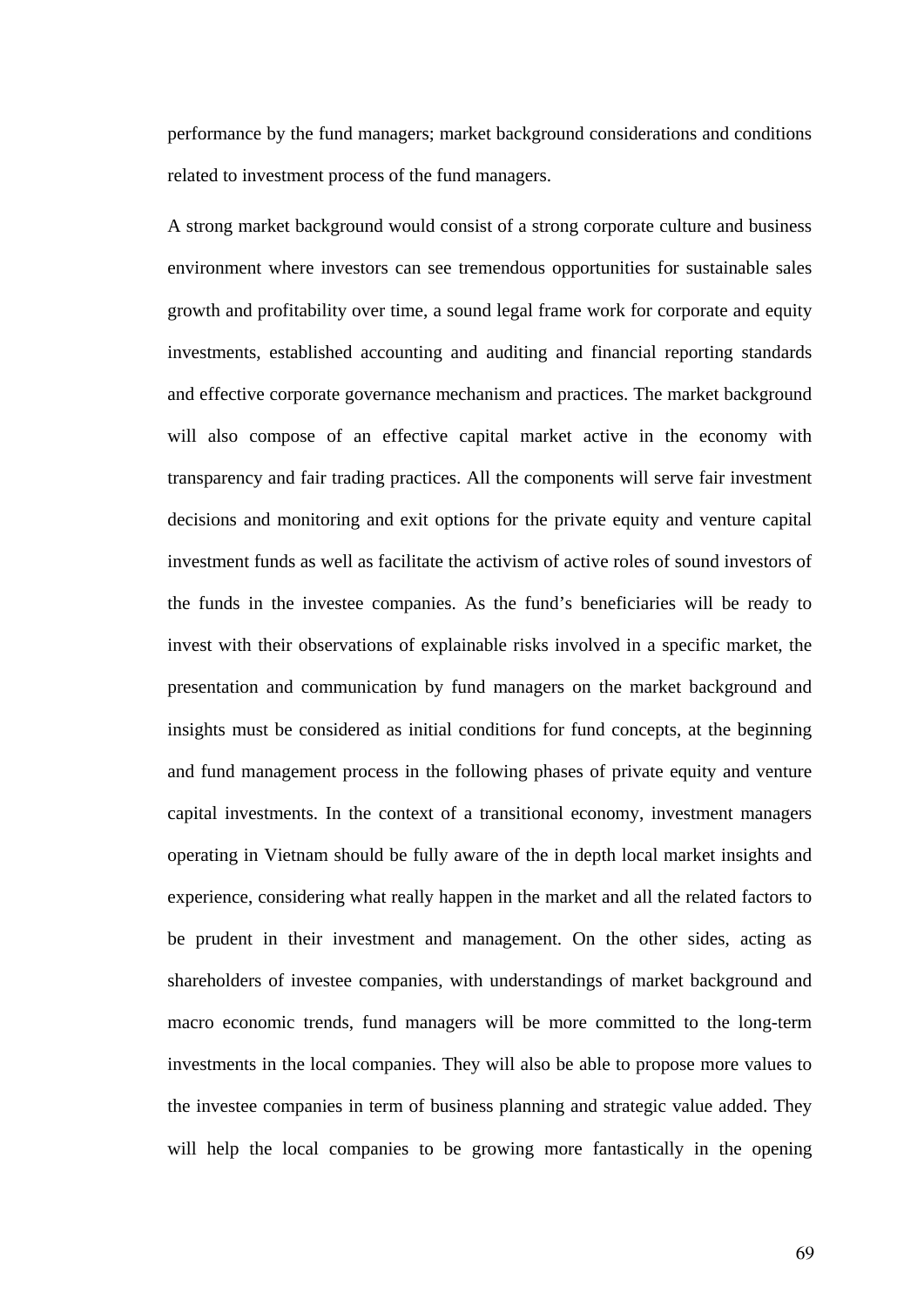economy of Vietnam.

On the operational side of fund management companies, prudence in investing is very important and required by equity fund's beneficiaries. Fund managers are required to meet rules of prudent investors. These rules of prudent investors can vary from assets to assets under management by different managers. In principles, rules of prudent investors will require managers to follow set of operational and professional rules, either by legal stipulations or by industry professional standards. To be prudent investors, in general, fund managers must ensure their investments and management performance is up to the rules in terms of care, diligence and professional fiduciaries and many other related aspects.

On standards of care, fund managers will invest and manage investments with considerations the purposes, terms, distribution requirements, and other statutory statements of the fund they manage. In satisfying this standard, the trustee shall exercise reasonable care, skill and caution. Therefore, the conditions will be the established understandings and compliance with the descriptions of the fund concept. With the standard of care, fund managers will must evaluate every investment and management decision in the context of a portfolio and an overall investment strategy having risk and returns objectives relevant to the fund's concept. Among many other considerations, a fund manager may be required to consider (i) general economic conditions; (ii) possible effect of inflation or deflation; (iii) expected tax consequences of investment decisions or strategies; (iv) role played by each investment within the fund's overall portfolio, which may include financial assets, interests in closely held enterprises or any other asset alternative; (v) expected total return from income and the appreciation of capital; (vi) other resources of the beneficiaries; (vii) needs for liquidity, regularity of income, and preservation or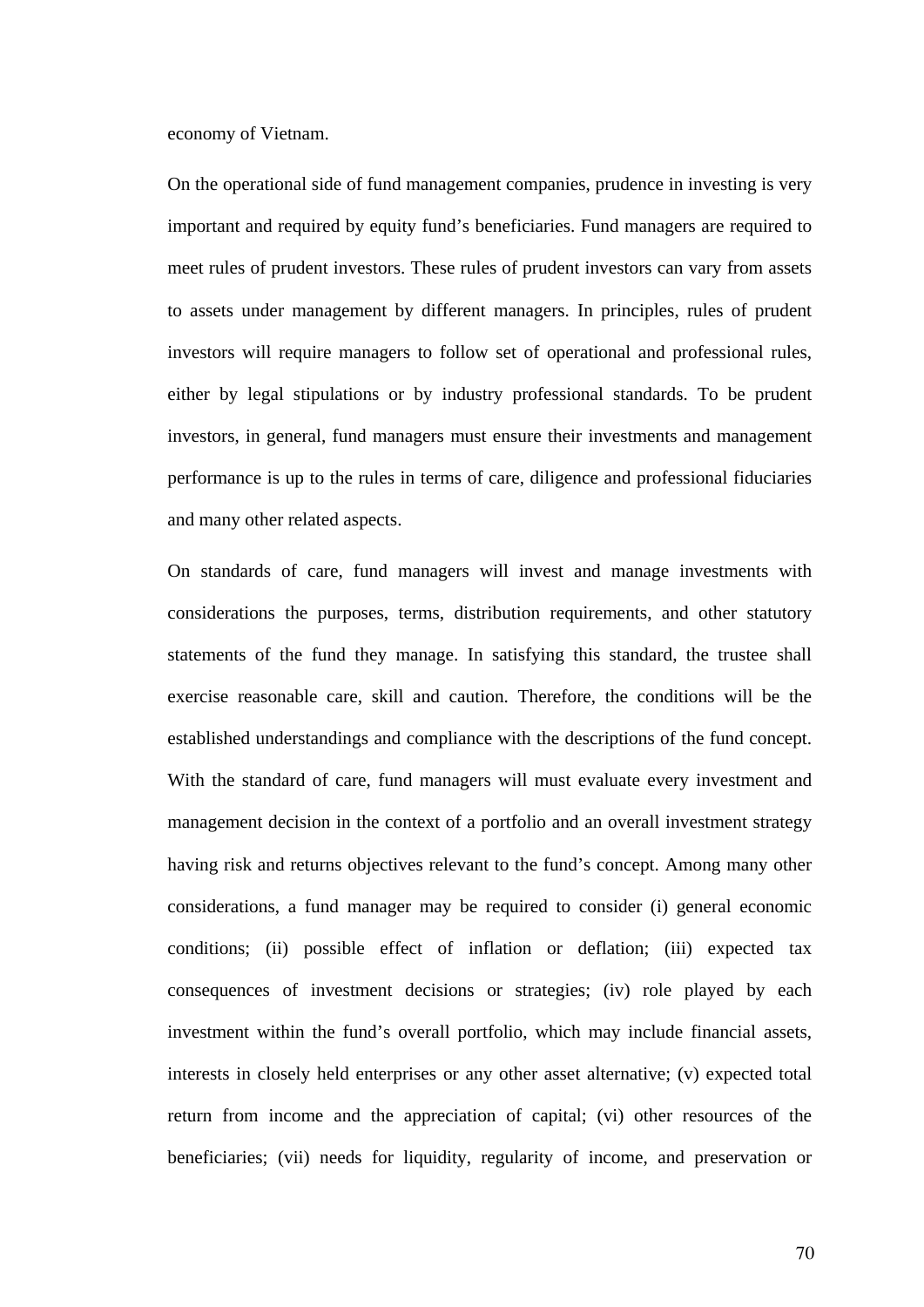appreciation of capital; and (viii) an asset's special relationship or special value, if any, to the purposes of the fund or to one or more of the beneficiaries.

On diversification aspect, to be a prudent investor, it's a condition that fund managers diversify investments to the extent appropriate to the requirements of the private equity and venture capital funds and to the general economic and market conditions. Prudence of any portfolio managed is therefore emphasis as a whole rather than the performance of any specific investment. The rationale is that diversification reduces risk, because value of every investee company, stock price movements is imperfectly correlated. This means that if one holds a well-diversified portfolio, the gains in one investment will cancel out the losses in another. Fund managers are also required to meet standards of loyalty that they will invest and manage a private equity and venture capital funds solely in the interest of the funds' beneficiaries. This standard is the most characteristic rules of trust law, requiring the managers to act exclusively for the beneficiaries, as opposed to acting for the fund manager's interests or that of any third party.

In conclusions, objectively or subjectively, a professional fund management would be prudent if they will be observing and seeking to meet the above-mentioned conditions. As for the operational conditions, as long as fund management companies develop and commit to a strong and sound fund concept and investment objectives, risk and return policies with definite investment criteria, theoretically and practically, they will be prudent shareholders contributing to the growth of their portfolio companies and their final beneficiaries of funds they are managing.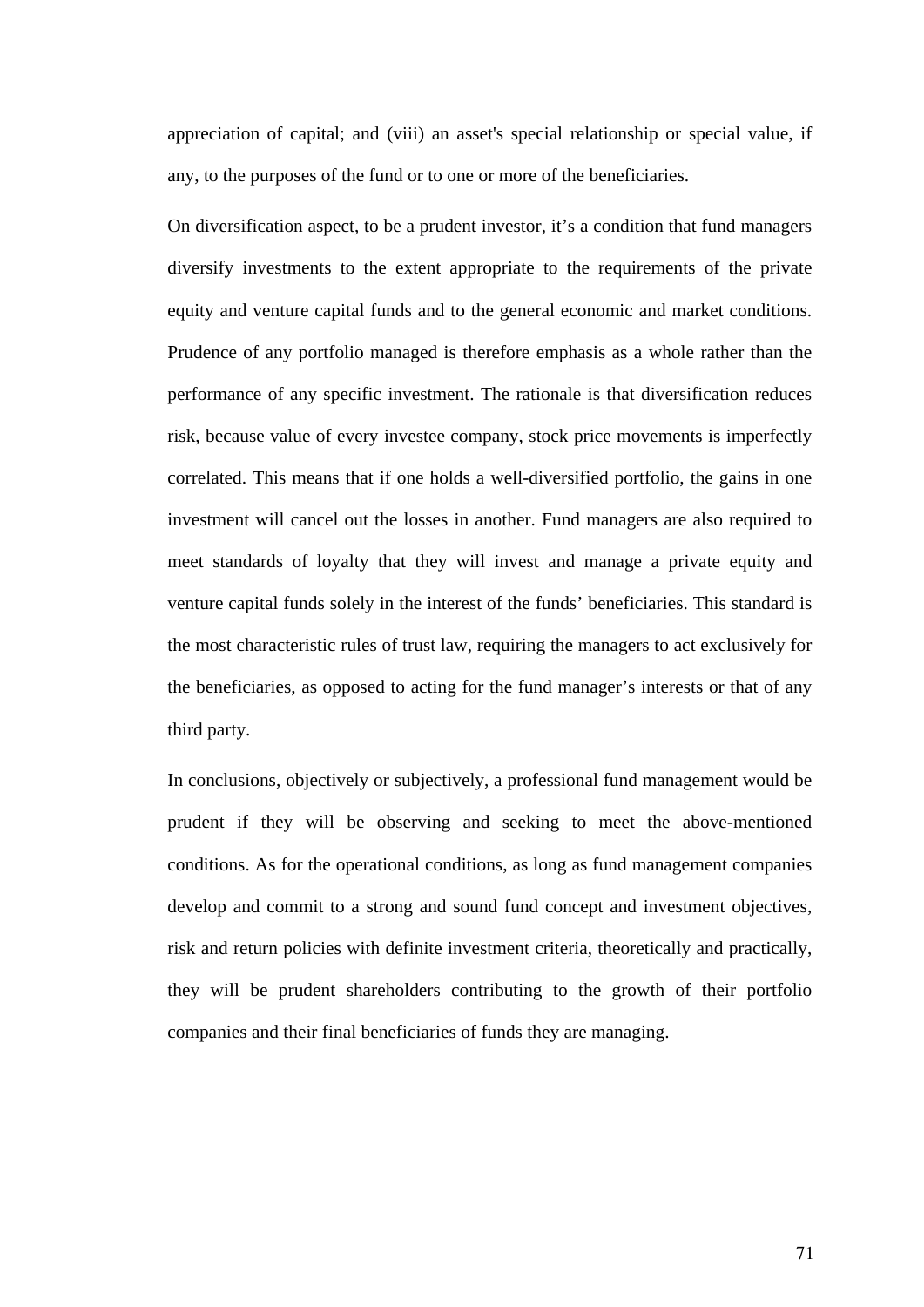## **CONCLUSIONS**

With this thesis, the author hopefully brings an up to overall picture of the equity markets in Vietnam along with the recent developments of the industries. The study has tracked historically the beginning of the industry, with descriptions of some initial investment funds in the market in early 90s. Then some recent performance of the existing and new developments of private equity and investment industries in Vietnam has been analyzed to identify the key changes in the markets.

Since the start of foreign investors entered into venture capital fund investments in Vietnam, those investments were expected to a significant way, besides others financial channels, to develop venture capital into a viable and important source of finance for small and medium-scale enterprises. At the beginning, venture capital had not yet been successfully established in the country, and there was considerable risk associated with the first of those investments. Recently, all the macro economic fundamentals and overall legal climate are enabling the private and venture capital investments in Vietnam. And in fact, the recent development of the industry with presence of many investments funds, both onshore and offshore, the potentials of market and the experience brought by the piloting funds then have led to a many fund entries into the market over the last 5 years. The funds operating in Vietnam so far have had a considerable effect on the Vietnamese economy, especially the corporate sector and capital markets.

Along with the description of the current situations, the author analyzes the trends, potentials as well as risks inherited to equity investment in Vietnam. The study also brings to consideration some benefits and impacts being brought by the private equity and venture capital into the markets, reflected on contributions to the development of

72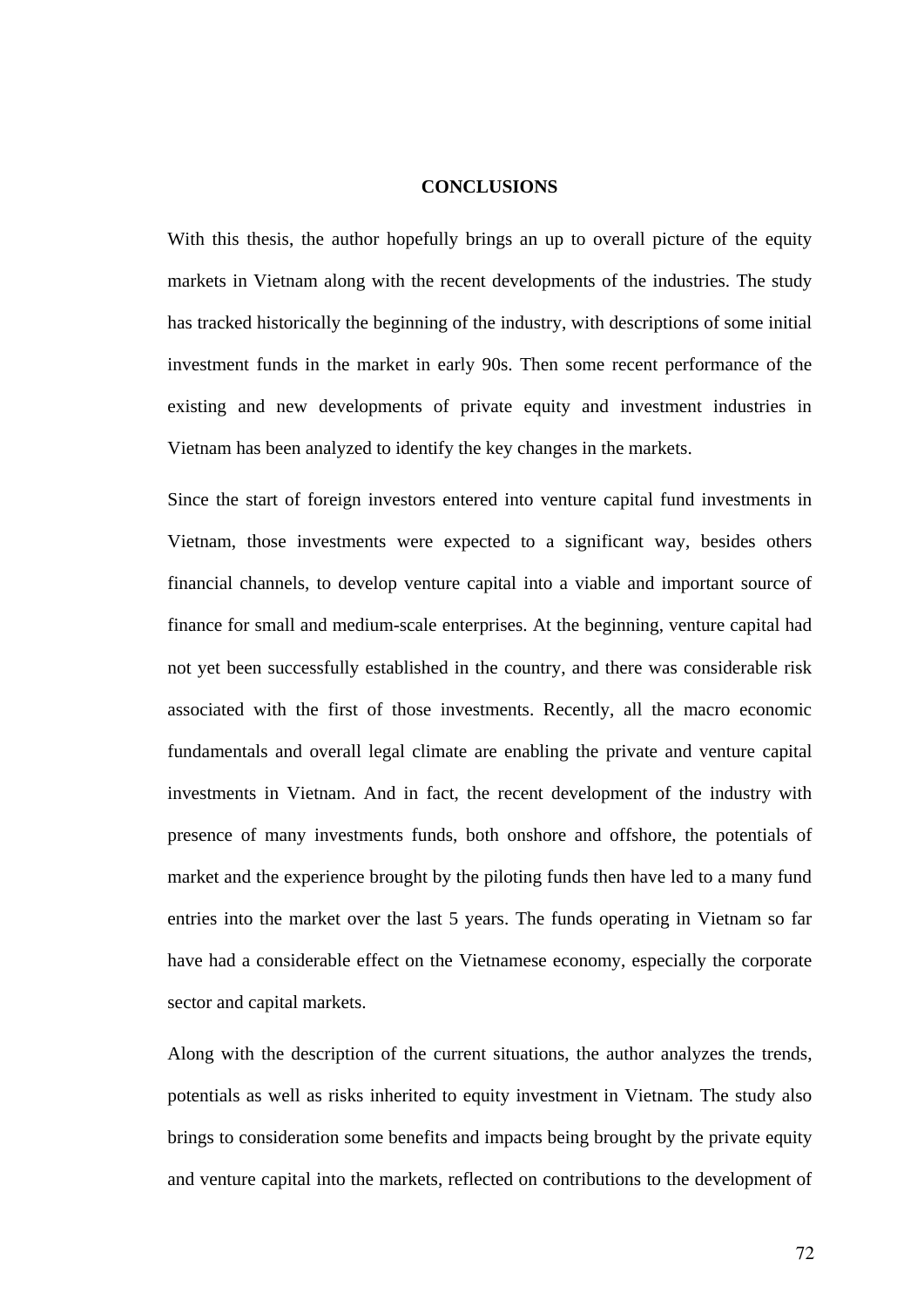the corporate sector and the capital markets in Vietnam. Given the above understanding and analyses, the author simply means to reach for important roles of the private equity and venture capital industry to the economy. Through the entire study and related researches, the author has presented some key findings of what has been happening in the markets. Based on the findings, trends and potentials, as well as the overall economic changes of Vietnam, the author would like to have following recommendations:

As for the overall, especially equity investment climate, the government of Vietnam and local business communities should be more ware of private equity and venture capital investments. The government and local authorities should be providing both domestic and foreign private equity and venture capitalists with better investment environments. There should be some incentives to attract more portfolio investors to the countries as well as some regulatory to protect the interests of the investors and investee companies. There should be further reforms in corporate legislation and administrative procedures for private investments, especially both foreign equity investments in the domestic companies. The authorities should think of portfolio investments as one of the important funding channels to the economy.

As for the business communities, there should be thoughts by the entrepreneurs of the contributions and roles of private equity and venture capital in the growth path of their businesses. Local entrepreneurs should be better understanding the equity culture, looking for the benefits, financially and operationally, brought by the investors to their business growth. The entrepreneur communities should be ready and welcome the investments and post investment contributions from the private equity investments. The benefits will not be only limited to the additional financing, but also open the local businesses to better management, more effective networking,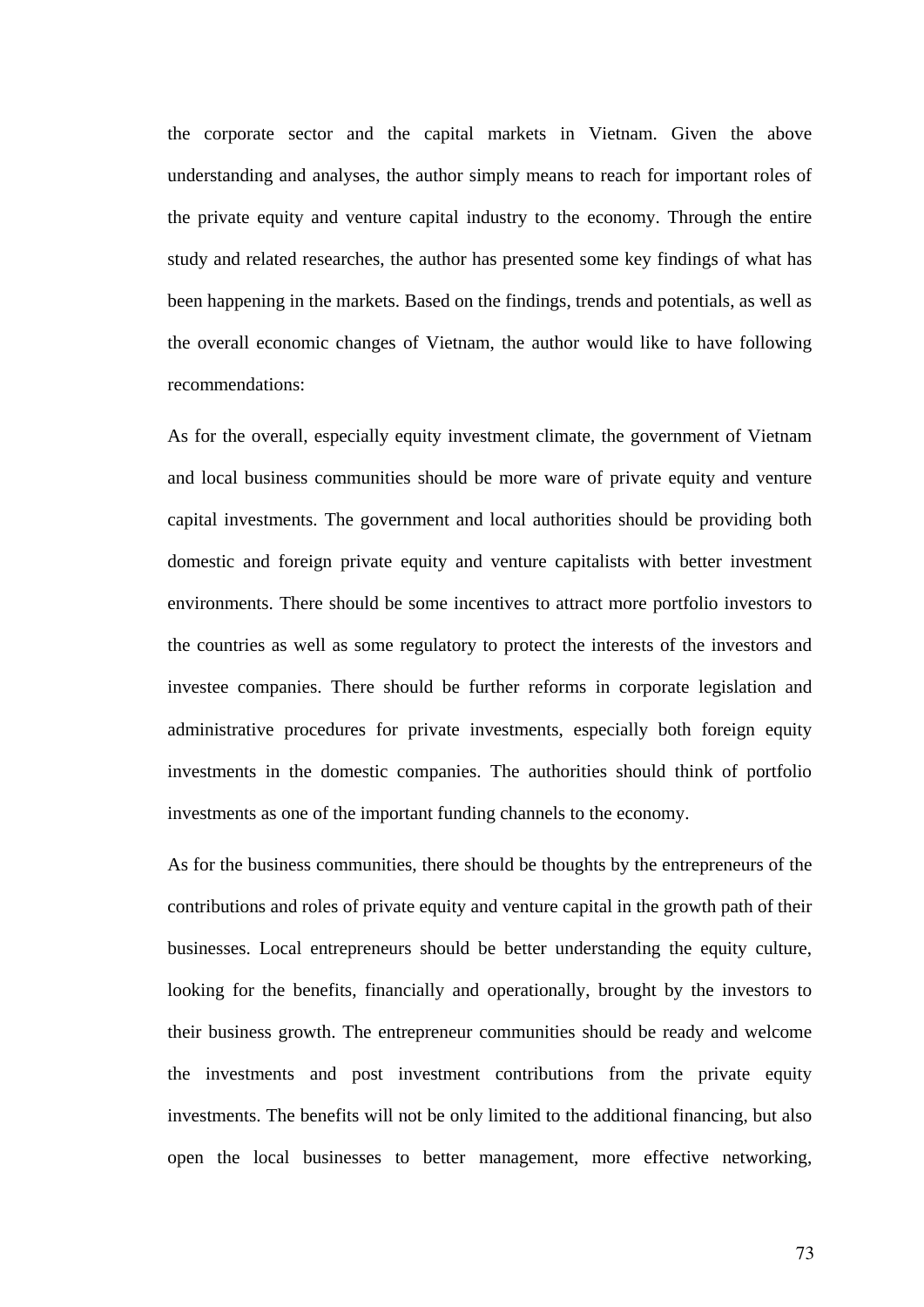experience and idea sharing and better corporate governance as well as scalable nature for their local businesses to work with the capitalists. Its necessary to nurse and develop a corporate culture among the entrepreneurs, open mindsets and to be very selective in finding the right corporate partners to business growth.

As for the private equity and venture capital investors, the implications will be (i) the necessary of the insight of local corporate sector under the overall developing context of the country; this is to make sure they will educate the entrepreneurs along with their investments in the companies. The local insight will help investor succeed in finding good investees and better structure their investment processes to close successful deals with local companies; (ii) the need for visionary investment strategies, specific industry targets and the local approach to value propositions. Investors should keep in their mind of a win-win approach. This means that equity investors should think of being an insider and a true partner to the business growth for portfolio companies, by standing on the investee's management shoes to find a better way to make the successes happen; (iii) for the current situations of the Vietnamese capital markets, investors should think of an appropriate exit strategy for their term investments. This means that there should be a preparation for revolving investments in the portfolio companies until the stock markets bring the investors with profitable exits.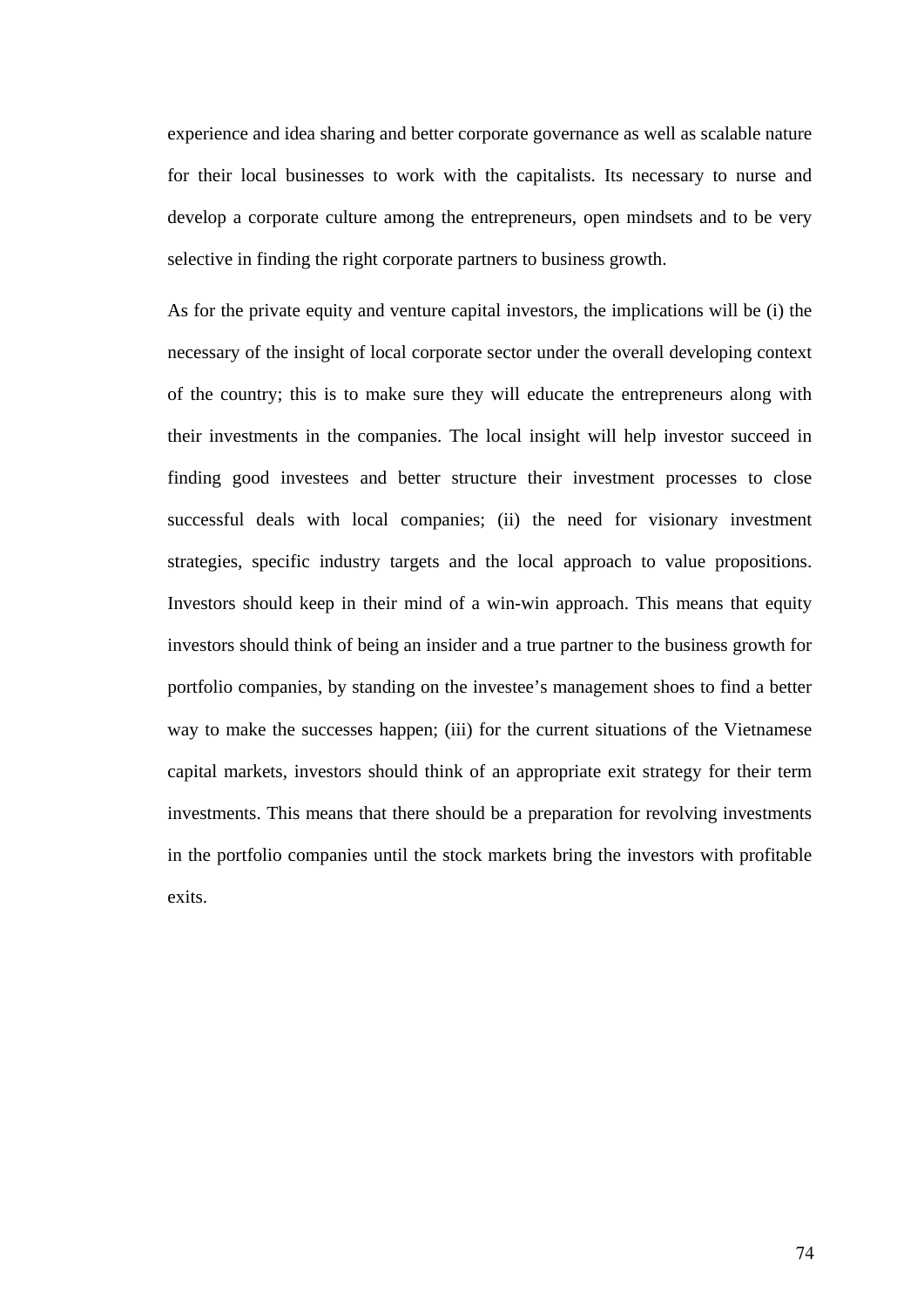## **BIBLIOGRAPHY**

Janet Kiholm Smith – Richard L. Smith, "*Entrepreneurial Finance*", 1999. Institute of Asian Private Equity Investment, "*The Fundamentals of Asian Private* 

*Equity Investing*", 1999.

BVCA and PricewaterhouseCoopers, "*Guide to Private Equity"*, 2003.

Institute of Asian Private Equity Investment, "*The Fundamentals of Asian Private Equity Investing*", 1999.

Bygrave, William D., and Timmons, Jeffry A, **"***Venture Capital at the Crossroads",* Boston: Harvard Business School Press, 1992.

Barlett, Joseph W, **"***Fundamentals of Venture Capital",* Newark: Medison Books, 1999.

Lerner, Joshua, *"Venture Capital and Private Equity: module 1*", Boston: Harvard Business School, 1996.

Lerner, Joshua, *"Venture Capital and Private Equity: casebook",* New York: John Wiley & Sons, 1999.

Keith, Arundale, "*A Guide to Private Equity*", BVCA and PricewaterhouseCoopers @ 2003

ISIS Asset Management Plc., *"A closer look at investing in VCTs"* revised July 2004.

Anthony Aylward, "*Trends in Venture Capital Finance in Developing Countries*" IFC Discussion Paper Number 36

Francis C.C. Koh, Winston T.H. Koh, *"Venture Capital and Economic Growth: An Industry Overview and Singapore's Experience",* 16 December 2002, Singapore Management University.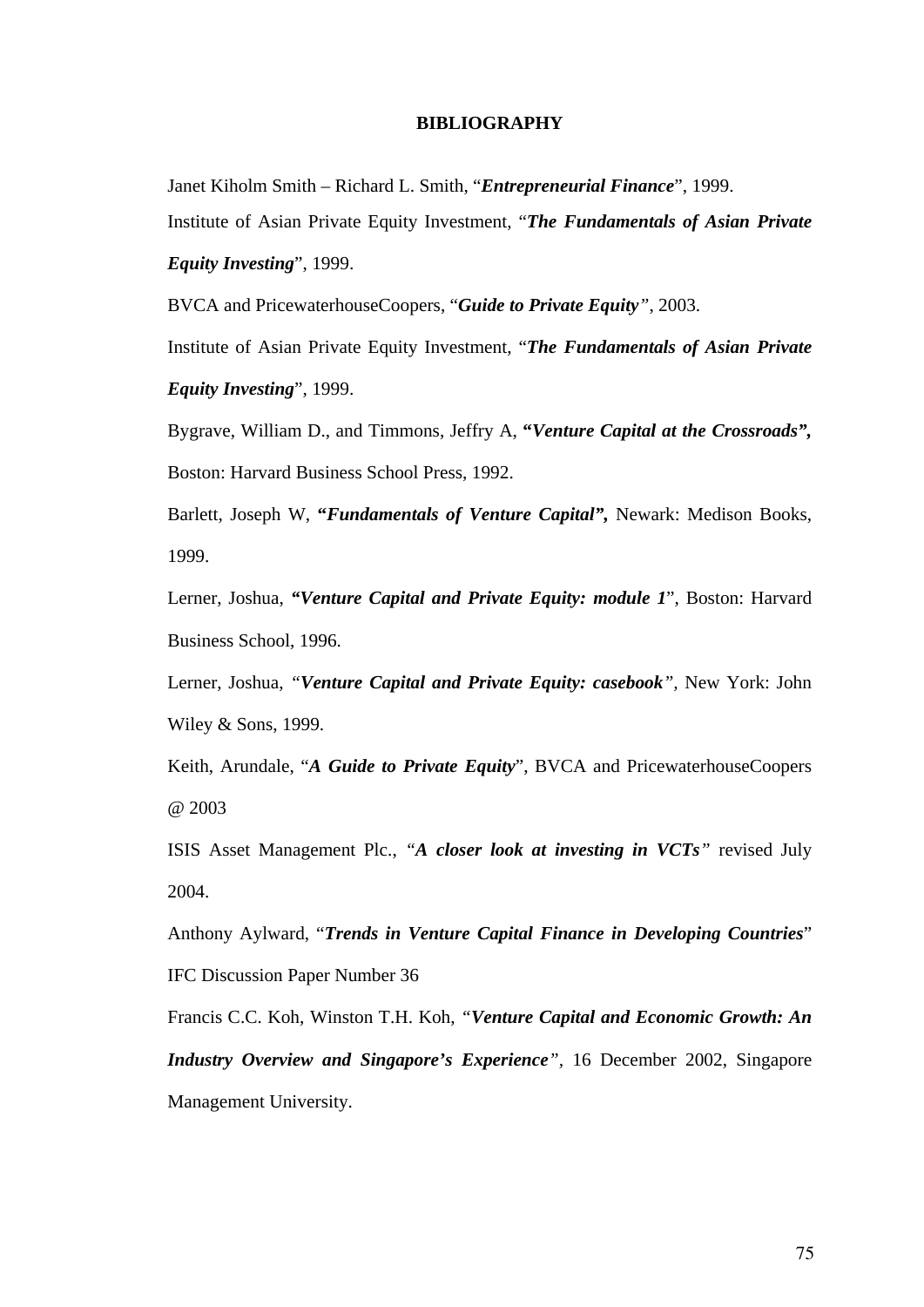Global Insight (www.globalinsight.com), *"Venture Impact 2004: Venture Capital Benefits to the U.S. Economy*", commissioned by the National Venture Capital Association (NVCA- [www.nvca.org](http://www.nvca.org/)).

And other publications available on many websites of international organizations, associations and institutes will also serves as an information source for the research and many other publication and disclosures by the related companies and agencies. Venture Capital Associations within Southeast Asia, see: http://www.svca.org.sg/ (Singapore); http://www.hkvca.com.hk/ (Hong Kong) and http://www.venturecapital.or.th (Thailand); and <http://www.mvca.org.my/>(Malaysia).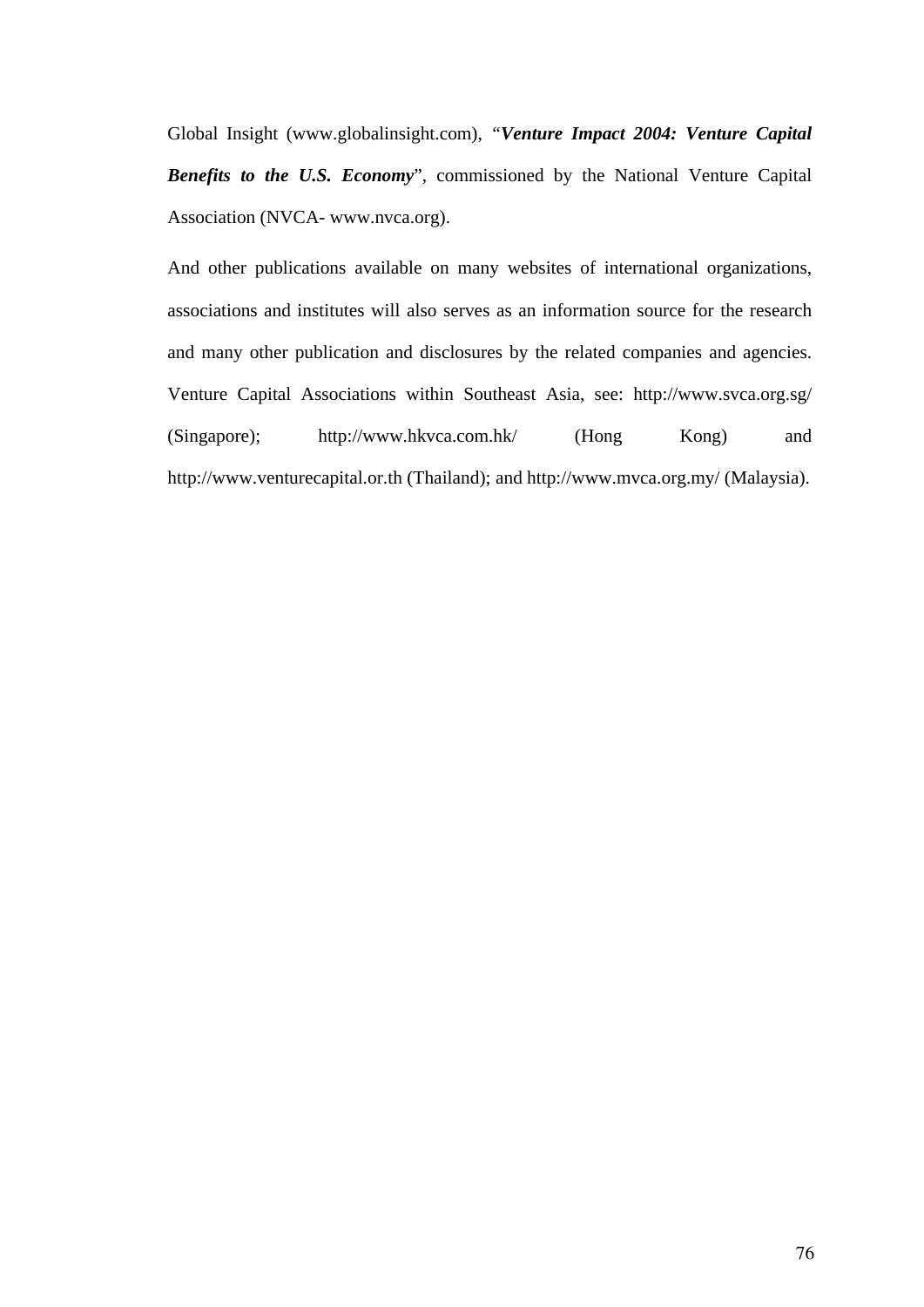## **MAJOR FUNDS ACTIVE IN EQUITY INVESTMENTS IN VIETNAM**

| No. | <b>Fund name</b>                           | <b>Fund size (USD)</b> | <b>Launch Time</b> | <b>Manager</b>                    |
|-----|--------------------------------------------|------------------------|--------------------|-----------------------------------|
| 1.  | Vietnam Enterprises Investments Ltd.       | 97,000,000             | $Jul-95$           | Dragon Capital Ltd.               |
| 2.  | <b>Vietnam Industrial Investments Ltd.</b> | 12,000,000             | 1996               | CIBC World Markets Australia Ltd. |
| 3.  | <b>Mekong Enterprise Fund</b>              | 18,500,000             | Apr-02             | Mekong Capital Ltd.               |
| 4.  | <b>Vietnam Opportunities Fund</b>          | 95,000,000             | $Sep-03$           | VinaCapital Group                 |
| 5.  | <b>PXP</b> Vietnam Ltd.                    | 10,200,000             | $Dec-03$           | PXP Asset Management Vietnam Ltd. |
| 6.  | <b>Vietnam Securities Investments Fund</b> | 19,100,000             | Mar- $04$          | Vietfund Management               |
| 7.  | <b>IDG Venture Vietnam</b>                 | 100,000,000            | $Oct-04$           | <b>IDG Venture Vietnam</b>        |
| 8.  | <b>Vietnam Growth Fund</b>                 | 50,000,000             | $Jul-04$           | Dragon Capital Ltd.               |
| 9.  | <b>Indochina Land Holdings</b>             | 42,000,000             | $May-05$           | Indochina Capital Group           |
| 10. | <b>Vietnam Equity Fund</b>                 | 18,200,000             | Aug- $05$          | Finansa Plc.                      |
| 11. | Mekong Enterprise Fund II (planed)         | 40,000,000             | 2006               | Mekong Capital Ltd.               |

**Source: Author's information collection and updates, August 2005.**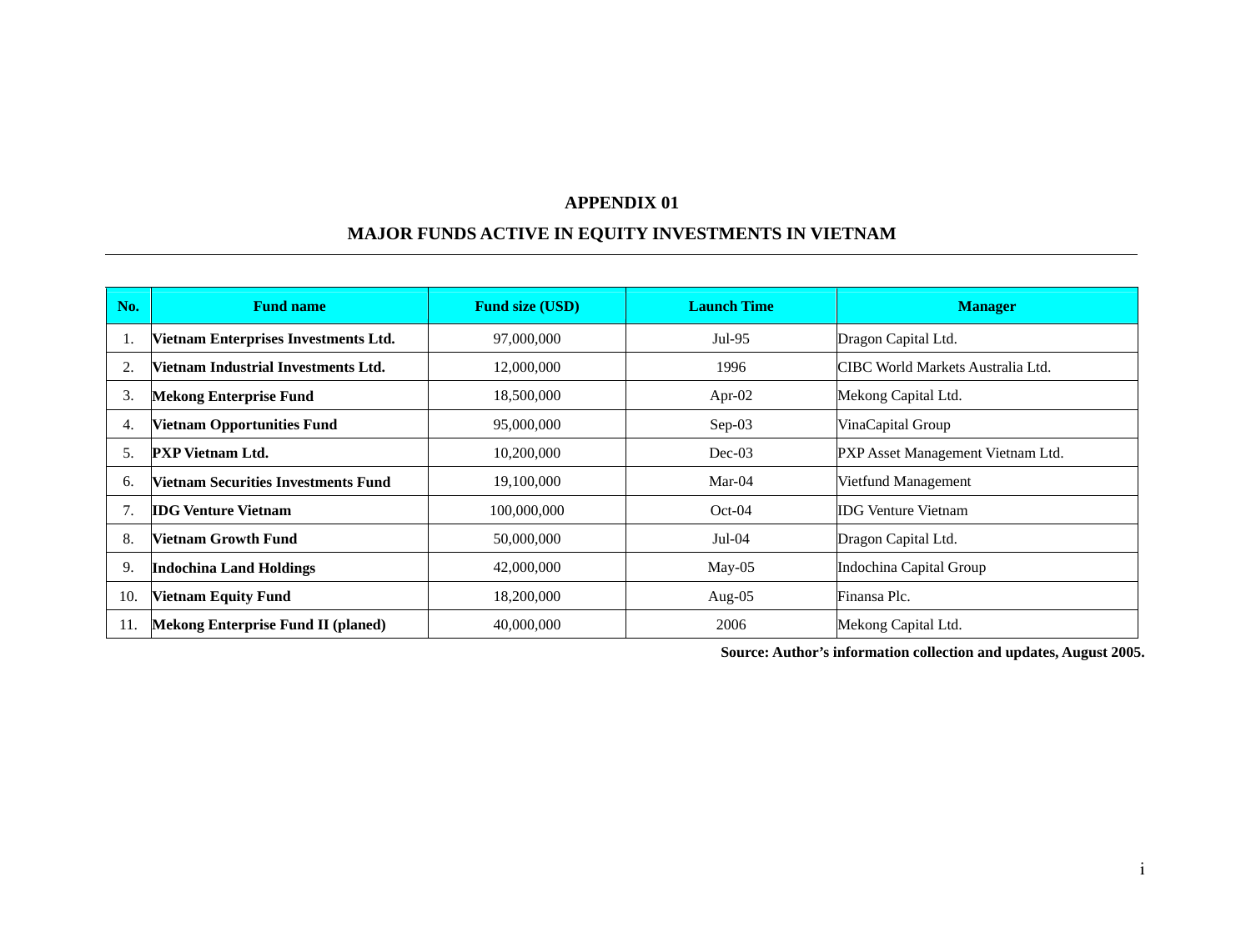## **FUND MANAGEMENT COMPANIES ACTIVE IN VIETNAM**

| <b>Company</b>                | <b>Contact (Vietnam)</b>                                    | <b>Website</b>               |
|-------------------------------|-------------------------------------------------------------|------------------------------|
| <b>Mekong Capital Ltd.</b>    | Saigon Tower, 11th Flr.                                     |                              |
|                               | 29 Le Duan St., District 1, Ho Chi Minh City                | http://www.mekongcapital.com |
|                               | Tel: 84-8-827 3161 Fax: 84-8-827 3162                       |                              |
| <b>Dragon Capital Limited</b> | 1901 Me Linh Point                                          |                              |
|                               | 2 Ngo Duc Ke St., District 1, Ho Chi Minh City              | http://www.dragoncapital.com |
|                               | Tel: 84-8-823 9355 Fax: 84-8-823 9366                       |                              |
|                               |                                                             |                              |
| Finansa Plc.                  | Metropolitan Tower, 3rd Flr.                                |                              |
|                               | 235 Dong Khoi St., District 1, Ho Chi Minh City,            | http://www.finansa.com       |
|                               | Tel: 84-8-825-0168 / 9 Fax: 84-8-825-0167                   |                              |
| <b>VinaCapital Group</b>      | 17th Floor, Sun Wah Tower                                   |                              |
|                               | Nguyen Hue Bldv. Dist. 1, Ho Chi Minh City                  | http://www.vinacapital.com   |
|                               | Tel: 84-8-821 9930 Fax: 84-8-821 9931                       |                              |
| <b>PXP Capital Market</b>     | Kevin Snowball                                              |                              |
|                               | 120 Tran Quoc Thao, District 3,                             | http://pxpam.com             |
|                               | Ho Chi Minh City, Vietnam                                   |                              |
| <b>Aureos Capital</b>         | Somerset Chancellor Court, 1st floor                        |                              |
|                               | 21-23 Nguyen Thi Minh Khai St, District 1, Ho Chi Minh City | http://www.aureos.com        |
|                               | Tel: 84-8-823 0326<br>Fax: 84-8-823 0329                    |                              |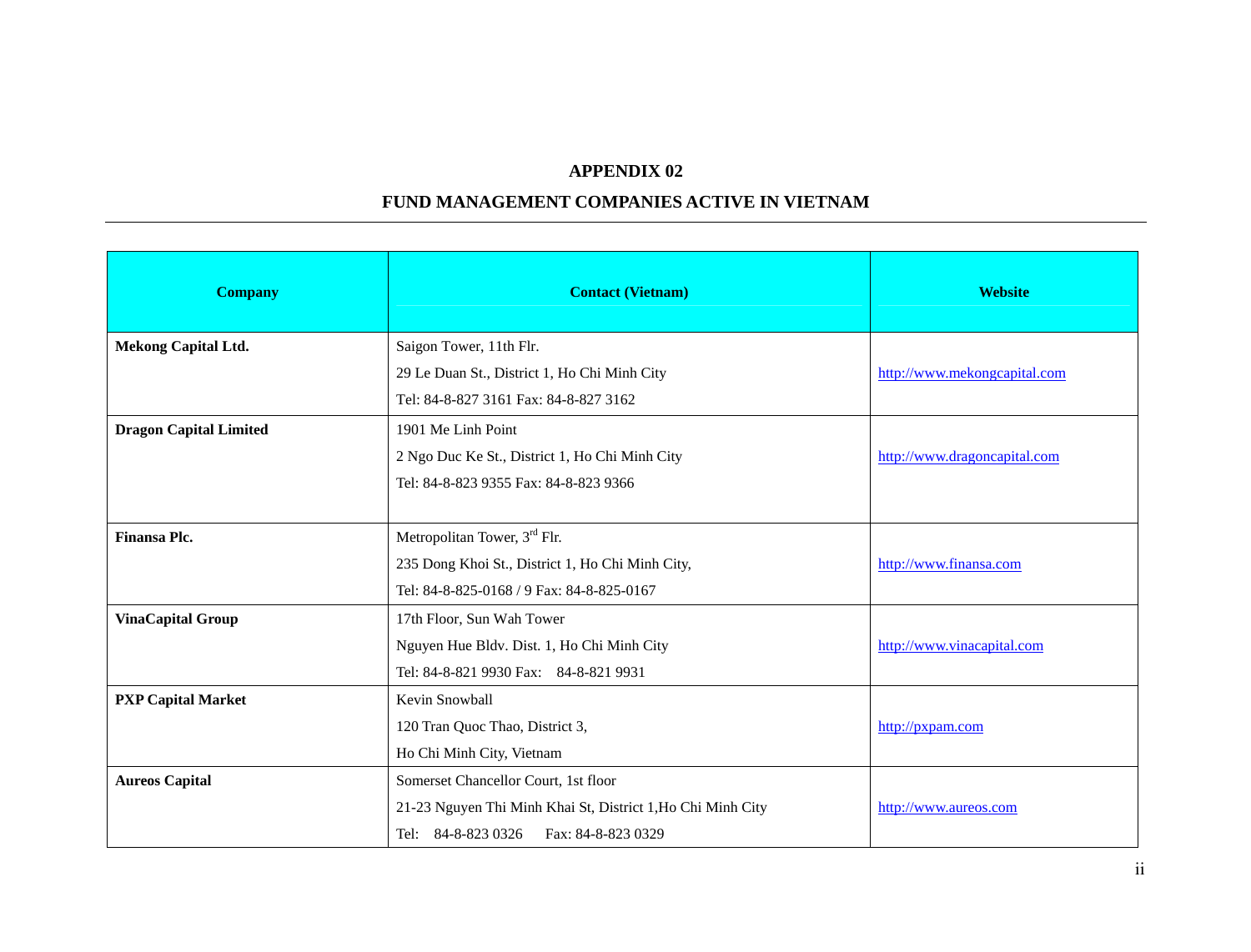| <b>Company</b>                              | <b>Contact (Vietnam)</b>                                 | <b>Website</b>                  |  |
|---------------------------------------------|----------------------------------------------------------|---------------------------------|--|
| <b>The Prudential Investment Fund</b>       | Prudential Tower, 25th Floor,                            |                                 |  |
| <b>Management Company</b>                   | 37 Ton Duc Thang Street, Dist 1, Ho Chi Minh City        | http://www.prudential.com.vn    |  |
|                                             | Tel: (08) 9 101 660  Fax: 84-8-910 0899                  |                                 |  |
| <b>Manu life Investment Fund Management</b> | Diamond Plaza, 11-12/Fl                                  |                                 |  |
| Company                                     | 34 Le Duan, District 1, Ho Chi Minh City.                | http://www.manulife.com.vn      |  |
|                                             | Tel: (08) 825 7722  Fax: 84-8-825 7718                   |                                 |  |
| <b>Indochina Capital Group</b>              | Saigon Trade Center                                      |                                 |  |
|                                             | Suite 1002, 37 Ton Duc Thang, Ho Chi Minh City           | http://www.indochinacapital.com |  |
|                                             | Tel: 84-8-910 4855 Fax: 84-8-910 4860                    |                                 |  |
| <b>IDG Ventures Vietnam</b>                 | Sunwah Tower, 11th Floor, Suite 1108,                    |                                 |  |
|                                             | 115 Nguyen Hue Street, District 1, Ho Chi Minh City      | http://www.idgvv.com.vn         |  |
|                                             | Tel: 84-8-827-8888  Fax: 84-8-827-8899                   |                                 |  |
| <b>Vietfund Management</b>                  | Bitexco Office Building,                                 |                                 |  |
|                                             | 8th Flr., 19-25 Nguyen Hue, District 1, Ho Chi Minh City | http://www.vinafund.com         |  |
|                                             | Tel: 84-8-9143393 Fax: 84-8-914 3392                     |                                 |  |
| Kamm Investment Company Inc.                | Saigon Trade Center, Ste. 1607                           |                                 |  |
|                                             | 37 Ton Duc Thang St., Dist. 1, Ho Chi Minh City          | http://www.kamminvestment.com   |  |
|                                             | Tel: 84-8-9101 782  Fax: 84-8-9101 783                   |                                 |  |

**Source: Author's information collection and updates, August 2005.**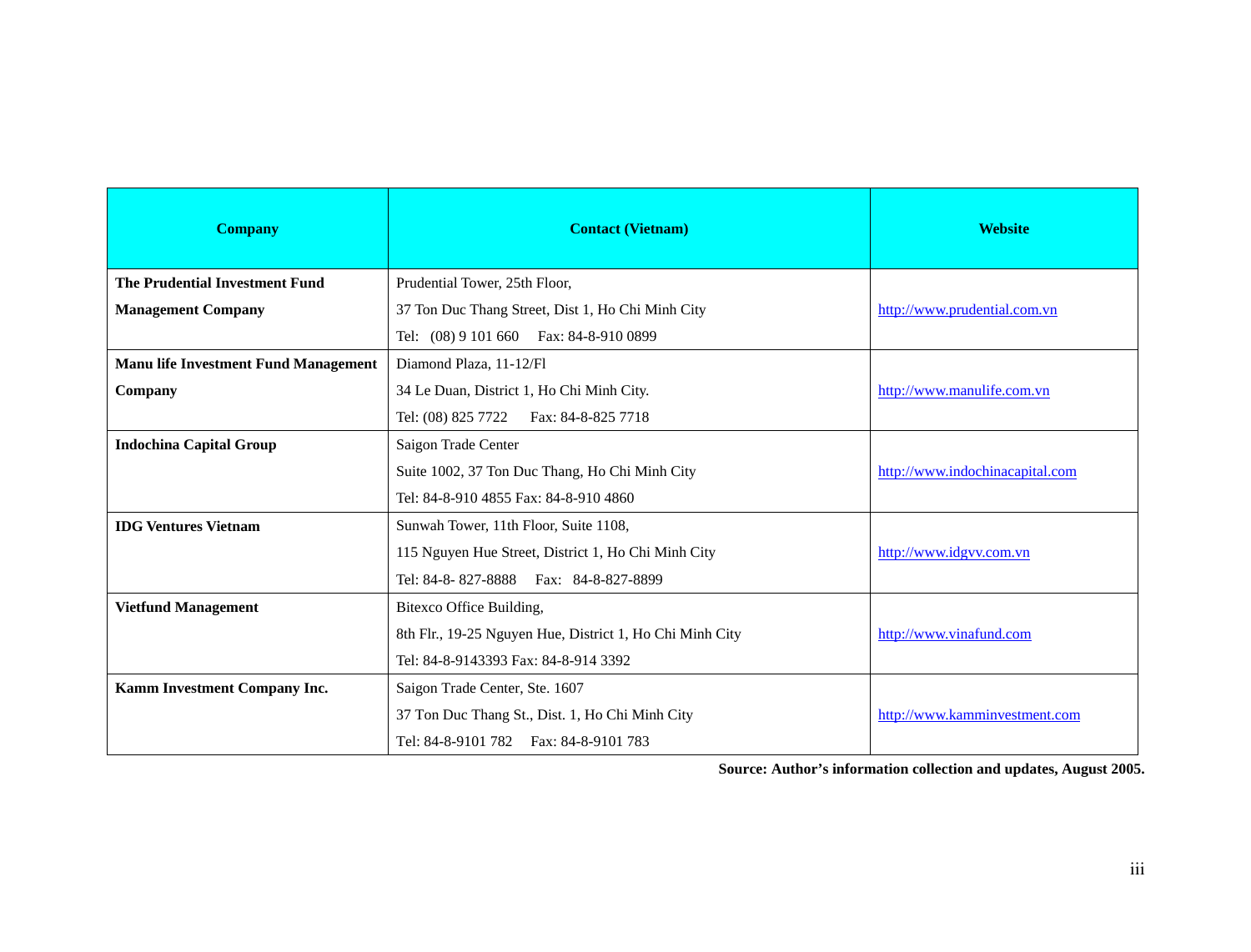#### **SHARES LISTED ON HOCHIMINH CITY SECURITIES TRADING CENTER**

 $\overline{\phantom{a}}$ 

| No. | Code               | <b>Issuer</b>       | <b>Listing</b><br><b>Volume</b> | Par (VND<br>1,000 | <b>Listing Value</b><br><b>(VND 1,000)</b><br>million) | <b>First</b><br><b>Trading Date</b> | <b>Current Price</b><br>(VND 1,000) | <b>Outstanding</b><br><b>Shares</b> | <b>Market Cap.</b><br>$($ VND 1000,000 $)$ |
|-----|--------------------|---------------------|---------------------------------|-------------------|--------------------------------------------------------|-------------------------------------|-------------------------------------|-------------------------------------|--------------------------------------------|
| 1.  | AGF                | <b>AGIFISH</b>      | 4,179,130                       | 10                | 41.79                                                  | $05-02-02$                          | 31.2                                | 4,179,130                           | 130.39                                     |
| 2.  | <b>BBC</b>         | <b>BIBICA</b>       | 5,600,000                       | 10                | 56                                                     | 19/12/2001                          | 18.1                                | 5,250,000                           | 95.03                                      |
| 3.  | <b>BBT</b>         | <b>COBOVINA</b>     | 6,840,000                       | 10                | 68.4                                                   | 15/03/2004                          | 12.1                                | 6,840,000                           | 82.76                                      |
| 4.  | <b>BPC</b>         | <b>BPC</b>          | 3,800,000                       | 10                | 38                                                     | $04 - 11 - 02$                      | 15.9                                | 3,600,000                           | 57.24                                      |
| 5.  | BT6                | 620CCC              | 5,882,690                       | 10                | 58.83                                                  | 18/04/2002                          | 30.3                                | 5,882,690                           | 178.25                                     |
| 6.  | <b>BTC</b>         | <b>BTC</b>          | 1,261,345                       | 10                | 12.61                                                  | 21/01/2002                          | 8.3                                 | 1,261,345                           | 10.47                                      |
| 7.  | CAN                | <b>CANFOCO</b>      | 3,500,000                       | 10                | 35                                                     | 22/10/2001                          | 14.8                                | 3,499,880                           | 51.8                                       |
| 8.  | <b>DHA</b>         | <b>HOAAN</b>        | 3,500,000                       | 10                | 35                                                     | 14/04/2004                          | 39.6                                | 3,428,124                           | 135.75                                     |
| 9.  | <b>DPC</b>         | <b>DANAPLAST</b>    | 1,587,280                       | 10                | 15.87                                                  | 28/11/2001                          | 10                                  | 1,587,280                           | 15.87                                      |
| 10. | $\mathop{\rm GIL}$ | <b>GILIMEX</b>      | 2,550,000                       | 10                | 25.5                                                   | $01 - 02 - 02$                      | 30.5                                | 2,550,000                           | 77.78                                      |
| 11. | GMD                | <b>GEMADEPT</b>     | 20,986,342                      | 10                | 209.86                                                 | 22/04/2002                          | 50                                  | 20,713,671                          | 1,035.68                                   |
| 12. | HAP                | <b>HAPACO</b>       | 3,250,251                       | 10                | 32.5                                                   | 08-04-00                            | 23.2                                | 3,245,881                           | 75.3                                       |
| 13. | HAS                | <b>HACISCO</b>      | 1,600,000                       | 10                | 16                                                     | 19/12/2002                          | 27                                  | 1,600,000                           | 43.2                                       |
| 14. | <b>KHA</b>         | <b>KHAHOMEX</b>     | 3,135,000                       | 10                | 31.35                                                  | 19/08/2002                          | 24.8                                | 3,135,000                           | 77.75                                      |
| 15. | LAF                | <b>LAFOOCO</b>      | 1,909,840                       | 10                | 19.1                                                   | 15/12/2000                          | 36.4                                | 1,782,840                           | 64.9                                       |
| 16. | <b>MHC</b>         | <b>MARINA HANOI</b> | 6,705,640                       | 10                | 67.06                                                  | 21/03/2005                          | 22.9                                | 6,705,640                           | 153.56                                     |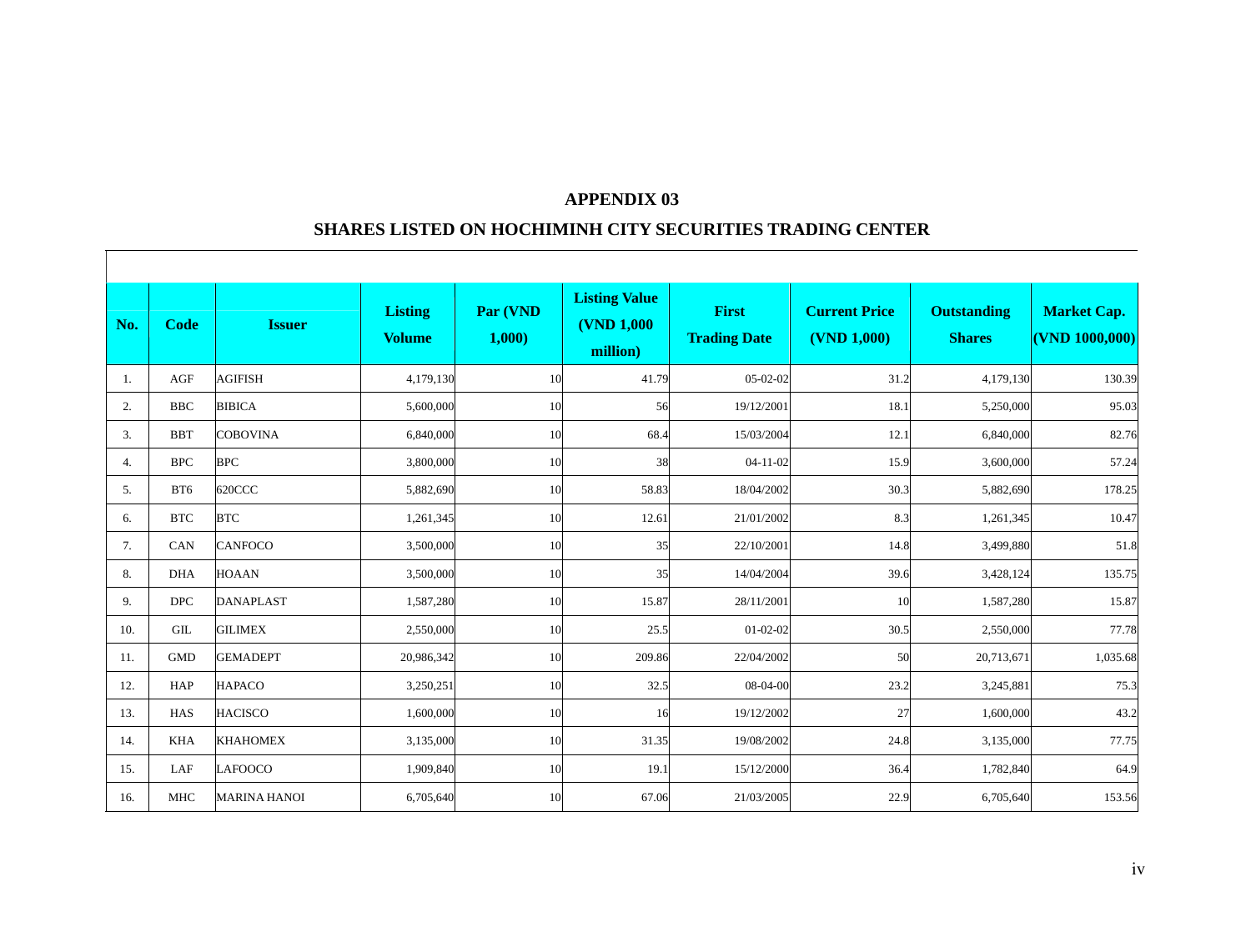| No.                                       | <b>Code</b> | <b>Issuer</b>           | <b>Listing</b><br><b>Volume</b> | Par (VND<br>1,000 | <b>Listing Value</b><br><b>(VND 1,000)</b><br>million)        | <b>First</b><br><b>Trading Date</b> | <b>Current Price</b><br>(VND 1,000) | <b>Outstanding</b><br><b>Shares</b> | <b>Market Cap.</b><br>(VND<br>1,000,000 |
|-------------------------------------------|-------------|-------------------------|---------------------------------|-------------------|---------------------------------------------------------------|-------------------------------------|-------------------------------------|-------------------------------------|-----------------------------------------|
| 17.                                       | <b>NKD</b>  | NORTH.KINHDO            | 5,000,000                       | 10                | 50                                                            | 15/12/2004                          | 47.7                                | 5,000,000                           | 238.5                                   |
| 18.                                       | <b>PMS</b>  | <b>PMSC</b>             | 3,200,000                       | 10                | 32                                                            | $11-04-03$                          | 14.8                                | 3,151,910                           | 46.65                                   |
| 19.                                       | <b>PNC</b>  | <b>PNC</b>              | 2,000,000                       | 10                | 20                                                            | $07-11-05$                          | 15.9                                | 1,992,000                           | 31.67                                   |
| 20.                                       | <b>REE</b>  | <b>REE</b>              | 23,174,274                      | 10                | 231.74                                                        | 28/07/2000                          | 29.5                                | 23,174,274                          | 683.64                                  |
| 21.                                       | <b>SAM</b>  | <b>SACOM</b>            | 18,000,000                      | 10                | 180                                                           | 28/07/2000                          | 39.1                                | 18,000,000                          | 703.8                                   |
| 22.                                       | SAV         | <b>SAVIMEX</b>          | 4,500,000                       | 10                | 45                                                            | $05-09-02$                          | 31.9                                | 4,350,000                           | 138.77                                  |
| 23.                                       | <b>SFC</b>  | <b>SFC</b>              | 1,700,000                       | 10                | 17                                                            | 21/09/2004                          | 26.1                                | 1,700,000                           | 44.37                                   |
| 24.                                       | <b>SGH</b>  | <b>SAIGON HOTEL</b>     | 1,766,300                       | 10                | 17.66                                                         | 16/07/2001                          | 18.6                                | 1,766,300                           | 32.85                                   |
| 25.                                       | <b>SSC</b>  | <b>SSC</b>              | 6,000,000                       | 10                | 60                                                            | $03-01-05$                          | 41.8                                | 6,000,000                           | 250.8                                   |
| 26.                                       | <b>TMS</b>  | <b>TRANSIMEX SAIGON</b> | 3,300,000                       | 10                | 33                                                            | 08-04-00                            | 32.2                                | 3,300,000                           | 106.26                                  |
| 27.                                       | <b>TNA</b>  | <b>TENIMEX</b>          | 1,300,000                       | 10                | 13                                                            | 20/07/2005                          | 21                                  | 1,300,000                           | 27.3                                    |
| 28.                                       | TRI         | <b>TRIBECO</b>          | 4,548,360                       | 10                | 45.48                                                         | 28/12/2001                          | 23.5                                | 4,548,360                           | 106.89                                  |
| 29.                                       | TS4         | <b>SEAPRIEXCO No.4</b>  | 1,500,000                       | 10                | 15                                                            | 08-08-02                            | 17.7                                | 1,500,000                           | 26.55                                   |
| 30.                                       | <b>VTC</b>  | <b>VTC</b>              | 1,797,740                       | 10                | 17.98                                                         | $02 - 12 - 03$                      | 31                                  | 1,797,740                           | 55.73                                   |
| <b>Total listed shares</b><br>154,074,192 |             |                         |                                 |                   | <b>Total Market Capitalization (VND 1000,000)</b><br>4,779.51 |                                     |                                     |                                     |                                         |

**Source: Ho Chi Minh City Securities Trading Center, September 2005.** 

Note: USD/VND rate of 15,580.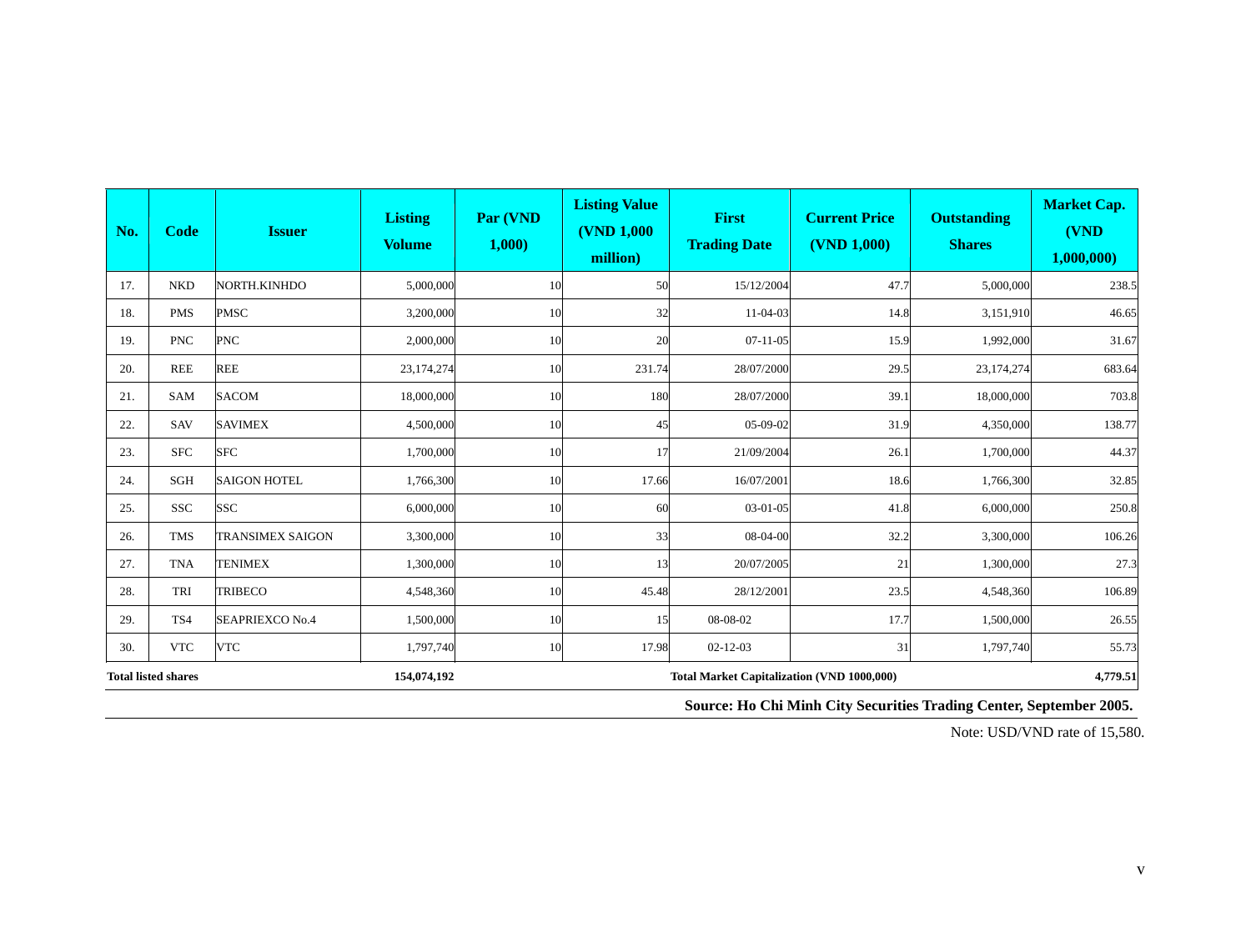#### **SECURITIES COMPANIES REGISTERED IN VIETNAM**

| No.            | <b>Company Name</b>                            | <b>Address</b>                                                                                                | <b>Website</b>                     |
|----------------|------------------------------------------------|---------------------------------------------------------------------------------------------------------------|------------------------------------|
| 1.             | <b>ACB</b> Securities Company Ltd.             | No. 9 Le Ngo Cat, Dist. 3, Ho Chi Minh City, Vietnam<br>Tel: 84-8-930 2422 Fax: 84-8-930 2423                 |                                    |
| $\overline{2}$ | <b>BIDV Security Company, Ltd</b>              | No. 20 Hang Tre, Ha Noi, Vietnam<br>Tel: 84-4-9261278   Fax: 84-4-926 1279                                    | http://www.bsc.com.vn              |
| 3.             | <b>Bao Viet Securities joint stock Company</b> | No. 94 Ba Trieu, Ha Noi, Vietnam<br>Tel: 84-4-943 3435 Fax: 84-4-943 3012                                     | http://www.bvsc.com.vn             |
| 4.             | The First Securities Company                   | No. 9 Hoang Van Thu, thu Dau Mot,<br>Binh Duong Province, Vietnam<br>Tel: 84-8-955 4938/39 Fax: 84-8-955 4940 | http://www.fsc.com.vn              |
| 5.             | <b>Incombank Securities Company, Ltd</b>       | No. 306 Ba Trieu, Ha Noi, Vietnam<br>Tel: 84-4-974 1054 Fax: 84-4-974 1760                                    |                                    |
| 6.             | <b>MeKong Securities Corporation</b>           | No. 2 Phan Chu Chinh, Hoan Kiem, Ha Noi, Vietnam<br>Tel: 84-4-936 1389/90/91/92 Fax: 84-4-936 1393            | http://www.mekongsecurities.com.vn |